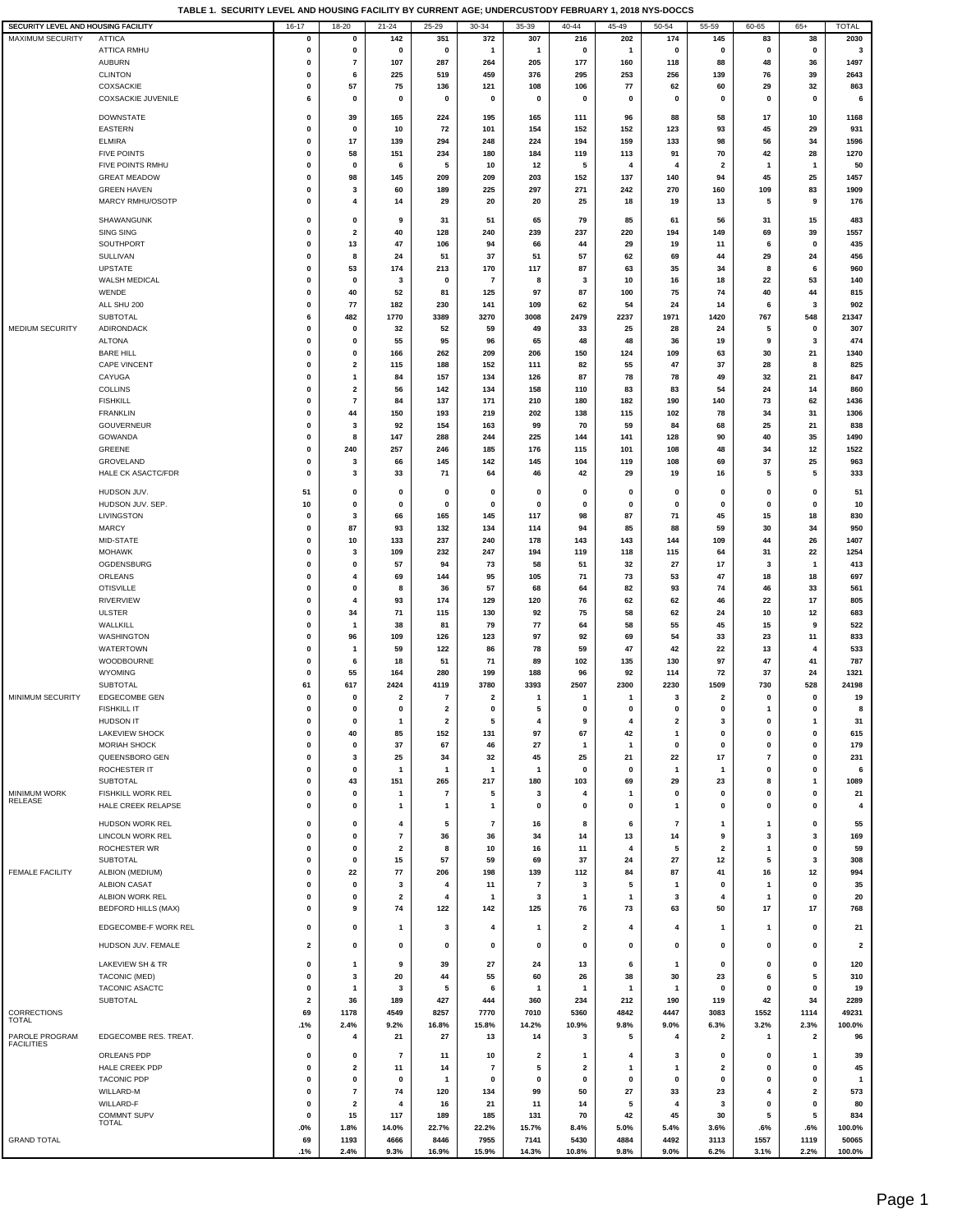|  |  | TABLE 2. SECURITY LEVEL AND HOUSING FACILITY BY ETHNIC STATUS: UNDERCUSTODY FEBRUARY 1. 2018 NYS-DOCCS |  |
|--|--|--------------------------------------------------------------------------------------------------------|--|
|  |  |                                                                                                        |  |
|  |  |                                                                                                        |  |

| SECURITY LEVEL AND HOUSING FACILITY |                                        | WHITE                   | AFRICAN<br>AMERICAN          | <b>HISPANIC</b>         | NATIVE<br>AMERICAN      | <b>ASIAN</b>                  | <b>OTHER</b>             | <b>TOTAL</b>            |
|-------------------------------------|----------------------------------------|-------------------------|------------------------------|-------------------------|-------------------------|-------------------------------|--------------------------|-------------------------|
| <b>MAXIMUM SECURITY</b>             | <b>ATTICA</b>                          | 437                     | 1160                         | 386                     | 17                      | 7                             | 23                       | 2030                    |
|                                     | <b>ATTICA RMHU</b>                     | 0                       | $\overline{\mathbf{2}}$      | 1                       | 0                       | 0                             | 0                        | 3                       |
|                                     | <b>AUBURN</b>                          | 291                     | 816                          | 346                     | 17                      | 5                             | 22                       | 1497                    |
|                                     | <b>CLINTON</b><br><b>COXSACKIE</b>     | 504<br>200              | 1357<br>383                  | 693<br>251              | 20<br>7                 | 17<br>$\overline{\mathbf{2}}$ | 52<br>20                 | 2643<br>863             |
|                                     | <b>COXSACKIE JUVENILE</b>              | 0                       | 5                            | 0                       | 0                       | 0                             | $\mathbf{1}$             | 6                       |
|                                     |                                        |                         |                              |                         |                         |                               |                          |                         |
|                                     | <b>DOWNSTATE</b>                       | 248                     | 558                          | 289                     | 16                      | 4                             | 53                       | 1168                    |
|                                     | EASTERN<br><b>ELMIRA</b>               | 101<br>398              | 527<br>841                   | 265<br>320              | 6<br>17                 | 13<br>6                       | 19<br>14                 | 931<br>1596             |
|                                     | <b>FIVE POINTS</b>                     | 257                     | 663                          | 311                     | 3                       | 3                             | 33                       | 1270                    |
|                                     | FIVE POINTS RMHU                       | 8                       | 28                           | 10                      | 0                       | 0                             | 4                        | 50                      |
|                                     | <b>GREAT MEADOW</b>                    | 240                     | 804                          | 361                     | 8                       | 12                            | 32                       | 1457                    |
|                                     | <b>GREEN HAVEN</b>                     | 241                     | 1070                         | 539                     | 8                       | 20                            | 31                       | 1909                    |
|                                     | MARCY RMHU/OSOTP                       | 59                      | 73                           | 42                      | 0                       | 0                             | $\overline{\mathbf{2}}$  | 176                     |
|                                     | SHAWANGUNK                             | 57                      | 274                          | 141                     | $\overline{\mathbf{2}}$ | $\overline{\mathbf{2}}$       | $\overline{7}$           | 483                     |
|                                     | <b>SING SING</b>                       | 182                     | 890                          | 444                     | 3                       | 10                            | 28                       | 1557                    |
|                                     | SOUTHPORT                              | 55                      | 259                          | 113                     | 5                       | 0                             | 3                        | 435                     |
|                                     | SULLIVAN                               | 87                      | 230                          | 128                     | 1                       | 5                             | 5                        | 456                     |
|                                     | <b>UPSTATE</b><br><b>WALSH MEDICAL</b> | 111<br>68               | 538<br>44                    | 287<br>24               | 7<br>3                  | 3<br>0                        | 14<br>1                  | 960<br>140              |
|                                     | WENDE                                  | 193                     | 407                          | 181                     | 5                       | 5                             | 24                       | 815                     |
|                                     | ALL SHU 200                            | 241                     | 386                          | 252                     | $\overline{7}$          | 1                             | 15                       | 902                     |
|                                     | <b>SUBTOTAL</b>                        | 3978                    | 11315                        | 5384                    | 152                     | 115                           | 403                      | 21347                   |
| <b>MEDIUM SECURITY</b>              | <b>ADIRONDACK</b>                      | 86                      | 126                          | 82                      | 3                       | 3                             | 7                        | 307                     |
|                                     | <b>ALTONA</b>                          | 116                     | 193                          | 143                     | 0                       | 5                             | 17                       | 474                     |
|                                     | <b>BARE HILL</b>                       | 284                     | 678                          | 339                     | 6                       | 8                             | 25                       | 1340                    |
|                                     | <b>CAPE VINCENT</b><br>CAYUGA          | 168<br>247              | 392<br>424                   | 242<br>147              | 3<br>17                 | 2<br>1                        | 18<br>11                 | 825<br>847              |
|                                     | <b>COLLINS</b>                         | 387                     | 300                          | 148                     | 12                      | 2                             | 11                       | 860                     |
|                                     | <b>FISHKILL</b>                        | 316                     | 675                          | 403                     | 13                      | 6                             | 23                       | 1436                    |
|                                     | <b>FRANKLIN</b>                        | 352                     | 573                          | 330                     | 14                      | 6                             | 31                       | 1306                    |
|                                     | GOUVERNEUR                             | 211                     | 400                          | 205                     | 8                       | 3                             | 11                       | 838                     |
|                                     | <b>GOWANDA</b>                         | 534                     | 557                          | 337                     | 18                      | 16                            | 28                       | 1490                    |
|                                     | GREENE<br>GROVELAND                    | 323<br>419              | 713<br>357                   | 421<br>160              | 15<br>13                | 10<br>0                       | 40<br>14                 | 1522<br>963             |
|                                     | <b>HALE CK ASACTC/FDR</b>              | 103                     | 142                          | 82                      | 2                       | 0                             | 4                        | 333                     |
|                                     |                                        |                         |                              |                         |                         |                               |                          |                         |
|                                     | HUDSON JUV.                            | 4                       | 33                           | 10<br>1                 | 0                       | 0                             | 4                        | 51                      |
|                                     | HUDSON JUV. SEP.<br>LIVINGSTON         | 0<br>235                | 9<br>410                     | 163                     | 0<br>9                  | 0<br>$\overline{\mathbf{2}}$  | 0<br>11                  | 10<br>830               |
|                                     | <b>MARCY</b>                           | 348                     | 365                          | 211                     | 15                      | $\overline{\mathbf{2}}$       | 9                        | 950                     |
|                                     | MID-STATE                              | 509                     | 569                          | 279                     | 15                      | 10                            | 25                       | 1407                    |
|                                     | <b>MOHAWK</b>                          | 433                     | 497                          | 278                     | 17                      | 5                             | 24                       | 1254                    |
|                                     | OGDENSBURG                             | 83                      | 194                          | 126                     | 3                       | 1                             | 6                        | 413                     |
|                                     | ORLEANS                                | 183                     | 376                          | 124                     | 3                       | 1                             | 10                       | 697                     |
|                                     | <b>OTISVILLE</b><br><b>RIVERVIEW</b>   | 94<br>166               | 296<br>400                   | 159<br>217              | 0<br>1                  | 5<br>4                        | $\overline{7}$<br>17     | 561<br>805              |
|                                     | <b>ULSTER</b>                          | 117                     | 339                          | 205                     | 1                       | $\overline{\mathbf{2}}$       | 19                       | 683                     |
|                                     | WALLKILL                               | 80                      | 288                          | 141                     | 5                       | $\mathbf{1}$                  | $\overline{7}$           | 522                     |
|                                     | WASHINGTON                             | 205                     | 395                          | 206                     | 6                       | 5                             | 16                       | 833                     |
|                                     | WATERTOWN                              | 111                     | 246                          | 155                     | 7                       | 3                             | 11                       | 533                     |
|                                     | WOODBOURNE                             | 147                     | 369                          | 250                     | 1                       | 6                             | 14                       | 787                     |
|                                     | <b>WYOMING</b><br><b>SUBTOTAL</b>      | 298                     | 674                          | 321                     | 11                      | 5                             | 12                       | 1321                    |
| MINIMUM SECURITY                    | <b>EDGECOMBE GEN</b>                   | 6559<br>1               | 10990<br>11                  | 5885<br>5               | 218<br>0                | 114<br>0                      | 432<br>$\mathbf 2$       | 24198<br>19             |
|                                     | <b>FISHKILL IT</b>                     | 1                       | 5                            | $\overline{\mathbf{2}}$ | $\mathbf 0$             | 0                             | $\mathbf{0}$             | 8                       |
|                                     | <b>HUDSON IT</b>                       | 13                      | 10                           | $\overline{7}$          | $\bf{0}$                | 1                             | $\pmb{0}$                | 31                      |
|                                     | <b>LAKEVIEW SHOCK</b>                  | 193                     | 231                          | 168                     | 4                       | 3                             | 16                       | 615                     |
|                                     | <b>MORIAH SHOCK</b>                    | 76                      | 68                           | 33                      | 0                       | 0                             | 2                        | 179                     |
|                                     | QUEENSBORO GEN                         | 6                       | 147                          | 76                      | 0                       | 0                             | $\overline{\mathbf{2}}$  | 231                     |
|                                     | ROCHESTER IT<br><b>SUBTOTAL</b>        | 3<br>293                | 3<br>475                     | 0<br>291                | 0<br>4                  | 0<br>4                        | 0<br>22                  | 6<br>1089               |
| <b>MINIMUM WORK</b>                 | FISHKILL WORK REL                      | $\overline{\mathbf{2}}$ | 12                           | 4                       | $\overline{\mathbf{2}}$ | 0                             | 1                        | 21                      |
| RELEASE                             | HALE CREEK RELAPSE                     | $\overline{\mathbf{2}}$ | $\overline{\mathbf{2}}$      | 0                       | 0                       | 0                             | $\mathbf 0$              | $\overline{\mathbf{4}}$ |
|                                     | HUDSON WORK REL                        | 19                      | 28                           | 5                       | $\mathbf{1}$            | 0                             | $\overline{\mathbf{2}}$  | 55                      |
|                                     | LINCOLN WORK REL                       | 28                      | 53                           | 80                      | 1                       | 0                             | $\overline{\phantom{a}}$ | 169                     |
|                                     | ROCHESTER WR                           | 28                      | 19                           | 10                      | 2                       | 0                             | 0                        | 59                      |
|                                     | SUBTOTAL                               | 79                      | 114                          | 99                      | 6                       | 0                             | 10                       | 308                     |
| FEMALE FACILITY                     | ALBION (MEDIUM)                        | 526                     | 318                          | 119                     | 7                       | 5                             | 19                       | 994                     |
|                                     | <b>ALBION CASAT</b><br>ALBION WORK REL | 22<br>17                | 8<br>$\overline{\mathbf{2}}$ | 5<br>1                  | 0<br>0                  | 0<br>0                        | 0<br>0                   | 35<br>20                |
|                                     | <b>BEDFORD HILLS (MAX)</b>             | 296                     | 312                          | 114                     | 7                       | 7                             | 32                       | 768                     |
|                                     |                                        |                         |                              |                         |                         |                               |                          |                         |
|                                     | EDGECOMBE-F WORK REL                   | 10                      | 8                            | 3                       | 0                       | 0                             | 0                        | 21                      |
|                                     | HUDSON JUV. FEMALE                     | 0                       | 0                            | $\overline{\mathbf{2}}$ | 0                       | 0                             | 0                        | $\overline{\mathbf{2}}$ |
|                                     | <b>LAKEVIEW SH &amp; TR</b>            | 79                      | 24                           | 14                      | 1                       | 0                             | $\overline{\mathbf{2}}$  | 120                     |
|                                     | TACONIC (MED)                          | 121                     | 123                          | 51                      | 3                       | 3                             | 9                        | 310                     |
|                                     | TACONIC ASACTC                         | 9                       | 9                            | $\mathbf{1}$            | $\mathbf 0$             | 0                             | $\mathbf{0}$             | 19                      |
|                                     | <b>SUBTOTAL</b>                        | 1080                    | 804                          | 310                     | 18                      | 15                            | 62                       | 2289                    |
| CORRECTIONS<br>TOTAL                |                                        | 11989                   | 23698                        | 11969                   | 398                     | 248                           | 929                      | 49231                   |
|                                     |                                        | 24.4%                   | 48.1%                        | 24.3%                   | .8%                     | .5%                           | 1.9%                     | 100.0%                  |
| PAROLE PROGRAM<br><b>FACILITIES</b> | EDGECOMBE RES. TREAT.                  | 5                       | 62                           | 25                      | 0                       | 1                             | 3                        | 96                      |
|                                     | ORLEANS PDP                            | 14                      | 21                           | 4                       | 0                       | 0                             | $\mathbf 0$              | 39                      |
|                                     | HALE CREEK PDP                         | 15                      | 24                           | 6                       | 0                       | 0                             | 0                        | 45                      |
|                                     | <b>TACONIC PDP</b><br>WILLARD-M        | -1<br>247               | 0<br>213                     | 0<br>95                 | 0<br>7                  | 0<br>0                        | 0<br>11                  | 1<br>573                |
|                                     | WILLARD-F                              | 61                      | 14                           | 4                       | 1                       | 0                             | $\mathbf{0}$             | 80                      |
|                                     | <b>COMMNT SUPV</b>                     | 343                     | 334                          | 134                     | 8                       | 1                             | 14                       | 834                     |
|                                     | TOTAL                                  | 41.1%                   | 40.0%                        | 16.1%                   | 1.0%                    | .1%                           | 1.7%                     | 100.0%                  |
| <b>GRAND TOTAL</b>                  |                                        | 12332                   | 24032                        | 12103                   | 406                     | 249                           | 943                      | 50065                   |
|                                     |                                        | 24.6%                   | 48.0%                        | 24.2%                   | .8%                     | .5%                           | 1.9%                     | 100.0%                  |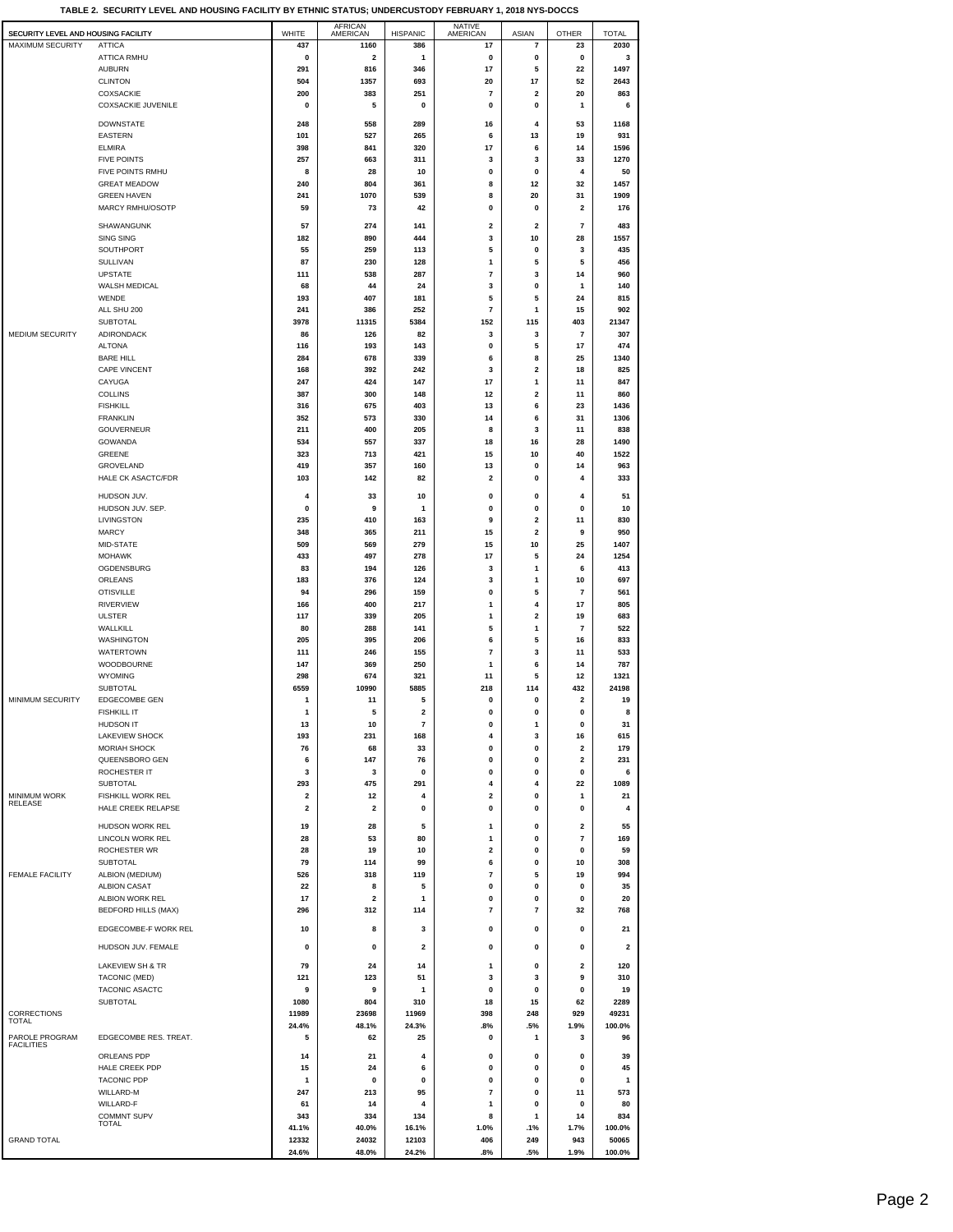$\overline{\phantom{a}}$ 

|                                     |                                           |                         |                                   |                                                    |                                                                                                                                                                                                                                                                                                                                                                                                                         |                               |                         | TABLE 3A. SECURITY LEVEL AND HOUSING FACILITY BY CRIME; UNDERCUSTODY FEBRUARY 1, 2018 NYS-DOCCS |                 |                         |                         |                                      |
|-------------------------------------|-------------------------------------------|-------------------------|-----------------------------------|----------------------------------------------------|-------------------------------------------------------------------------------------------------------------------------------------------------------------------------------------------------------------------------------------------------------------------------------------------------------------------------------------------------------------------------------------------------------------------------|-------------------------------|-------------------------|-------------------------------------------------------------------------------------------------|-----------------|-------------------------|-------------------------|--------------------------------------|
| SECURITY LEVEL AND HOUSING FACILITY |                                           | <b>MURDER</b>           | <b>ATTEMPTED</b><br><b>MURDER</b> | MANSLAUGH<br>TER1                                  | RAPE 1ST                                                                                                                                                                                                                                                                                                                                                                                                                | ROBBERY<br>1ST                | ROBBERY<br>2ND          | <b>ASSAULT 1ST</b>                                                                              | ASSAULT 2ND     | BURGLARY<br>1ST         | BURGLARY<br>2ND         | ARSON 1ST,<br>2ND                    |
| MAXIMUM                             | <b>ATTICA</b>                             | 524                     | 114                               | 156                                                | 107                                                                                                                                                                                                                                                                                                                                                                                                                     | 183                           | 79                      | 118                                                                                             | 31              | 58                      | 94                      | 13                                   |
| <b>SECURITY</b>                     | <b>ATTICA RMHU</b>                        | $\overline{\mathbf{1}}$ | $\overline{1}$                    | $\pmb{0}$                                          | 0                                                                                                                                                                                                                                                                                                                                                                                                                       | 0                             | $\mathbf{1}$            | 0                                                                                               | 0               | $\pmb{0}$               | $\pmb{0}$               | $\pmb{0}$                            |
|                                     | <b>AUBURN</b>                             | 289                     | 89                                | 127                                                | 62                                                                                                                                                                                                                                                                                                                                                                                                                      | 141                           | 64                      | 94                                                                                              | 30              | 48                      | 94                      | $\bf 7$                              |
|                                     | <b>CLINTON</b>                            | 449                     | 143                               | 192                                                | 151                                                                                                                                                                                                                                                                                                                                                                                                                     | 248                           | 116                     | 157                                                                                             | 47              | 87                      | 149                     | 14                                   |
|                                     | COXSACKIE                                 | 93                      | 35                                | 56                                                 | 50                                                                                                                                                                                                                                                                                                                                                                                                                      | 72<br>$\overline{\mathbf{2}}$ | 43                      | 51                                                                                              | 14<br>$\pmb{0}$ | 33                      | 78                      | 10<br>$\pmb{0}$                      |
|                                     | COXSACKIE JUVENILE                        | $\mathbf 0$             | $\overline{\mathbf{2}}$           | $\mathbf{1}$                                       | 0                                                                                                                                                                                                                                                                                                                                                                                                                       |                               | $\pmb{0}$               | 0                                                                                               |                 | $\pmb{0}$               | $\pmb{0}$               |                                      |
|                                     | <b>DOWNSTATE</b>                          | 72                      | 24                                | 53                                                 | 16                                                                                                                                                                                                                                                                                                                                                                                                                      | 71                            | 64                      | 57                                                                                              | 25              | 18                      | 76                      | $\overline{4}$                       |
|                                     | <b>EASTERN</b>                            | 313                     | 44                                | 103                                                | 49                                                                                                                                                                                                                                                                                                                                                                                                                      | 91                            | 30                      | 47                                                                                              | 5               | 21                      | 58                      | 4                                    |
|                                     | <b>ELMIRA</b><br><b>FIVE POINTS</b>       | 302<br>153              | 63<br>69                          | 91<br>99                                           | 50<br>37                                                                                                                                                                                                                                                                                                                                                                                                                | 163<br>161                    | 64<br>66                | 65<br>73                                                                                        | 35<br>28        | 45<br>43                | 84<br>93                | 6<br>4                               |
|                                     | FIVE POINTS RMHU                          | 10                      | $\overline{4}$                    | $\overline{\mathbf{2}}$                            | 1                                                                                                                                                                                                                                                                                                                                                                                                                       | 6                             | 8                       | $\mathbf{1}$                                                                                    | $\mathbf{1}$    | 1                       | 3                       | $\pmb{0}$                            |
|                                     |                                           |                         |                                   |                                                    |                                                                                                                                                                                                                                                                                                                                                                                                                         |                               |                         |                                                                                                 |                 |                         |                         |                                      |
|                                     | <b>GREAT MEADOW</b>                       | 333<br>695              | 75<br>104                         | 114                                                | 62<br>84                                                                                                                                                                                                                                                                                                                                                                                                                | 150<br>191                    | 61<br>55                | 79<br>81                                                                                        | 33<br>28        | 36<br>56                | 75<br>74                | 5<br>$\overline{7}$                  |
|                                     | <b>GREEN HAVEN</b><br>MARCY RMHU/OSOTP    | 17                      | $\overline{\mathbf{2}}$           | 167<br>$\overline{4}$                              | 23                                                                                                                                                                                                                                                                                                                                                                                                                      | 12                            | 12                      | 6                                                                                               | 5               | $\mathbf{2}$            | 6                       | $\mathbf{0}$                         |
|                                     |                                           |                         |                                   |                                                    |                                                                                                                                                                                                                                                                                                                                                                                                                         |                               |                         |                                                                                                 |                 |                         |                         |                                      |
|                                     | SHAWANGUNK                                | 222                     | 30                                | 25                                                 | 33                                                                                                                                                                                                                                                                                                                                                                                                                      | 38                            | 14                      | 18                                                                                              | 5               | 12                      | 13                      | $\pmb{0}$                            |
|                                     | SING SING<br>SOUTHPORT                    | 485<br>53               | 80<br>24                          | 182<br>33                                          | 76<br>$\mathbf{1}$                                                                                                                                                                                                                                                                                                                                                                                                      | 154<br>45                     | 58<br>23                | 89<br>39                                                                                        | 24<br>$10\,$    | 52<br>15                | 67<br>30                | 5<br>$\pmb{0}$                       |
|                                     | SULLIVAN                                  | 183                     | 20                                | 30                                                 | 28                                                                                                                                                                                                                                                                                                                                                                                                                      | 34                            | 15                      | 14                                                                                              | 11              | 10                      | 20                      | $\overline{\mathbf{2}}$              |
|                                     | UPSTATE                                   | 69                      | 40                                | 68                                                 | 24                                                                                                                                                                                                                                                                                                                                                                                                                      | 122                           | ${\bf 71}$              | 60                                                                                              | 34              | 30                      | 54                      | 4                                    |
|                                     | WALSH MEDICAL                             | 40                      | $\overline{7}$                    | $\overline{\mathbf{2}}$                            | 8                                                                                                                                                                                                                                                                                                                                                                                                                       | 11                            | 3                       | 5                                                                                               | 3               | $\overline{\mathbf{3}}$ | $\overline{\mathbf{2}}$ | $\mathbf{0}$                         |
|                                     | WENDE                                     | 228                     | 28                                | 59                                                 | 39                                                                                                                                                                                                                                                                                                                                                                                                                      | 77                            | 26                      | 42                                                                                              | 15              | 29                      | 37                      | $\overline{4}$                       |
|                                     | ALL SHU 200                               | 18                      | 17                                | 13                                                 | 13                                                                                                                                                                                                                                                                                                                                                                                                                      | 67                            | 76                      | 42                                                                                              | 34              | 10                      | 90                      | -1                                   |
| MEDIUM SECURITY                     | SUBTOTAL                                  | 4549                    | 1015                              | 1577                                               | 914                                                                                                                                                                                                                                                                                                                                                                                                                     | 2039                          | 949                     | 1138                                                                                            | 418             | 609                     | 1197                    | 90                                   |
|                                     | ADIRONDACK<br><b>ALTONA</b>               | 9<br>$\overline{7}$     | 0<br>3                            | $\overline{\mathbf{2}}$<br>$\overline{\mathbf{4}}$ | 4<br>$\overline{7}$                                                                                                                                                                                                                                                                                                                                                                                                     | $\overline{7}$<br>11          | 8<br>16                 | $\mathbf{1}$<br>10                                                                              | 6<br>8          | 3<br>3                  | 25<br>30                | $\mathbf{1}$<br>$\mathbf{1}$         |
|                                     | <b>BARE HILL</b>                          | 50                      | 24                                | 21                                                 | 35                                                                                                                                                                                                                                                                                                                                                                                                                      | 83                            | 72                      | 42                                                                                              | 49              | 24                      | 114                     | 3                                    |
|                                     | <b>CAPE VINCENT</b>                       | 28                      | 16                                | 9                                                  | 15                                                                                                                                                                                                                                                                                                                                                                                                                      | 51                            | 55                      | 31                                                                                              | 33              | 10                      | 69                      | $\pmb{0}$                            |
|                                     | CAYUGA                                    | 69                      | 10                                | 21                                                 | 11                                                                                                                                                                                                                                                                                                                                                                                                                      | 51                            | 50                      | 40                                                                                              | 25              | 24                      | 80                      | ${\bf 5}$                            |
|                                     | COLLINS                                   | 59                      | 5                                 | $10\,$                                             | 21                                                                                                                                                                                                                                                                                                                                                                                                                      | 34                            | 44                      | 17                                                                                              | 36              | 18                      | 81                      | ${\bf 5}$                            |
|                                     | <b>FISHKILL</b>                           | 279                     | 48                                | $\bf 47$                                           | 49                                                                                                                                                                                                                                                                                                                                                                                                                      | 113                           | 80                      | 49                                                                                              | 38              | 32                      | 111                     | 9                                    |
|                                     | <b>FRANKLIN</b><br><b>GOUVERNEUR</b>      | 18<br>32                | 20<br>8                           | 11<br>8                                            | 12<br>12                                                                                                                                                                                                                                                                                                                                                                                                                | 70<br>44                      | 94<br>39                | 47<br>23                                                                                        | 49<br>22        | 29<br>17                | 114<br>66               | 8<br>$\overline{4}$                  |
|                                     | <b>GOWANDA</b>                            | 37                      | 15                                | 11                                                 | 80                                                                                                                                                                                                                                                                                                                                                                                                                      | 45                            | 45                      | 27                                                                                              | 29              | 17                      | 85                      | $\overline{4}$                       |
|                                     | GREENE                                    | 33                      | 25                                | 12                                                 | 27                                                                                                                                                                                                                                                                                                                                                                                                                      | 91                            | 103                     | 48                                                                                              | 72              | 12                      | 122                     | 6                                    |
|                                     | GROVELAND                                 | 40                      | 5                                 | 9                                                  | 24                                                                                                                                                                                                                                                                                                                                                                                                                      | 42                            | 36                      | 22                                                                                              | 21              | $\overline{7}$          | 95                      | $\overline{\mathbf{2}}$              |
|                                     | HALE CK ASACTC/FDR                        | 1                       | $\overline{2}$                    | $\pmb{0}$                                          | 0                                                                                                                                                                                                                                                                                                                                                                                                                       | 6                             | 16                      | $\overline{4}$                                                                                  | $\mathbf 0$     | $\overline{\mathbf{2}}$ | 37                      | $\mathbf{0}$                         |
|                                     | HUDSON JUV.                               | 0                       | -1                                | $\mathbf{1}$                                       | 0                                                                                                                                                                                                                                                                                                                                                                                                                       | 1                             | 3                       | $\mathbf{1}$                                                                                    | -1              | 0                       | -1                      | $\pmb{0}$                            |
|                                     | HUDSON JUV. SEP.                          | 0                       | $\mathbf 0$                       | $\pmb{0}$                                          | $\pmb{0}$                                                                                                                                                                                                                                                                                                                                                                                                               | $\overline{2}$                | $\mathbf 0$             | $\overline{1}$                                                                                  | $\pmb{0}$       | $\pmb{0}$               | $\mathbf 0$             | $\pmb{0}$                            |
|                                     | LIVINGSTON                                | 53                      | 13                                | 20                                                 | 32                                                                                                                                                                                                                                                                                                                                                                                                                      | 62                            | 41                      | 26                                                                                              | 27              | 15                      | 62                      | 3                                    |
|                                     | <b>MARCY</b>                              | 37                      | 5                                 | 8                                                  | 27                                                                                                                                                                                                                                                                                                                                                                                                                      | 62                            | 55                      | 25                                                                                              | 36              | 16                      | 93                      | $\overline{4}$                       |
|                                     | MID-STATE                                 | 58                      | 23                                | 20                                                 | 51                                                                                                                                                                                                                                                                                                                                                                                                                      | 69                            | 72                      | 59                                                                                              | 61              | 22                      | 136                     | 14                                   |
|                                     | <b>MOHAWK</b><br>OGDENSBURG               | 39<br>0                 | 14<br>0                           | 11<br>3                                            | 44<br>0                                                                                                                                                                                                                                                                                                                                                                                                                 | 51<br>12                      | 65<br>24                | 34<br>8                                                                                         | 62<br>9         | 16<br>4                 | 129<br>31               | 11<br>$\overline{\mathbf{2}}$        |
|                                     | ORLEANS                                   | 39                      | 6                                 | 16                                                 | 26                                                                                                                                                                                                                                                                                                                                                                                                                      | 42                            | 33                      | 32                                                                                              | 21              | 12                      | 55                      | $\mathbf{1}$                         |
|                                     | <b>OTISVILLE</b>                          | 198                     | 21                                | 35                                                 | 20                                                                                                                                                                                                                                                                                                                                                                                                                      | 45                            | 23                      | 30                                                                                              | 13              | 21                      | 30                      | 3                                    |
|                                     | <b>RIVERVIEW</b>                          | 14                      | 9                                 | 6                                                  | 17                                                                                                                                                                                                                                                                                                                                                                                                                      | 34                            | 35                      | 18                                                                                              | 21              | 17                      | 76                      | $\pmb{0}$                            |
|                                     | <b>ULSTER</b>                             | 37                      | 6                                 | $\boldsymbol{7}$                                   | 3                                                                                                                                                                                                                                                                                                                                                                                                                       | 26                            | 30                      | 6                                                                                               | 23              | 5                       | 33                      | 1                                    |
|                                     | WALLKILL                                  | $\mathbf 0$             | $\overline{7}$                    | 12                                                 | $\pmb{0}$                                                                                                                                                                                                                                                                                                                                                                                                               | 42                            | 24                      | 19                                                                                              | 9               | 12                      | 52                      | -1                                   |
|                                     | WASHINGTON<br>WATERTOWN                   | 26<br>$\mathbf 0$       | 14<br>$\mathbf 0$                 | 16                                                 | 28<br>0                                                                                                                                                                                                                                                                                                                                                                                                                 | 70                            | 49<br>25                | 30                                                                                              | 27<br>13        | 14<br>$\overline{7}$    | 75<br>42                | $\overline{\mathbf{2}}$<br>$\pmb{0}$ |
|                                     | WOODBOURNE                                | 199                     | 22                                | 3<br>40                                            | 51                                                                                                                                                                                                                                                                                                                                                                                                                      | 18<br>67                      | 43                      | 15<br>30                                                                                        | 9               | 15                      | 56                      | $\overline{4}$                       |
|                                     | <b>WYOMING</b>                            | 52                      | 16                                | 20                                                 | 24                                                                                                                                                                                                                                                                                                                                                                                                                      | 79                            | 85                      | 38                                                                                              | 49              | 33                      | 115                     | 5                                    |
|                                     | SUBTOTAL                                  | 1414                    | 338                               | 383                                                | 620                                                                                                                                                                                                                                                                                                                                                                                                                     | 1330                          | 1265                    | 733                                                                                             | 769             | 407                     | 2015                    | 99                                   |
| MINIMUM<br><b>SECURITY</b>          | EDGECOMBE GEN                             | 0                       | 0                                 | 0                                                  | 0                                                                                                                                                                                                                                                                                                                                                                                                                       |                               | 3                       | $\mathbf 0$                                                                                     | 0               | 0                       | 0                       | $\pmb{0}$                            |
|                                     | <b>FISHKILL IT</b>                        | 0                       | 0                                 | $\pmb{0}$                                          | 0                                                                                                                                                                                                                                                                                                                                                                                                                       | 0                             | 0                       | $\mathbf 0$                                                                                     | $\mathbf 0$     | 0                       |                         | $\pmb{0}$                            |
|                                     | <b>HUDSON IT</b><br><b>LAKEVIEW SHOCK</b> | 0<br>0                  | 0<br>0                            | $\pmb{0}$<br>0                                     | 0                                                                                                                                                                                                                                                                                                                                                                                                                       | 1                             | 1<br>0                  | 0                                                                                               | 0               | 1<br>0                  | $\mathbf{1}$            | $\pmb{0}$                            |
|                                     | <b>MORIAH SHOCK</b>                       | 0                       | 0                                 | $\pmb{0}$                                          | 0                                                                                                                                                                                                                                                                                                                                                                                                                       | 0                             | $\mathbf 0$             | 0                                                                                               | 0               | 0                       | 0                       | 0                                    |
|                                     | QUEENSBORO GEN                            | 1                       | $\overline{\mathbf{2}}$           | 9                                                  | $\mathbf{2}% =\mathbf{2}+\mathbf{2}+\mathbf{3}+\mathbf{4}+\mathbf{5}+\mathbf{5}+\mathbf{5}+\mathbf{6}+\mathbf{6}+\mathbf{5}+\mathbf{6}+\mathbf{5}+\mathbf{6}+\mathbf{6}+\mathbf{5}+\mathbf{6}+\mathbf{6}+\mathbf{5}+\mathbf{6}+\mathbf{6}+\mathbf{6}+\mathbf{5}+\mathbf{6}+\mathbf{6}+\mathbf{6}+\mathbf{6}+\mathbf{6}+\mathbf{6}+\mathbf{6}+\mathbf{6}+\mathbf{6}+\mathbf{6}+\mathbf{6}+\mathbf{6}+\mathbf{6}+\mathbf$ | 12                            | 11                      | 8                                                                                               | 4               | 1                       | 8                       | $\pmb{0}$                            |
|                                     | ROCHESTER IT                              | 0                       | $\pmb{0}$                         | $\pmb{0}$                                          | 0                                                                                                                                                                                                                                                                                                                                                                                                                       | $\mathbf 0$                   | $\mathbf 0$             | $\pmb{0}$                                                                                       | $\pmb{0}$       | 0                       | $\overline{1}$          | $\pmb{0}$                            |
|                                     | <b>SUBTOTAL</b>                           | 1                       | $\overline{\mathbf{2}}$           | 9                                                  | $\mathbf{2}$                                                                                                                                                                                                                                                                                                                                                                                                            | 14                            | 15                      | 8                                                                                               | 4               | $\mathbf{2}$            | 11                      | $\pmb{0}$                            |
| MINIMUM WORK                        | FISHKILL WORK REL                         | 0                       | 0                                 | $\pmb{0}$                                          | 0                                                                                                                                                                                                                                                                                                                                                                                                                       | 0                             | $\overline{\mathbf{2}}$ | $\pmb{0}$                                                                                       | $\pmb{0}$       | 0                       | $\overline{\mathbf{2}}$ | $\mathbf{0}$                         |
| RELEASE                             | HALE CREEK RELAPSE                        | 0                       | 0                                 | 0                                                  | 0                                                                                                                                                                                                                                                                                                                                                                                                                       | $\mathbf 0$                   | 0                       | 0                                                                                               | $\pmb{0}$       | 0                       | -1                      | $\pmb{0}$                            |
|                                     |                                           |                         |                                   |                                                    |                                                                                                                                                                                                                                                                                                                                                                                                                         |                               |                         |                                                                                                 |                 |                         |                         |                                      |
|                                     | HUDSON WORK REL                           | 0                       | 0                                 | $\pmb{0}$                                          | 0                                                                                                                                                                                                                                                                                                                                                                                                                       | 0                             | $\mathbf{1}$            | $\pmb{0}$                                                                                       | $\pmb{0}$       | 0                       | 5                       | $\pmb{0}$                            |
|                                     | LINCOLN WORK REL                          | 0                       | 0                                 | 0                                                  | 0                                                                                                                                                                                                                                                                                                                                                                                                                       | 1                             | $\overline{7}$          | 0                                                                                               | 0               | 0                       | 19                      | 0                                    |
|                                     | ROCHESTER WR                              | 0                       | $\pmb{0}$                         | $\pmb{0}$                                          | 0                                                                                                                                                                                                                                                                                                                                                                                                                       | $\mathbf 0$                   | $\overline{1}$          | $\pmb{0}$                                                                                       | $\pmb{0}$       | 0                       | 11                      | $\pmb{0}$                            |
|                                     | SUBTOTAL                                  | 0                       | $\mathbf 0$                       | $\pmb{0}$                                          | 0                                                                                                                                                                                                                                                                                                                                                                                                                       | $\mathbf{1}$                  | 11                      | $\pmb{0}$                                                                                       | $\pmb{0}$       | 0                       | 38                      | $\pmb{0}$                            |
| FEMALE FACILITY                     | ALBION (MEDIUM)                           | 19                      | 5                                 | 16                                                 | 3                                                                                                                                                                                                                                                                                                                                                                                                                       | 25                            | 45                      | 30                                                                                              | 48              | 5                       | 72                      | 16                                   |
|                                     | <b>ALBION CASAT</b>                       | 0                       | 0                                 | $\pmb{0}$                                          | 0                                                                                                                                                                                                                                                                                                                                                                                                                       | 0                             | $\mathbf{1}$            | 0                                                                                               | $\mathbf{1}$    | 0                       | 5                       | $\pmb{0}$                            |
|                                     | ALBION WORK REL                           | $\mathbf{0}$<br>147     | 0<br>23                           | $\pmb{0}$<br>117                                   | 0<br>3                                                                                                                                                                                                                                                                                                                                                                                                                  | 0<br>46                       | $\mathbf 0$<br>18       | $\mathbf 0$                                                                                     | $\pmb{0}$<br>22 | 0<br>15                 | 0<br>20                 | $\pmb{0}$<br>10                      |
|                                     | <b>BEDFORD HILLS (MAX)</b>                |                         |                                   |                                                    |                                                                                                                                                                                                                                                                                                                                                                                                                         |                               |                         | 62                                                                                              |                 |                         |                         |                                      |
|                                     | EDGECOMBE-F WORK REL                      | 0                       | $\mathbf 0$                       | 0                                                  | 0                                                                                                                                                                                                                                                                                                                                                                                                                       | $\mathbf 0$                   | $\overline{\mathbf{2}}$ | 0                                                                                               | 1               | 0                       | 2                       | 0                                    |
|                                     | HUDSON JUV. FEMALE                        | 0                       | $\pmb{0}$                         | $\pmb{0}$                                          | 0                                                                                                                                                                                                                                                                                                                                                                                                                       | 1                             | $\mathbf 0$             | 0                                                                                               | $\pmb{0}$       | 0                       | 0                       | $\pmb{0}$                            |
|                                     | LAKEVIEW SH & TR                          | 0                       | $\mathbf 0$                       | 0                                                  | 0                                                                                                                                                                                                                                                                                                                                                                                                                       | $\mathbf 0$                   | 0                       | $\mathbf{0}$                                                                                    | $\mathbf 0$     | 0                       | 0                       | 0                                    |
|                                     | <b>TACONIC (MED)</b>                      | 24                      | 5                                 | 21                                                 | 1                                                                                                                                                                                                                                                                                                                                                                                                                       | 14                            | 21                      | 18                                                                                              | 8               | $\mathbf{2}$            | 14                      | 4                                    |
|                                     | TACONIC ASACTC                            | $\mathbf{0}$            | $\mathbf 0$                       | 0                                                  | 0                                                                                                                                                                                                                                                                                                                                                                                                                       | $\mathbf 0$                   | 3                       | $\mathbf{0}$                                                                                    | $\mathbf 2$     | $\mathbf{2}$            | -1                      | 0                                    |
|                                     | SUBTOTAL                                  | 190                     | 33                                | 154                                                | $\overline{7}$                                                                                                                                                                                                                                                                                                                                                                                                          | 86                            | 90                      | 110                                                                                             | 82              | 24                      | 114                     | 30                                   |
| CORRECTIONS<br>TOTAL                |                                           | 6154                    | 1388                              | 2123                                               | 1543                                                                                                                                                                                                                                                                                                                                                                                                                    | 3470                          | 2330                    | 1989                                                                                            | 1273            | 1042                    | 3375                    | 219                                  |
|                                     |                                           | 12.5%                   | 2.8%                              | 4.3%                                               | 3.1%                                                                                                                                                                                                                                                                                                                                                                                                                    | 7.0%                          | 4.7%                    | 4.0%                                                                                            | 2.6%            | 2.1%                    | 6.9%                    | .4%                                  |
| PAROLE<br>PROGRAM                   | EDGECOMBE RES. TREAT.                     | 1                       | $\overline{1}$                    | 3                                                  | 0                                                                                                                                                                                                                                                                                                                                                                                                                       | 8                             | 13                      | $\mathbf{3}$                                                                                    | 8               | $\mathbf{2}$            | 6                       | $\pmb{0}$                            |
| <b>FACILITIES</b>                   | ORLEANS PDP                               | 0                       | $\mathbf 0$                       | 0                                                  | 1                                                                                                                                                                                                                                                                                                                                                                                                                       | 4                             | 5                       | $\mathbf{1}$                                                                                    | -1              | 0                       | -2                      | 0                                    |
|                                     | HALE CREEK PDP                            | 0                       | 0                                 | 1                                                  | 0                                                                                                                                                                                                                                                                                                                                                                                                                       | 3                             | 4                       | $\mathbf{0}$                                                                                    | 3               | 1                       | $\overline{4}$          | $\pmb{0}$                            |
|                                     | <b>TACONIC PDP</b><br>WILLARD-M           | 0<br>3                  | $\mathbf{0}$<br>$\mathbf{1}$      | $\mathbf{0}$<br>$\overline{2}$                     | 0<br>4                                                                                                                                                                                                                                                                                                                                                                                                                  | $\mathbf 0$<br>27             | $\mathbf{0}$<br>31      | $\mathbf{0}$<br>$\overline{7}$                                                                  | $\pmb{0}$<br>13 | 0<br>3                  | $\mathbf 0$<br>49       | $\mathbf{0}$<br>$\mathbf{1}$         |
|                                     | WILLARD-F                                 | 0                       | $\pmb{0}$                         | $\pmb{0}$                                          | 0                                                                                                                                                                                                                                                                                                                                                                                                                       | -1                            | $\mathbf 0$             | $\mathbf{1}$                                                                                    | 3               | 0                       | $\overline{\mathbf{3}}$ | $\pmb{0}$                            |
|                                     | <b>COMMUNITY</b>                          | $\overline{\mathbf{4}}$ | $\overline{2}$                    | 6                                                  | 5                                                                                                                                                                                                                                                                                                                                                                                                                       | 43                            | 53                      | 12                                                                                              | 28              | 6                       | 64                      | $\mathbf{1}$                         |
|                                     | SUPRV TOTAL                               | .5%                     | .2%                               | .7%                                                | .6%                                                                                                                                                                                                                                                                                                                                                                                                                     | 5.2%                          | 6.4%                    | 1.4%                                                                                            | 3.4%            | .7%                     | 7.7%                    | .1%                                  |
| <b>GRAND TOTAL</b>                  |                                           | 6158                    | 1390                              | 2129                                               | 1548                                                                                                                                                                                                                                                                                                                                                                                                                    | 3513                          | 2383                    | 2001                                                                                            | 1301            | 1048                    | 3439                    | 220                                  |
|                                     |                                           | 12.3%                   | 2.8%                              | 4.3%                                               | 3.1%                                                                                                                                                                                                                                                                                                                                                                                                                    | 7.0%                          | 4.8%                    | 4.0%                                                                                            | 2.6%            | 2.1%                    | 6.9%                    | .4%                                  |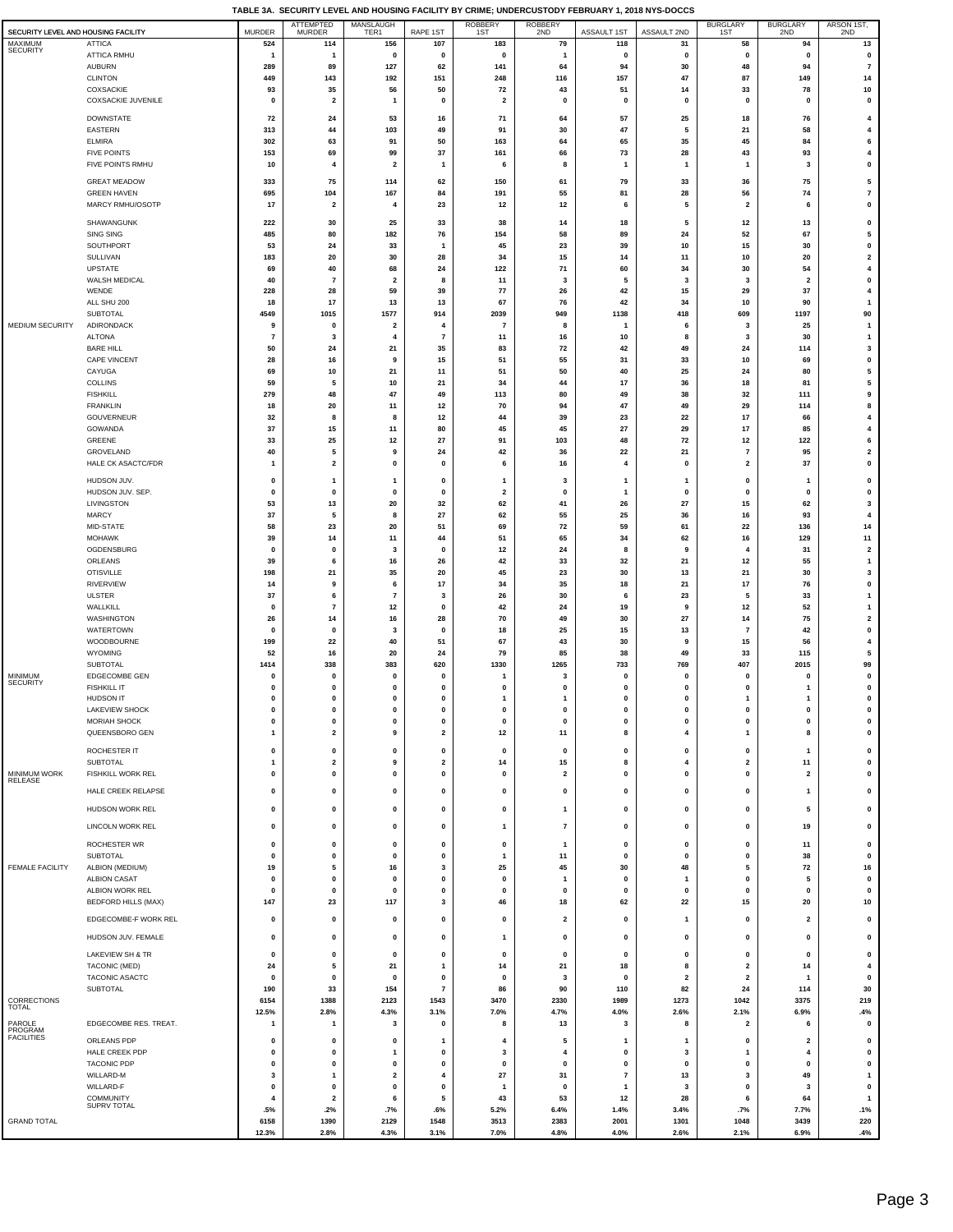|                                     |                                        |                       |                               |                         |                         |                             |                         | $\cdots$                |                                       |                               |                          |                                           |
|-------------------------------------|----------------------------------------|-----------------------|-------------------------------|-------------------------|-------------------------|-----------------------------|-------------------------|-------------------------|---------------------------------------|-------------------------------|--------------------------|-------------------------------------------|
|                                     |                                        |                       | SEXUAL                        | WEAPONS                 | KIDNAP 1ST,             | VFO OTHER<br>SEX<br>OFFENSE | OTHER                   | MANSLAUGH               | OTHER                                 | ROBBERY<br>3RD                | ASSAULT 2                | CONSPRCY                                  |
| SECURITY LEVEL AND HOUSING FACILITY |                                        | SODOMY 1ST            | ABUSE 1                       | <b>OFFENSES</b>         | 2ND                     |                             | <b>VIOLENT</b>          | TER <sub>2</sub>        | <b>HOMICIDE</b>                       |                               | (ATT)                    | 2,3,4                                     |
| MAXIMUM<br><b>SECURITY</b>          | ATTICA                                 | 55                    | 55                            | 96                      | 20                      | 46                          | 5                       | 5                       | 0                                     | 25                            | $\overline{\phantom{a}}$ | $\overline{\mathbf{4}}$                   |
|                                     | <b>ATTICA RMHU</b>                     | $\pmb{0}$<br>37       | $\pmb{0}$<br>39               | 0<br>97                 | 0                       | $\pmb{0}$<br>28             | $\pmb{0}$<br>5          | 0<br>$\overline{4}$     | $\pmb{0}$                             | $\pmb{0}$                     | 0<br>$\overline{7}$      | $\pmb{0}$<br>5                            |
|                                     | AUBURN<br><b>CLINTON</b>               | 92                    | 82                            | 169                     | 16<br>30                | 68                          | 5                       | 4                       | $\mathbf{2}$<br>5                     | 19<br>25                      | 11                       | $12$                                      |
|                                     | COXSACKIE                              | 24                    | 24                            | 64                      | 13                      | 17                          | 1                       | 1                       | $\mathbf 2$                           | 6                             | 3                        | 9                                         |
|                                     | COXSACKIE JUVENILE                     | $\overline{1}$        | $\mathbf 0$                   | $\pmb{0}$               | $\pmb{0}$               | $\pmb{0}$                   | $\pmb{0}$               | $\mathbf{0}$            | 0                                     | $\pmb{0}$                     | $\pmb{0}$                | $\pmb{\mathsf{o}}$                        |
|                                     |                                        |                       |                               |                         |                         |                             |                         |                         |                                       |                               |                          |                                           |
|                                     | <b>DOWNSTATE</b>                       | 8                     | 22                            | 95                      | 3                       | 8                           | $\overline{\mathbf{2}}$ | 6                       | 5                                     | 33                            | 19                       | 13                                        |
|                                     | <b>EASTERN</b>                         | 35                    | 14                            | 37                      | $12$                    | 11                          | 1                       | 1                       | $\mathbf{1}$                          | 4                             | 0                        | 6                                         |
|                                     | <b>ELMIRA</b>                          | 39                    | 40                            | 79                      | 17                      | 23                          | 6                       | 3<br>2                  | 2                                     | 27                            | 8                        | 5                                         |
|                                     | <b>FIVE POINTS</b><br>FIVE POINTS RMHU | 18<br>$\mathbf{0}$    | 16<br>1                       | 87<br>$\overline{1}$    | 10<br>$\mathbf 0$       | 15<br>$\Omega$              | 5<br>$\pmb{0}$          | $\mathbf{0}$            | 1<br>0                                | 19<br>$\overline{\mathbf{2}}$ | 6<br>$\mathbf{1}$        | 15<br>$\pmb{\mathsf{o}}$                  |
|                                     |                                        |                       |                               |                         |                         |                             |                         |                         |                                       |                               |                          |                                           |
|                                     | <b>GREAT MEADOW</b>                    | 35                    | 18                            | 79                      | 11                      | 31                          | 3                       | $\overline{4}$          | 3                                     | 19                            | 13                       | $10$                                      |
|                                     | <b>GREEN HAVEN</b>                     | 43                    | 29                            | 63                      | 28                      | 29                          | $\overline{\mathbf{r}}$ | $\overline{a}$          | 4                                     | 12                            | 6                        | 11                                        |
|                                     | MARCY RMHU/OSOTP                       | 15                    | 14                            | $\overline{4}$          | $\mathbf{2}$            | 6                           | 1                       | 0                       | 0                                     | 3                             | 3                        | $\pmb{0}$                                 |
|                                     | SHAWANGUNK                             | 16                    | 6                             | $\overline{7}$          | $\overline{7}$          | 4                           | 3                       | 0                       | $\mathbf{1}$                          | 3                             | 0                        | -1                                        |
|                                     | SING SING                              | 29                    | 23                            | 42                      | 19                      | 9                           | 4                       | 5                       | 0                                     | $15\,$                        | 9                        | $\overline{\mathbf{4}}$                   |
|                                     | SOUTHPORT                              | $\overline{1}$        | $\overline{4}$                | 49                      | $\overline{1}$          | $\overline{\mathbf{4}}$     | $\mathbf 0$             | 1                       | $\overline{1}$                        | 8                             | $\overline{\mathbf{2}}$  | $\overline{1}$                            |
|                                     | SULLIVAN                               | 13                    | 12                            | 8                       | 5                       | 8                           | $\mathbf{1}$            | $\mathbf 0$             | 0                                     | 5                             | $\pmb{0}$                | $\mathbf{3}$                              |
|                                     | UPSTATE                                | 11                    | 5                             | 100                     | $\overline{2}$          | 8                           | $\mathbf{1}$            | $\overline{2}$          | $\overline{\mathbf{4}}$               | 22                            | $\overline{7}$           | 8                                         |
|                                     | WALSH MEDICAL                          | 10                    | $\overline{7}$                | 6                       | 0                       | $\mathbf{0}$                | 1                       | $\overline{\mathbf{2}}$ | 0                                     | $\overline{\mathbf{2}}$       | 0                        | $\pmb{0}$                                 |
|                                     | WENDE                                  | 34                    | 42                            | 26                      | $\overline{7}$          | 11                          | $\pmb{0}$               | $\overline{\mathbf{2}}$ | $\mathbf{2}$                          | 5                             | $\mathbf{1}$             | 4                                         |
|                                     | ALL SHU 200                            | $\mathbf{1}$          | 18                            | 96                      | 3                       | $\overline{4}$              | $\overline{\mathbf{2}}$ | 3                       | 5                                     | 32                            | 5                        | $\overline{\mathbf{4}}$                   |
|                                     | SUBTOTAL                               | 517                   | 471                           | 1205                    | 206                     | 330                         | 53                      | 47                      | 38                                    | 286                           | 108                      | 115                                       |
| MEDIUM SECURITY                     | ADIRONDACK                             | 4                     | 10                            | 33                      | -1                      | $\overline{4}$              | 1                       | 0                       | $\mathbf{1}$                          | 10                            | $\overline{7}$           | 5                                         |
|                                     | <b>ALTONA</b>                          | 3                     | $\overline{7}$                | 48                      | -1                      | 8                           | 5                       | 1                       | 0                                     | 21                            | 11                       | 8                                         |
|                                     | <b>BARE HILL</b><br>CAPE VINCENT       | 13<br>9               | 28<br>23                      | 164<br>108              | 5                       | 8<br>12                     | 4                       | $12$                    | $\mathbf 2$                           | 37<br>16                      | 17                       | 9                                         |
|                                     |                                        |                       |                               |                         | $\overline{\mathbf{2}}$ |                             | 4                       | 3                       | 1                                     |                               | 11                       | $11$                                      |
|                                     | CAYUGA<br><b>COLLINS</b>               | 8<br>21               | 13<br>47                      | 116<br>59               | 4<br>$\overline{2}$     | 3<br>17                     | 5<br>3                  | 5<br>5                  | $\pmb{7}$<br>$\overline{\phantom{a}}$ | 13<br>22                      | 6<br>4                   | $\mathbf{1}$<br>$\overline{1}$            |
|                                     | <b>FISHKILL</b>                        | 30                    | 53                            | 63                      | 11                      | 24                          | 4                       | $\overline{4}$          | 4                                     | 40                            | $\overline{7}$           | $10$                                      |
|                                     | <b>FRANKLIN</b>                        | 10                    | 32                            | 124                     | 3                       | 10                          | 8                       | 7                       | $\overline{\mathbf{r}}$               | 41                            | 18                       | 14                                        |
|                                     | <b>GOUVERNEUR</b>                      | 15                    | 21                            | 119                     | $\mathbf{1}$            | 10                          | 5                       | 3                       | $\overline{1}$                        | 29                            | 9                        | 8                                         |
|                                     | GOWANDA                                | 48                    | 87                            | 102                     | 8                       | 49                          | 4                       | 21                      | 38                                    | 11                            | 10                       | 6                                         |
|                                     | GREENE                                 | 11                    | 23                            | 202                     | $\overline{\mathbf{2}}$ | 9                           | 4                       | 12                      | 2                                     | 23                            | 17                       | 20                                        |
|                                     | GROVELAND                              | 15                    | 25                            | 63                      | 6                       | 18                          | 4                       | 9                       | $\overline{\mathbf{z}}$               | 34                            | 15                       | 3                                         |
|                                     | HALE CK ASACTC/FDR                     | $\mathbf 0$           | 1                             | 33                      | 0                       | $\mathbf 0$                 | 0                       | 0                       | 0                                     | 3                             | $\mathbf{1}$             | $\mathbf{3}$                              |
|                                     |                                        |                       |                               |                         |                         |                             |                         |                         |                                       |                               |                          |                                           |
|                                     | HUDSON JUV.                            | $\mathbf 0$           | 1                             | 9                       | 0                       | $\pmb{0}$                   | $\mathbf{0}$            | $\mathbf 0$             | 0                                     | $\pmb{0}$                     | -1                       | $\pmb{0}$                                 |
|                                     | HUDSON JUV. SEP.                       | $\mathbf 0$           | $\mathbf{0}$                  | $\mathbf{1}$            | 0                       | $\pmb{0}$                   | $\mathbf{0}$            | $\mathbf 0$             | 0                                     | $\pmb{0}$                     | $\pmb{0}$                | $\pmb{0}$                                 |
|                                     | LIVINGSTON                             | 15                    | 24                            | 102                     | 6                       | 8                           | 4                       | 1                       | 0                                     | 16                            | 6                        | $\overline{7}$                            |
|                                     | <b>MARCY</b>                           | 19                    | 37                            | 69                      | $\overline{4}$          | 6                           | 6                       | 9                       | 4                                     | 31                            | 10                       | $\overline{7}$                            |
|                                     | MID-STATE                              | 31                    | 47                            | 97                      | 8<br>9                  | 40                          | 13                      | 10                      | 6                                     | 40                            | 15                       | 9                                         |
|                                     | <b>MOHAWK</b>                          | 36<br>$\mathbf{1}$    | 42<br>$\overline{\mathbf{2}}$ | 125<br>58               | $\mathbf{1}$            | 22<br>$\mathbf 0$           | 6<br>0                  | 9<br>0                  | 5<br>0                                | 33<br>17                      | 18<br>6                  | $\overline{7}$<br>$\overline{\mathbf{4}}$ |
|                                     | OGDENSBURG<br>ORLEANS                  | 13                    | 31                            | 86                      | $\overline{\mathbf{A}}$ | 11                          | 4                       | 2                       | 1                                     | 9                             | $\overline{\mathbf{2}}$  | $\scriptstyle\rm 7$                       |
|                                     | <b>OTISVILLE</b>                       | 10                    | $12$                          | 18                      | 3                       | $\overline{2}$              | 0                       | 2                       | 5                                     | $\mathbf 2$                   | $\overline{1}$           | 5                                         |
|                                     | RIVERVIEW                              | 19                    | 28                            | 116                     | $\overline{\mathbf{2}}$ | 9                           | 1                       | 5                       | 0                                     | $\overline{7}$                | 12                       | $\overline{\mathbf{2}}$                   |
|                                     | <b>ULSTER</b>                          | $\overline{2}$        | 10                            | 53                      | $\overline{2}$          | $\pmb{0}$                   | $\mathbf{1}$            | 3                       | 6                                     | 23                            | $\overline{7}$           | 15                                        |
|                                     | WALLKILL                               | $\mathbf 0$           | $\mathbf{0}$                  | 70                      | 0                       | $\mathbf{0}$                | $\mathbf{1}$            | 3                       | 3                                     | 13                            | $\overline{\mathbf{2}}$  | 5                                         |
|                                     | WASHINGTON                             | 11                    | 20                            | 82                      | $\overline{4}$          | 8                           | $\mathbf{3}$            | 6                       | 3                                     | 21                            | 6                        | $\mathbf 2$                               |
|                                     | <b>WATERTOWN</b>                       | 0                     | $\overline{4}$                | 75                      | 0                       | $\overline{2}$              | $\overline{\mathbf{2}}$ | 1                       | 1                                     | 19                            | 5                        | 8                                         |
|                                     | WOODBOURNE                             | 23                    | 26                            | 34                      | 12                      | $\overline{4}$              | 8                       | 1                       | $\mathbf{2}$                          | 10                            | $\overline{4}$           | $\mathbf{3}$                              |
|                                     | WYOMING                                | 17                    | 30                            | 172                     | 5                       | 14                          | 1                       | 6                       | 6                                     | 36                            | 15                       | 11                                        |
|                                     | SUBTOTAL                               | 384                   | 684                           | 2401                    | 106                     | 298                         | 101                     | 140                     | 119                                   | 577                           | 243                      | 191                                       |
| MINIMUM                             | EDGECOMBE GEN                          | 0                     | 0                             | 0                       | 0                       | $\mathbf 0$                 | $\mathbf 0$             | 0                       | 0                                     | 3                             | $\mathbf{1}$             | $\pmb{0}$                                 |
| <b>SECURITY</b>                     | <b>FISHKILL IT</b>                     | $\mathbf 0$           | 0                             | $\overline{\mathbf{2}}$ | 0                       | $\mathbf 0$                 | 0                       | 0                       | 0                                     | $\pmb{0}$                     | $\pmb{0}$                | $\pmb{0}$                                 |
|                                     | <b>HUDSON IT</b>                       | $\mathbf 0$           | $\mathbf{0}$                  | 5                       | $\mathbf{0}$            | $\mathbf{0}$                | $\mathbf 0$             | $\mathbf{0}$            | $\mathbf{0}$                          | $\mathbf 0$                   | $\mathbf{0}$             | $\overline{1}$                            |
|                                     | <b>LAKEVIEW SHOCK</b>                  | 0                     | $\mathbf 0$                   | 0                       | $\mathbf 0$             | 0                           | 0                       | 0                       | 0                                     | 14                            | 0                        | 11                                        |
|                                     | MORIAH SHOCK                           | $\pmb{0}$             | $\mathbf{0}$                  | $\pmb{0}$               | $\pmb{0}$               | $\pmb{0}$                   | $\pmb{0}$               | $\mathbf 0$             | $\mathbf 0$                           | $\mathbf{1}$                  | $\pmb{0}$                | $\mathbf{1}$                              |
|                                     | QUEENSBORO GEN                         | $\mathbf{1}$          | 5                             | 26                      | $\mathbf{1}$            | $\overline{\mathbf{2}}$     | $\pmb{0}$               | $\mathbf{0}$            | $\mathbf{1}$                          | 12                            | 4                        | $\overline{\mathbf{3}}$                   |
|                                     | ROCHESTER IT                           | $\pmb{0}$             | 0                             | $\mathbf{1}$            | $\pmb{0}$               | $\pmb{0}$                   | 0                       | 0                       | 0                                     | $\pmb{0}$                     | $\pmb{0}$                | $\pmb{0}$                                 |
|                                     | SUBTOTAL                               | 1                     | 5                             | 34                      | $\mathbf{1}$            | $\overline{\mathbf{2}}$     | 0                       | 0                       | 1                                     | 30                            | 5                        | 16                                        |
| MINIMUM WORK                        | FISHKILL WORK REL                      | 0                     | 0                             | 6                       | $\pmb{0}$               | $\pmb{0}$                   | 0                       | 0                       | 0                                     | 0                             | 0                        | $\pmb{0}$                                 |
| RELEASE                             |                                        | $\mathbf{0}$          | $\mathbf{0}$                  |                         |                         |                             |                         | $\mathbf{0}$            |                                       |                               |                          |                                           |
|                                     | HALE CREEK RELAPSE                     |                       |                               | $\pmb{0}$               | $\pmb{0}$               | $\pmb{0}$                   | $\pmb{0}$               |                         | 0                                     | $\pmb{0}$                     | $\pmb{0}$                | $\overline{1}$                            |
|                                     | <b>HUDSON WORK REL</b>                 | 0                     | 0                             | $\overline{\mathbf{2}}$ | 0                       | $\mathbf 0$                 | 0                       | 0                       | 0                                     | 0                             | 0                        | $\mathbf{1}$                              |
|                                     | <b>LINCOLN WORK REL</b>                | $\mathbf{0}$          | 0                             | 17                      |                         | $\pmb{0}$                   |                         | $\mathbf{0}$            |                                       |                               | $\mathbf 0$              | 5                                         |
|                                     |                                        |                       |                               |                         | 0                       |                             | $\pmb{0}$               |                         | 0                                     | 3                             |                          |                                           |
|                                     | ROCHESTER WR                           | $\pmb{0}$             | 0                             | 10                      | $\pmb{0}$               | $\pmb{0}$                   | $\pmb{0}$               | 0                       | 0                                     | $\pmb{0}$                     | $\pmb{0}$                | $\pmb{0}$                                 |
|                                     | SUBTOTAL                               | $\mathbf 0$           | $\mathbf{0}$                  | 35                      | 0                       | $\mathbf{0}$                | 0                       | 0                       | 0                                     | 3                             | $\pmb{0}$                | $\bf 7$                                   |
| <b>FEMALE FACILITY</b>              | ALBION (MEDIUM)                        | 4                     | 3                             | 37                      | $\overline{7}$          | 6                           | 0                       | 18                      | 23                                    | 18                            | 18                       | 11                                        |
|                                     | <b>ALBION CASAT</b>                    | 0                     | 0                             | $\overline{1}$          | 0                       | $\mathbf 0$                 | 0                       | 0                       | 0                                     | $\overline{\mathbf{2}}$       | 0                        | $\overline{\mathbf{2}}$                   |
|                                     | ALBION WORK REL                        | 0                     | 0                             | 0                       | $\pmb{0}$               | $\pmb{0}$                   | 0                       | 0                       | 0                                     | 0                             | 0                        | $\pmb{0}$                                 |
|                                     | <b>BEDFORD HILLS (MAX)</b>             | 6                     | 3                             | 12                      | 12                      | 4                           | $\pmb{0}$               | 7                       | 6                                     | 14                            | 9                        | $\overline{\mathbf{4}}$                   |
|                                     | EDGECOMBE-F WORK REL                   | $\mathbf 0$           | $\mathbf{0}$                  | $\pmb{0}$               | $\pmb{0}$               | $\pmb{0}$                   | $\mathbf{0}$            | $\mathbf 0$             | 0                                     | $\pmb{0}$                     | $\pmb{0}$                | $\pmb{\mathsf{o}}$                        |
|                                     |                                        |                       |                               |                         |                         |                             |                         |                         |                                       |                               |                          |                                           |
|                                     | HUDSON JUV. FEMALE                     | 0                     | 0                             | 0                       | 0                       | $\pmb{0}$                   | $\pmb{0}$               | 0                       | 0                                     | $\pmb{0}$                     | 0                        | $\pmb{0}$                                 |
|                                     | <b>LAKEVIEW SH &amp; TR</b>            | $\mathbf{0}$          | 0                             | $\pmb{0}$               | $\pmb{0}$               | $\pmb{0}$                   | $\pmb{0}$               | $\mathbf{0}$            | 0                                     | $\pmb{0}$                     | $\pmb{0}$                | $\mathbf{3}$                              |
|                                     | <b>TACONIC (MED)</b>                   | $\mathbf 0$           | $\mathbf{1}$                  | 9                       | $\mathbf{1}$            | $\overline{\mathbf{4}}$     | $\mathbf{0}$            | $\overline{4}$          | 3                                     | $\overline{7}$                | 3                        | 3                                         |
|                                     | TACONIC ASACTC                         | $\mathbf 0$           | 0                             | $\pmb{0}$               | $\pmb{0}$               | $\pmb{0}$                   | $\pmb{0}$               | 0                       | 0                                     | $\pmb{0}$                     | $\pmb{0}$                | $\pmb{0}$                                 |
|                                     | SUBTOTAL                               | 10                    | $\overline{7}$                | 59                      | 20                      | 14                          | $\pmb{0}$               | 29                      | 32                                    | 41                            | 30                       | 23                                        |
| CORRECTIONS                         |                                        | 912                   | 1167                          | 3734                    | 333                     | 644                         | 154                     | 216                     | 190                                   | 937                           | 386                      | 352                                       |
| <b>TOTAL</b>                        |                                        | 1.9%                  | 2.4%                          | 7.6%                    | .7%                     | 1.3%                        | .3%                     | .4%                     | .4%                                   | 1.9%                          | .8%                      | .7%                                       |
| PAROLE                              | EDGECOMBE RES. TREAT.                  | 0                     | 0                             | 12                      | $\mathbf 0$             | 0                           | 0                       | 1                       | 0                                     | 4                             | $\mathbf{1}$             | $\overline{\mathbf{2}}$                   |
| PROGRAM<br><b>FACILITIES</b>        |                                        |                       |                               |                         |                         |                             |                         |                         |                                       |                               |                          |                                           |
|                                     | ORLEANS PDP                            | $\mathbf 0$           | $\mathbf{0}$                  | $\overline{7}$          | $\pmb{0}$               | $\pmb{0}$                   | $\mathbf 0$             | $\mathbf 0$             | 0                                     | $\mathbf{1}$                  | $\pmb{0}$                | $\mathbf 0$                               |
|                                     | HALE CREEK PDP                         | $\mathbf 0$           | $\mathbf{0}$                  | 3                       | $\pmb{0}$               | $\pmb{0}$                   | $\pmb{0}$               | $\mathbf{0}$            | 0                                     | $\mathbf{1}$                  | $\pmb{0}$                | $\mathbf 0$                               |
|                                     | <b>TACONIC PDP</b>                     | $\mathbf 0$           | $\mathbf{0}$                  | $\pmb{0}$               | 0                       | $\pmb{0}$                   | $\mathbf 0$             | $\mathbf 0$             | 0                                     | $\mathbf{1}$                  | $\pmb{0}$                | $\mathbf 0$                               |
|                                     | WILLARD-M                              | $\overline{4}$        | 1                             | 38                      | $\mathbf{2}$            | $\overline{\mathbf{2}}$     | $\mathbf{2}$            | 1                       | $\overline{1}$                        | 14                            | $\mathbf{3}$             | $\mathbf{3}$                              |
|                                     | WILLARD-F                              | 0                     | 0                             | $\overline{\mathbf{2}}$ | $\pmb{0}$               | $\pmb{0}$                   | $\pmb{0}$               | 0                       | 0                                     | $\overline{\mathbf{2}}$       | $\mathbf{1}$             | $\mathbf{1}$                              |
|                                     | COMMUNITY<br>SUPRV TOTAL               | $\overline{4}$<br>.5% | 1                             | 62                      | $\mathbf{2}$            | $\overline{\mathbf{2}}$     | $\overline{\mathbf{2}}$ | $\overline{\mathbf{2}}$ | $\mathbf{1}$                          | 23                            | 5                        | 6                                         |
| <b>GRAND TOTAL</b>                  |                                        | 916                   | .1%<br>1168                   | 7.4%<br>3796            | .2%<br>335              | .2%<br>646                  | .2%<br>156              | .2%<br>218              | .1%<br>191                            | 2.8%<br>960                   | .6%<br>391               | .7%<br>358                                |
|                                     |                                        | 1.8%                  | 2.3%                          | 7.6%                    | .7%                     | 1.3%                        | .3%                     | .4%                     | .4%                                   | 1.9%                          | .8%                      | .7%                                       |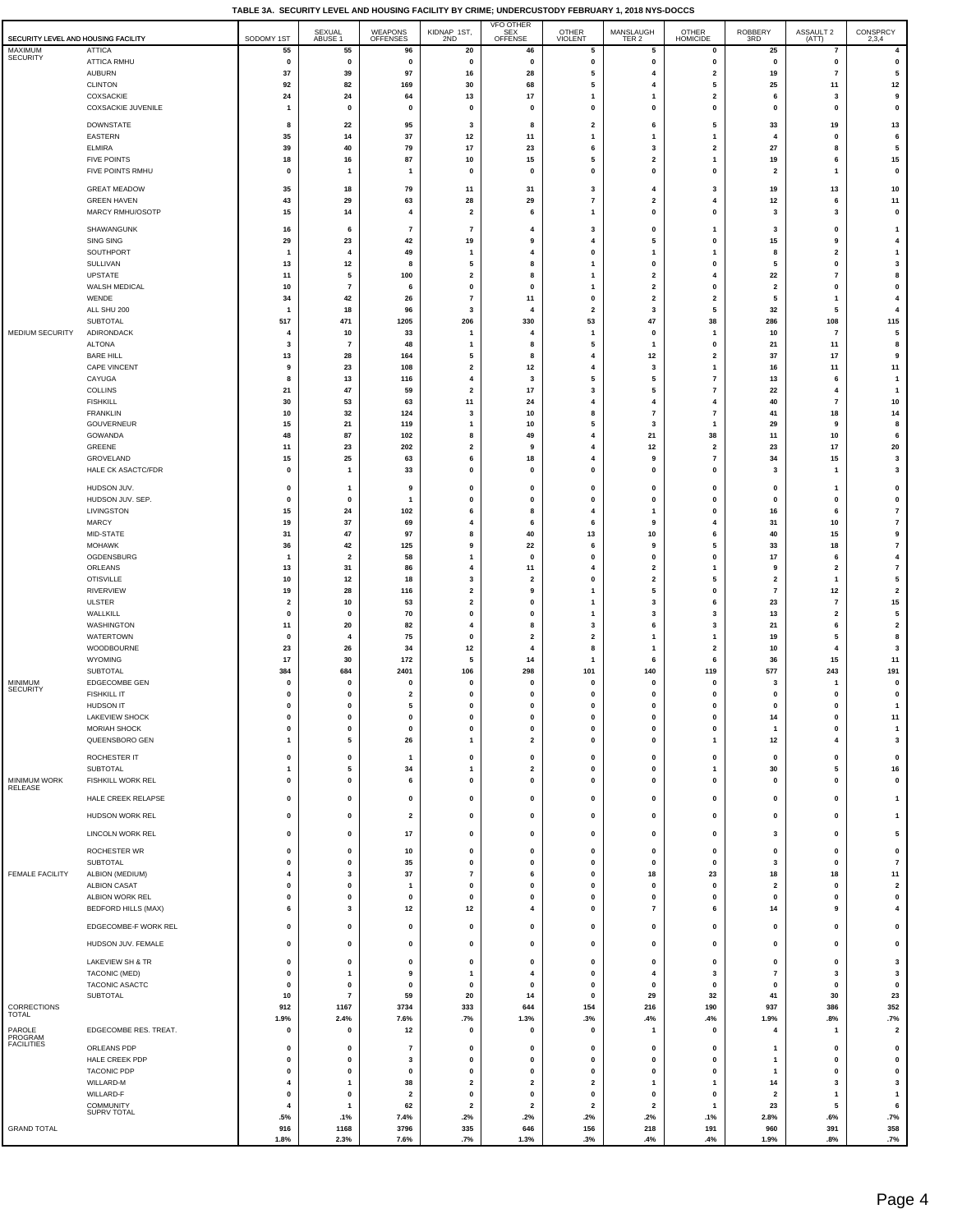|                                     |                                               | TABLE 3A. SECURITY LEVEL AND HOUSING FACILITY BY CRIME; UNDERCUSTODY FEBRUARY 1, 2018 NYS-DOCCS |                                      |                              |                         |                                           |                         |                               |                              |                                                    |                      |                                      |
|-------------------------------------|-----------------------------------------------|-------------------------------------------------------------------------------------------------|--------------------------------------|------------------------------|-------------------------|-------------------------------------------|-------------------------|-------------------------------|------------------------------|----------------------------------------------------|----------------------|--------------------------------------|
| SECURITY LEVEL AND HOUSING FACILITY |                                               | OTHER<br>WEAPONS                                                                                | SEX<br>OFFENSE                       | OTHER<br>COERCIVE            | DRUG<br>OFFENSE         | BURGLARY<br>3RD                           | <b>GRAND</b><br>LARCENY | <b>FORGERY</b>                | STOLEN<br>PROPERTY           | DRIVE INTOX-<br>ICATED                             | CONTEMPT<br>1ST      | YOUTH<br>OFFENDER                    |
| MAXIMUM<br><b>SECURITY</b>          | <b>ATTICA</b><br>ATTICA RMHU                  | 14<br>$\pmb{0}$                                                                                 | 18<br>$\pmb{0}$                      | 3<br>0                       | 98<br>$\pmb{0}$         | 35<br>$\mathbf 0$                         | 13<br>0                 | 5<br>$\mathbf 0$              | 10<br>0                      | $\overline{\mathbf{2}}$<br>$\pmb{0}$               | 4<br>$\mathbf 0$     | 1<br>$\pmb{0}$                       |
|                                     | <b>AUBURN</b>                                 | 11                                                                                              | 10                                   | 3                            | 93                      | 17                                        | 18                      | $\overline{\mathbf{2}}$       | 3                            | 3                                                  | 5                    | $\overline{7}$                       |
|                                     | <b>CLINTON</b><br>COXSACKIE                   | 17<br>11                                                                                        | 22<br>9                              | 9<br>3                       | 217<br>80               | 39<br>18                                  | 24<br>6                 | 5<br>$\mathbf{1}$             | 5<br>$\mathbf{2}$            | 3<br>$\overline{\mathbf{2}}$                       | 4<br>0               | 8<br>22                              |
|                                     | COXSACKIE JUVENILE                            | 0                                                                                               | 0                                    | 0                            | 0                       | 0                                         | 0                       | $\mathbf 0$                   | 0                            | $\mathbf 0$                                        | 0                    | $\pmb{0}$                            |
|                                     | DOWNSTATE                                     | $17\,$                                                                                          | 22                                   | 6                            | 208                     | 62                                        | 35                      | 11                            | $12$                         | 23                                                 | 15                   | 21                                   |
|                                     | <b>EASTERN</b>                                | $\mathbf{0}$                                                                                    | $\pmb{0}$                            | $\mathbf{0}$                 | 35                      | 5                                         | $\mathbf{1}$            | -1                            | $\mathbf{1}$                 | $\pmb{0}$                                          | $\mathbf 0$          | $\pmb{0}$                            |
|                                     | <b>ELMIRA</b><br><b>FIVE POINTS</b>           | 14<br>10                                                                                        | 11<br>6                              | 14<br>$\overline{4}$         | 160<br>100              | 47<br>38                                  | 26<br>20                | 11<br>11                      | 17<br>8                      | 18<br>6                                            | 11<br>5              | 14<br>18                             |
|                                     | FIVE POINTS RMHU                              | $\mathbf 0$                                                                                     | $\mathbf{1}$                         | 1                            | 3                       | $\overline{2}$                            | 0                       | $\pmb{0}$                     | $\mathbf{0}$                 | $\mathbf{0}$                                       | 0                    | $\pmb{0}$                            |
|                                     | <b>GREAT MEADOW</b>                           | 10                                                                                              | 15                                   | 7                            | 68                      | 29                                        | 12                      | $\overline{\mathbf{2}}$       | 5                            | 4                                                  | 8                    | 18                                   |
|                                     | <b>GREEN HAVEN</b>                            | $\mathbf 3$                                                                                     | $\overline{7}$                       | 4                            | 58                      | 21                                        | $\pmb{7}$               | $\overline{\mathbf{2}}$       | $\mathbf{2}$                 | $\pmb{0}$                                          | $\mathbf{1}$         | 4                                    |
|                                     | MARCY RMHU/OSOTP                              | $\mathbf{1}$                                                                                    | 22                                   | $\mathbf 0$                  | 3                       | 3                                         | $\mathbf 2$             | $\mathbf{1}$                  | 0                            | $\Omega$                                           | $\mathbf{2}$         | $\mathbf 2$                          |
|                                     | SHAWANGUNK<br><b>SING SING</b>                | $\overline{\mathbf{2}}$<br>$\pmb{7}$                                                            | 3<br>3                               | 0<br>$\overline{2}$          | 11<br>62                | 3<br>19                                   | 0<br>10                 | $\mathbf{0}$<br>4             | 0<br>5                       | $\mathbf{0}$                                       | 0<br>3               | $\pmb{0}$<br>0                       |
|                                     | SOUTHPORT                                     | 5                                                                                               | 0                                    | 4                            | 47                      | $\overline{7}$                            | 1                       | $\mathbf{1}$                  | 4                            | -1                                                 | $\mathbf{2}$         | 8                                    |
|                                     | SULLIVAN<br>UPSTATE                           | $\overline{\mathbf{2}}$<br>17                                                                   | 5<br>4                               | 0<br>3                       | 6<br>84                 | 6<br>35                                   | $\mathbf{2}$<br>15      | $\mathbf 0$<br>5              | 1<br>1                       | $\mathbf 0$<br>3                                   | 3<br>$\mathbf{2}$    | 3<br>$32\,$                          |
|                                     | WALSH MEDICAL                                 | $\overline{\mathbf{2}}$                                                                         | 6                                    | $\mathbf 2$                  | $\overline{7}$          | $\overline{\mathbf{3}}$                   | $\mathbf 2$             | $\mathbf 0$                   | 0                            | 3                                                  | $\mathbf 2$          | $\mathbf{1}$                         |
|                                     | WENDE                                         | $\overline{4}$                                                                                  | 9                                    | 5                            | 26                      | $\overline{7}$                            | 5                       | -1                            | $\mathbf{1}$                 | 3                                                  | $\mathbf 2$          | $11$                                 |
|                                     | ALL SHU 200<br><b>SUBTOTAL</b>                | 18<br>165                                                                                       | 11<br>184                            | $\overline{7}$<br>$77\,$     | 123<br>1489             | 56<br>452                                 | 27<br>226               | $12$<br>75                    | 5<br>82                      | 9<br>81                                            | $\overline{7}$<br>76 | 45<br>215                            |
| MEDIUM SECURITY                     | ADIRONDACK                                    | 8                                                                                               | $\overline{7}$                       | $\overline{4}$               | 85                      | 10                                        | 16                      | 9                             | 3                            | $\overline{\mathbf{2}}$                            | 5                    | $\overline{1}$                       |
|                                     | <b>ALTONA</b><br><b>BARE HILL</b>             | 13<br>31                                                                                        | 11<br>13                             | 8<br>12                      | 123<br>310              | 21<br>36                                  | 22<br>32                | 12<br>18                      | 5<br>$\overline{7}$          | $\overline{\mathbf{2}}$<br>$\overline{\mathbf{2}}$ | 14<br>13             | $\mathbf{1}$<br>8                    |
|                                     | <b>CAPE VINCENT</b>                           | 20                                                                                              | 23                                   | 6                            | 150                     | 34                                        | 17                      | 10                            | 4                            | -1                                                 | 5                    | 6                                    |
|                                     | CAYUGA                                        | 9                                                                                               | 12                                   | 11                           | 145                     | 31                                        | 13                      | 13                            | 5                            | $\overline{4}$                                     | $\overline{7}$       | 3                                    |
|                                     | COLLINS<br><b>FISHKILL</b>                    | 11<br>21                                                                                        | 49<br>31                             | 14<br>14                     | 115<br>103              | 44<br>54                                  | 26<br>26                | 8<br>8                        | 6<br>$\overline{7}$          | 18<br>$\overline{\mathbf{2}}$                      | 11<br>14             | $\overline{\mathbf{4}}$<br>$\bf 7$   |
|                                     | <b>FRANKLIN</b>                               | 24                                                                                              | 33                                   | 6                            | 249                     | 70                                        | 51                      | 13                            | 11                           | 22                                                 | 14                   | 22                                   |
|                                     | GOUVERNEUR<br>GOWANDA                         | 20<br>18                                                                                        | 13<br>110                            | 13<br>22                     | 174<br>151              | 37<br>46                                  | 28<br>33                | $12\,$<br>14                  | $15\,$<br>8                  | 3<br>204                                           | 4<br>$\overline{7}$  | $\mathbf{2}$<br>${\bf 10}$           |
|                                     | GREENE                                        | 37                                                                                              | 14                                   | 17                           | 297                     | 61                                        | 35                      | 9                             | 14                           | 12                                                 | 16                   | 88                                   |
|                                     | GROVELAND                                     | 17                                                                                              | 35                                   | 16                           | 165                     | 70                                        | 31                      | 14                            | 9                            | 37                                                 | 19<br>3              | $\overline{\mathbf{4}}$              |
|                                     | HALE CK ASACTC/FDR                            | 8                                                                                               | $\pmb{0}$                            | 1                            | 158                     | 21                                        | 15                      | 9                             | $\mathbf{1}$                 | $\pmb{0}$                                          |                      | 3                                    |
|                                     | HUDSON JUV.<br>HUDSON JUV. SEP.               | 0<br>0                                                                                          | 1<br>0                               | 0<br>0                       | $\mathbf{1}$<br>0       | 0<br>0                                    | 0<br>0                  | $\mathbf 0$<br>0              | 0<br>0                       | $\mathbf 0$<br>$\mathbf 0$                         | 0<br>0               | $\bf 27$<br>6                        |
|                                     | LIVINGSTON                                    | 13                                                                                              | 23                                   | 9                            | 135                     | 35                                        | 19                      | 10                            | $\overline{7}$               | -5                                                 | 4                    | 5                                    |
|                                     | <b>MARCY</b><br>MID-STATE                     | 16<br>18                                                                                        | 26<br>55                             | 5<br>25                      | 131<br>129              | 59<br>85                                  | 25<br>44                | 10<br>17                      | 8<br>16                      | 12<br>14                                           | 6<br>19              | 44<br>8                              |
|                                     | <b>MOHAWK</b>                                 | 29                                                                                              | 42                                   | 12                           | 175                     | 71                                        | 44                      | 18                            | 6                            | 13                                                 | 19                   | 8                                    |
|                                     | OGDENSBURG                                    | 13                                                                                              | $\overline{\mathbf{2}}$              | 6                            | 122                     | 24                                        | 16                      | 12                            | 8                            | $\overline{\mathbf{2}}$                            | $\overline{7}$       | $\overline{1}$                       |
|                                     | ORLEANS<br><b>OTISVILLE</b>                   | 15<br>$\mathbf 0$                                                                               | $17\,$<br>$\overline{7}$             | 5<br>5                       | 120<br>23               | 29<br>11                                  | 20<br>8                 | 5<br>$\overline{\mathbf{2}}$  | $\mathbf{2}$<br>$\mathbf{1}$ | 4<br>$\mathbf 0$                                   | $\overline{4}$<br>1  | $\overline{\mathbf{4}}$<br>$\pmb{0}$ |
|                                     | <b>RIVERVIEW</b>                              | 28                                                                                              | 43                                   | 7                            | 153                     | 44                                        | 19                      | 8                             | 9                            |                                                    | 11                   | 6                                    |
|                                     | <b>ULSTER</b><br>WALLKILL                     | 19<br>12                                                                                        | 5<br>0                               | 3<br>3                       | 192<br>134              | 36<br>41                                  | 28<br>22                | 19<br>6                       | 10<br>$\overline{7}$         | 17<br>3                                            | 1<br>6               | 15<br>$\overline{\mathbf{2}}$        |
|                                     | WASHINGTON                                    | 14                                                                                              | 24                                   | $\overline{7}$               | 116                     | 36                                        | 23                      | 6                             | 5                            | 11                                                 | $\overline{7}$       | 41                                   |
|                                     | <b>WATERTOWN</b><br>WOODBOURNE                | 23<br>3                                                                                         | $\mathbf{1}$<br>13                   | 6<br>$\overline{\mathbf{3}}$ | 159<br>54               | 41<br>16                                  | 22<br>14                | 10<br>-1                      | 5<br>0                       | 3<br>$\mathbf{1}$                                  | 6<br>$\mathbf{2}$    | 3<br>5                               |
|                                     | WYOMING                                       | 22                                                                                              | 24                                   | $12$                         | 242                     | 62                                        | 30                      | 19                            | 9                            | 3                                                  | 6                    | $32\,$                               |
| MINIMUM                             | <b>SUBTOTAL</b><br><b>EDGECOMBE GEN</b>       | 462<br>$\pmb{0}$                                                                                | 634<br>$\pmb{0}$                     | 252<br>$\mathbf{0}$          | 4111<br>$\overline{2}$  | 1125<br>3                                 | 679<br>3                | 292<br>$\mathbf 0$            | 188<br>1                     | 398<br>$\mathbf 0$                                 | 231<br>$\mathbf{0}$  | 366<br>$\mathbf{1}$                  |
| <b>SECURITY</b>                     | <b>FISHKILL IT</b>                            | $\overline{1}$                                                                                  | $\pmb{0}$                            | $\mathbf{2}$                 | $\overline{\mathbf{2}}$ | $\mathbf{0}$                              | 0                       | $\mathbf 0$                   | $\mathbf{0}$                 | $\mathbf 0$                                        | $\bf{0}$             | $\pmb{0}$                            |
|                                     | HUDSON IT                                     | $\mathbf{1}$                                                                                    | $\pmb{0}$                            | $\overline{\mathbf{2}}$      | 8                       | $\overline{\mathbf{2}}$                   | 3                       | $\mathbf 0$                   | 1                            | 3                                                  | 0                    | $\pmb{0}$                            |
|                                     | <b>LAKEVIEW SHOCK</b><br><b>MORIAH SHOCK</b>  | 19<br>8                                                                                         | 0<br>$\pmb{0}$                       | 0                            | 346<br>109              | 56<br>18                                  | 53<br>11                | 26<br>6                       | $1^{\circ}$<br>4             | 22<br>14                                           | 6<br>0               | 27<br>$\overline{\mathbf{2}}$        |
|                                     | QUEENSBORO GEN                                | 10                                                                                              | $\overline{\mathbf{2}}$              | 0                            | 50                      | 16                                        | 17                      | 3                             | 1                            | $\mathbf{1}$                                       | $\mathbf{2}$         | 4                                    |
|                                     | ROCHESTER IT                                  | -1                                                                                              | $\pmb{0}$                            | 0                            | $\mathbf{1}$            | $\mathbf 0$                               | 0                       | $\overline{\mathbf{2}}$       | 0                            | $\mathbf 0$                                        | 0                    | 0                                    |
| MINIMUM WORK                        | SUBTOTAL<br>FISHKILL WORK REL                 | 40<br>$\pmb{0}$                                                                                 | $\overline{\mathbf{2}}$<br>$\pmb{0}$ | 5<br>0                       | 518<br>8                | 95<br>$\mathbf{1}$                        | 87<br>$\mathbf{1}$      | 37<br>$\pmb{0}$               | 18<br>0                      | 40<br>$\mathbf{1}$                                 | 8<br>$\bf{0}$        | 34<br>$\pmb{0}$                      |
| <b>RELEASE</b>                      | HALE CREEK RELAPSE                            | 0                                                                                               | 0                                    | 0                            | $\overline{\mathbf{2}}$ | 0                                         | 0                       | 0                             | 0                            | $\pmb{0}$                                          | 0                    | 0                                    |
|                                     |                                               |                                                                                                 |                                      |                              |                         |                                           |                         |                               |                              |                                                    |                      |                                      |
|                                     | HUDSON WORK REL                               | $\pmb{0}$                                                                                       | $\pmb{0}$                            | 0                            | 30                      | $\overline{7}$                            | 5                       | $\overline{\mathbf{2}}$       | 0                            | $\mathbf{1}$                                       | 0                    | $\pmb{0}$                            |
|                                     | LINCOLN WORK REL                              | $\overline{\mathbf{4}}$                                                                         | $\pmb{0}$                            | 0                            | 78                      | 8                                         | 13                      | 8                             | $\mathbf{2}$                 | $\overline{\mathbf{2}}$                            | 0                    | $\pmb{0}$                            |
|                                     | ROCHESTER WR<br>SUBTOTAL                      | $\pmb{0}$<br>4                                                                                  | $\mathbf 0$<br>$\pmb{0}$             | $\mathbf{1}$<br>$\mathbf{1}$ | 19<br>137               | -1<br>17                                  | 4<br>23                 | 3<br>13                       | 1<br>3                       | 6<br>10                                            | 0<br>0               | 0<br>$\pmb{0}$                       |
| <b>FEMALE FACILITY</b>              | ALBION (MEDIUM)                               | 8                                                                                               | 12                                   | 20                           | 187                     | 40                                        | 108                     | 45                            | 13                           | 50                                                 | $\overline{7}$       | 16                                   |
|                                     | <b>ALBION CASAT</b>                           | $\pmb{0}$                                                                                       | $\pmb{0}$                            | $\mathbf{0}$                 | 17                      | $\overline{1}$<br>$\overline{\mathbf{3}}$ | $\overline{\mathbf{2}}$ | $\mathbf{1}$                  | $\mathbf{1}$                 | $\pmb{0}$                                          | 0<br>$\bf{0}$        | $\pmb{0}$                            |
|                                     | ALBION WORK REL<br><b>BEDFORD HILLS (MAX)</b> | $\pmb{0}$<br>3                                                                                  | $\pmb{0}$<br>$\mathbf{1}$            | 0<br>5                       | $\overline{4}$<br>97    | 17                                        | 9<br>32                 | $\overline{\mathbf{2}}$<br>11 | 0<br>5                       | $\overline{\mathbf{2}}$<br>13                      | 0                    | $\pmb{0}$<br>$\overline{\mathbf{4}}$ |
|                                     | EDGECOMBE-F WORK REL                          | 0                                                                                               | $\mathbf 0$                          | 1                            | $\overline{7}$          | 3                                         | 2                       | $\mathbf{1}$                  | 0                            | 0                                                  | 0                    | 0                                    |
|                                     | HUDSON JUV. FEMALE                            | $\pmb{0}$                                                                                       | $\pmb{0}$                            | 0                            | $\pmb{0}$               | $\pmb{0}$                                 | 0                       | $\pmb{0}$                     | 0                            | $\pmb{0}$                                          | $\bf{0}$             | -1                                   |
|                                     | LAKEVIEW SH & TR                              | $\mathbf{1}$                                                                                    | 0                                    | 0                            | 71                      | 3                                         | 17                      | $\overline{4}$                | 3                            | 8                                                  | 1                    | 0                                    |
|                                     | <b>TACONIC (MED)</b>                          | $\overline{\mathbf{2}}$                                                                         | $\overline{\mathbf{2}}$              | 3                            | 50                      | 8                                         | 36                      | 11                            | 8                            | $\overline{\mathbf{2}}$                            | 1                    | 4                                    |
|                                     | TACONIC ASACTC                                | 0                                                                                               | 0                                    | 0                            | 3                       | $\mathbf{1}$                              | 4                       | $\pmb{0}$                     | 1                            | 0                                                  | 0                    | $\mathbf{1}$                         |
| CORRECTIONS                         | SUBTOTAL                                      | 14<br>685                                                                                       | 15<br>835                            | 29<br>364                    | 436<br>6691             | 76<br>1765                                | 210<br>1225             | 75<br>492                     | 31<br>322                    | 75<br>604                                          | 9<br>324             | 26<br>641                            |
| TOTAL                               |                                               | 1.4%                                                                                            | 1.7%                                 | .7%                          | 13.6%                   | 3.6%                                      | 2.5%                    | 1.0%                          | .7%                          | 1.2%                                               | .7%                  | 1.3%                                 |
| PAROLE<br>PROGRAM                   | EDGECOMBE RES. TREAT.                         | $\overline{1}$                                                                                  | $\pmb{0}$                            | $\mathbf{0}$                 | 11                      | $\overline{4}$                            | $\mathbf{2}$            | $\overline{4}$                | 0                            | $\pmb{0}$                                          | $\mathbf{1}$         | $\overline{4}$                       |
| <b>FACILITIES</b>                   | ORLEANS PDP                                   | $\mathbf{1}$                                                                                    | 0                                    | 0                            | 8                       | 1                                         | 0                       | $\overline{\mathbf{2}}$       | 2                            | $\mathbf 0$                                        | 0                    | $\mathbf{1}$                         |
|                                     | HALE CREEK PDP<br>TACONIC PDP                 | $\mathbf{1}$<br>0                                                                               | 0<br>0                               | 0<br>0                       | 8<br>$\mathbf 0$        | $\overline{\mathbf{4}}$<br>0              | 3<br>0                  | $\mathbf{1}$<br>$\mathbf 0$   | 0<br>0                       | $\mathbf{1}$<br>$\mathbf 0$                        | 1<br>0               | 4<br>0                               |
|                                     | WILLARD-M                                     | $10\,$                                                                                          | $\overline{7}$                       | $\overline{7}$               | 167                     | 67                                        | 30                      | 14                            | 11                           | 15                                                 | 5                    | 11                                   |
|                                     | WILLARD-F<br>COMMUNITY                        | $\mathbf 0$<br>13                                                                               | $\mathbf 0$<br>$\overline{7}$        | 1<br>8                       | 34<br>228               | 8<br>84                                   | 5<br>40                 | 12<br>33                      | $\mathbf{1}$<br>14           | 3<br>19                                            | 0<br>$\overline{7}$  | -1<br>21                             |
|                                     | SUPRV TOTAL                                   | 1.6%                                                                                            | .8%                                  | 1.0%                         | 27.3%                   | 10.1%                                     | 4.8%                    | 4.0%                          | 1.7%                         | 2.3%                                               | .8%                  | 2.5%                                 |
| <b>GRAND TOTAL</b>                  |                                               | 698<br>1.4%                                                                                     | 842<br>1.7%                          | 372<br>.7%                   | 6919<br>13.8%           | 1849<br>3.7%                              | 1265<br>2.5%            | 525<br>1.0%                   | 336<br>.7%                   | 623<br>1.2%                                        | 331<br>.7%           | 662<br>1.3%                          |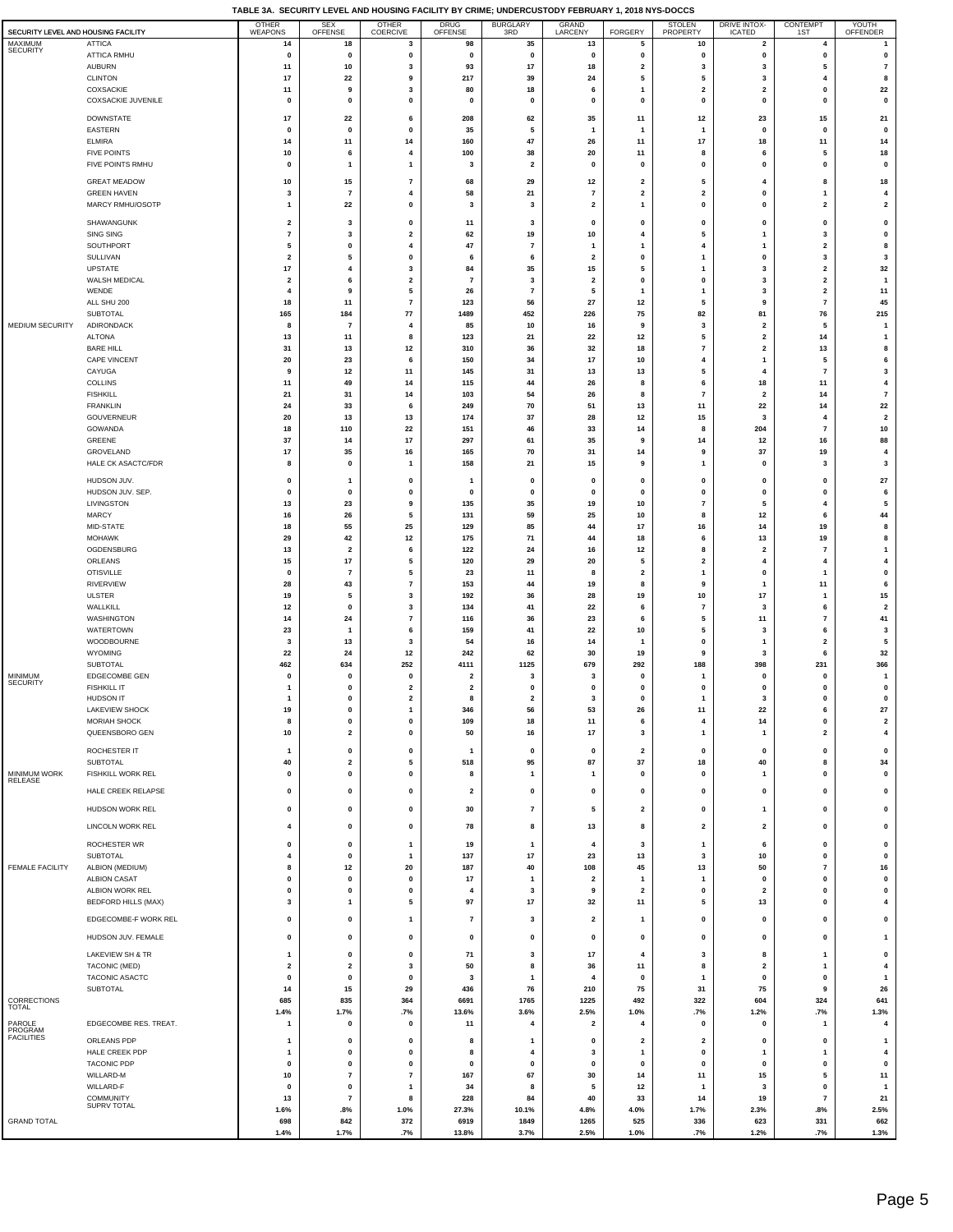| SECURITY LEVEL AND HOUSING FACILITY   |                                           | JUVENIL<br><b>OFFENDER</b>    | BUS<br>CORRUPTION            | ALL OTHER<br>FELONY     | NOT CODED         | <b>TOTAL</b>            |
|---------------------------------------|-------------------------------------------|-------------------------------|------------------------------|-------------------------|-------------------|-------------------------|
| MAXIMUM<br><b>SECURITY</b>            | <b>ATTICA</b>                             | 3                             | 2                            | 27                      | 0                 | 2030                    |
|                                       | <b>ATTICA RMHU</b><br><b>AUBURN</b>       | 0<br>4                        | 0<br>1                       | 0<br>16                 | 0<br>0            | 3<br>1497               |
|                                       | <b>CLINTON</b>                            | 8                             | 1                            | 21                      | 4                 | 2643                    |
|                                       | <b>COXSACKIE</b>                          | 4                             | 0                            | 6                       | 0                 | 863                     |
|                                       | <b>COXSACKIE JUVENILE</b>                 | 0                             | 0                            | 0                       | 0                 | 6                       |
|                                       | <b>DOWNSTATE</b><br><b>EASTERN</b>        | 2<br>1                        | 0<br>0                       | 40<br>0                 | 0<br>0            | 1168<br>931             |
|                                       | <b>ELMIRA</b>                             | 3                             | 0                            | 29                      | 4                 | 1596                    |
|                                       | <b>FIVE POINTS</b>                        | 3                             | 1                            | 20<br>1                 | 0                 | 1270                    |
|                                       | FIVE POINTS RMHU                          | 0                             | 0                            |                         | 0                 | 50                      |
|                                       | <b>GREAT MEADOW</b><br><b>GREEN HAVEN</b> | 6<br>3                        | 1<br>$\overline{\mathbf{4}}$ | 23<br>17                | 0<br>$\pmb{0}$    | 1457<br>1909            |
|                                       | MARCY RMHU/OSOTP                          | 1                             | 0                            | $\overline{\mathbf{2}}$ | 0                 | 176                     |
|                                       | SHAWANGUNK                                | 1                             | 1                            | 4                       | 0                 | 483                     |
|                                       | <b>SING SING</b>                          | 2                             | 1                            | 7                       | 0                 | 1557                    |
|                                       | SOUTHPORT<br>SULLIVAN                     | 2<br>2                        | 1<br>0                       | 7<br>4                  | 0<br>0            | 435<br>456              |
|                                       | <b>UPSTATE</b>                            | 1                             | 0                            | 12                      | 0                 | 960                     |
|                                       | WALSH MEDICAL<br>WENDE                    | 0<br>$\overline{\mathbf{2}}$  | 0<br>0                       | 0<br>8                  | 0<br>13           | 140<br>815              |
|                                       | ALL SHU 200                               | $\overline{\mathbf{2}}$       | 1                            | 25                      | 0                 | 902                     |
| MEDIUM SECURITY                       | <b>SUBTOTAL</b><br><b>ADIRONDACK</b>      | 50<br>0                       | 14<br>1                      | 269<br>14               | 21<br>0           | 21347<br>307            |
|                                       | <b>ALTONA</b>                             | $\mathbf 0$                   | 5                            | 24                      | 0                 | 474                     |
|                                       | <b>BARE HILL</b>                          | 3                             | 0                            | 39                      | 0                 | 1340                    |
|                                       | CAPE VINCENT<br>CAYUGA                    | 1<br>3                        | 1<br>0                       | 30<br>24                | 0<br>0            | 825<br>847              |
|                                       | <b>COLLINS</b>                            | 3                             | 1                            | 32                      | 0                 | 860                     |
|                                       | <b>FISHKILL</b><br><b>FRANKLIN</b>        | 8<br>1                        | 2<br>2                       | 34<br>42                | 0<br>0            | 1436<br>1306            |
|                                       | GOUVERNEUR                                | 3                             | 1                            | 17                      | $\pmb{0}$         | 838                     |
|                                       | <b>GOWANDA</b><br><b>GREENE</b>           | $\overline{\mathbf{2}}$<br>3  | 1<br>0                       | 85<br>43                | 0<br>0            | 1490<br>1522            |
|                                       | <b>GROVELAND</b>                          | 1                             | $\overline{\mathbf{2}}$      | 41                      | 0                 | 963                     |
|                                       | <b>HALE CK ASACTC/FDR</b>                 | $\mathbf 0$                   | 0                            | 5                       | 0                 | 333                     |
|                                       | HUDSON JUV.                               | 1                             | 0                            | 1                       | 0                 | 51                      |
|                                       | HUDSON JUV. SEP.<br>LIVINGSTON            | 0<br>0                        | 0<br>1                       | 0<br>21                 | 0<br>0            | 10<br>830               |
|                                       | <b>MARCY</b>                              | 3                             | 1                            | 34                      | $\pmb{0}$         | 950                     |
|                                       | MID-STATE                                 | $\overline{\mathbf{2}}$       | $\mathbf 0$                  | 74                      | 0                 | 1407                    |
|                                       | <b>MOHAWK</b><br>OGDENSBURG               | $\overline{\mathbf{2}}$<br>0  | 0<br>5                       | 27<br>13                | 0<br>0            | 1254<br>413             |
|                                       | ORLEANS                                   | $\mathbf 0$                   | 3                            | 16                      | $\mathbf 0$       | 697                     |
|                                       | <b>OTISVILLE</b><br>RIVERVIEW             | 1<br>1                        | 2<br>0                       | 1<br>27                 | 0<br>0            | 561<br>805              |
|                                       | <b>ULSTER</b>                             | 0                             | 9                            | 30                      | 0                 | 683                     |
|                                       | WALLKILL                                  | 0                             | 0                            | 11                      | 0                 | 522                     |
|                                       | WASHINGTON<br>WATERTOWN                   | 2<br>0                        | 1<br>2                       | 23<br>12                | 0<br>0            | 833<br>533              |
|                                       | WOODBOURNE                                | $\overline{\mathbf{2}}$       | 3                            | 7                       | $\pmb{0}$         | 787                     |
|                                       | <b>WYOMING</b><br><b>SUBTOTAL</b>         | $\overline{\mathbf{2}}$<br>44 | 1<br>44                      | 28<br>755               | 0<br>0            | 1321<br>24198           |
| MINIMUM<br><b>SECURITY</b>            | <b>EDGECOMBE GEN</b>                      | 0                             | 0                            | 1                       | 0                 | 19                      |
|                                       | <b>FISHKILL IT</b><br>HUDSON IT           | 0<br>0                        | 0<br>0                       | 0<br>1                  | 0<br>0            | 8<br>31                 |
|                                       | LAKEVIEW SHOCK                            | 0                             | $\overline{a}$               | 21                      | 0                 | 615                     |
|                                       | <b>MORIAH SHOCK</b>                       | 0                             | 0                            | 5                       | 0<br>0            | 179                     |
|                                       | QUEENSBORO GEN                            | 0                             | 1                            | 11                      |                   | 231                     |
|                                       | ROCHESTER IT<br><b>SUBTOTAL</b>           | 0<br>$\bf{0}$                 | $\Omega$<br>3                | $\Omega$<br>39          | $\Omega$<br>0     | 6<br>1089               |
| <b>MINIMUM WORK</b><br><b>RELEASE</b> | FISHKILL WORK REL                         | 0                             | 0                            | 0                       | 0                 | 21                      |
|                                       | HALE CREEK RELAPSE                        | 0                             | 0                            | $\mathbf 0$             | 0                 | 4                       |
|                                       | HUDSON WORK REL                           | 0                             | 0                            | 1                       | 0                 | 55                      |
|                                       | <b>LINCOLN WORK REL</b>                   | 0                             | 0                            | $\overline{\mathbf{2}}$ | 0                 | 169                     |
|                                       | ROCHESTER WR                              | 0                             | $\mathbf 0$                  | $\overline{2}$          | $\Omega$          | 59                      |
|                                       | <b>SUBTOTAL</b>                           | $\mathbf{0}$                  | $\mathbf{0}$                 | 5                       | $\mathbf{0}$      | 308                     |
| <b>FEMALE FACILITY</b>                | ALBION (MEDIUM)<br><b>ALBION CASAT</b>    | 0<br>$\bf{0}$                 | 1<br>0                       | 58<br>1                 | 0<br>$\pmb{0}$    | 994<br>35               |
|                                       | ALBION WORK REL                           | 0                             | 0                            | 0                       | 0                 | 20                      |
|                                       | <b>BEDFORD HILLS (MAX)</b>                | 1                             | 0                            | 19                      | 0                 | 768                     |
|                                       | EDGECOMBE-F WORK REL                      | 0                             | 0                            | 2                       | 0                 | 21                      |
|                                       | HUDSON JUV. FEMALE                        | 0                             | 0                            | 0                       | 0                 | $\overline{\mathbf{2}}$ |
|                                       | LAKEVIEW SH & TR                          | 0                             | 0                            | 9                       | 0                 | 120                     |
|                                       | TACONIC (MED)<br>TACONIC ASACTC           | 0<br>0                        | 0<br>0                       | 16<br>1                 | 0<br>0            | 310<br>19               |
|                                       | <b>SUBTOTAL</b>                           | 1                             | $\mathbf{1}$                 | 106                     | 0                 | 2289                    |
| CORRECTIONS<br><b>TOTAL</b>           |                                           | 95                            | 62                           | 1174<br>2.4%            | 21                | 49231<br>100.0%         |
| PAROLE                                | EDGECOMBE RES. TREAT.                     | .2%<br>0                      | .1%<br>0                     | 4                       | .0%<br>0          | 96                      |
| PROGRAM<br><b>FACILITIES</b>          | ORLEANS PDP                               | 0                             | 0                            | 2                       | 0                 | 39                      |
|                                       | HALE CREEK PDP                            | 0                             | 0                            | $\overline{\mathbf{2}}$ | 0                 | 45                      |
|                                       | <b>TACONIC PDP</b><br>WILLARD-M           | 0<br>1                        | 0<br>0                       | $\mathbf 0$<br>16       | 0<br>$\mathbf{0}$ | 1<br>573                |
|                                       | WILLARD-F                                 | 0                             | $\mathbf{0}$                 | 1                       | $\Omega$          | 80                      |
|                                       | <b>COMMUNITY</b><br><b>SUPRV TOTAL</b>    | 1                             | $\pmb{0}$<br>.0%             | 25                      | 0                 | 834<br>100.0%           |
| <b>GRAND TOTAL</b>                    |                                           | .1%<br>96                     | 62                           | 3.0%<br>1199            | .0%<br>21         | 50065                   |
|                                       |                                           | .2%                           | .1%                          | 2.4%                    | .0%               | 100.0%                  |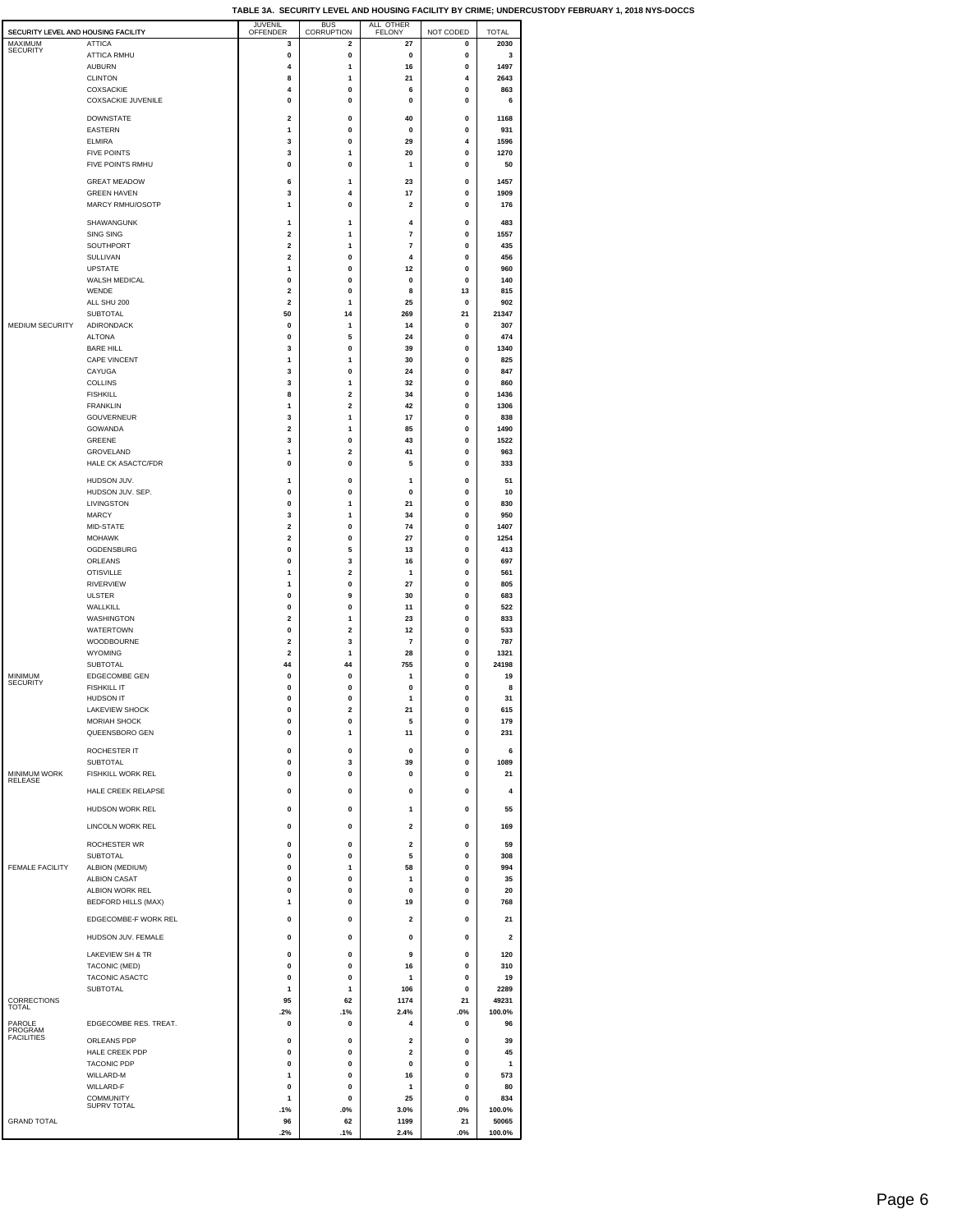| SECURITY LEVEL AND HOUSING FACILITY |                            | <b>VIOLENT</b><br><b>FELONY</b> | OTHER<br>COERCIVE       | <b>DRUG</b><br>FELONY   | PROPERTY<br>/OTHER      | YOUTH/JUV<br>OFFENDER   | NOT CODED | <b>TOTAL</b>            |
|-------------------------------------|----------------------------|---------------------------------|-------------------------|-------------------------|-------------------------|-------------------------|-----------|-------------------------|
| MAXIMUM SECURITY                    | <b>ATTICA</b>              | 1754                            | 76                      | 98                      | 98                      | 4                       | 0         | 2030                    |
|                                     | ATTICA RMHU                | 3                               | 0                       | 0                       | 0                       | 0                       | 0         | 3                       |
|                                     | <b>AUBURN</b>              | 1267                            | 61                      | 93                      | 65                      | 11                      | 0         | 1497                    |
|                                     | <b>CLINTON</b>             | 2199                            | 105                     | 217                     | 102                     | 16                      | 4         | 2643                    |
|                                     | COXSACKIE                  | 678                             | 44                      | 80                      | 35                      | 26                      | 0         | 863                     |
|                                     | COXSACKIE JUVENILE         | 6                               | 0                       | 0                       | 0                       | 0                       | 0         | 6                       |
|                                     |                            |                                 |                         |                         |                         |                         |           |                         |
|                                     | <b>DOWNSTATE</b>           | 618                             | 121                     | 208                     | 198                     | 23                      | 0         | 1168                    |
|                                     | <b>EASTERN</b>             | 875                             | 12                      | 35                      | 8                       | 1                       | 0         | 931                     |
|                                     | <b>ELMIRA</b>              | 1172                            | 84                      | 160                     | 159                     | 17                      | 4         | 1596                    |
|                                     | <b>FIVE POINTS</b>         | 977                             | 63                      | 100                     | 109                     | 21                      | 0         | 1270                    |
|                                     | FIVE POINTS RMHU           | 39                              | 5                       | 3                       | 3                       | 0                       | 0         | 50                      |
|                                     | <b>GREAT MEADOW</b>        | 1200                            | 81                      | 68                      | 84                      | 24                      | 0         | 1457                    |
|                                     | <b>GREEN HAVEN</b>         | 1741                            | 49                      | 58                      | 54                      | $\overline{7}$          | 0         | 1909                    |
|                                     | MARCY RMHU/OSOTP           | 131                             | 29                      | 3                       | 10                      | 3                       | 0         | 176                     |
|                                     |                            |                                 |                         |                         |                         |                         |           |                         |
|                                     | SHAWANGUNK                 | 453                             | 10                      | 11                      | 8                       | 1                       | 0         | 483                     |
|                                     | SING SING                  | 1398                            | 45                      | 62                      | 50                      | 2                       | 0         | 1557                    |
|                                     | SOUTHPORT                  | 332                             | 22                      | 47                      | 24                      | 10                      | 0         | 435                     |
|                                     | <b>SULLIVAN</b>            | 414                             | 15                      | 6                       | 16                      | 5                       | 0         | 456                     |
|                                     | <b>UPSTATE</b>             | 703                             | 67                      | 84                      | 73                      | 33                      | 0         | 960                     |
|                                     | WALSH MEDICAL              | 108                             | 14                      | $\overline{7}$          | 10                      | 1                       | 0         | 140                     |
|                                     | WENDE                      | 704                             | 32                      | 26                      | 27                      | 13                      | 13        | 815                     |
|                                     | ALL SHU 200                | 505                             | 85                      | 123                     | 142                     | 47                      | 0         | 902                     |
|                                     | <b>SUBTOTAL</b>            | 17277                           | 1020                    | 1489                    | 1275                    | 265                     | 21        | 21347                   |
| MEDIUM SECURITY                     | ADIRONDACK                 | 119                             | 42                      | 85                      | 60                      | 1                       | 0         | 307                     |
|                                     | <b>ALTONA</b>              | 172                             | 73                      | 123                     | 105                     | 1                       | 0         | 474                     |
|                                     | <b>BARE HILL</b>           | 739                             | 133                     | 310                     | 147                     | 11                      | 0         | 1340                    |
|                                     | <b>CAPE VINCENT</b>        | 475                             | 91                      | 150                     | 102                     | $\overline{7}$          | 0         | 825                     |
|                                     | CAYUGA                     | 535                             | 64                      | 145                     | 97                      | 6                       | 0         | 847                     |
|                                     | COLLINS                    | 479                             | 113                     | 115                     | 146                     | $\overline{7}$          | 0         | 860                     |
|                                     | <b>FISHKILL</b>            | 1040                            | 131                     | 103                     | 147                     | 15                      | 0         | 1436                    |
|                                     | <b>FRANKLIN</b>            | 659                             | 150                     | 249                     | 225                     | 23                      | 0         | 1306                    |
|                                     | GOUVERNEUR                 | 446                             | 96                      | 174                     | 117                     | 5                       | 0         | 838                     |
|                                     | GOWANDA                    | 693                             | 236                     | 151                     | 398                     | 12                      | 0         | 1490                    |
|                                     | GREENE                     | 802                             | 142                     | 297                     | 190                     | 91                      | 0         | 1522                    |
|                                     | GROVELAND                  | 434                             | 136                     | 165                     | 223                     | 5                       | 0         | 963                     |
|                                     | <b>HALE CK ASACTC/FDR</b>  | 102                             | 16                      | 158                     | 54                      | 3                       | 0         | 333                     |
|                                     | HUDSON JUV.                | 19                              | $\overline{\mathbf{2}}$ | 1                       | 1                       | 28                      | 0         | 51                      |
|                                     | HUDSON JUV. SEP.           | 4                               | 0                       | 0                       | 0                       | 6                       | 0         | 10                      |
|                                     | LIVINGSTON                 | 513                             | 75                      | 135                     | 102                     | 5                       | 0         | 830                     |
|                                     | <b>MARCY</b>               | 509                             | 108                     | 131                     | 155                     | 47                      | 0         | 950                     |
|                                     | MID-STATE                  | 821                             | 178                     | 129                     | 269                     | 10                      | 0         | 1407                    |
|                                     | <b>MOHAWK</b>              | 716                             | 155                     | 175                     | 198                     | 10                      | 0         | 1254                    |
|                                     | OGDENSBURG                 | 155                             | 48                      | 122                     | 87                      | -1                      | 0         | 413                     |
|                                     | ORLEANS                    | 432                             | 58                      | 120                     | 83                      | 4                       | 0         | 697                     |
|                                     | <b>OTISVILLE</b>           | 484                             | 27                      | 23                      | 26                      | $\mathbf{1}$            | 0         | 561                     |
|                                     | RIVERVIEW                  | 422                             | 104                     | 153                     | 119                     | $\overline{7}$          |           | 805                     |
|                                     | <b>ULSTER</b>              | 245                             | 81                      | 192                     | 150                     | 15                      | 0<br>0    | 683                     |
|                                     | WALLKILL                   |                                 |                         |                         |                         | $\overline{\mathbf{2}}$ |           | 522                     |
|                                     | WASHINGTON                 | 249<br>479                      | 41<br>83                | 134<br>116              | 96<br>112               | 43                      | 0<br>0    | 833                     |
|                                     | WATERTOWN                  | 206                             | 64                      | 159                     | 101                     | 3                       | 0         | 533                     |
|                                     | WOODBOURNE                 | 643                             | 39                      | 54                      | 44                      | $\overline{\mathbf{r}}$ | 0         | 787                     |
|                                     | <b>WYOMING</b>             | 755                             | 132                     | 242                     | 158                     | 34                      | 0         | 1321                    |
|                                     | <b>SUBTOTAL</b>            | 13347                           | 2618                    | 4111                    | 3712                    | 410                     | 0         | 24198                   |
| MINIMUM SECURITY                    | EDGECOMBE GEN              | 4                               | 4                       | 2                       | 8                       | -1                      | 0         | 19                      |
|                                     | <b>FISHKILL IT</b>         | 3                               | 3                       | $\mathbf 2$             | 0                       | 0                       | 0         | 8                       |
|                                     | HUDSON IT                  | 9                               | 4                       | 8                       | 10                      | 0                       | 0         | 31                      |
|                                     | <b>LAKEVIEW SHOCK</b>      | 0                               | 45                      | 346                     | 197                     | 27                      | 0         | 615                     |
|                                     | <b>MORIAH SHOCK</b>        | 0                               | 10                      | 109                     | 58                      | 2                       | 0         | 179                     |
|                                     | QUEENSBORO GEN             | 93                              | 32                      | 50                      | 52                      | 4                       | 0         | 231                     |
|                                     | ROCHESTER IT               | $\overline{\mathbf{2}}$         | $\overline{1}$          | 1                       | $\overline{\mathbf{2}}$ | 0                       | 0         | 6                       |
|                                     | SUBTOTAL                   | 111                             | 99                      | 518                     | 327                     | 34                      | 0         | 1089                    |
| <b>MINIMUM WORK</b>                 | FISHKILL WORK REL          | 10                              | 0                       | 8                       | 3                       | 0                       | 0         | 21                      |
| RELEASE                             | HALE CREEK RELAPSE         | 1                               | 1                       | $\overline{\mathbf{2}}$ | 0                       | 0                       | 0         | 4                       |
|                                     |                            |                                 |                         |                         |                         |                         |           |                         |
|                                     | HUDSON WORK REL            | 8                               | 1                       | 30                      | 16                      | 0                       | 0         | 55                      |
|                                     | LINCOLN WORK REL           | 44                              | 12                      | 78                      | 35                      | 0                       | 0         | 169                     |
|                                     | ROCHESTER WR               | 22                              | $\overline{1}$          | 19                      | 17                      | 0                       | 0         | 59                      |
|                                     | SUBTOTAL                   | 85                              | 15                      | 137                     | 71                      | 0                       | 0         | 308                     |
| <b>FEMALE FACILITY</b>              | ALBION (MEDIUM)            | 341                             | 128                     | 187                     | 322                     | 16                      | 0         | 994                     |
|                                     | <b>ALBION CASAT</b>        | 8                               | 4                       | 17                      | 6                       | 0                       | 0         | 35                      |
|                                     | ALBION WORK REL            | 0                               | 0                       | 4                       | 16                      | $\pmb{0}$               | 0         | 20                      |
|                                     | <b>BEDFORD HILLS (MAX)</b> | 520                             | 49                      | 97                      | 97                      | 5                       | 0         | 768                     |
|                                     | EDGECOMBE-F WORK REL       | 5                               | 1                       | $\overline{7}$          | 8                       | 0                       | 0         | 21                      |
|                                     | HUDSON JUV. FEMALE         | -1                              | 0                       | 0                       | 0                       | 1                       | 0         | $\overline{\mathbf{2}}$ |
|                                     | LAKEVIEW SH & TR           | 0                               | 4                       | 71                      |                         |                         |           |                         |
|                                     | TACONIC (MED)              | 147                             | 27                      | 50                      | 45<br>82                | 0<br>4                  | 0<br>0    | 120<br>310              |
|                                     |                            | 8                               |                         |                         |                         |                         |           |                         |
|                                     | TACONIC ASACTC<br>SUBTOTAL | 1030                            | 0<br>213                | 3<br>436                | $\overline{7}$<br>583   | 1<br>27                 | 0<br>0    | 19<br>2289              |
| CORRECTIONS                         |                            | 31850                           | 3965                    | 6691                    | 5968                    | 736                     | 21        | 49231                   |
| <b>TOTAL</b>                        |                            | 64.7%                           | 8.1%                    | 13.6%                   | 12.1%                   | 1.5%                    | .0%       | 100.0%                  |
| PAROLE PROGRAM                      | EDGECOMBE RES. TREAT.      | 57                              |                         |                         |                         |                         |           |                         |
| <b>FACILITIES</b>                   |                            |                                 | 9                       | 11                      | 15                      | 4                       | 0         | 96                      |
|                                     | ORLEANS PDP                | 21                              | 2                       | 8                       | 7                       | 1                       | 0         | 39                      |
|                                     | HALE CREEK PDP             | 19                              | 2                       | 8                       | 12                      | 4                       | 0         | 45                      |
|                                     | <b>TACONIC PDP</b>         | 0                               | 1                       | $\mathbf 0$             | 0                       | 0                       | 0         | $\mathbf{1}$            |
|                                     | WILLARD-M                  | 190                             | 46                      | 167                     | 158                     | 12                      | 0         | 573                     |
|                                     | WILLARD-F                  | 10                              | 5                       | 34                      | 30                      | 1                       | 0         | 80                      |
|                                     | <b>COMMUNITY SUPRV</b>     | 297                             | 65                      | 228                     | 222                     | 22                      | 0         | 834                     |
|                                     | TOTAL                      | 35.6%                           | 7.8%                    | 27.3%                   | 26.6%                   | 2.6%                    | .0%       | 100.0%                  |
| <b>GRAND TOTAL</b>                  |                            | 32147                           | 4030                    | 6919                    | 6190                    | 758                     | 21        | 50065                   |
|                                     |                            | 64.2%                           | 8.0%                    | 13.8%                   | 12.4%                   | 1.5%                    | .0%       | 100.0%                  |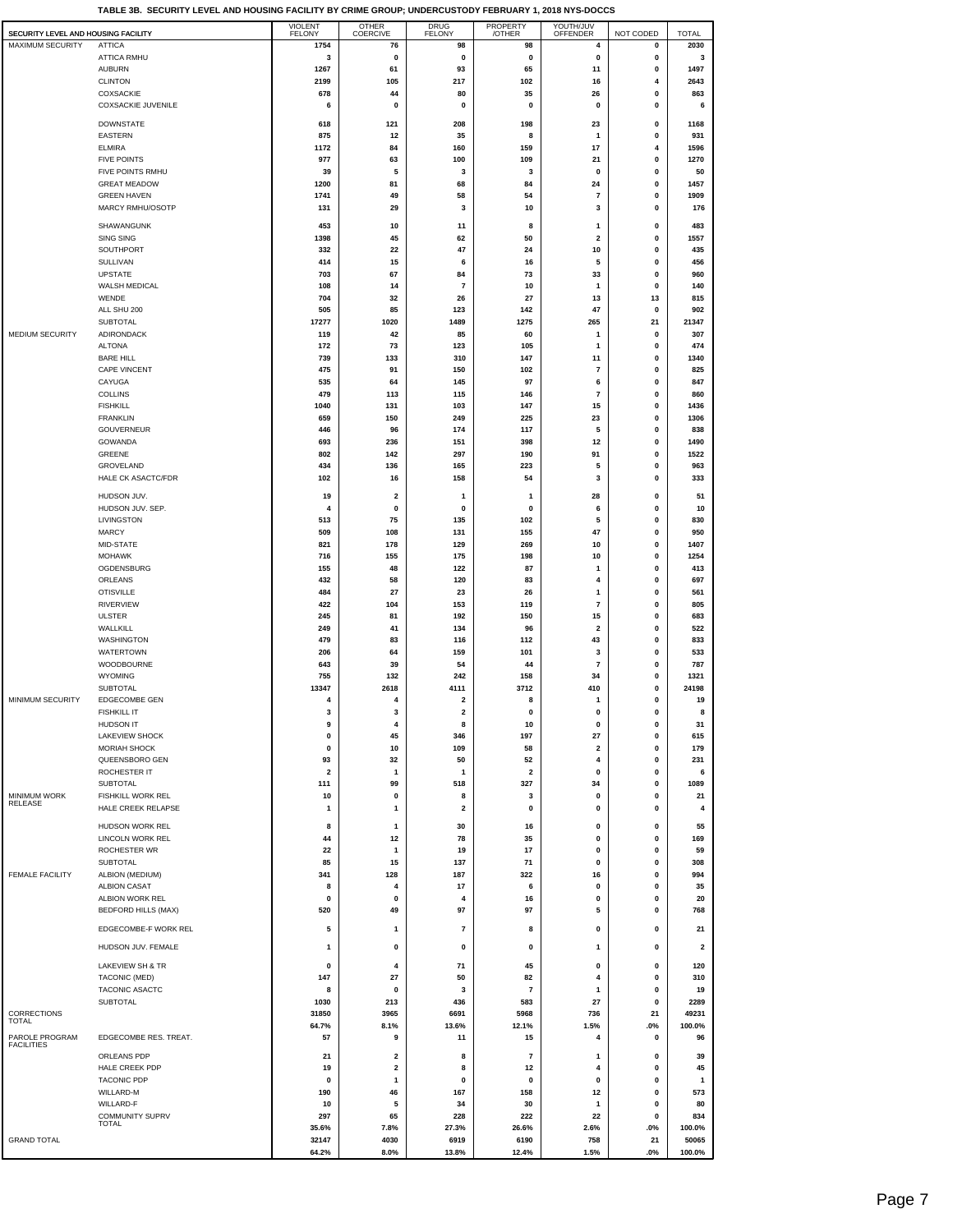**TABLE 4. SECURITY LEVEL AND HOUSING FACILITY BY MINIMUM SENTENCE (IN MONTHS); UNDERCUSTODY FEBRUARY 1, 2018 NYS-DOCCS**

| 2030<br><b>MAXIMUM SECURITY</b><br><b>ATTICA</b><br>113<br>285<br>323<br>308<br>752<br>54<br>10<br>48<br>77<br>60<br>0<br><b>ATTICA RMHU</b><br>$\pmb{0}$<br>$\pmb{0}$<br>$\pmb{0}$<br>$\pmb{0}$<br>$\pmb{\mathsf{o}}$<br>0<br>$\mathbf 0$<br>0<br>1<br>1<br>3<br>$\mathbf{1}$<br><b>AUBURN</b><br>59<br>55<br>478<br>27<br>1497<br>15<br>52<br>92<br>281<br>223<br>215<br>0<br><b>CLINTON</b><br>24<br>53<br>110<br>101<br>156<br>528<br>581<br>357<br>699<br>30<br>2643<br>4<br>COXSACKIE<br>22<br>17<br>41<br>34<br>47<br>188<br>256<br>139<br>119<br>0<br>0<br>863<br><b>COXSACKIE JUVENILE</b><br>0<br>0<br>0<br>0<br>0<br>3<br>2<br>0<br>0<br>0<br>6<br>1<br><b>DOWNSTATE</b><br>133<br>141<br>161<br>127<br>120<br>196<br>120<br>64<br>105<br>$\mathbf{1}$<br>0<br>1168<br><b>EASTERN</b><br>227<br>$\pmb{0}$<br>931<br>$\mathbf 0$<br>0<br>3<br>$\overline{4}$<br>77<br>179<br>440<br>0<br>-1<br>454<br>26<br>1596<br><b>ELMIRA</b><br>93<br>89<br>124<br>94<br>126<br>217<br>191<br>178<br>4<br><b>FIVE POINTS</b><br>59<br>72<br>278<br>203<br>157<br>262<br>6<br>1270<br>39<br>84<br>110<br>0<br>FIVE POINTS RMHU<br>$\mathbf 0$<br>50<br>$\mathbf 0$<br>$\overline{\mathbf{2}}$<br>$\overline{\mathbf{2}}$<br>12<br>3<br>16<br>4<br>6<br>$\mathbf{1}$<br>4<br>73<br>487<br>1457<br><b>GREAT MEADOW</b><br>32<br>59<br>70<br>102<br>238<br>202<br>178<br>16<br>0<br>47<br><b>GREEN HAVEN</b><br>11<br>16<br>38<br>41<br>50<br>157<br>245<br>299<br>1005<br>0<br>1909<br>MARCY RMHU/OSOTP<br>10<br>20<br>14<br>20<br>39<br>22<br>18<br>27<br>$\overline{\mathbf{2}}$<br>0<br>176<br>4<br>SHAWANGUNK<br>$\overline{\mathbf{2}}$<br>3<br>5<br>6<br>4<br>35<br>44<br>57<br>298<br>29<br>0<br>483<br>1557<br><b>SING SING</b><br>9<br>27<br>44<br>25<br>32<br>152<br>262<br>302<br>691<br>13<br>0<br>SOUTHPORT<br>33<br>53<br>435<br>10<br>20<br>21<br>107<br>61<br>48<br>80<br>$\overline{\mathbf{2}}$<br>0<br>21<br>47<br>253<br>$\overline{\mathbf{r}}$<br>456<br><b>SULLIVAN</b><br>9<br>10<br>15<br>18<br>38<br>38<br>0<br><b>UPSTATE</b><br>90<br>95<br>232<br>91<br>960<br>49<br>46<br>118<br>123<br>113<br>3<br>0<br>WALSH MEDICAL<br>5<br>46<br>$\overline{\mathbf{2}}$<br>$\pmb{0}$<br>140<br>5<br>8<br>13<br>11<br>18<br>26<br>6<br>WENDE<br>26<br>23<br>90<br>125<br>329<br>14<br>13<br>815<br>19<br>18<br>40<br>118<br>ALL SHU 200<br>89<br>90<br>141<br>148<br>207<br>150<br>42<br>13<br>22<br>0<br>0<br>902<br>21347<br>SUBTOTAL<br>577<br>765<br>1133<br>1034<br>1434<br>3315<br>3258<br>2853<br>6677<br>280<br>21<br>MEDIUM SECURITY<br>ADIRONDACK<br>25<br>46<br>76<br>64<br>56<br>19<br>7<br>0<br>0<br>307<br>6<br>8<br><b>ALTONA</b><br>$\pmb{0}$<br>474<br>36<br>54<br>129<br>111<br>94<br>30<br>9<br>7<br>0<br>4<br><b>BARE HILL</b><br>74<br>53<br>$\mathbf 0$<br>1340<br>55<br>118<br>204<br>185<br>294<br>322<br>35<br>$\bf{0}$<br>CAPE VINCENT<br>73<br>25<br>29<br>$\pmb{0}$<br>0<br>825<br>44<br>151<br>136<br>174<br>160<br>33<br>CAYUGA<br>71<br>102<br>110<br>164<br>173<br>80<br>39<br>70<br>0<br>0<br>847<br>38<br><b>COLLINS</b><br>68<br>86<br>125<br>152<br>155<br>43<br>48<br>0<br>0<br>860<br>149<br>34<br><b>FISHKILL</b><br>54<br>105<br>143<br>130<br>166<br>242<br>158<br>136<br>302<br>0<br>0<br>1436<br><b>FRANKLIN</b><br>100<br>181<br>221<br>217<br>246<br>238<br>44<br>31<br>28<br>0<br>0<br>1306<br>GOUVERNEUR<br>41<br>131<br>153<br>$\pmb{0}$<br>838<br>93<br>172<br>168<br>30<br>18<br>32<br>0<br>GOWANDA<br>49<br>1490<br>264<br>160<br>247<br>169<br>251<br>224<br>76<br>50<br>0<br>0<br>GREENE<br>280<br>21<br>39<br>$\pmb{0}$<br>0<br>1522<br>159<br>182<br>284<br>313<br>200<br>44<br>105<br>187<br>171<br>196<br>86<br>51<br>23<br>42<br>$\mathbf 0$<br>0<br>963<br>GROVELAND<br>102<br>333<br><b>HALE CK ASACTC/FDR</b><br>48<br>93<br>100<br>53<br>26<br>0<br>0<br>0<br>9<br>3<br>1<br>51<br>HUDSON JUV.<br>27<br>0<br>0<br>0<br>0<br>9<br>9<br>4<br>$\mathbf{1}$<br>0<br>1<br>HUDSON JUV. SEP.<br>0<br>0<br>0<br>10<br>6<br>$\mathbf{1}$<br>$\mathbf{1}$<br>$\mathbf 0$<br>0<br>0<br>-1<br>-1<br>LIVINGSTON<br>38<br>67<br>106<br>116<br>156<br>171<br>66<br>47<br>63<br>0<br>0<br>830<br><b>MARCY</b><br>92<br>73<br>165<br>144<br>200<br>169<br>37<br>31<br>39<br>0<br>0<br>950<br>46<br>1407<br>MID-STATE<br>86<br>148<br>249<br>195<br>256<br>277<br>88<br>61<br>$\mathbf{1}$<br>0<br>72<br>59<br>40<br>47<br>1254<br><b>MOHAWK</b><br>138<br>220<br>188<br>244<br>246<br>0<br>0<br>OGDENSBURG<br>109<br>$\mathbf 0$<br>0<br>413<br>29<br>52<br>118<br>80<br>5<br>$\mathbf{0}$<br>16<br>4<br>697<br>ORLEANS<br>36<br>45<br>82<br>146<br>142<br>68<br>40<br>48<br>0<br>0<br>90<br>561<br><b>OTISVILLE</b><br>5<br>128<br>88<br>90<br>194<br>0<br>0<br>0<br>10<br>6<br>40<br>17<br><b>RIVERVIEW</b><br>44<br>93<br>158<br>141<br>181<br>128<br>28<br>15<br>0<br>0<br>805<br><b>ULSTER</b><br>99<br>119<br>174<br>96<br>81<br>49<br>15<br>17<br>33<br>0<br>0<br>683<br>WALLKILL<br>29<br>77<br>87<br>86<br>76<br>106<br>51<br>8<br>$\overline{\mathbf{2}}$<br>0<br>0<br>522<br><b>WASHINGTON</b><br>77<br>29<br>38<br>833<br>65<br>120<br>120<br>141<br>197<br>46<br>0<br>0<br><b>WATERTOWN</b><br>75<br>130<br>109<br>$\mathbf 0$<br>0<br>533<br>43<br>131<br>31<br>9<br>1<br>4<br>WOODBOURNE<br>23<br>147<br>102<br>237<br>$\pmb{0}$<br>787<br>14<br>38<br>33<br>149<br>0<br>44<br>WYOMING<br>93<br>129<br>251<br>257<br>77<br>42<br>64<br>0<br>0<br>1321<br>194<br>214<br>1551<br>SUBTOTAL<br>1780<br>2432<br>3978<br>3649<br>4337<br>4095<br>1426<br>949<br>0<br>24198<br>$\mathbf{1}$<br>MINIMUM SECURITY<br><b>EDGECOMBE GEN</b><br>3<br>6<br>4<br>3<br>$\overline{\mathbf{2}}$<br>0<br>$\mathbf 0$<br>0<br>0<br>0<br>19<br>$\mathbf{1}$<br><b>FISHKILL IT</b><br>$\pmb{0}$<br>8<br>1<br>$\mathbf{1}$<br>0<br>$\overline{\mathbf{2}}$<br>3<br>0<br>$\mathbf 0$<br>0<br>0<br>$\mathbf{1}$<br><b>HUDSON IT</b><br>$\overline{2}$<br>5<br>$\overline{7}$<br>5<br>$\mathbf 0$<br>$\mathbf 0$<br>31<br>5<br>-1<br>LAKEVIEW SHOCK<br>0<br>615<br>91<br>193<br>125<br>76<br>0<br>0<br>0<br>114<br>16<br>0<br>MORIAH SHOCK<br>48<br>23<br>$\pmb{0}$<br>$\mathbf 0$<br>$\pmb{0}$<br>0<br>179<br>41<br>64<br>0<br>0<br>3<br>QUEENSBORO GEN<br>$\bf 7$<br>53<br>48<br>42<br>21<br>24<br>15<br>2<br>0<br>0<br>231<br>19<br>ROCHESTER IT<br>0<br>0<br>0<br>6<br>$\mathbf 0$<br>$\mathbf 0$<br>$\mathbf 0$<br>$\mathbf{1}$<br>$\overline{4}$<br>$\mathbf 0$<br>1<br>0<br><b>SUBTOTAL</b><br>180<br>204<br>316<br>201<br>112<br>48<br>17<br>8<br>3<br>0<br>0<br>1089<br><b>MINIMUM WORK</b><br>FISHKILL WORK REL<br>4<br>9<br>5<br>0<br>0<br>0<br>0<br>21<br>$\mathbf{1}$<br>$\mathbf{1}$<br>$\mathbf{1}$<br>$\mathbf 0$<br>RELEASE<br>$\pmb{0}$<br>$\pmb{0}$<br>HALE CREEK RELAPSE<br>0<br>0<br>3<br>0<br>0<br>$\mathbf 0$<br>0<br>0<br>4<br>$\mathbf{1}$<br>HUDSON WORK REL<br>$\overline{\mathbf{2}}$<br>15<br>12<br>14<br>8<br>3<br>0<br>0<br>0<br>0<br>55<br>$\mathbf{1}$<br>45<br>55<br>21<br>$\pmb{0}$<br>169<br>LINCOLN WORK REL<br>11<br>31<br>2<br>$\mathbf 0$<br>0<br>0<br>4<br>ROCHESTER WR<br>12<br>11<br>$\mathbf 0$<br>$\pmb{0}$<br>0<br>59<br>3<br>3<br>24<br>5<br>$\mathbf{0}$<br>$\mathbf{1}$<br>SUBTOTAL<br>$\boldsymbol{9}$<br>17<br>76<br>103<br>62<br>35<br>$\mathbf 0$<br>$\mathbf 0$<br>$\mathbf{0}$<br>0<br>308<br>6<br><b>FEMALE FACILITY</b><br>155<br>153<br>17<br>17<br>ALBION (MEDIUM)<br>197<br>143<br>213<br>90<br>0<br>0<br>994<br>9<br><b>ALBION CASAT</b><br>5<br>0<br>0<br>35<br>6<br>16<br>6<br>$\mathbf{1}$<br>0<br>$\mathbf{1}$<br>0<br>$\mathbf 0$<br>ALBION WORK REL<br>5<br>$\mathbf{1}$<br>$\overline{\phantom{a}}$<br>5<br>$\overline{\mathbf{2}}$<br>0<br>0<br>0<br>0<br>0<br>0<br>20<br><b>BEDFORD HILLS (MAX)</b><br>63<br>58<br>66<br>45<br>72<br>113<br>99<br>105<br>137<br>10<br>0<br>768<br>EDGECOMBE-F WORK REL<br>$\overline{\mathbf{2}}$<br>8<br>5<br>4<br>$\mathbf{1}$<br>0<br>0<br>0<br>0<br>0<br>21<br>$\mathbf{1}$<br>HUDSON JUV. FEMALE<br>$\mathbf{1}$<br>0<br>0<br>0<br>0<br>0<br>0<br>0<br>0<br>0<br>$\overline{\mathbf{2}}$<br>$\mathbf{1}$<br>LAKEVIEW SH & TR<br>19<br>29<br>51<br>13<br>5<br>3<br>0<br>0<br>0<br>0<br>0<br>120<br>TACONIC (MED)<br>42<br>42<br>49<br>47<br>44<br>33<br>15<br>16<br>22<br>0<br>0<br>310<br>TACONIC ASACTC<br>3<br>5<br>6<br>0<br>3<br>$\overline{\mathbf{2}}$<br>0<br>0<br>0<br>0<br>0<br>19<br><b>SUBTOTAL</b><br>337<br>285<br>277<br>284<br>242<br>132<br>130<br>176<br>10<br>2289<br>416<br>0<br>CORRECTIONS<br>2883<br>3703<br>5919<br>5264<br>6229<br>7735<br>4839<br>3940<br>8407<br>291<br>21<br>49231<br><b>TOTAL</b><br>5.9%<br>7.5%<br>12.0%<br>10.7%<br>12.7%<br>15.7%<br>9.8%<br>8.0%<br>17.1%<br>.6%<br>.0%<br>100.0%<br>PAROLE PROGRAM<br>EDGECOMBE RES. TREAT.<br>14<br>27<br>18<br>20<br>7<br>0<br>0<br>0<br>96<br>6<br>2<br>2<br><b>FACILITIES</b><br>ORLEANS PDP<br>$\pmb{0}$<br>13<br>8<br>5<br>5<br>0<br>0<br>0<br>39<br>3<br>4<br>1<br>HALE CREEK PDP<br>45<br>12<br>$\overline{\mathbf{2}}$<br>0<br>0<br>9<br>4<br>8<br>8<br>2<br>0<br>$\mathbf 0$<br><b>TACONIC PDP</b><br>$\mathbf 0$<br>0<br>0<br>0<br>0<br>0<br>$\mathbf 0$<br>0<br>0<br>0<br>$\mathbf{1}$<br>$\mathbf{1}$<br>WILLARD-M<br>76<br>89<br>162<br>95<br>87<br>41<br>15<br>6<br>$\overline{\mathbf{2}}$<br>0<br>0<br>573<br>WILLARD-F<br>22<br>19<br>20<br>8<br>11<br>0<br>0<br>0<br>0<br>0<br>0<br>80<br>COMMUNITY SUPRV<br>130<br>234<br>137<br>55<br>20<br>116<br>132<br>6<br>4<br>0<br>0<br>834<br><b>TOTAL</b><br>13.9%<br>15.6%<br>28.1%<br>16.4%<br>15.8%<br>6.6%<br>2.4%<br>.7%<br>.5%<br>.0%<br>.0%<br>100.0%<br><b>GRAND TOTAL</b><br>3833<br>6153<br>5401<br>6361<br>7790<br>4859<br>3946<br>8411<br>291<br>21<br>50065<br>2999<br>6.0%<br>7.7%<br>12.3%<br>10.8%<br>12.7%<br>15.6%<br>7.9%<br>16.8%<br>.6%<br>100.0%<br>9.7%<br>$.0\%$ | SECURITY LEVEL AND HOUSING FACILITY | LT 18 | 18-23 | 24-35 | 36-47 | 48-71 | 72-119 | 120-179 | 180-239 | $240 +$ | LIFE, NO<br>PAROLE | NOT CODED | <b>TOTAL</b> |
|------------------------------------------------------------------------------------------------------------------------------------------------------------------------------------------------------------------------------------------------------------------------------------------------------------------------------------------------------------------------------------------------------------------------------------------------------------------------------------------------------------------------------------------------------------------------------------------------------------------------------------------------------------------------------------------------------------------------------------------------------------------------------------------------------------------------------------------------------------------------------------------------------------------------------------------------------------------------------------------------------------------------------------------------------------------------------------------------------------------------------------------------------------------------------------------------------------------------------------------------------------------------------------------------------------------------------------------------------------------------------------------------------------------------------------------------------------------------------------------------------------------------------------------------------------------------------------------------------------------------------------------------------------------------------------------------------------------------------------------------------------------------------------------------------------------------------------------------------------------------------------------------------------------------------------------------------------------------------------------------------------------------------------------------------------------------------------------------------------------------------------------------------------------------------------------------------------------------------------------------------------------------------------------------------------------------------------------------------------------------------------------------------------------------------------------------------------------------------------------------------------------------------------------------------------------------------------------------------------------------------------------------------------------------------------------------------------------------------------------------------------------------------------------------------------------------------------------------------------------------------------------------------------------------------------------------------------------------------------------------------------------------------------------------------------------------------------------------------------------------------------------------------------------------------------------------------------------------------------------------------------------------------------------------------------------------------------------------------------------------------------------------------------------------------------------------------------------------------------------------------------------------------------------------------------------------------------------------------------------------------------------------------------------------------------------------------------------------------------------------------------------------------------------------------------------------------------------------------------------------------------------------------------------------------------------------------------------------------------------------------------------------------------------------------------------------------------------------------------------------------------------------------------------------------------------------------------------------------------------------------------------------------------------------------------------------------------------------------------------------------------------------------------------------------------------------------------------------------------------------------------------------------------------------------------------------------------------------------------------------------------------------------------------------------------------------------------------------------------------------------------------------------------------------------------------------------------------------------------------------------------------------------------------------------------------------------------------------------------------------------------------------------------------------------------------------------------------------------------------------------------------------------------------------------------------------------------------------------------------------------------------------------------------------------------------------------------------------------------------------------------------------------------------------------------------------------------------------------------------------------------------------------------------------------------------------------------------------------------------------------------------------------------------------------------------------------------------------------------------------------------------------------------------------------------------------------------------------------------------------------------------------------------------------------------------------------------------------------------------------------------------------------------------------------------------------------------------------------------------------------------------------------------------------------------------------------------------------------------------------------------------------------------------------------------------------------------------------------------------------------------------------------------------------------------------------------------------------------------------------------------------------------------------------------------------------------------------------------------------------------------------------------------------------------------------------------------------------------------------------------------------------------------------------------------------------------------------------------------------------------------------------------------------------------------------------------------------------------------------------------------------------------------------------------------------------------------------------------------------------------------------------------------------------------------------------------------------------------------------------------------------------------------------------------------------------------------------------------------------------------------------------------------------------------------------------------------------------------------------------------------------------------------------------------------------------------------------------------------------------------------------------------------------------------------------------------------------------------------------------------------------------------------------------------------------------------------------------------------------------------------------------------------------------------------------------------------------------------------------------------------------------------------------------------------------------------------------------------------------------------------------------------------------------------------------------------------------------------------------------------------------------------------------------------------------------------------------------------------------------------------------------------------------------------------------------------------------------------------------------------------------------------------------------------------------------------------------------------------------------------------------------------------------------------------------------------------------------------------------------------------------------------------------------------------------------------------------------------------------------------------------------------------------------------------------------------------------------------------------------------------------------------------------------------------------------------------------------------------------------------------------------------------------------------------------------------------------------------------------------------------------------------------------------------------------------------------------------------------------------------------------------------------------------------------------------------------------------------------------------------------------------------------------------------------------------------------------------------------------------------------------------------------------------------------------------------------------------------------------------------------------------------------------------------|-------------------------------------|-------|-------|-------|-------|-------|--------|---------|---------|---------|--------------------|-----------|--------------|
|                                                                                                                                                                                                                                                                                                                                                                                                                                                                                                                                                                                                                                                                                                                                                                                                                                                                                                                                                                                                                                                                                                                                                                                                                                                                                                                                                                                                                                                                                                                                                                                                                                                                                                                                                                                                                                                                                                                                                                                                                                                                                                                                                                                                                                                                                                                                                                                                                                                                                                                                                                                                                                                                                                                                                                                                                                                                                                                                                                                                                                                                                                                                                                                                                                                                                                                                                                                                                                                                                                                                                                                                                                                                                                                                                                                                                                                                                                                                                                                                                                                                                                                                                                                                                                                                                                                                                                                                                                                                                                                                                                                                                                                                                                                                                                                                                                                                                                                                                                                                                                                                                                                                                                                                                                                                                                                                                                                                                                                                                                                                                                                                                                                                                                                                                                                                                                                                                                                                                                                                                                                                                                                                                                                                                                                                                                                                                                                                                                                                                                                                                                                                                                                                                                                                                                                                                                                                                                                                                                                                                                                                                                                                                                                                                                                                                                                                                                                                                                                                                                                                                                                                                                                                                                                                                                                                                                                                                                                                                                                                                                                                                                                                                                                                                                                                                                                                                                                                                                                                                                                                                                                                                                                                                                                                                                                                                                                                                                                                                                                                                                                                                                                                                                                                                                                                                                                                                                                                                                                                                                                                                                                                                                                                                                                                                                                                      |                                     |       |       |       |       |       |        |         |         |         |                    |           |              |
|                                                                                                                                                                                                                                                                                                                                                                                                                                                                                                                                                                                                                                                                                                                                                                                                                                                                                                                                                                                                                                                                                                                                                                                                                                                                                                                                                                                                                                                                                                                                                                                                                                                                                                                                                                                                                                                                                                                                                                                                                                                                                                                                                                                                                                                                                                                                                                                                                                                                                                                                                                                                                                                                                                                                                                                                                                                                                                                                                                                                                                                                                                                                                                                                                                                                                                                                                                                                                                                                                                                                                                                                                                                                                                                                                                                                                                                                                                                                                                                                                                                                                                                                                                                                                                                                                                                                                                                                                                                                                                                                                                                                                                                                                                                                                                                                                                                                                                                                                                                                                                                                                                                                                                                                                                                                                                                                                                                                                                                                                                                                                                                                                                                                                                                                                                                                                                                                                                                                                                                                                                                                                                                                                                                                                                                                                                                                                                                                                                                                                                                                                                                                                                                                                                                                                                                                                                                                                                                                                                                                                                                                                                                                                                                                                                                                                                                                                                                                                                                                                                                                                                                                                                                                                                                                                                                                                                                                                                                                                                                                                                                                                                                                                                                                                                                                                                                                                                                                                                                                                                                                                                                                                                                                                                                                                                                                                                                                                                                                                                                                                                                                                                                                                                                                                                                                                                                                                                                                                                                                                                                                                                                                                                                                                                                                                                                                      |                                     |       |       |       |       |       |        |         |         |         |                    |           |              |
|                                                                                                                                                                                                                                                                                                                                                                                                                                                                                                                                                                                                                                                                                                                                                                                                                                                                                                                                                                                                                                                                                                                                                                                                                                                                                                                                                                                                                                                                                                                                                                                                                                                                                                                                                                                                                                                                                                                                                                                                                                                                                                                                                                                                                                                                                                                                                                                                                                                                                                                                                                                                                                                                                                                                                                                                                                                                                                                                                                                                                                                                                                                                                                                                                                                                                                                                                                                                                                                                                                                                                                                                                                                                                                                                                                                                                                                                                                                                                                                                                                                                                                                                                                                                                                                                                                                                                                                                                                                                                                                                                                                                                                                                                                                                                                                                                                                                                                                                                                                                                                                                                                                                                                                                                                                                                                                                                                                                                                                                                                                                                                                                                                                                                                                                                                                                                                                                                                                                                                                                                                                                                                                                                                                                                                                                                                                                                                                                                                                                                                                                                                                                                                                                                                                                                                                                                                                                                                                                                                                                                                                                                                                                                                                                                                                                                                                                                                                                                                                                                                                                                                                                                                                                                                                                                                                                                                                                                                                                                                                                                                                                                                                                                                                                                                                                                                                                                                                                                                                                                                                                                                                                                                                                                                                                                                                                                                                                                                                                                                                                                                                                                                                                                                                                                                                                                                                                                                                                                                                                                                                                                                                                                                                                                                                                                                                                      |                                     |       |       |       |       |       |        |         |         |         |                    |           |              |
|                                                                                                                                                                                                                                                                                                                                                                                                                                                                                                                                                                                                                                                                                                                                                                                                                                                                                                                                                                                                                                                                                                                                                                                                                                                                                                                                                                                                                                                                                                                                                                                                                                                                                                                                                                                                                                                                                                                                                                                                                                                                                                                                                                                                                                                                                                                                                                                                                                                                                                                                                                                                                                                                                                                                                                                                                                                                                                                                                                                                                                                                                                                                                                                                                                                                                                                                                                                                                                                                                                                                                                                                                                                                                                                                                                                                                                                                                                                                                                                                                                                                                                                                                                                                                                                                                                                                                                                                                                                                                                                                                                                                                                                                                                                                                                                                                                                                                                                                                                                                                                                                                                                                                                                                                                                                                                                                                                                                                                                                                                                                                                                                                                                                                                                                                                                                                                                                                                                                                                                                                                                                                                                                                                                                                                                                                                                                                                                                                                                                                                                                                                                                                                                                                                                                                                                                                                                                                                                                                                                                                                                                                                                                                                                                                                                                                                                                                                                                                                                                                                                                                                                                                                                                                                                                                                                                                                                                                                                                                                                                                                                                                                                                                                                                                                                                                                                                                                                                                                                                                                                                                                                                                                                                                                                                                                                                                                                                                                                                                                                                                                                                                                                                                                                                                                                                                                                                                                                                                                                                                                                                                                                                                                                                                                                                                                                                      |                                     |       |       |       |       |       |        |         |         |         |                    |           |              |
|                                                                                                                                                                                                                                                                                                                                                                                                                                                                                                                                                                                                                                                                                                                                                                                                                                                                                                                                                                                                                                                                                                                                                                                                                                                                                                                                                                                                                                                                                                                                                                                                                                                                                                                                                                                                                                                                                                                                                                                                                                                                                                                                                                                                                                                                                                                                                                                                                                                                                                                                                                                                                                                                                                                                                                                                                                                                                                                                                                                                                                                                                                                                                                                                                                                                                                                                                                                                                                                                                                                                                                                                                                                                                                                                                                                                                                                                                                                                                                                                                                                                                                                                                                                                                                                                                                                                                                                                                                                                                                                                                                                                                                                                                                                                                                                                                                                                                                                                                                                                                                                                                                                                                                                                                                                                                                                                                                                                                                                                                                                                                                                                                                                                                                                                                                                                                                                                                                                                                                                                                                                                                                                                                                                                                                                                                                                                                                                                                                                                                                                                                                                                                                                                                                                                                                                                                                                                                                                                                                                                                                                                                                                                                                                                                                                                                                                                                                                                                                                                                                                                                                                                                                                                                                                                                                                                                                                                                                                                                                                                                                                                                                                                                                                                                                                                                                                                                                                                                                                                                                                                                                                                                                                                                                                                                                                                                                                                                                                                                                                                                                                                                                                                                                                                                                                                                                                                                                                                                                                                                                                                                                                                                                                                                                                                                                                                      |                                     |       |       |       |       |       |        |         |         |         |                    |           |              |
|                                                                                                                                                                                                                                                                                                                                                                                                                                                                                                                                                                                                                                                                                                                                                                                                                                                                                                                                                                                                                                                                                                                                                                                                                                                                                                                                                                                                                                                                                                                                                                                                                                                                                                                                                                                                                                                                                                                                                                                                                                                                                                                                                                                                                                                                                                                                                                                                                                                                                                                                                                                                                                                                                                                                                                                                                                                                                                                                                                                                                                                                                                                                                                                                                                                                                                                                                                                                                                                                                                                                                                                                                                                                                                                                                                                                                                                                                                                                                                                                                                                                                                                                                                                                                                                                                                                                                                                                                                                                                                                                                                                                                                                                                                                                                                                                                                                                                                                                                                                                                                                                                                                                                                                                                                                                                                                                                                                                                                                                                                                                                                                                                                                                                                                                                                                                                                                                                                                                                                                                                                                                                                                                                                                                                                                                                                                                                                                                                                                                                                                                                                                                                                                                                                                                                                                                                                                                                                                                                                                                                                                                                                                                                                                                                                                                                                                                                                                                                                                                                                                                                                                                                                                                                                                                                                                                                                                                                                                                                                                                                                                                                                                                                                                                                                                                                                                                                                                                                                                                                                                                                                                                                                                                                                                                                                                                                                                                                                                                                                                                                                                                                                                                                                                                                                                                                                                                                                                                                                                                                                                                                                                                                                                                                                                                                                                                      |                                     |       |       |       |       |       |        |         |         |         |                    |           |              |
|                                                                                                                                                                                                                                                                                                                                                                                                                                                                                                                                                                                                                                                                                                                                                                                                                                                                                                                                                                                                                                                                                                                                                                                                                                                                                                                                                                                                                                                                                                                                                                                                                                                                                                                                                                                                                                                                                                                                                                                                                                                                                                                                                                                                                                                                                                                                                                                                                                                                                                                                                                                                                                                                                                                                                                                                                                                                                                                                                                                                                                                                                                                                                                                                                                                                                                                                                                                                                                                                                                                                                                                                                                                                                                                                                                                                                                                                                                                                                                                                                                                                                                                                                                                                                                                                                                                                                                                                                                                                                                                                                                                                                                                                                                                                                                                                                                                                                                                                                                                                                                                                                                                                                                                                                                                                                                                                                                                                                                                                                                                                                                                                                                                                                                                                                                                                                                                                                                                                                                                                                                                                                                                                                                                                                                                                                                                                                                                                                                                                                                                                                                                                                                                                                                                                                                                                                                                                                                                                                                                                                                                                                                                                                                                                                                                                                                                                                                                                                                                                                                                                                                                                                                                                                                                                                                                                                                                                                                                                                                                                                                                                                                                                                                                                                                                                                                                                                                                                                                                                                                                                                                                                                                                                                                                                                                                                                                                                                                                                                                                                                                                                                                                                                                                                                                                                                                                                                                                                                                                                                                                                                                                                                                                                                                                                                                                                      |                                     |       |       |       |       |       |        |         |         |         |                    |           |              |
|                                                                                                                                                                                                                                                                                                                                                                                                                                                                                                                                                                                                                                                                                                                                                                                                                                                                                                                                                                                                                                                                                                                                                                                                                                                                                                                                                                                                                                                                                                                                                                                                                                                                                                                                                                                                                                                                                                                                                                                                                                                                                                                                                                                                                                                                                                                                                                                                                                                                                                                                                                                                                                                                                                                                                                                                                                                                                                                                                                                                                                                                                                                                                                                                                                                                                                                                                                                                                                                                                                                                                                                                                                                                                                                                                                                                                                                                                                                                                                                                                                                                                                                                                                                                                                                                                                                                                                                                                                                                                                                                                                                                                                                                                                                                                                                                                                                                                                                                                                                                                                                                                                                                                                                                                                                                                                                                                                                                                                                                                                                                                                                                                                                                                                                                                                                                                                                                                                                                                                                                                                                                                                                                                                                                                                                                                                                                                                                                                                                                                                                                                                                                                                                                                                                                                                                                                                                                                                                                                                                                                                                                                                                                                                                                                                                                                                                                                                                                                                                                                                                                                                                                                                                                                                                                                                                                                                                                                                                                                                                                                                                                                                                                                                                                                                                                                                                                                                                                                                                                                                                                                                                                                                                                                                                                                                                                                                                                                                                                                                                                                                                                                                                                                                                                                                                                                                                                                                                                                                                                                                                                                                                                                                                                                                                                                                                                      |                                     |       |       |       |       |       |        |         |         |         |                    |           |              |
|                                                                                                                                                                                                                                                                                                                                                                                                                                                                                                                                                                                                                                                                                                                                                                                                                                                                                                                                                                                                                                                                                                                                                                                                                                                                                                                                                                                                                                                                                                                                                                                                                                                                                                                                                                                                                                                                                                                                                                                                                                                                                                                                                                                                                                                                                                                                                                                                                                                                                                                                                                                                                                                                                                                                                                                                                                                                                                                                                                                                                                                                                                                                                                                                                                                                                                                                                                                                                                                                                                                                                                                                                                                                                                                                                                                                                                                                                                                                                                                                                                                                                                                                                                                                                                                                                                                                                                                                                                                                                                                                                                                                                                                                                                                                                                                                                                                                                                                                                                                                                                                                                                                                                                                                                                                                                                                                                                                                                                                                                                                                                                                                                                                                                                                                                                                                                                                                                                                                                                                                                                                                                                                                                                                                                                                                                                                                                                                                                                                                                                                                                                                                                                                                                                                                                                                                                                                                                                                                                                                                                                                                                                                                                                                                                                                                                                                                                                                                                                                                                                                                                                                                                                                                                                                                                                                                                                                                                                                                                                                                                                                                                                                                                                                                                                                                                                                                                                                                                                                                                                                                                                                                                                                                                                                                                                                                                                                                                                                                                                                                                                                                                                                                                                                                                                                                                                                                                                                                                                                                                                                                                                                                                                                                                                                                                                                                      |                                     |       |       |       |       |       |        |         |         |         |                    |           |              |
|                                                                                                                                                                                                                                                                                                                                                                                                                                                                                                                                                                                                                                                                                                                                                                                                                                                                                                                                                                                                                                                                                                                                                                                                                                                                                                                                                                                                                                                                                                                                                                                                                                                                                                                                                                                                                                                                                                                                                                                                                                                                                                                                                                                                                                                                                                                                                                                                                                                                                                                                                                                                                                                                                                                                                                                                                                                                                                                                                                                                                                                                                                                                                                                                                                                                                                                                                                                                                                                                                                                                                                                                                                                                                                                                                                                                                                                                                                                                                                                                                                                                                                                                                                                                                                                                                                                                                                                                                                                                                                                                                                                                                                                                                                                                                                                                                                                                                                                                                                                                                                                                                                                                                                                                                                                                                                                                                                                                                                                                                                                                                                                                                                                                                                                                                                                                                                                                                                                                                                                                                                                                                                                                                                                                                                                                                                                                                                                                                                                                                                                                                                                                                                                                                                                                                                                                                                                                                                                                                                                                                                                                                                                                                                                                                                                                                                                                                                                                                                                                                                                                                                                                                                                                                                                                                                                                                                                                                                                                                                                                                                                                                                                                                                                                                                                                                                                                                                                                                                                                                                                                                                                                                                                                                                                                                                                                                                                                                                                                                                                                                                                                                                                                                                                                                                                                                                                                                                                                                                                                                                                                                                                                                                                                                                                                                                                                      |                                     |       |       |       |       |       |        |         |         |         |                    |           |              |
|                                                                                                                                                                                                                                                                                                                                                                                                                                                                                                                                                                                                                                                                                                                                                                                                                                                                                                                                                                                                                                                                                                                                                                                                                                                                                                                                                                                                                                                                                                                                                                                                                                                                                                                                                                                                                                                                                                                                                                                                                                                                                                                                                                                                                                                                                                                                                                                                                                                                                                                                                                                                                                                                                                                                                                                                                                                                                                                                                                                                                                                                                                                                                                                                                                                                                                                                                                                                                                                                                                                                                                                                                                                                                                                                                                                                                                                                                                                                                                                                                                                                                                                                                                                                                                                                                                                                                                                                                                                                                                                                                                                                                                                                                                                                                                                                                                                                                                                                                                                                                                                                                                                                                                                                                                                                                                                                                                                                                                                                                                                                                                                                                                                                                                                                                                                                                                                                                                                                                                                                                                                                                                                                                                                                                                                                                                                                                                                                                                                                                                                                                                                                                                                                                                                                                                                                                                                                                                                                                                                                                                                                                                                                                                                                                                                                                                                                                                                                                                                                                                                                                                                                                                                                                                                                                                                                                                                                                                                                                                                                                                                                                                                                                                                                                                                                                                                                                                                                                                                                                                                                                                                                                                                                                                                                                                                                                                                                                                                                                                                                                                                                                                                                                                                                                                                                                                                                                                                                                                                                                                                                                                                                                                                                                                                                                                                                      |                                     |       |       |       |       |       |        |         |         |         |                    |           |              |
|                                                                                                                                                                                                                                                                                                                                                                                                                                                                                                                                                                                                                                                                                                                                                                                                                                                                                                                                                                                                                                                                                                                                                                                                                                                                                                                                                                                                                                                                                                                                                                                                                                                                                                                                                                                                                                                                                                                                                                                                                                                                                                                                                                                                                                                                                                                                                                                                                                                                                                                                                                                                                                                                                                                                                                                                                                                                                                                                                                                                                                                                                                                                                                                                                                                                                                                                                                                                                                                                                                                                                                                                                                                                                                                                                                                                                                                                                                                                                                                                                                                                                                                                                                                                                                                                                                                                                                                                                                                                                                                                                                                                                                                                                                                                                                                                                                                                                                                                                                                                                                                                                                                                                                                                                                                                                                                                                                                                                                                                                                                                                                                                                                                                                                                                                                                                                                                                                                                                                                                                                                                                                                                                                                                                                                                                                                                                                                                                                                                                                                                                                                                                                                                                                                                                                                                                                                                                                                                                                                                                                                                                                                                                                                                                                                                                                                                                                                                                                                                                                                                                                                                                                                                                                                                                                                                                                                                                                                                                                                                                                                                                                                                                                                                                                                                                                                                                                                                                                                                                                                                                                                                                                                                                                                                                                                                                                                                                                                                                                                                                                                                                                                                                                                                                                                                                                                                                                                                                                                                                                                                                                                                                                                                                                                                                                                                                      |                                     |       |       |       |       |       |        |         |         |         |                    |           |              |
|                                                                                                                                                                                                                                                                                                                                                                                                                                                                                                                                                                                                                                                                                                                                                                                                                                                                                                                                                                                                                                                                                                                                                                                                                                                                                                                                                                                                                                                                                                                                                                                                                                                                                                                                                                                                                                                                                                                                                                                                                                                                                                                                                                                                                                                                                                                                                                                                                                                                                                                                                                                                                                                                                                                                                                                                                                                                                                                                                                                                                                                                                                                                                                                                                                                                                                                                                                                                                                                                                                                                                                                                                                                                                                                                                                                                                                                                                                                                                                                                                                                                                                                                                                                                                                                                                                                                                                                                                                                                                                                                                                                                                                                                                                                                                                                                                                                                                                                                                                                                                                                                                                                                                                                                                                                                                                                                                                                                                                                                                                                                                                                                                                                                                                                                                                                                                                                                                                                                                                                                                                                                                                                                                                                                                                                                                                                                                                                                                                                                                                                                                                                                                                                                                                                                                                                                                                                                                                                                                                                                                                                                                                                                                                                                                                                                                                                                                                                                                                                                                                                                                                                                                                                                                                                                                                                                                                                                                                                                                                                                                                                                                                                                                                                                                                                                                                                                                                                                                                                                                                                                                                                                                                                                                                                                                                                                                                                                                                                                                                                                                                                                                                                                                                                                                                                                                                                                                                                                                                                                                                                                                                                                                                                                                                                                                                                                      |                                     |       |       |       |       |       |        |         |         |         |                    |           |              |
|                                                                                                                                                                                                                                                                                                                                                                                                                                                                                                                                                                                                                                                                                                                                                                                                                                                                                                                                                                                                                                                                                                                                                                                                                                                                                                                                                                                                                                                                                                                                                                                                                                                                                                                                                                                                                                                                                                                                                                                                                                                                                                                                                                                                                                                                                                                                                                                                                                                                                                                                                                                                                                                                                                                                                                                                                                                                                                                                                                                                                                                                                                                                                                                                                                                                                                                                                                                                                                                                                                                                                                                                                                                                                                                                                                                                                                                                                                                                                                                                                                                                                                                                                                                                                                                                                                                                                                                                                                                                                                                                                                                                                                                                                                                                                                                                                                                                                                                                                                                                                                                                                                                                                                                                                                                                                                                                                                                                                                                                                                                                                                                                                                                                                                                                                                                                                                                                                                                                                                                                                                                                                                                                                                                                                                                                                                                                                                                                                                                                                                                                                                                                                                                                                                                                                                                                                                                                                                                                                                                                                                                                                                                                                                                                                                                                                                                                                                                                                                                                                                                                                                                                                                                                                                                                                                                                                                                                                                                                                                                                                                                                                                                                                                                                                                                                                                                                                                                                                                                                                                                                                                                                                                                                                                                                                                                                                                                                                                                                                                                                                                                                                                                                                                                                                                                                                                                                                                                                                                                                                                                                                                                                                                                                                                                                                                                                      |                                     |       |       |       |       |       |        |         |         |         |                    |           |              |
|                                                                                                                                                                                                                                                                                                                                                                                                                                                                                                                                                                                                                                                                                                                                                                                                                                                                                                                                                                                                                                                                                                                                                                                                                                                                                                                                                                                                                                                                                                                                                                                                                                                                                                                                                                                                                                                                                                                                                                                                                                                                                                                                                                                                                                                                                                                                                                                                                                                                                                                                                                                                                                                                                                                                                                                                                                                                                                                                                                                                                                                                                                                                                                                                                                                                                                                                                                                                                                                                                                                                                                                                                                                                                                                                                                                                                                                                                                                                                                                                                                                                                                                                                                                                                                                                                                                                                                                                                                                                                                                                                                                                                                                                                                                                                                                                                                                                                                                                                                                                                                                                                                                                                                                                                                                                                                                                                                                                                                                                                                                                                                                                                                                                                                                                                                                                                                                                                                                                                                                                                                                                                                                                                                                                                                                                                                                                                                                                                                                                                                                                                                                                                                                                                                                                                                                                                                                                                                                                                                                                                                                                                                                                                                                                                                                                                                                                                                                                                                                                                                                                                                                                                                                                                                                                                                                                                                                                                                                                                                                                                                                                                                                                                                                                                                                                                                                                                                                                                                                                                                                                                                                                                                                                                                                                                                                                                                                                                                                                                                                                                                                                                                                                                                                                                                                                                                                                                                                                                                                                                                                                                                                                                                                                                                                                                                                                      |                                     |       |       |       |       |       |        |         |         |         |                    |           |              |
|                                                                                                                                                                                                                                                                                                                                                                                                                                                                                                                                                                                                                                                                                                                                                                                                                                                                                                                                                                                                                                                                                                                                                                                                                                                                                                                                                                                                                                                                                                                                                                                                                                                                                                                                                                                                                                                                                                                                                                                                                                                                                                                                                                                                                                                                                                                                                                                                                                                                                                                                                                                                                                                                                                                                                                                                                                                                                                                                                                                                                                                                                                                                                                                                                                                                                                                                                                                                                                                                                                                                                                                                                                                                                                                                                                                                                                                                                                                                                                                                                                                                                                                                                                                                                                                                                                                                                                                                                                                                                                                                                                                                                                                                                                                                                                                                                                                                                                                                                                                                                                                                                                                                                                                                                                                                                                                                                                                                                                                                                                                                                                                                                                                                                                                                                                                                                                                                                                                                                                                                                                                                                                                                                                                                                                                                                                                                                                                                                                                                                                                                                                                                                                                                                                                                                                                                                                                                                                                                                                                                                                                                                                                                                                                                                                                                                                                                                                                                                                                                                                                                                                                                                                                                                                                                                                                                                                                                                                                                                                                                                                                                                                                                                                                                                                                                                                                                                                                                                                                                                                                                                                                                                                                                                                                                                                                                                                                                                                                                                                                                                                                                                                                                                                                                                                                                                                                                                                                                                                                                                                                                                                                                                                                                                                                                                                                                      |                                     |       |       |       |       |       |        |         |         |         |                    |           |              |
|                                                                                                                                                                                                                                                                                                                                                                                                                                                                                                                                                                                                                                                                                                                                                                                                                                                                                                                                                                                                                                                                                                                                                                                                                                                                                                                                                                                                                                                                                                                                                                                                                                                                                                                                                                                                                                                                                                                                                                                                                                                                                                                                                                                                                                                                                                                                                                                                                                                                                                                                                                                                                                                                                                                                                                                                                                                                                                                                                                                                                                                                                                                                                                                                                                                                                                                                                                                                                                                                                                                                                                                                                                                                                                                                                                                                                                                                                                                                                                                                                                                                                                                                                                                                                                                                                                                                                                                                                                                                                                                                                                                                                                                                                                                                                                                                                                                                                                                                                                                                                                                                                                                                                                                                                                                                                                                                                                                                                                                                                                                                                                                                                                                                                                                                                                                                                                                                                                                                                                                                                                                                                                                                                                                                                                                                                                                                                                                                                                                                                                                                                                                                                                                                                                                                                                                                                                                                                                                                                                                                                                                                                                                                                                                                                                                                                                                                                                                                                                                                                                                                                                                                                                                                                                                                                                                                                                                                                                                                                                                                                                                                                                                                                                                                                                                                                                                                                                                                                                                                                                                                                                                                                                                                                                                                                                                                                                                                                                                                                                                                                                                                                                                                                                                                                                                                                                                                                                                                                                                                                                                                                                                                                                                                                                                                                                                                      |                                     |       |       |       |       |       |        |         |         |         |                    |           |              |
|                                                                                                                                                                                                                                                                                                                                                                                                                                                                                                                                                                                                                                                                                                                                                                                                                                                                                                                                                                                                                                                                                                                                                                                                                                                                                                                                                                                                                                                                                                                                                                                                                                                                                                                                                                                                                                                                                                                                                                                                                                                                                                                                                                                                                                                                                                                                                                                                                                                                                                                                                                                                                                                                                                                                                                                                                                                                                                                                                                                                                                                                                                                                                                                                                                                                                                                                                                                                                                                                                                                                                                                                                                                                                                                                                                                                                                                                                                                                                                                                                                                                                                                                                                                                                                                                                                                                                                                                                                                                                                                                                                                                                                                                                                                                                                                                                                                                                                                                                                                                                                                                                                                                                                                                                                                                                                                                                                                                                                                                                                                                                                                                                                                                                                                                                                                                                                                                                                                                                                                                                                                                                                                                                                                                                                                                                                                                                                                                                                                                                                                                                                                                                                                                                                                                                                                                                                                                                                                                                                                                                                                                                                                                                                                                                                                                                                                                                                                                                                                                                                                                                                                                                                                                                                                                                                                                                                                                                                                                                                                                                                                                                                                                                                                                                                                                                                                                                                                                                                                                                                                                                                                                                                                                                                                                                                                                                                                                                                                                                                                                                                                                                                                                                                                                                                                                                                                                                                                                                                                                                                                                                                                                                                                                                                                                                                                                      |                                     |       |       |       |       |       |        |         |         |         |                    |           |              |
|                                                                                                                                                                                                                                                                                                                                                                                                                                                                                                                                                                                                                                                                                                                                                                                                                                                                                                                                                                                                                                                                                                                                                                                                                                                                                                                                                                                                                                                                                                                                                                                                                                                                                                                                                                                                                                                                                                                                                                                                                                                                                                                                                                                                                                                                                                                                                                                                                                                                                                                                                                                                                                                                                                                                                                                                                                                                                                                                                                                                                                                                                                                                                                                                                                                                                                                                                                                                                                                                                                                                                                                                                                                                                                                                                                                                                                                                                                                                                                                                                                                                                                                                                                                                                                                                                                                                                                                                                                                                                                                                                                                                                                                                                                                                                                                                                                                                                                                                                                                                                                                                                                                                                                                                                                                                                                                                                                                                                                                                                                                                                                                                                                                                                                                                                                                                                                                                                                                                                                                                                                                                                                                                                                                                                                                                                                                                                                                                                                                                                                                                                                                                                                                                                                                                                                                                                                                                                                                                                                                                                                                                                                                                                                                                                                                                                                                                                                                                                                                                                                                                                                                                                                                                                                                                                                                                                                                                                                                                                                                                                                                                                                                                                                                                                                                                                                                                                                                                                                                                                                                                                                                                                                                                                                                                                                                                                                                                                                                                                                                                                                                                                                                                                                                                                                                                                                                                                                                                                                                                                                                                                                                                                                                                                                                                                                                                      |                                     |       |       |       |       |       |        |         |         |         |                    |           |              |
|                                                                                                                                                                                                                                                                                                                                                                                                                                                                                                                                                                                                                                                                                                                                                                                                                                                                                                                                                                                                                                                                                                                                                                                                                                                                                                                                                                                                                                                                                                                                                                                                                                                                                                                                                                                                                                                                                                                                                                                                                                                                                                                                                                                                                                                                                                                                                                                                                                                                                                                                                                                                                                                                                                                                                                                                                                                                                                                                                                                                                                                                                                                                                                                                                                                                                                                                                                                                                                                                                                                                                                                                                                                                                                                                                                                                                                                                                                                                                                                                                                                                                                                                                                                                                                                                                                                                                                                                                                                                                                                                                                                                                                                                                                                                                                                                                                                                                                                                                                                                                                                                                                                                                                                                                                                                                                                                                                                                                                                                                                                                                                                                                                                                                                                                                                                                                                                                                                                                                                                                                                                                                                                                                                                                                                                                                                                                                                                                                                                                                                                                                                                                                                                                                                                                                                                                                                                                                                                                                                                                                                                                                                                                                                                                                                                                                                                                                                                                                                                                                                                                                                                                                                                                                                                                                                                                                                                                                                                                                                                                                                                                                                                                                                                                                                                                                                                                                                                                                                                                                                                                                                                                                                                                                                                                                                                                                                                                                                                                                                                                                                                                                                                                                                                                                                                                                                                                                                                                                                                                                                                                                                                                                                                                                                                                                                                                      |                                     |       |       |       |       |       |        |         |         |         |                    |           |              |
|                                                                                                                                                                                                                                                                                                                                                                                                                                                                                                                                                                                                                                                                                                                                                                                                                                                                                                                                                                                                                                                                                                                                                                                                                                                                                                                                                                                                                                                                                                                                                                                                                                                                                                                                                                                                                                                                                                                                                                                                                                                                                                                                                                                                                                                                                                                                                                                                                                                                                                                                                                                                                                                                                                                                                                                                                                                                                                                                                                                                                                                                                                                                                                                                                                                                                                                                                                                                                                                                                                                                                                                                                                                                                                                                                                                                                                                                                                                                                                                                                                                                                                                                                                                                                                                                                                                                                                                                                                                                                                                                                                                                                                                                                                                                                                                                                                                                                                                                                                                                                                                                                                                                                                                                                                                                                                                                                                                                                                                                                                                                                                                                                                                                                                                                                                                                                                                                                                                                                                                                                                                                                                                                                                                                                                                                                                                                                                                                                                                                                                                                                                                                                                                                                                                                                                                                                                                                                                                                                                                                                                                                                                                                                                                                                                                                                                                                                                                                                                                                                                                                                                                                                                                                                                                                                                                                                                                                                                                                                                                                                                                                                                                                                                                                                                                                                                                                                                                                                                                                                                                                                                                                                                                                                                                                                                                                                                                                                                                                                                                                                                                                                                                                                                                                                                                                                                                                                                                                                                                                                                                                                                                                                                                                                                                                                                                                      |                                     |       |       |       |       |       |        |         |         |         |                    |           |              |
|                                                                                                                                                                                                                                                                                                                                                                                                                                                                                                                                                                                                                                                                                                                                                                                                                                                                                                                                                                                                                                                                                                                                                                                                                                                                                                                                                                                                                                                                                                                                                                                                                                                                                                                                                                                                                                                                                                                                                                                                                                                                                                                                                                                                                                                                                                                                                                                                                                                                                                                                                                                                                                                                                                                                                                                                                                                                                                                                                                                                                                                                                                                                                                                                                                                                                                                                                                                                                                                                                                                                                                                                                                                                                                                                                                                                                                                                                                                                                                                                                                                                                                                                                                                                                                                                                                                                                                                                                                                                                                                                                                                                                                                                                                                                                                                                                                                                                                                                                                                                                                                                                                                                                                                                                                                                                                                                                                                                                                                                                                                                                                                                                                                                                                                                                                                                                                                                                                                                                                                                                                                                                                                                                                                                                                                                                                                                                                                                                                                                                                                                                                                                                                                                                                                                                                                                                                                                                                                                                                                                                                                                                                                                                                                                                                                                                                                                                                                                                                                                                                                                                                                                                                                                                                                                                                                                                                                                                                                                                                                                                                                                                                                                                                                                                                                                                                                                                                                                                                                                                                                                                                                                                                                                                                                                                                                                                                                                                                                                                                                                                                                                                                                                                                                                                                                                                                                                                                                                                                                                                                                                                                                                                                                                                                                                                                                                      |                                     |       |       |       |       |       |        |         |         |         |                    |           |              |
|                                                                                                                                                                                                                                                                                                                                                                                                                                                                                                                                                                                                                                                                                                                                                                                                                                                                                                                                                                                                                                                                                                                                                                                                                                                                                                                                                                                                                                                                                                                                                                                                                                                                                                                                                                                                                                                                                                                                                                                                                                                                                                                                                                                                                                                                                                                                                                                                                                                                                                                                                                                                                                                                                                                                                                                                                                                                                                                                                                                                                                                                                                                                                                                                                                                                                                                                                                                                                                                                                                                                                                                                                                                                                                                                                                                                                                                                                                                                                                                                                                                                                                                                                                                                                                                                                                                                                                                                                                                                                                                                                                                                                                                                                                                                                                                                                                                                                                                                                                                                                                                                                                                                                                                                                                                                                                                                                                                                                                                                                                                                                                                                                                                                                                                                                                                                                                                                                                                                                                                                                                                                                                                                                                                                                                                                                                                                                                                                                                                                                                                                                                                                                                                                                                                                                                                                                                                                                                                                                                                                                                                                                                                                                                                                                                                                                                                                                                                                                                                                                                                                                                                                                                                                                                                                                                                                                                                                                                                                                                                                                                                                                                                                                                                                                                                                                                                                                                                                                                                                                                                                                                                                                                                                                                                                                                                                                                                                                                                                                                                                                                                                                                                                                                                                                                                                                                                                                                                                                                                                                                                                                                                                                                                                                                                                                                                                      |                                     |       |       |       |       |       |        |         |         |         |                    |           |              |
|                                                                                                                                                                                                                                                                                                                                                                                                                                                                                                                                                                                                                                                                                                                                                                                                                                                                                                                                                                                                                                                                                                                                                                                                                                                                                                                                                                                                                                                                                                                                                                                                                                                                                                                                                                                                                                                                                                                                                                                                                                                                                                                                                                                                                                                                                                                                                                                                                                                                                                                                                                                                                                                                                                                                                                                                                                                                                                                                                                                                                                                                                                                                                                                                                                                                                                                                                                                                                                                                                                                                                                                                                                                                                                                                                                                                                                                                                                                                                                                                                                                                                                                                                                                                                                                                                                                                                                                                                                                                                                                                                                                                                                                                                                                                                                                                                                                                                                                                                                                                                                                                                                                                                                                                                                                                                                                                                                                                                                                                                                                                                                                                                                                                                                                                                                                                                                                                                                                                                                                                                                                                                                                                                                                                                                                                                                                                                                                                                                                                                                                                                                                                                                                                                                                                                                                                                                                                                                                                                                                                                                                                                                                                                                                                                                                                                                                                                                                                                                                                                                                                                                                                                                                                                                                                                                                                                                                                                                                                                                                                                                                                                                                                                                                                                                                                                                                                                                                                                                                                                                                                                                                                                                                                                                                                                                                                                                                                                                                                                                                                                                                                                                                                                                                                                                                                                                                                                                                                                                                                                                                                                                                                                                                                                                                                                                                                      |                                     |       |       |       |       |       |        |         |         |         |                    |           |              |
|                                                                                                                                                                                                                                                                                                                                                                                                                                                                                                                                                                                                                                                                                                                                                                                                                                                                                                                                                                                                                                                                                                                                                                                                                                                                                                                                                                                                                                                                                                                                                                                                                                                                                                                                                                                                                                                                                                                                                                                                                                                                                                                                                                                                                                                                                                                                                                                                                                                                                                                                                                                                                                                                                                                                                                                                                                                                                                                                                                                                                                                                                                                                                                                                                                                                                                                                                                                                                                                                                                                                                                                                                                                                                                                                                                                                                                                                                                                                                                                                                                                                                                                                                                                                                                                                                                                                                                                                                                                                                                                                                                                                                                                                                                                                                                                                                                                                                                                                                                                                                                                                                                                                                                                                                                                                                                                                                                                                                                                                                                                                                                                                                                                                                                                                                                                                                                                                                                                                                                                                                                                                                                                                                                                                                                                                                                                                                                                                                                                                                                                                                                                                                                                                                                                                                                                                                                                                                                                                                                                                                                                                                                                                                                                                                                                                                                                                                                                                                                                                                                                                                                                                                                                                                                                                                                                                                                                                                                                                                                                                                                                                                                                                                                                                                                                                                                                                                                                                                                                                                                                                                                                                                                                                                                                                                                                                                                                                                                                                                                                                                                                                                                                                                                                                                                                                                                                                                                                                                                                                                                                                                                                                                                                                                                                                                                                                      |                                     |       |       |       |       |       |        |         |         |         |                    |           |              |
|                                                                                                                                                                                                                                                                                                                                                                                                                                                                                                                                                                                                                                                                                                                                                                                                                                                                                                                                                                                                                                                                                                                                                                                                                                                                                                                                                                                                                                                                                                                                                                                                                                                                                                                                                                                                                                                                                                                                                                                                                                                                                                                                                                                                                                                                                                                                                                                                                                                                                                                                                                                                                                                                                                                                                                                                                                                                                                                                                                                                                                                                                                                                                                                                                                                                                                                                                                                                                                                                                                                                                                                                                                                                                                                                                                                                                                                                                                                                                                                                                                                                                                                                                                                                                                                                                                                                                                                                                                                                                                                                                                                                                                                                                                                                                                                                                                                                                                                                                                                                                                                                                                                                                                                                                                                                                                                                                                                                                                                                                                                                                                                                                                                                                                                                                                                                                                                                                                                                                                                                                                                                                                                                                                                                                                                                                                                                                                                                                                                                                                                                                                                                                                                                                                                                                                                                                                                                                                                                                                                                                                                                                                                                                                                                                                                                                                                                                                                                                                                                                                                                                                                                                                                                                                                                                                                                                                                                                                                                                                                                                                                                                                                                                                                                                                                                                                                                                                                                                                                                                                                                                                                                                                                                                                                                                                                                                                                                                                                                                                                                                                                                                                                                                                                                                                                                                                                                                                                                                                                                                                                                                                                                                                                                                                                                                                                                      |                                     |       |       |       |       |       |        |         |         |         |                    |           |              |
|                                                                                                                                                                                                                                                                                                                                                                                                                                                                                                                                                                                                                                                                                                                                                                                                                                                                                                                                                                                                                                                                                                                                                                                                                                                                                                                                                                                                                                                                                                                                                                                                                                                                                                                                                                                                                                                                                                                                                                                                                                                                                                                                                                                                                                                                                                                                                                                                                                                                                                                                                                                                                                                                                                                                                                                                                                                                                                                                                                                                                                                                                                                                                                                                                                                                                                                                                                                                                                                                                                                                                                                                                                                                                                                                                                                                                                                                                                                                                                                                                                                                                                                                                                                                                                                                                                                                                                                                                                                                                                                                                                                                                                                                                                                                                                                                                                                                                                                                                                                                                                                                                                                                                                                                                                                                                                                                                                                                                                                                                                                                                                                                                                                                                                                                                                                                                                                                                                                                                                                                                                                                                                                                                                                                                                                                                                                                                                                                                                                                                                                                                                                                                                                                                                                                                                                                                                                                                                                                                                                                                                                                                                                                                                                                                                                                                                                                                                                                                                                                                                                                                                                                                                                                                                                                                                                                                                                                                                                                                                                                                                                                                                                                                                                                                                                                                                                                                                                                                                                                                                                                                                                                                                                                                                                                                                                                                                                                                                                                                                                                                                                                                                                                                                                                                                                                                                                                                                                                                                                                                                                                                                                                                                                                                                                                                                                                      |                                     |       |       |       |       |       |        |         |         |         |                    |           |              |
|                                                                                                                                                                                                                                                                                                                                                                                                                                                                                                                                                                                                                                                                                                                                                                                                                                                                                                                                                                                                                                                                                                                                                                                                                                                                                                                                                                                                                                                                                                                                                                                                                                                                                                                                                                                                                                                                                                                                                                                                                                                                                                                                                                                                                                                                                                                                                                                                                                                                                                                                                                                                                                                                                                                                                                                                                                                                                                                                                                                                                                                                                                                                                                                                                                                                                                                                                                                                                                                                                                                                                                                                                                                                                                                                                                                                                                                                                                                                                                                                                                                                                                                                                                                                                                                                                                                                                                                                                                                                                                                                                                                                                                                                                                                                                                                                                                                                                                                                                                                                                                                                                                                                                                                                                                                                                                                                                                                                                                                                                                                                                                                                                                                                                                                                                                                                                                                                                                                                                                                                                                                                                                                                                                                                                                                                                                                                                                                                                                                                                                                                                                                                                                                                                                                                                                                                                                                                                                                                                                                                                                                                                                                                                                                                                                                                                                                                                                                                                                                                                                                                                                                                                                                                                                                                                                                                                                                                                                                                                                                                                                                                                                                                                                                                                                                                                                                                                                                                                                                                                                                                                                                                                                                                                                                                                                                                                                                                                                                                                                                                                                                                                                                                                                                                                                                                                                                                                                                                                                                                                                                                                                                                                                                                                                                                                                                                      |                                     |       |       |       |       |       |        |         |         |         |                    |           |              |
|                                                                                                                                                                                                                                                                                                                                                                                                                                                                                                                                                                                                                                                                                                                                                                                                                                                                                                                                                                                                                                                                                                                                                                                                                                                                                                                                                                                                                                                                                                                                                                                                                                                                                                                                                                                                                                                                                                                                                                                                                                                                                                                                                                                                                                                                                                                                                                                                                                                                                                                                                                                                                                                                                                                                                                                                                                                                                                                                                                                                                                                                                                                                                                                                                                                                                                                                                                                                                                                                                                                                                                                                                                                                                                                                                                                                                                                                                                                                                                                                                                                                                                                                                                                                                                                                                                                                                                                                                                                                                                                                                                                                                                                                                                                                                                                                                                                                                                                                                                                                                                                                                                                                                                                                                                                                                                                                                                                                                                                                                                                                                                                                                                                                                                                                                                                                                                                                                                                                                                                                                                                                                                                                                                                                                                                                                                                                                                                                                                                                                                                                                                                                                                                                                                                                                                                                                                                                                                                                                                                                                                                                                                                                                                                                                                                                                                                                                                                                                                                                                                                                                                                                                                                                                                                                                                                                                                                                                                                                                                                                                                                                                                                                                                                                                                                                                                                                                                                                                                                                                                                                                                                                                                                                                                                                                                                                                                                                                                                                                                                                                                                                                                                                                                                                                                                                                                                                                                                                                                                                                                                                                                                                                                                                                                                                                                                                      |                                     |       |       |       |       |       |        |         |         |         |                    |           |              |
|                                                                                                                                                                                                                                                                                                                                                                                                                                                                                                                                                                                                                                                                                                                                                                                                                                                                                                                                                                                                                                                                                                                                                                                                                                                                                                                                                                                                                                                                                                                                                                                                                                                                                                                                                                                                                                                                                                                                                                                                                                                                                                                                                                                                                                                                                                                                                                                                                                                                                                                                                                                                                                                                                                                                                                                                                                                                                                                                                                                                                                                                                                                                                                                                                                                                                                                                                                                                                                                                                                                                                                                                                                                                                                                                                                                                                                                                                                                                                                                                                                                                                                                                                                                                                                                                                                                                                                                                                                                                                                                                                                                                                                                                                                                                                                                                                                                                                                                                                                                                                                                                                                                                                                                                                                                                                                                                                                                                                                                                                                                                                                                                                                                                                                                                                                                                                                                                                                                                                                                                                                                                                                                                                                                                                                                                                                                                                                                                                                                                                                                                                                                                                                                                                                                                                                                                                                                                                                                                                                                                                                                                                                                                                                                                                                                                                                                                                                                                                                                                                                                                                                                                                                                                                                                                                                                                                                                                                                                                                                                                                                                                                                                                                                                                                                                                                                                                                                                                                                                                                                                                                                                                                                                                                                                                                                                                                                                                                                                                                                                                                                                                                                                                                                                                                                                                                                                                                                                                                                                                                                                                                                                                                                                                                                                                                                                                      |                                     |       |       |       |       |       |        |         |         |         |                    |           |              |
|                                                                                                                                                                                                                                                                                                                                                                                                                                                                                                                                                                                                                                                                                                                                                                                                                                                                                                                                                                                                                                                                                                                                                                                                                                                                                                                                                                                                                                                                                                                                                                                                                                                                                                                                                                                                                                                                                                                                                                                                                                                                                                                                                                                                                                                                                                                                                                                                                                                                                                                                                                                                                                                                                                                                                                                                                                                                                                                                                                                                                                                                                                                                                                                                                                                                                                                                                                                                                                                                                                                                                                                                                                                                                                                                                                                                                                                                                                                                                                                                                                                                                                                                                                                                                                                                                                                                                                                                                                                                                                                                                                                                                                                                                                                                                                                                                                                                                                                                                                                                                                                                                                                                                                                                                                                                                                                                                                                                                                                                                                                                                                                                                                                                                                                                                                                                                                                                                                                                                                                                                                                                                                                                                                                                                                                                                                                                                                                                                                                                                                                                                                                                                                                                                                                                                                                                                                                                                                                                                                                                                                                                                                                                                                                                                                                                                                                                                                                                                                                                                                                                                                                                                                                                                                                                                                                                                                                                                                                                                                                                                                                                                                                                                                                                                                                                                                                                                                                                                                                                                                                                                                                                                                                                                                                                                                                                                                                                                                                                                                                                                                                                                                                                                                                                                                                                                                                                                                                                                                                                                                                                                                                                                                                                                                                                                                                                      |                                     |       |       |       |       |       |        |         |         |         |                    |           |              |
|                                                                                                                                                                                                                                                                                                                                                                                                                                                                                                                                                                                                                                                                                                                                                                                                                                                                                                                                                                                                                                                                                                                                                                                                                                                                                                                                                                                                                                                                                                                                                                                                                                                                                                                                                                                                                                                                                                                                                                                                                                                                                                                                                                                                                                                                                                                                                                                                                                                                                                                                                                                                                                                                                                                                                                                                                                                                                                                                                                                                                                                                                                                                                                                                                                                                                                                                                                                                                                                                                                                                                                                                                                                                                                                                                                                                                                                                                                                                                                                                                                                                                                                                                                                                                                                                                                                                                                                                                                                                                                                                                                                                                                                                                                                                                                                                                                                                                                                                                                                                                                                                                                                                                                                                                                                                                                                                                                                                                                                                                                                                                                                                                                                                                                                                                                                                                                                                                                                                                                                                                                                                                                                                                                                                                                                                                                                                                                                                                                                                                                                                                                                                                                                                                                                                                                                                                                                                                                                                                                                                                                                                                                                                                                                                                                                                                                                                                                                                                                                                                                                                                                                                                                                                                                                                                                                                                                                                                                                                                                                                                                                                                                                                                                                                                                                                                                                                                                                                                                                                                                                                                                                                                                                                                                                                                                                                                                                                                                                                                                                                                                                                                                                                                                                                                                                                                                                                                                                                                                                                                                                                                                                                                                                                                                                                                                                                      |                                     |       |       |       |       |       |        |         |         |         |                    |           |              |
|                                                                                                                                                                                                                                                                                                                                                                                                                                                                                                                                                                                                                                                                                                                                                                                                                                                                                                                                                                                                                                                                                                                                                                                                                                                                                                                                                                                                                                                                                                                                                                                                                                                                                                                                                                                                                                                                                                                                                                                                                                                                                                                                                                                                                                                                                                                                                                                                                                                                                                                                                                                                                                                                                                                                                                                                                                                                                                                                                                                                                                                                                                                                                                                                                                                                                                                                                                                                                                                                                                                                                                                                                                                                                                                                                                                                                                                                                                                                                                                                                                                                                                                                                                                                                                                                                                                                                                                                                                                                                                                                                                                                                                                                                                                                                                                                                                                                                                                                                                                                                                                                                                                                                                                                                                                                                                                                                                                                                                                                                                                                                                                                                                                                                                                                                                                                                                                                                                                                                                                                                                                                                                                                                                                                                                                                                                                                                                                                                                                                                                                                                                                                                                                                                                                                                                                                                                                                                                                                                                                                                                                                                                                                                                                                                                                                                                                                                                                                                                                                                                                                                                                                                                                                                                                                                                                                                                                                                                                                                                                                                                                                                                                                                                                                                                                                                                                                                                                                                                                                                                                                                                                                                                                                                                                                                                                                                                                                                                                                                                                                                                                                                                                                                                                                                                                                                                                                                                                                                                                                                                                                                                                                                                                                                                                                                                                                      |                                     |       |       |       |       |       |        |         |         |         |                    |           |              |
|                                                                                                                                                                                                                                                                                                                                                                                                                                                                                                                                                                                                                                                                                                                                                                                                                                                                                                                                                                                                                                                                                                                                                                                                                                                                                                                                                                                                                                                                                                                                                                                                                                                                                                                                                                                                                                                                                                                                                                                                                                                                                                                                                                                                                                                                                                                                                                                                                                                                                                                                                                                                                                                                                                                                                                                                                                                                                                                                                                                                                                                                                                                                                                                                                                                                                                                                                                                                                                                                                                                                                                                                                                                                                                                                                                                                                                                                                                                                                                                                                                                                                                                                                                                                                                                                                                                                                                                                                                                                                                                                                                                                                                                                                                                                                                                                                                                                                                                                                                                                                                                                                                                                                                                                                                                                                                                                                                                                                                                                                                                                                                                                                                                                                                                                                                                                                                                                                                                                                                                                                                                                                                                                                                                                                                                                                                                                                                                                                                                                                                                                                                                                                                                                                                                                                                                                                                                                                                                                                                                                                                                                                                                                                                                                                                                                                                                                                                                                                                                                                                                                                                                                                                                                                                                                                                                                                                                                                                                                                                                                                                                                                                                                                                                                                                                                                                                                                                                                                                                                                                                                                                                                                                                                                                                                                                                                                                                                                                                                                                                                                                                                                                                                                                                                                                                                                                                                                                                                                                                                                                                                                                                                                                                                                                                                                                                                      |                                     |       |       |       |       |       |        |         |         |         |                    |           |              |
|                                                                                                                                                                                                                                                                                                                                                                                                                                                                                                                                                                                                                                                                                                                                                                                                                                                                                                                                                                                                                                                                                                                                                                                                                                                                                                                                                                                                                                                                                                                                                                                                                                                                                                                                                                                                                                                                                                                                                                                                                                                                                                                                                                                                                                                                                                                                                                                                                                                                                                                                                                                                                                                                                                                                                                                                                                                                                                                                                                                                                                                                                                                                                                                                                                                                                                                                                                                                                                                                                                                                                                                                                                                                                                                                                                                                                                                                                                                                                                                                                                                                                                                                                                                                                                                                                                                                                                                                                                                                                                                                                                                                                                                                                                                                                                                                                                                                                                                                                                                                                                                                                                                                                                                                                                                                                                                                                                                                                                                                                                                                                                                                                                                                                                                                                                                                                                                                                                                                                                                                                                                                                                                                                                                                                                                                                                                                                                                                                                                                                                                                                                                                                                                                                                                                                                                                                                                                                                                                                                                                                                                                                                                                                                                                                                                                                                                                                                                                                                                                                                                                                                                                                                                                                                                                                                                                                                                                                                                                                                                                                                                                                                                                                                                                                                                                                                                                                                                                                                                                                                                                                                                                                                                                                                                                                                                                                                                                                                                                                                                                                                                                                                                                                                                                                                                                                                                                                                                                                                                                                                                                                                                                                                                                                                                                                                                                      |                                     |       |       |       |       |       |        |         |         |         |                    |           |              |
|                                                                                                                                                                                                                                                                                                                                                                                                                                                                                                                                                                                                                                                                                                                                                                                                                                                                                                                                                                                                                                                                                                                                                                                                                                                                                                                                                                                                                                                                                                                                                                                                                                                                                                                                                                                                                                                                                                                                                                                                                                                                                                                                                                                                                                                                                                                                                                                                                                                                                                                                                                                                                                                                                                                                                                                                                                                                                                                                                                                                                                                                                                                                                                                                                                                                                                                                                                                                                                                                                                                                                                                                                                                                                                                                                                                                                                                                                                                                                                                                                                                                                                                                                                                                                                                                                                                                                                                                                                                                                                                                                                                                                                                                                                                                                                                                                                                                                                                                                                                                                                                                                                                                                                                                                                                                                                                                                                                                                                                                                                                                                                                                                                                                                                                                                                                                                                                                                                                                                                                                                                                                                                                                                                                                                                                                                                                                                                                                                                                                                                                                                                                                                                                                                                                                                                                                                                                                                                                                                                                                                                                                                                                                                                                                                                                                                                                                                                                                                                                                                                                                                                                                                                                                                                                                                                                                                                                                                                                                                                                                                                                                                                                                                                                                                                                                                                                                                                                                                                                                                                                                                                                                                                                                                                                                                                                                                                                                                                                                                                                                                                                                                                                                                                                                                                                                                                                                                                                                                                                                                                                                                                                                                                                                                                                                                                                                      |                                     |       |       |       |       |       |        |         |         |         |                    |           |              |
|                                                                                                                                                                                                                                                                                                                                                                                                                                                                                                                                                                                                                                                                                                                                                                                                                                                                                                                                                                                                                                                                                                                                                                                                                                                                                                                                                                                                                                                                                                                                                                                                                                                                                                                                                                                                                                                                                                                                                                                                                                                                                                                                                                                                                                                                                                                                                                                                                                                                                                                                                                                                                                                                                                                                                                                                                                                                                                                                                                                                                                                                                                                                                                                                                                                                                                                                                                                                                                                                                                                                                                                                                                                                                                                                                                                                                                                                                                                                                                                                                                                                                                                                                                                                                                                                                                                                                                                                                                                                                                                                                                                                                                                                                                                                                                                                                                                                                                                                                                                                                                                                                                                                                                                                                                                                                                                                                                                                                                                                                                                                                                                                                                                                                                                                                                                                                                                                                                                                                                                                                                                                                                                                                                                                                                                                                                                                                                                                                                                                                                                                                                                                                                                                                                                                                                                                                                                                                                                                                                                                                                                                                                                                                                                                                                                                                                                                                                                                                                                                                                                                                                                                                                                                                                                                                                                                                                                                                                                                                                                                                                                                                                                                                                                                                                                                                                                                                                                                                                                                                                                                                                                                                                                                                                                                                                                                                                                                                                                                                                                                                                                                                                                                                                                                                                                                                                                                                                                                                                                                                                                                                                                                                                                                                                                                                                                                      |                                     |       |       |       |       |       |        |         |         |         |                    |           |              |
|                                                                                                                                                                                                                                                                                                                                                                                                                                                                                                                                                                                                                                                                                                                                                                                                                                                                                                                                                                                                                                                                                                                                                                                                                                                                                                                                                                                                                                                                                                                                                                                                                                                                                                                                                                                                                                                                                                                                                                                                                                                                                                                                                                                                                                                                                                                                                                                                                                                                                                                                                                                                                                                                                                                                                                                                                                                                                                                                                                                                                                                                                                                                                                                                                                                                                                                                                                                                                                                                                                                                                                                                                                                                                                                                                                                                                                                                                                                                                                                                                                                                                                                                                                                                                                                                                                                                                                                                                                                                                                                                                                                                                                                                                                                                                                                                                                                                                                                                                                                                                                                                                                                                                                                                                                                                                                                                                                                                                                                                                                                                                                                                                                                                                                                                                                                                                                                                                                                                                                                                                                                                                                                                                                                                                                                                                                                                                                                                                                                                                                                                                                                                                                                                                                                                                                                                                                                                                                                                                                                                                                                                                                                                                                                                                                                                                                                                                                                                                                                                                                                                                                                                                                                                                                                                                                                                                                                                                                                                                                                                                                                                                                                                                                                                                                                                                                                                                                                                                                                                                                                                                                                                                                                                                                                                                                                                                                                                                                                                                                                                                                                                                                                                                                                                                                                                                                                                                                                                                                                                                                                                                                                                                                                                                                                                                                                                      |                                     |       |       |       |       |       |        |         |         |         |                    |           |              |
|                                                                                                                                                                                                                                                                                                                                                                                                                                                                                                                                                                                                                                                                                                                                                                                                                                                                                                                                                                                                                                                                                                                                                                                                                                                                                                                                                                                                                                                                                                                                                                                                                                                                                                                                                                                                                                                                                                                                                                                                                                                                                                                                                                                                                                                                                                                                                                                                                                                                                                                                                                                                                                                                                                                                                                                                                                                                                                                                                                                                                                                                                                                                                                                                                                                                                                                                                                                                                                                                                                                                                                                                                                                                                                                                                                                                                                                                                                                                                                                                                                                                                                                                                                                                                                                                                                                                                                                                                                                                                                                                                                                                                                                                                                                                                                                                                                                                                                                                                                                                                                                                                                                                                                                                                                                                                                                                                                                                                                                                                                                                                                                                                                                                                                                                                                                                                                                                                                                                                                                                                                                                                                                                                                                                                                                                                                                                                                                                                                                                                                                                                                                                                                                                                                                                                                                                                                                                                                                                                                                                                                                                                                                                                                                                                                                                                                                                                                                                                                                                                                                                                                                                                                                                                                                                                                                                                                                                                                                                                                                                                                                                                                                                                                                                                                                                                                                                                                                                                                                                                                                                                                                                                                                                                                                                                                                                                                                                                                                                                                                                                                                                                                                                                                                                                                                                                                                                                                                                                                                                                                                                                                                                                                                                                                                                                                                                      |                                     |       |       |       |       |       |        |         |         |         |                    |           |              |
|                                                                                                                                                                                                                                                                                                                                                                                                                                                                                                                                                                                                                                                                                                                                                                                                                                                                                                                                                                                                                                                                                                                                                                                                                                                                                                                                                                                                                                                                                                                                                                                                                                                                                                                                                                                                                                                                                                                                                                                                                                                                                                                                                                                                                                                                                                                                                                                                                                                                                                                                                                                                                                                                                                                                                                                                                                                                                                                                                                                                                                                                                                                                                                                                                                                                                                                                                                                                                                                                                                                                                                                                                                                                                                                                                                                                                                                                                                                                                                                                                                                                                                                                                                                                                                                                                                                                                                                                                                                                                                                                                                                                                                                                                                                                                                                                                                                                                                                                                                                                                                                                                                                                                                                                                                                                                                                                                                                                                                                                                                                                                                                                                                                                                                                                                                                                                                                                                                                                                                                                                                                                                                                                                                                                                                                                                                                                                                                                                                                                                                                                                                                                                                                                                                                                                                                                                                                                                                                                                                                                                                                                                                                                                                                                                                                                                                                                                                                                                                                                                                                                                                                                                                                                                                                                                                                                                                                                                                                                                                                                                                                                                                                                                                                                                                                                                                                                                                                                                                                                                                                                                                                                                                                                                                                                                                                                                                                                                                                                                                                                                                                                                                                                                                                                                                                                                                                                                                                                                                                                                                                                                                                                                                                                                                                                                                                                      |                                     |       |       |       |       |       |        |         |         |         |                    |           |              |
|                                                                                                                                                                                                                                                                                                                                                                                                                                                                                                                                                                                                                                                                                                                                                                                                                                                                                                                                                                                                                                                                                                                                                                                                                                                                                                                                                                                                                                                                                                                                                                                                                                                                                                                                                                                                                                                                                                                                                                                                                                                                                                                                                                                                                                                                                                                                                                                                                                                                                                                                                                                                                                                                                                                                                                                                                                                                                                                                                                                                                                                                                                                                                                                                                                                                                                                                                                                                                                                                                                                                                                                                                                                                                                                                                                                                                                                                                                                                                                                                                                                                                                                                                                                                                                                                                                                                                                                                                                                                                                                                                                                                                                                                                                                                                                                                                                                                                                                                                                                                                                                                                                                                                                                                                                                                                                                                                                                                                                                                                                                                                                                                                                                                                                                                                                                                                                                                                                                                                                                                                                                                                                                                                                                                                                                                                                                                                                                                                                                                                                                                                                                                                                                                                                                                                                                                                                                                                                                                                                                                                                                                                                                                                                                                                                                                                                                                                                                                                                                                                                                                                                                                                                                                                                                                                                                                                                                                                                                                                                                                                                                                                                                                                                                                                                                                                                                                                                                                                                                                                                                                                                                                                                                                                                                                                                                                                                                                                                                                                                                                                                                                                                                                                                                                                                                                                                                                                                                                                                                                                                                                                                                                                                                                                                                                                                                                      |                                     |       |       |       |       |       |        |         |         |         |                    |           |              |
|                                                                                                                                                                                                                                                                                                                                                                                                                                                                                                                                                                                                                                                                                                                                                                                                                                                                                                                                                                                                                                                                                                                                                                                                                                                                                                                                                                                                                                                                                                                                                                                                                                                                                                                                                                                                                                                                                                                                                                                                                                                                                                                                                                                                                                                                                                                                                                                                                                                                                                                                                                                                                                                                                                                                                                                                                                                                                                                                                                                                                                                                                                                                                                                                                                                                                                                                                                                                                                                                                                                                                                                                                                                                                                                                                                                                                                                                                                                                                                                                                                                                                                                                                                                                                                                                                                                                                                                                                                                                                                                                                                                                                                                                                                                                                                                                                                                                                                                                                                                                                                                                                                                                                                                                                                                                                                                                                                                                                                                                                                                                                                                                                                                                                                                                                                                                                                                                                                                                                                                                                                                                                                                                                                                                                                                                                                                                                                                                                                                                                                                                                                                                                                                                                                                                                                                                                                                                                                                                                                                                                                                                                                                                                                                                                                                                                                                                                                                                                                                                                                                                                                                                                                                                                                                                                                                                                                                                                                                                                                                                                                                                                                                                                                                                                                                                                                                                                                                                                                                                                                                                                                                                                                                                                                                                                                                                                                                                                                                                                                                                                                                                                                                                                                                                                                                                                                                                                                                                                                                                                                                                                                                                                                                                                                                                                                                                      |                                     |       |       |       |       |       |        |         |         |         |                    |           |              |
|                                                                                                                                                                                                                                                                                                                                                                                                                                                                                                                                                                                                                                                                                                                                                                                                                                                                                                                                                                                                                                                                                                                                                                                                                                                                                                                                                                                                                                                                                                                                                                                                                                                                                                                                                                                                                                                                                                                                                                                                                                                                                                                                                                                                                                                                                                                                                                                                                                                                                                                                                                                                                                                                                                                                                                                                                                                                                                                                                                                                                                                                                                                                                                                                                                                                                                                                                                                                                                                                                                                                                                                                                                                                                                                                                                                                                                                                                                                                                                                                                                                                                                                                                                                                                                                                                                                                                                                                                                                                                                                                                                                                                                                                                                                                                                                                                                                                                                                                                                                                                                                                                                                                                                                                                                                                                                                                                                                                                                                                                                                                                                                                                                                                                                                                                                                                                                                                                                                                                                                                                                                                                                                                                                                                                                                                                                                                                                                                                                                                                                                                                                                                                                                                                                                                                                                                                                                                                                                                                                                                                                                                                                                                                                                                                                                                                                                                                                                                                                                                                                                                                                                                                                                                                                                                                                                                                                                                                                                                                                                                                                                                                                                                                                                                                                                                                                                                                                                                                                                                                                                                                                                                                                                                                                                                                                                                                                                                                                                                                                                                                                                                                                                                                                                                                                                                                                                                                                                                                                                                                                                                                                                                                                                                                                                                                                                                      |                                     |       |       |       |       |       |        |         |         |         |                    |           |              |
|                                                                                                                                                                                                                                                                                                                                                                                                                                                                                                                                                                                                                                                                                                                                                                                                                                                                                                                                                                                                                                                                                                                                                                                                                                                                                                                                                                                                                                                                                                                                                                                                                                                                                                                                                                                                                                                                                                                                                                                                                                                                                                                                                                                                                                                                                                                                                                                                                                                                                                                                                                                                                                                                                                                                                                                                                                                                                                                                                                                                                                                                                                                                                                                                                                                                                                                                                                                                                                                                                                                                                                                                                                                                                                                                                                                                                                                                                                                                                                                                                                                                                                                                                                                                                                                                                                                                                                                                                                                                                                                                                                                                                                                                                                                                                                                                                                                                                                                                                                                                                                                                                                                                                                                                                                                                                                                                                                                                                                                                                                                                                                                                                                                                                                                                                                                                                                                                                                                                                                                                                                                                                                                                                                                                                                                                                                                                                                                                                                                                                                                                                                                                                                                                                                                                                                                                                                                                                                                                                                                                                                                                                                                                                                                                                                                                                                                                                                                                                                                                                                                                                                                                                                                                                                                                                                                                                                                                                                                                                                                                                                                                                                                                                                                                                                                                                                                                                                                                                                                                                                                                                                                                                                                                                                                                                                                                                                                                                                                                                                                                                                                                                                                                                                                                                                                                                                                                                                                                                                                                                                                                                                                                                                                                                                                                                                                                      |                                     |       |       |       |       |       |        |         |         |         |                    |           |              |
|                                                                                                                                                                                                                                                                                                                                                                                                                                                                                                                                                                                                                                                                                                                                                                                                                                                                                                                                                                                                                                                                                                                                                                                                                                                                                                                                                                                                                                                                                                                                                                                                                                                                                                                                                                                                                                                                                                                                                                                                                                                                                                                                                                                                                                                                                                                                                                                                                                                                                                                                                                                                                                                                                                                                                                                                                                                                                                                                                                                                                                                                                                                                                                                                                                                                                                                                                                                                                                                                                                                                                                                                                                                                                                                                                                                                                                                                                                                                                                                                                                                                                                                                                                                                                                                                                                                                                                                                                                                                                                                                                                                                                                                                                                                                                                                                                                                                                                                                                                                                                                                                                                                                                                                                                                                                                                                                                                                                                                                                                                                                                                                                                                                                                                                                                                                                                                                                                                                                                                                                                                                                                                                                                                                                                                                                                                                                                                                                                                                                                                                                                                                                                                                                                                                                                                                                                                                                                                                                                                                                                                                                                                                                                                                                                                                                                                                                                                                                                                                                                                                                                                                                                                                                                                                                                                                                                                                                                                                                                                                                                                                                                                                                                                                                                                                                                                                                                                                                                                                                                                                                                                                                                                                                                                                                                                                                                                                                                                                                                                                                                                                                                                                                                                                                                                                                                                                                                                                                                                                                                                                                                                                                                                                                                                                                                                                                      |                                     |       |       |       |       |       |        |         |         |         |                    |           |              |
|                                                                                                                                                                                                                                                                                                                                                                                                                                                                                                                                                                                                                                                                                                                                                                                                                                                                                                                                                                                                                                                                                                                                                                                                                                                                                                                                                                                                                                                                                                                                                                                                                                                                                                                                                                                                                                                                                                                                                                                                                                                                                                                                                                                                                                                                                                                                                                                                                                                                                                                                                                                                                                                                                                                                                                                                                                                                                                                                                                                                                                                                                                                                                                                                                                                                                                                                                                                                                                                                                                                                                                                                                                                                                                                                                                                                                                                                                                                                                                                                                                                                                                                                                                                                                                                                                                                                                                                                                                                                                                                                                                                                                                                                                                                                                                                                                                                                                                                                                                                                                                                                                                                                                                                                                                                                                                                                                                                                                                                                                                                                                                                                                                                                                                                                                                                                                                                                                                                                                                                                                                                                                                                                                                                                                                                                                                                                                                                                                                                                                                                                                                                                                                                                                                                                                                                                                                                                                                                                                                                                                                                                                                                                                                                                                                                                                                                                                                                                                                                                                                                                                                                                                                                                                                                                                                                                                                                                                                                                                                                                                                                                                                                                                                                                                                                                                                                                                                                                                                                                                                                                                                                                                                                                                                                                                                                                                                                                                                                                                                                                                                                                                                                                                                                                                                                                                                                                                                                                                                                                                                                                                                                                                                                                                                                                                                                                      |                                     |       |       |       |       |       |        |         |         |         |                    |           |              |
|                                                                                                                                                                                                                                                                                                                                                                                                                                                                                                                                                                                                                                                                                                                                                                                                                                                                                                                                                                                                                                                                                                                                                                                                                                                                                                                                                                                                                                                                                                                                                                                                                                                                                                                                                                                                                                                                                                                                                                                                                                                                                                                                                                                                                                                                                                                                                                                                                                                                                                                                                                                                                                                                                                                                                                                                                                                                                                                                                                                                                                                                                                                                                                                                                                                                                                                                                                                                                                                                                                                                                                                                                                                                                                                                                                                                                                                                                                                                                                                                                                                                                                                                                                                                                                                                                                                                                                                                                                                                                                                                                                                                                                                                                                                                                                                                                                                                                                                                                                                                                                                                                                                                                                                                                                                                                                                                                                                                                                                                                                                                                                                                                                                                                                                                                                                                                                                                                                                                                                                                                                                                                                                                                                                                                                                                                                                                                                                                                                                                                                                                                                                                                                                                                                                                                                                                                                                                                                                                                                                                                                                                                                                                                                                                                                                                                                                                                                                                                                                                                                                                                                                                                                                                                                                                                                                                                                                                                                                                                                                                                                                                                                                                                                                                                                                                                                                                                                                                                                                                                                                                                                                                                                                                                                                                                                                                                                                                                                                                                                                                                                                                                                                                                                                                                                                                                                                                                                                                                                                                                                                                                                                                                                                                                                                                                                                                      |                                     |       |       |       |       |       |        |         |         |         |                    |           |              |
|                                                                                                                                                                                                                                                                                                                                                                                                                                                                                                                                                                                                                                                                                                                                                                                                                                                                                                                                                                                                                                                                                                                                                                                                                                                                                                                                                                                                                                                                                                                                                                                                                                                                                                                                                                                                                                                                                                                                                                                                                                                                                                                                                                                                                                                                                                                                                                                                                                                                                                                                                                                                                                                                                                                                                                                                                                                                                                                                                                                                                                                                                                                                                                                                                                                                                                                                                                                                                                                                                                                                                                                                                                                                                                                                                                                                                                                                                                                                                                                                                                                                                                                                                                                                                                                                                                                                                                                                                                                                                                                                                                                                                                                                                                                                                                                                                                                                                                                                                                                                                                                                                                                                                                                                                                                                                                                                                                                                                                                                                                                                                                                                                                                                                                                                                                                                                                                                                                                                                                                                                                                                                                                                                                                                                                                                                                                                                                                                                                                                                                                                                                                                                                                                                                                                                                                                                                                                                                                                                                                                                                                                                                                                                                                                                                                                                                                                                                                                                                                                                                                                                                                                                                                                                                                                                                                                                                                                                                                                                                                                                                                                                                                                                                                                                                                                                                                                                                                                                                                                                                                                                                                                                                                                                                                                                                                                                                                                                                                                                                                                                                                                                                                                                                                                                                                                                                                                                                                                                                                                                                                                                                                                                                                                                                                                                                                                      |                                     |       |       |       |       |       |        |         |         |         |                    |           |              |
|                                                                                                                                                                                                                                                                                                                                                                                                                                                                                                                                                                                                                                                                                                                                                                                                                                                                                                                                                                                                                                                                                                                                                                                                                                                                                                                                                                                                                                                                                                                                                                                                                                                                                                                                                                                                                                                                                                                                                                                                                                                                                                                                                                                                                                                                                                                                                                                                                                                                                                                                                                                                                                                                                                                                                                                                                                                                                                                                                                                                                                                                                                                                                                                                                                                                                                                                                                                                                                                                                                                                                                                                                                                                                                                                                                                                                                                                                                                                                                                                                                                                                                                                                                                                                                                                                                                                                                                                                                                                                                                                                                                                                                                                                                                                                                                                                                                                                                                                                                                                                                                                                                                                                                                                                                                                                                                                                                                                                                                                                                                                                                                                                                                                                                                                                                                                                                                                                                                                                                                                                                                                                                                                                                                                                                                                                                                                                                                                                                                                                                                                                                                                                                                                                                                                                                                                                                                                                                                                                                                                                                                                                                                                                                                                                                                                                                                                                                                                                                                                                                                                                                                                                                                                                                                                                                                                                                                                                                                                                                                                                                                                                                                                                                                                                                                                                                                                                                                                                                                                                                                                                                                                                                                                                                                                                                                                                                                                                                                                                                                                                                                                                                                                                                                                                                                                                                                                                                                                                                                                                                                                                                                                                                                                                                                                                                                                      |                                     |       |       |       |       |       |        |         |         |         |                    |           |              |
|                                                                                                                                                                                                                                                                                                                                                                                                                                                                                                                                                                                                                                                                                                                                                                                                                                                                                                                                                                                                                                                                                                                                                                                                                                                                                                                                                                                                                                                                                                                                                                                                                                                                                                                                                                                                                                                                                                                                                                                                                                                                                                                                                                                                                                                                                                                                                                                                                                                                                                                                                                                                                                                                                                                                                                                                                                                                                                                                                                                                                                                                                                                                                                                                                                                                                                                                                                                                                                                                                                                                                                                                                                                                                                                                                                                                                                                                                                                                                                                                                                                                                                                                                                                                                                                                                                                                                                                                                                                                                                                                                                                                                                                                                                                                                                                                                                                                                                                                                                                                                                                                                                                                                                                                                                                                                                                                                                                                                                                                                                                                                                                                                                                                                                                                                                                                                                                                                                                                                                                                                                                                                                                                                                                                                                                                                                                                                                                                                                                                                                                                                                                                                                                                                                                                                                                                                                                                                                                                                                                                                                                                                                                                                                                                                                                                                                                                                                                                                                                                                                                                                                                                                                                                                                                                                                                                                                                                                                                                                                                                                                                                                                                                                                                                                                                                                                                                                                                                                                                                                                                                                                                                                                                                                                                                                                                                                                                                                                                                                                                                                                                                                                                                                                                                                                                                                                                                                                                                                                                                                                                                                                                                                                                                                                                                                                                                      |                                     |       |       |       |       |       |        |         |         |         |                    |           |              |
|                                                                                                                                                                                                                                                                                                                                                                                                                                                                                                                                                                                                                                                                                                                                                                                                                                                                                                                                                                                                                                                                                                                                                                                                                                                                                                                                                                                                                                                                                                                                                                                                                                                                                                                                                                                                                                                                                                                                                                                                                                                                                                                                                                                                                                                                                                                                                                                                                                                                                                                                                                                                                                                                                                                                                                                                                                                                                                                                                                                                                                                                                                                                                                                                                                                                                                                                                                                                                                                                                                                                                                                                                                                                                                                                                                                                                                                                                                                                                                                                                                                                                                                                                                                                                                                                                                                                                                                                                                                                                                                                                                                                                                                                                                                                                                                                                                                                                                                                                                                                                                                                                                                                                                                                                                                                                                                                                                                                                                                                                                                                                                                                                                                                                                                                                                                                                                                                                                                                                                                                                                                                                                                                                                                                                                                                                                                                                                                                                                                                                                                                                                                                                                                                                                                                                                                                                                                                                                                                                                                                                                                                                                                                                                                                                                                                                                                                                                                                                                                                                                                                                                                                                                                                                                                                                                                                                                                                                                                                                                                                                                                                                                                                                                                                                                                                                                                                                                                                                                                                                                                                                                                                                                                                                                                                                                                                                                                                                                                                                                                                                                                                                                                                                                                                                                                                                                                                                                                                                                                                                                                                                                                                                                                                                                                                                                                                      |                                     |       |       |       |       |       |        |         |         |         |                    |           |              |
|                                                                                                                                                                                                                                                                                                                                                                                                                                                                                                                                                                                                                                                                                                                                                                                                                                                                                                                                                                                                                                                                                                                                                                                                                                                                                                                                                                                                                                                                                                                                                                                                                                                                                                                                                                                                                                                                                                                                                                                                                                                                                                                                                                                                                                                                                                                                                                                                                                                                                                                                                                                                                                                                                                                                                                                                                                                                                                                                                                                                                                                                                                                                                                                                                                                                                                                                                                                                                                                                                                                                                                                                                                                                                                                                                                                                                                                                                                                                                                                                                                                                                                                                                                                                                                                                                                                                                                                                                                                                                                                                                                                                                                                                                                                                                                                                                                                                                                                                                                                                                                                                                                                                                                                                                                                                                                                                                                                                                                                                                                                                                                                                                                                                                                                                                                                                                                                                                                                                                                                                                                                                                                                                                                                                                                                                                                                                                                                                                                                                                                                                                                                                                                                                                                                                                                                                                                                                                                                                                                                                                                                                                                                                                                                                                                                                                                                                                                                                                                                                                                                                                                                                                                                                                                                                                                                                                                                                                                                                                                                                                                                                                                                                                                                                                                                                                                                                                                                                                                                                                                                                                                                                                                                                                                                                                                                                                                                                                                                                                                                                                                                                                                                                                                                                                                                                                                                                                                                                                                                                                                                                                                                                                                                                                                                                                                                                      |                                     |       |       |       |       |       |        |         |         |         |                    |           |              |
|                                                                                                                                                                                                                                                                                                                                                                                                                                                                                                                                                                                                                                                                                                                                                                                                                                                                                                                                                                                                                                                                                                                                                                                                                                                                                                                                                                                                                                                                                                                                                                                                                                                                                                                                                                                                                                                                                                                                                                                                                                                                                                                                                                                                                                                                                                                                                                                                                                                                                                                                                                                                                                                                                                                                                                                                                                                                                                                                                                                                                                                                                                                                                                                                                                                                                                                                                                                                                                                                                                                                                                                                                                                                                                                                                                                                                                                                                                                                                                                                                                                                                                                                                                                                                                                                                                                                                                                                                                                                                                                                                                                                                                                                                                                                                                                                                                                                                                                                                                                                                                                                                                                                                                                                                                                                                                                                                                                                                                                                                                                                                                                                                                                                                                                                                                                                                                                                                                                                                                                                                                                                                                                                                                                                                                                                                                                                                                                                                                                                                                                                                                                                                                                                                                                                                                                                                                                                                                                                                                                                                                                                                                                                                                                                                                                                                                                                                                                                                                                                                                                                                                                                                                                                                                                                                                                                                                                                                                                                                                                                                                                                                                                                                                                                                                                                                                                                                                                                                                                                                                                                                                                                                                                                                                                                                                                                                                                                                                                                                                                                                                                                                                                                                                                                                                                                                                                                                                                                                                                                                                                                                                                                                                                                                                                                                                                                      |                                     |       |       |       |       |       |        |         |         |         |                    |           |              |
|                                                                                                                                                                                                                                                                                                                                                                                                                                                                                                                                                                                                                                                                                                                                                                                                                                                                                                                                                                                                                                                                                                                                                                                                                                                                                                                                                                                                                                                                                                                                                                                                                                                                                                                                                                                                                                                                                                                                                                                                                                                                                                                                                                                                                                                                                                                                                                                                                                                                                                                                                                                                                                                                                                                                                                                                                                                                                                                                                                                                                                                                                                                                                                                                                                                                                                                                                                                                                                                                                                                                                                                                                                                                                                                                                                                                                                                                                                                                                                                                                                                                                                                                                                                                                                                                                                                                                                                                                                                                                                                                                                                                                                                                                                                                                                                                                                                                                                                                                                                                                                                                                                                                                                                                                                                                                                                                                                                                                                                                                                                                                                                                                                                                                                                                                                                                                                                                                                                                                                                                                                                                                                                                                                                                                                                                                                                                                                                                                                                                                                                                                                                                                                                                                                                                                                                                                                                                                                                                                                                                                                                                                                                                                                                                                                                                                                                                                                                                                                                                                                                                                                                                                                                                                                                                                                                                                                                                                                                                                                                                                                                                                                                                                                                                                                                                                                                                                                                                                                                                                                                                                                                                                                                                                                                                                                                                                                                                                                                                                                                                                                                                                                                                                                                                                                                                                                                                                                                                                                                                                                                                                                                                                                                                                                                                                                                                      |                                     |       |       |       |       |       |        |         |         |         |                    |           |              |
|                                                                                                                                                                                                                                                                                                                                                                                                                                                                                                                                                                                                                                                                                                                                                                                                                                                                                                                                                                                                                                                                                                                                                                                                                                                                                                                                                                                                                                                                                                                                                                                                                                                                                                                                                                                                                                                                                                                                                                                                                                                                                                                                                                                                                                                                                                                                                                                                                                                                                                                                                                                                                                                                                                                                                                                                                                                                                                                                                                                                                                                                                                                                                                                                                                                                                                                                                                                                                                                                                                                                                                                                                                                                                                                                                                                                                                                                                                                                                                                                                                                                                                                                                                                                                                                                                                                                                                                                                                                                                                                                                                                                                                                                                                                                                                                                                                                                                                                                                                                                                                                                                                                                                                                                                                                                                                                                                                                                                                                                                                                                                                                                                                                                                                                                                                                                                                                                                                                                                                                                                                                                                                                                                                                                                                                                                                                                                                                                                                                                                                                                                                                                                                                                                                                                                                                                                                                                                                                                                                                                                                                                                                                                                                                                                                                                                                                                                                                                                                                                                                                                                                                                                                                                                                                                                                                                                                                                                                                                                                                                                                                                                                                                                                                                                                                                                                                                                                                                                                                                                                                                                                                                                                                                                                                                                                                                                                                                                                                                                                                                                                                                                                                                                                                                                                                                                                                                                                                                                                                                                                                                                                                                                                                                                                                                                                                                      |                                     |       |       |       |       |       |        |         |         |         |                    |           |              |
|                                                                                                                                                                                                                                                                                                                                                                                                                                                                                                                                                                                                                                                                                                                                                                                                                                                                                                                                                                                                                                                                                                                                                                                                                                                                                                                                                                                                                                                                                                                                                                                                                                                                                                                                                                                                                                                                                                                                                                                                                                                                                                                                                                                                                                                                                                                                                                                                                                                                                                                                                                                                                                                                                                                                                                                                                                                                                                                                                                                                                                                                                                                                                                                                                                                                                                                                                                                                                                                                                                                                                                                                                                                                                                                                                                                                                                                                                                                                                                                                                                                                                                                                                                                                                                                                                                                                                                                                                                                                                                                                                                                                                                                                                                                                                                                                                                                                                                                                                                                                                                                                                                                                                                                                                                                                                                                                                                                                                                                                                                                                                                                                                                                                                                                                                                                                                                                                                                                                                                                                                                                                                                                                                                                                                                                                                                                                                                                                                                                                                                                                                                                                                                                                                                                                                                                                                                                                                                                                                                                                                                                                                                                                                                                                                                                                                                                                                                                                                                                                                                                                                                                                                                                                                                                                                                                                                                                                                                                                                                                                                                                                                                                                                                                                                                                                                                                                                                                                                                                                                                                                                                                                                                                                                                                                                                                                                                                                                                                                                                                                                                                                                                                                                                                                                                                                                                                                                                                                                                                                                                                                                                                                                                                                                                                                                                                                      |                                     |       |       |       |       |       |        |         |         |         |                    |           |              |
|                                                                                                                                                                                                                                                                                                                                                                                                                                                                                                                                                                                                                                                                                                                                                                                                                                                                                                                                                                                                                                                                                                                                                                                                                                                                                                                                                                                                                                                                                                                                                                                                                                                                                                                                                                                                                                                                                                                                                                                                                                                                                                                                                                                                                                                                                                                                                                                                                                                                                                                                                                                                                                                                                                                                                                                                                                                                                                                                                                                                                                                                                                                                                                                                                                                                                                                                                                                                                                                                                                                                                                                                                                                                                                                                                                                                                                                                                                                                                                                                                                                                                                                                                                                                                                                                                                                                                                                                                                                                                                                                                                                                                                                                                                                                                                                                                                                                                                                                                                                                                                                                                                                                                                                                                                                                                                                                                                                                                                                                                                                                                                                                                                                                                                                                                                                                                                                                                                                                                                                                                                                                                                                                                                                                                                                                                                                                                                                                                                                                                                                                                                                                                                                                                                                                                                                                                                                                                                                                                                                                                                                                                                                                                                                                                                                                                                                                                                                                                                                                                                                                                                                                                                                                                                                                                                                                                                                                                                                                                                                                                                                                                                                                                                                                                                                                                                                                                                                                                                                                                                                                                                                                                                                                                                                                                                                                                                                                                                                                                                                                                                                                                                                                                                                                                                                                                                                                                                                                                                                                                                                                                                                                                                                                                                                                                                                                      |                                     |       |       |       |       |       |        |         |         |         |                    |           |              |
|                                                                                                                                                                                                                                                                                                                                                                                                                                                                                                                                                                                                                                                                                                                                                                                                                                                                                                                                                                                                                                                                                                                                                                                                                                                                                                                                                                                                                                                                                                                                                                                                                                                                                                                                                                                                                                                                                                                                                                                                                                                                                                                                                                                                                                                                                                                                                                                                                                                                                                                                                                                                                                                                                                                                                                                                                                                                                                                                                                                                                                                                                                                                                                                                                                                                                                                                                                                                                                                                                                                                                                                                                                                                                                                                                                                                                                                                                                                                                                                                                                                                                                                                                                                                                                                                                                                                                                                                                                                                                                                                                                                                                                                                                                                                                                                                                                                                                                                                                                                                                                                                                                                                                                                                                                                                                                                                                                                                                                                                                                                                                                                                                                                                                                                                                                                                                                                                                                                                                                                                                                                                                                                                                                                                                                                                                                                                                                                                                                                                                                                                                                                                                                                                                                                                                                                                                                                                                                                                                                                                                                                                                                                                                                                                                                                                                                                                                                                                                                                                                                                                                                                                                                                                                                                                                                                                                                                                                                                                                                                                                                                                                                                                                                                                                                                                                                                                                                                                                                                                                                                                                                                                                                                                                                                                                                                                                                                                                                                                                                                                                                                                                                                                                                                                                                                                                                                                                                                                                                                                                                                                                                                                                                                                                                                                                                                                      |                                     |       |       |       |       |       |        |         |         |         |                    |           |              |
|                                                                                                                                                                                                                                                                                                                                                                                                                                                                                                                                                                                                                                                                                                                                                                                                                                                                                                                                                                                                                                                                                                                                                                                                                                                                                                                                                                                                                                                                                                                                                                                                                                                                                                                                                                                                                                                                                                                                                                                                                                                                                                                                                                                                                                                                                                                                                                                                                                                                                                                                                                                                                                                                                                                                                                                                                                                                                                                                                                                                                                                                                                                                                                                                                                                                                                                                                                                                                                                                                                                                                                                                                                                                                                                                                                                                                                                                                                                                                                                                                                                                                                                                                                                                                                                                                                                                                                                                                                                                                                                                                                                                                                                                                                                                                                                                                                                                                                                                                                                                                                                                                                                                                                                                                                                                                                                                                                                                                                                                                                                                                                                                                                                                                                                                                                                                                                                                                                                                                                                                                                                                                                                                                                                                                                                                                                                                                                                                                                                                                                                                                                                                                                                                                                                                                                                                                                                                                                                                                                                                                                                                                                                                                                                                                                                                                                                                                                                                                                                                                                                                                                                                                                                                                                                                                                                                                                                                                                                                                                                                                                                                                                                                                                                                                                                                                                                                                                                                                                                                                                                                                                                                                                                                                                                                                                                                                                                                                                                                                                                                                                                                                                                                                                                                                                                                                                                                                                                                                                                                                                                                                                                                                                                                                                                                                                                                      |                                     |       |       |       |       |       |        |         |         |         |                    |           |              |
|                                                                                                                                                                                                                                                                                                                                                                                                                                                                                                                                                                                                                                                                                                                                                                                                                                                                                                                                                                                                                                                                                                                                                                                                                                                                                                                                                                                                                                                                                                                                                                                                                                                                                                                                                                                                                                                                                                                                                                                                                                                                                                                                                                                                                                                                                                                                                                                                                                                                                                                                                                                                                                                                                                                                                                                                                                                                                                                                                                                                                                                                                                                                                                                                                                                                                                                                                                                                                                                                                                                                                                                                                                                                                                                                                                                                                                                                                                                                                                                                                                                                                                                                                                                                                                                                                                                                                                                                                                                                                                                                                                                                                                                                                                                                                                                                                                                                                                                                                                                                                                                                                                                                                                                                                                                                                                                                                                                                                                                                                                                                                                                                                                                                                                                                                                                                                                                                                                                                                                                                                                                                                                                                                                                                                                                                                                                                                                                                                                                                                                                                                                                                                                                                                                                                                                                                                                                                                                                                                                                                                                                                                                                                                                                                                                                                                                                                                                                                                                                                                                                                                                                                                                                                                                                                                                                                                                                                                                                                                                                                                                                                                                                                                                                                                                                                                                                                                                                                                                                                                                                                                                                                                                                                                                                                                                                                                                                                                                                                                                                                                                                                                                                                                                                                                                                                                                                                                                                                                                                                                                                                                                                                                                                                                                                                                                                                      |                                     |       |       |       |       |       |        |         |         |         |                    |           |              |
|                                                                                                                                                                                                                                                                                                                                                                                                                                                                                                                                                                                                                                                                                                                                                                                                                                                                                                                                                                                                                                                                                                                                                                                                                                                                                                                                                                                                                                                                                                                                                                                                                                                                                                                                                                                                                                                                                                                                                                                                                                                                                                                                                                                                                                                                                                                                                                                                                                                                                                                                                                                                                                                                                                                                                                                                                                                                                                                                                                                                                                                                                                                                                                                                                                                                                                                                                                                                                                                                                                                                                                                                                                                                                                                                                                                                                                                                                                                                                                                                                                                                                                                                                                                                                                                                                                                                                                                                                                                                                                                                                                                                                                                                                                                                                                                                                                                                                                                                                                                                                                                                                                                                                                                                                                                                                                                                                                                                                                                                                                                                                                                                                                                                                                                                                                                                                                                                                                                                                                                                                                                                                                                                                                                                                                                                                                                                                                                                                                                                                                                                                                                                                                                                                                                                                                                                                                                                                                                                                                                                                                                                                                                                                                                                                                                                                                                                                                                                                                                                                                                                                                                                                                                                                                                                                                                                                                                                                                                                                                                                                                                                                                                                                                                                                                                                                                                                                                                                                                                                                                                                                                                                                                                                                                                                                                                                                                                                                                                                                                                                                                                                                                                                                                                                                                                                                                                                                                                                                                                                                                                                                                                                                                                                                                                                                                                                      |                                     |       |       |       |       |       |        |         |         |         |                    |           |              |
|                                                                                                                                                                                                                                                                                                                                                                                                                                                                                                                                                                                                                                                                                                                                                                                                                                                                                                                                                                                                                                                                                                                                                                                                                                                                                                                                                                                                                                                                                                                                                                                                                                                                                                                                                                                                                                                                                                                                                                                                                                                                                                                                                                                                                                                                                                                                                                                                                                                                                                                                                                                                                                                                                                                                                                                                                                                                                                                                                                                                                                                                                                                                                                                                                                                                                                                                                                                                                                                                                                                                                                                                                                                                                                                                                                                                                                                                                                                                                                                                                                                                                                                                                                                                                                                                                                                                                                                                                                                                                                                                                                                                                                                                                                                                                                                                                                                                                                                                                                                                                                                                                                                                                                                                                                                                                                                                                                                                                                                                                                                                                                                                                                                                                                                                                                                                                                                                                                                                                                                                                                                                                                                                                                                                                                                                                                                                                                                                                                                                                                                                                                                                                                                                                                                                                                                                                                                                                                                                                                                                                                                                                                                                                                                                                                                                                                                                                                                                                                                                                                                                                                                                                                                                                                                                                                                                                                                                                                                                                                                                                                                                                                                                                                                                                                                                                                                                                                                                                                                                                                                                                                                                                                                                                                                                                                                                                                                                                                                                                                                                                                                                                                                                                                                                                                                                                                                                                                                                                                                                                                                                                                                                                                                                                                                                                                                                      |                                     |       |       |       |       |       |        |         |         |         |                    |           |              |
|                                                                                                                                                                                                                                                                                                                                                                                                                                                                                                                                                                                                                                                                                                                                                                                                                                                                                                                                                                                                                                                                                                                                                                                                                                                                                                                                                                                                                                                                                                                                                                                                                                                                                                                                                                                                                                                                                                                                                                                                                                                                                                                                                                                                                                                                                                                                                                                                                                                                                                                                                                                                                                                                                                                                                                                                                                                                                                                                                                                                                                                                                                                                                                                                                                                                                                                                                                                                                                                                                                                                                                                                                                                                                                                                                                                                                                                                                                                                                                                                                                                                                                                                                                                                                                                                                                                                                                                                                                                                                                                                                                                                                                                                                                                                                                                                                                                                                                                                                                                                                                                                                                                                                                                                                                                                                                                                                                                                                                                                                                                                                                                                                                                                                                                                                                                                                                                                                                                                                                                                                                                                                                                                                                                                                                                                                                                                                                                                                                                                                                                                                                                                                                                                                                                                                                                                                                                                                                                                                                                                                                                                                                                                                                                                                                                                                                                                                                                                                                                                                                                                                                                                                                                                                                                                                                                                                                                                                                                                                                                                                                                                                                                                                                                                                                                                                                                                                                                                                                                                                                                                                                                                                                                                                                                                                                                                                                                                                                                                                                                                                                                                                                                                                                                                                                                                                                                                                                                                                                                                                                                                                                                                                                                                                                                                                                                                      |                                     |       |       |       |       |       |        |         |         |         |                    |           |              |
|                                                                                                                                                                                                                                                                                                                                                                                                                                                                                                                                                                                                                                                                                                                                                                                                                                                                                                                                                                                                                                                                                                                                                                                                                                                                                                                                                                                                                                                                                                                                                                                                                                                                                                                                                                                                                                                                                                                                                                                                                                                                                                                                                                                                                                                                                                                                                                                                                                                                                                                                                                                                                                                                                                                                                                                                                                                                                                                                                                                                                                                                                                                                                                                                                                                                                                                                                                                                                                                                                                                                                                                                                                                                                                                                                                                                                                                                                                                                                                                                                                                                                                                                                                                                                                                                                                                                                                                                                                                                                                                                                                                                                                                                                                                                                                                                                                                                                                                                                                                                                                                                                                                                                                                                                                                                                                                                                                                                                                                                                                                                                                                                                                                                                                                                                                                                                                                                                                                                                                                                                                                                                                                                                                                                                                                                                                                                                                                                                                                                                                                                                                                                                                                                                                                                                                                                                                                                                                                                                                                                                                                                                                                                                                                                                                                                                                                                                                                                                                                                                                                                                                                                                                                                                                                                                                                                                                                                                                                                                                                                                                                                                                                                                                                                                                                                                                                                                                                                                                                                                                                                                                                                                                                                                                                                                                                                                                                                                                                                                                                                                                                                                                                                                                                                                                                                                                                                                                                                                                                                                                                                                                                                                                                                                                                                                                                                      |                                     |       |       |       |       |       |        |         |         |         |                    |           |              |
|                                                                                                                                                                                                                                                                                                                                                                                                                                                                                                                                                                                                                                                                                                                                                                                                                                                                                                                                                                                                                                                                                                                                                                                                                                                                                                                                                                                                                                                                                                                                                                                                                                                                                                                                                                                                                                                                                                                                                                                                                                                                                                                                                                                                                                                                                                                                                                                                                                                                                                                                                                                                                                                                                                                                                                                                                                                                                                                                                                                                                                                                                                                                                                                                                                                                                                                                                                                                                                                                                                                                                                                                                                                                                                                                                                                                                                                                                                                                                                                                                                                                                                                                                                                                                                                                                                                                                                                                                                                                                                                                                                                                                                                                                                                                                                                                                                                                                                                                                                                                                                                                                                                                                                                                                                                                                                                                                                                                                                                                                                                                                                                                                                                                                                                                                                                                                                                                                                                                                                                                                                                                                                                                                                                                                                                                                                                                                                                                                                                                                                                                                                                                                                                                                                                                                                                                                                                                                                                                                                                                                                                                                                                                                                                                                                                                                                                                                                                                                                                                                                                                                                                                                                                                                                                                                                                                                                                                                                                                                                                                                                                                                                                                                                                                                                                                                                                                                                                                                                                                                                                                                                                                                                                                                                                                                                                                                                                                                                                                                                                                                                                                                                                                                                                                                                                                                                                                                                                                                                                                                                                                                                                                                                                                                                                                                                                                      |                                     |       |       |       |       |       |        |         |         |         |                    |           |              |
|                                                                                                                                                                                                                                                                                                                                                                                                                                                                                                                                                                                                                                                                                                                                                                                                                                                                                                                                                                                                                                                                                                                                                                                                                                                                                                                                                                                                                                                                                                                                                                                                                                                                                                                                                                                                                                                                                                                                                                                                                                                                                                                                                                                                                                                                                                                                                                                                                                                                                                                                                                                                                                                                                                                                                                                                                                                                                                                                                                                                                                                                                                                                                                                                                                                                                                                                                                                                                                                                                                                                                                                                                                                                                                                                                                                                                                                                                                                                                                                                                                                                                                                                                                                                                                                                                                                                                                                                                                                                                                                                                                                                                                                                                                                                                                                                                                                                                                                                                                                                                                                                                                                                                                                                                                                                                                                                                                                                                                                                                                                                                                                                                                                                                                                                                                                                                                                                                                                                                                                                                                                                                                                                                                                                                                                                                                                                                                                                                                                                                                                                                                                                                                                                                                                                                                                                                                                                                                                                                                                                                                                                                                                                                                                                                                                                                                                                                                                                                                                                                                                                                                                                                                                                                                                                                                                                                                                                                                                                                                                                                                                                                                                                                                                                                                                                                                                                                                                                                                                                                                                                                                                                                                                                                                                                                                                                                                                                                                                                                                                                                                                                                                                                                                                                                                                                                                                                                                                                                                                                                                                                                                                                                                                                                                                                                                                                      |                                     |       |       |       |       |       |        |         |         |         |                    |           |              |
|                                                                                                                                                                                                                                                                                                                                                                                                                                                                                                                                                                                                                                                                                                                                                                                                                                                                                                                                                                                                                                                                                                                                                                                                                                                                                                                                                                                                                                                                                                                                                                                                                                                                                                                                                                                                                                                                                                                                                                                                                                                                                                                                                                                                                                                                                                                                                                                                                                                                                                                                                                                                                                                                                                                                                                                                                                                                                                                                                                                                                                                                                                                                                                                                                                                                                                                                                                                                                                                                                                                                                                                                                                                                                                                                                                                                                                                                                                                                                                                                                                                                                                                                                                                                                                                                                                                                                                                                                                                                                                                                                                                                                                                                                                                                                                                                                                                                                                                                                                                                                                                                                                                                                                                                                                                                                                                                                                                                                                                                                                                                                                                                                                                                                                                                                                                                                                                                                                                                                                                                                                                                                                                                                                                                                                                                                                                                                                                                                                                                                                                                                                                                                                                                                                                                                                                                                                                                                                                                                                                                                                                                                                                                                                                                                                                                                                                                                                                                                                                                                                                                                                                                                                                                                                                                                                                                                                                                                                                                                                                                                                                                                                                                                                                                                                                                                                                                                                                                                                                                                                                                                                                                                                                                                                                                                                                                                                                                                                                                                                                                                                                                                                                                                                                                                                                                                                                                                                                                                                                                                                                                                                                                                                                                                                                                                                                                      |                                     |       |       |       |       |       |        |         |         |         |                    |           |              |
|                                                                                                                                                                                                                                                                                                                                                                                                                                                                                                                                                                                                                                                                                                                                                                                                                                                                                                                                                                                                                                                                                                                                                                                                                                                                                                                                                                                                                                                                                                                                                                                                                                                                                                                                                                                                                                                                                                                                                                                                                                                                                                                                                                                                                                                                                                                                                                                                                                                                                                                                                                                                                                                                                                                                                                                                                                                                                                                                                                                                                                                                                                                                                                                                                                                                                                                                                                                                                                                                                                                                                                                                                                                                                                                                                                                                                                                                                                                                                                                                                                                                                                                                                                                                                                                                                                                                                                                                                                                                                                                                                                                                                                                                                                                                                                                                                                                                                                                                                                                                                                                                                                                                                                                                                                                                                                                                                                                                                                                                                                                                                                                                                                                                                                                                                                                                                                                                                                                                                                                                                                                                                                                                                                                                                                                                                                                                                                                                                                                                                                                                                                                                                                                                                                                                                                                                                                                                                                                                                                                                                                                                                                                                                                                                                                                                                                                                                                                                                                                                                                                                                                                                                                                                                                                                                                                                                                                                                                                                                                                                                                                                                                                                                                                                                                                                                                                                                                                                                                                                                                                                                                                                                                                                                                                                                                                                                                                                                                                                                                                                                                                                                                                                                                                                                                                                                                                                                                                                                                                                                                                                                                                                                                                                                                                                                                                                      |                                     |       |       |       |       |       |        |         |         |         |                    |           |              |
|                                                                                                                                                                                                                                                                                                                                                                                                                                                                                                                                                                                                                                                                                                                                                                                                                                                                                                                                                                                                                                                                                                                                                                                                                                                                                                                                                                                                                                                                                                                                                                                                                                                                                                                                                                                                                                                                                                                                                                                                                                                                                                                                                                                                                                                                                                                                                                                                                                                                                                                                                                                                                                                                                                                                                                                                                                                                                                                                                                                                                                                                                                                                                                                                                                                                                                                                                                                                                                                                                                                                                                                                                                                                                                                                                                                                                                                                                                                                                                                                                                                                                                                                                                                                                                                                                                                                                                                                                                                                                                                                                                                                                                                                                                                                                                                                                                                                                                                                                                                                                                                                                                                                                                                                                                                                                                                                                                                                                                                                                                                                                                                                                                                                                                                                                                                                                                                                                                                                                                                                                                                                                                                                                                                                                                                                                                                                                                                                                                                                                                                                                                                                                                                                                                                                                                                                                                                                                                                                                                                                                                                                                                                                                                                                                                                                                                                                                                                                                                                                                                                                                                                                                                                                                                                                                                                                                                                                                                                                                                                                                                                                                                                                                                                                                                                                                                                                                                                                                                                                                                                                                                                                                                                                                                                                                                                                                                                                                                                                                                                                                                                                                                                                                                                                                                                                                                                                                                                                                                                                                                                                                                                                                                                                                                                                                                                                      |                                     |       |       |       |       |       |        |         |         |         |                    |           |              |
|                                                                                                                                                                                                                                                                                                                                                                                                                                                                                                                                                                                                                                                                                                                                                                                                                                                                                                                                                                                                                                                                                                                                                                                                                                                                                                                                                                                                                                                                                                                                                                                                                                                                                                                                                                                                                                                                                                                                                                                                                                                                                                                                                                                                                                                                                                                                                                                                                                                                                                                                                                                                                                                                                                                                                                                                                                                                                                                                                                                                                                                                                                                                                                                                                                                                                                                                                                                                                                                                                                                                                                                                                                                                                                                                                                                                                                                                                                                                                                                                                                                                                                                                                                                                                                                                                                                                                                                                                                                                                                                                                                                                                                                                                                                                                                                                                                                                                                                                                                                                                                                                                                                                                                                                                                                                                                                                                                                                                                                                                                                                                                                                                                                                                                                                                                                                                                                                                                                                                                                                                                                                                                                                                                                                                                                                                                                                                                                                                                                                                                                                                                                                                                                                                                                                                                                                                                                                                                                                                                                                                                                                                                                                                                                                                                                                                                                                                                                                                                                                                                                                                                                                                                                                                                                                                                                                                                                                                                                                                                                                                                                                                                                                                                                                                                                                                                                                                                                                                                                                                                                                                                                                                                                                                                                                                                                                                                                                                                                                                                                                                                                                                                                                                                                                                                                                                                                                                                                                                                                                                                                                                                                                                                                                                                                                                                                                      |                                     |       |       |       |       |       |        |         |         |         |                    |           |              |
|                                                                                                                                                                                                                                                                                                                                                                                                                                                                                                                                                                                                                                                                                                                                                                                                                                                                                                                                                                                                                                                                                                                                                                                                                                                                                                                                                                                                                                                                                                                                                                                                                                                                                                                                                                                                                                                                                                                                                                                                                                                                                                                                                                                                                                                                                                                                                                                                                                                                                                                                                                                                                                                                                                                                                                                                                                                                                                                                                                                                                                                                                                                                                                                                                                                                                                                                                                                                                                                                                                                                                                                                                                                                                                                                                                                                                                                                                                                                                                                                                                                                                                                                                                                                                                                                                                                                                                                                                                                                                                                                                                                                                                                                                                                                                                                                                                                                                                                                                                                                                                                                                                                                                                                                                                                                                                                                                                                                                                                                                                                                                                                                                                                                                                                                                                                                                                                                                                                                                                                                                                                                                                                                                                                                                                                                                                                                                                                                                                                                                                                                                                                                                                                                                                                                                                                                                                                                                                                                                                                                                                                                                                                                                                                                                                                                                                                                                                                                                                                                                                                                                                                                                                                                                                                                                                                                                                                                                                                                                                                                                                                                                                                                                                                                                                                                                                                                                                                                                                                                                                                                                                                                                                                                                                                                                                                                                                                                                                                                                                                                                                                                                                                                                                                                                                                                                                                                                                                                                                                                                                                                                                                                                                                                                                                                                                                                      |                                     |       |       |       |       |       |        |         |         |         |                    |           |              |
|                                                                                                                                                                                                                                                                                                                                                                                                                                                                                                                                                                                                                                                                                                                                                                                                                                                                                                                                                                                                                                                                                                                                                                                                                                                                                                                                                                                                                                                                                                                                                                                                                                                                                                                                                                                                                                                                                                                                                                                                                                                                                                                                                                                                                                                                                                                                                                                                                                                                                                                                                                                                                                                                                                                                                                                                                                                                                                                                                                                                                                                                                                                                                                                                                                                                                                                                                                                                                                                                                                                                                                                                                                                                                                                                                                                                                                                                                                                                                                                                                                                                                                                                                                                                                                                                                                                                                                                                                                                                                                                                                                                                                                                                                                                                                                                                                                                                                                                                                                                                                                                                                                                                                                                                                                                                                                                                                                                                                                                                                                                                                                                                                                                                                                                                                                                                                                                                                                                                                                                                                                                                                                                                                                                                                                                                                                                                                                                                                                                                                                                                                                                                                                                                                                                                                                                                                                                                                                                                                                                                                                                                                                                                                                                                                                                                                                                                                                                                                                                                                                                                                                                                                                                                                                                                                                                                                                                                                                                                                                                                                                                                                                                                                                                                                                                                                                                                                                                                                                                                                                                                                                                                                                                                                                                                                                                                                                                                                                                                                                                                                                                                                                                                                                                                                                                                                                                                                                                                                                                                                                                                                                                                                                                                                                                                                                                                      |                                     |       |       |       |       |       |        |         |         |         |                    |           |              |
|                                                                                                                                                                                                                                                                                                                                                                                                                                                                                                                                                                                                                                                                                                                                                                                                                                                                                                                                                                                                                                                                                                                                                                                                                                                                                                                                                                                                                                                                                                                                                                                                                                                                                                                                                                                                                                                                                                                                                                                                                                                                                                                                                                                                                                                                                                                                                                                                                                                                                                                                                                                                                                                                                                                                                                                                                                                                                                                                                                                                                                                                                                                                                                                                                                                                                                                                                                                                                                                                                                                                                                                                                                                                                                                                                                                                                                                                                                                                                                                                                                                                                                                                                                                                                                                                                                                                                                                                                                                                                                                                                                                                                                                                                                                                                                                                                                                                                                                                                                                                                                                                                                                                                                                                                                                                                                                                                                                                                                                                                                                                                                                                                                                                                                                                                                                                                                                                                                                                                                                                                                                                                                                                                                                                                                                                                                                                                                                                                                                                                                                                                                                                                                                                                                                                                                                                                                                                                                                                                                                                                                                                                                                                                                                                                                                                                                                                                                                                                                                                                                                                                                                                                                                                                                                                                                                                                                                                                                                                                                                                                                                                                                                                                                                                                                                                                                                                                                                                                                                                                                                                                                                                                                                                                                                                                                                                                                                                                                                                                                                                                                                                                                                                                                                                                                                                                                                                                                                                                                                                                                                                                                                                                                                                                                                                                                                                      |                                     |       |       |       |       |       |        |         |         |         |                    |           |              |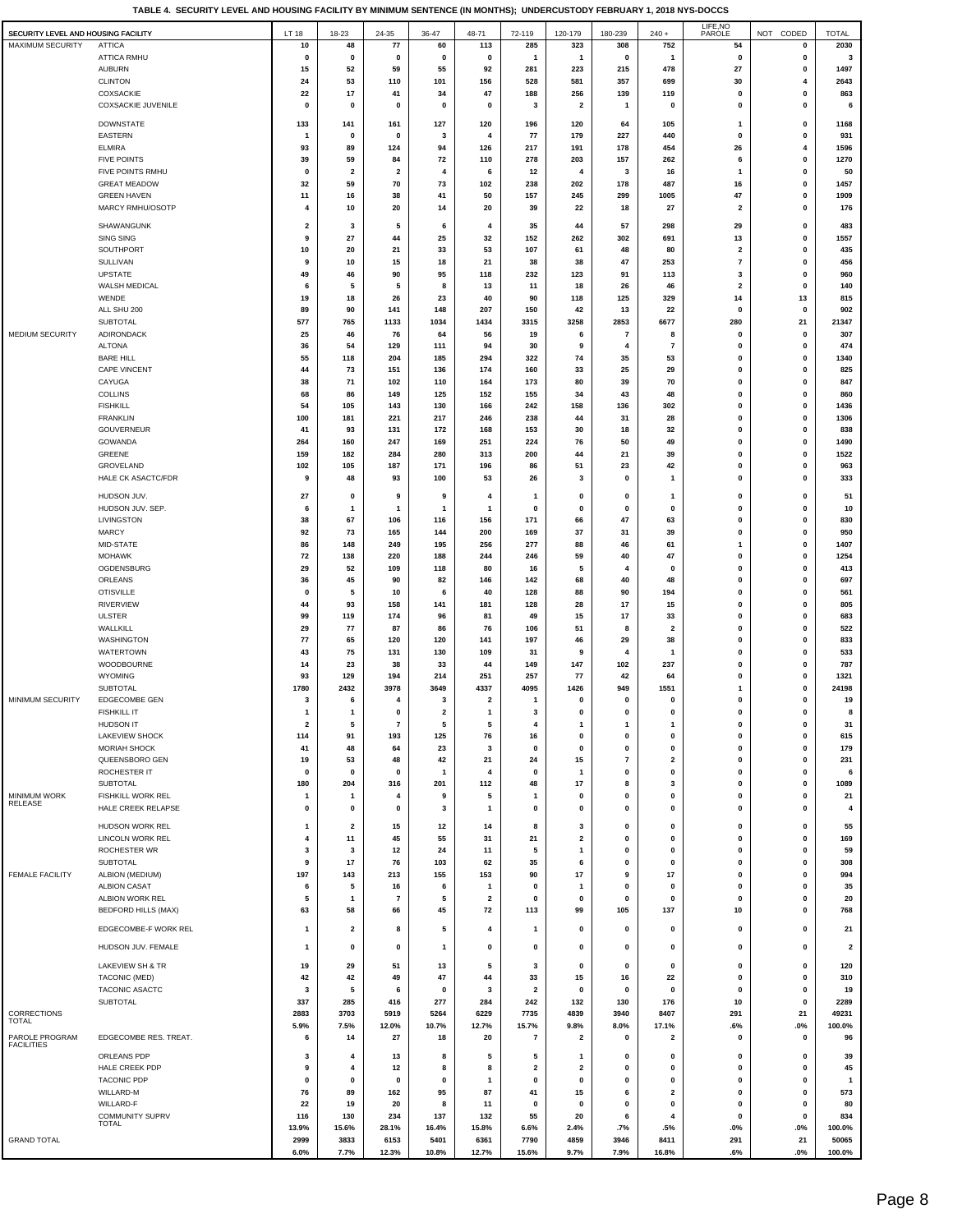**TABLE 5. SECURITY LEVEL AND HOUSING FACILITY BY MAXIMUM SENTENCE(IN MONTHS); UNDERCUSTODY FEBRUARY 1, 2018 NYS-DOCCS**

| SECURITY LEVEL AND HOUSING FACILITY |                                              | 36 OR LESS     | 37-53          | 54-71                         | 72-95                                  | 96-107                   | 108-143                       | 144-179           | $180 +$                      | LIFEMAX                       | LIFE, NO<br>PAROLE      | NOT CODED               | <b>TOTAL</b>            |
|-------------------------------------|----------------------------------------------|----------------|----------------|-------------------------------|----------------------------------------|--------------------------|-------------------------------|-------------------|------------------------------|-------------------------------|-------------------------|-------------------------|-------------------------|
| <b>MAXIMUM SECURITY</b>             | <b>ATTICA</b>                                | 80             | 59             | 78                            | 120                                    | 75                       | 170                           | 146               | 581                          | 667                           | 54                      | 0                       | 2030                    |
|                                     | <b>ATTICA RMHU</b>                           | 0              | 0              | 0                             | $\mathbf 0$                            | 1                        | $\mathbf{1}$                  | 0                 | 0                            | 1                             | 0                       | 0                       | 3                       |
|                                     | <b>AUBURN</b><br><b>CLINTON</b>              | 65<br>97       | 67<br>124      | 72<br>101                     | 104<br>196                             | 63<br>87                 | 169<br>332                    | 104<br>275        | 423<br>740                   | 403<br>657                    | 27<br>30                | 0<br>4                  | 1497<br>2643            |
|                                     | COXSACKIE                                    | 42             | 49             | 37                            | 52                                     | 33                       | 126                           | 118               | 241                          | 165                           | 0                       | 0                       | 863                     |
|                                     | COXSACKIE JUVENILE                           | $\mathbf 0$    | $\mathbf 0$    | $\mathbf 0$                   | $\mathbf 0$                            | $\mathbf{1}$             | $\overline{\mathbf{2}}$       | 1                 | $\overline{\mathbf{2}}$      | $\mathbf{0}$                  | 0                       | 0                       | 6                       |
|                                     | <b>DOWNSTATE</b>                             | 298            | 181            | 94                            | 120                                    | 57                       | 112                           | 46                | 142                          | 117                           | $\mathbf{1}$            | 0                       | 1168                    |
|                                     | EASTERN                                      | 1              | 3              | $\overline{\mathbf{2}}$       | 15                                     | 9                        | 50                            | 61                | 342                          | 448                           | 0                       | 0                       | 931                     |
|                                     | <b>ELMIRA</b>                                | 202            | 129            | 99                            | 126                                    | 55                       | 116                           | 95                | 351                          | 393                           | 26                      | $\overline{\mathbf{4}}$ | 1596                    |
|                                     | <b>FIVE POINTS</b><br>FIVE POINTS RMHU       | 105<br>0       | 98<br>3        | 82<br>$\overline{\mathbf{2}}$ | 109<br>10                              | 55<br>3                  | 173<br>5                      | 102<br>1          | 281<br>10                    | 259<br>15                     | 6<br>1                  | 0<br>0                  | 1270<br>50              |
|                                     | <b>GREAT MEADOW</b>                          | 86             | 92             | 71                            | 107                                    | 54                       | 138                           | 93                | 327                          | 473                           | 16                      | 0                       | 1457                    |
|                                     | <b>GREEN HAVEN</b>                           | 39             | 38             | 29                            | 69                                     | 22                       | 97                            | 98                | 565                          | 905                           | 47                      | 0                       | 1909                    |
|                                     | MARCY RMHU/OSOTP                             | 18             | 22             | 17                            | 21                                     | 9                        | 14                            | 8                 | 43                           | 22                            | $\overline{\mathbf{2}}$ | 0                       | 176                     |
|                                     | SHAWANGUNK                                   | $\overline{7}$ | 3              | $\overline{\mathbf{2}}$       | 11                                     | 5                        | 24                            | 13                | 124                          | 265                           | 29                      | 0                       | 483                     |
|                                     | SING SING                                    | 42             | 34             | 26                            | 55                                     | 27                       | 98                            | 116               | 481                          | 665                           | 13                      | 0                       | 1557                    |
|                                     | SOUTHPORT<br>SULLIVAN                        | 22<br>22       | 31<br>16       | 32<br>18                      | 76<br>14                               | 23<br>10                 | 57<br>27                      | 32<br>19          | 83<br>90                     | 77<br>233                     | 2<br>$\bf 7$            | 0<br>0                  | 435<br>456              |
|                                     | <b>UPSTATE</b>                               | 94             | 130            | 74                            | 140                                    | 58                       | 122                           | 65                | 163                          | 111                           | 3                       | 0                       | 960                     |
|                                     | WALSH MEDICAL                                | 11             | 8              | 10                            | 7                                      | 0                        | 8                             | 5                 | 34                           | 55                            | 2                       | 0                       | 140                     |
|                                     | WENDE<br>ALL SHU 200                         | 33<br>186      | 34<br>199      | 24<br>149                     | 49<br>170                              | 17<br>48                 | 51<br>56                      | 58<br>24          | 233<br>36                    | 289<br>34                     | 14<br>$\mathbf 0$       | 13<br>0                 | 815<br>902              |
|                                     | <b>SUBTOTAL</b>                              | 1450           | 1320           | 1019                          | 1571                                   | 712                      | 1948                          | 1480              | 5292                         | 6254                          | 280                     | 21                      | 21347                   |
| <b>MEDIUM SECURITY</b>              | ADIRONDACK                                   | 95             | 72             | 45                            | 42                                     | 11                       | 13                            | $\overline{7}$    | 5                            | 17                            | 0                       | 0                       | 307                     |
|                                     | <b>ALTONA</b>                                | 131            | 119            | 76                            | 88                                     | 13                       | 19                            | 8                 | 10                           | 10                            | 0                       | 0                       | 474                     |
|                                     | <b>BARE HILL</b><br>CAPE VINCENT             | 250<br>178     | 201<br>154     | 213<br>140                    | 283<br>159                             | 100<br>39                | 90<br>56                      | 43<br>18          | 69<br>36                     | 91<br>45                      | 0<br>0                  | 0<br>0                  | 1340<br>825             |
|                                     | CAYUGA                                       | 141            | 112            | 128                           | 123                                    | 45                       | 81                            | 46                | 71                           | 100                           | 0                       | 0                       | 847                     |
|                                     | <b>COLLINS</b>                               | 190            | 157            | 116                           | 157                                    | 37                       | 52                            | 19                | 58                           | 74                            | 0                       | 0                       | 860                     |
|                                     | <b>FISHKILL</b>                              | 194            | 155            | 122                           | 162                                    | 47                       | 122                           | 71                | 188                          | 375                           | 0                       | 0                       | 1436                    |
|                                     | <b>FRANKLIN</b><br>GOUVERNEUR                | 330<br>171     | 242<br>174     | 200<br>129                    | 241<br>171                             | 75<br>39                 | 84<br>50                      | 33<br>24          | 49<br>35                     | 52<br>45                      | 0<br>0                  | 0<br>0                  | 1306<br>838             |
|                                     | GOWANDA                                      | 421            | 240            | 191                           | 250                                    | 46                       | 107                           | 50                | 119                          | 66                            | 0                       | 0                       | 1490                    |
|                                     | GREENE                                       | 427            | 354            | 222                           | 254                                    | 57                       | 77                            | 38                | 45                           | 48                            | 0                       | 0                       | 1522                    |
|                                     | GROVELAND                                    | 237            | 205            | 160                           | 162                                    | 15                       | 43<br>$\overline{7}$          | 27<br>5           | 59                           | 55<br>$\overline{2}$          | 0<br>$\mathbf 0$        | 0                       | 963                     |
|                                     | <b>HALE CK ASACTC/FDR</b>                    | 114            | 94             | 43                            | 52                                     | 13                       |                               |                   | 3                            |                               |                         | 0                       | 333                     |
|                                     | HUDSON JUV.                                  | 17             | 26<br>5        | $\overline{\mathbf{4}}$       | $\overline{\mathbf{2}}$<br>$\mathbf 0$ | 1                        | 0                             | 0                 | $\mathbf{1}$                 | 0                             | 0                       | 0                       | 51                      |
|                                     | HUDSON JUV. SEP.<br>LIVINGSTON               | 4<br>141       | 126            | $\mathbf{1}$<br>107           | 163                                    | $\mathbf 0$<br>42        | 0<br>65                       | 0<br>38           | 0<br>75                      | 0<br>73                       | 0<br>0                  | 0<br>0                  | 10<br>830               |
|                                     | <b>MARCY</b>                                 | 185            | 185            | 151                           | 187                                    | 37                       | 65                            | 30                | 46                           | 64                            | 0                       | 0                       | 950                     |
|                                     | MID-STATE                                    | 288            | 243            | 192                           | 279                                    | 55                       | 107                           | 60                | 89                           | 93                            | $\mathbf{1}$            | 0                       | 1407                    |
|                                     | <b>MOHAWK</b>                                | 265            | 239            | 169                           | 253                                    | 63                       | 86                            | 33                | 89                           | 57                            | 0                       | 0                       | 1254                    |
|                                     | OGDENSBURG<br>ORLEANS                        | 120<br>114     | 126<br>86      | 78<br>109                     | 58<br>133                              | 9<br>29                  | 11<br>49                      | 3<br>29           | 6<br>77                      | $\overline{\mathbf{2}}$<br>71 | 0<br>$\mathbf 0$        | 0<br>0                  | 413<br>697              |
|                                     | <b>OTISVILLE</b>                             | 4              | 4              | 12                            | 47                                     | 31                       | 66                            | 49                | 97                           | 251                           | 0                       | 0                       | 561                     |
|                                     | <b>RIVERVIEW</b>                             | 197            | 152            | 136                           | 158                                    | 31                       | 50                            | 16                | 36                           | 29                            | 0                       | 0                       | 805                     |
|                                     | <b>ULSTER</b>                                | 273            | 129            | 73                            | 99                                     | $\overline{7}$           | 17                            | 13                | 20                           | 52                            | 0                       | 0                       | 683                     |
|                                     | WALLKILL<br>WASHINGTON                       | 142<br>149     | 90<br>156      | 55<br>107                     | 86<br>147                              | 27<br>63                 | 49<br>77                      | 30<br>37          | 43<br>54                     | $\mathbf 0$<br>43             | 0<br>0                  | 0<br>0                  | 522<br>833              |
|                                     | WATERTOWN                                    | 169            | 137            | 96                            | 83                                     | 12                       | 15                            | 5                 | 8                            | 8                             | 0                       | 0                       | 533                     |
|                                     | WOODBOURNE                                   | 41             | 39             | 39                            | 55                                     | 27                       | 83                            | 62                | 153                          | 288                           | 0                       | 0                       | 787                     |
|                                     | WYOMING<br>SUBTOTAL                          | 274<br>5262    | 247<br>4269    | 182<br>3296                   | 226<br>4120                            | 75<br>1046               | 104<br>1645                   | 44<br>838         | 89<br>1630                   | 80<br>2091                    | 0<br>1                  | 0<br>0                  | 1321<br>24198           |
| MINIMUM SECURITY                    | <b>EDGECOMBE GEN</b>                         | 9              | 3              | -1                            | 3                                      | $\overline{\mathbf{2}}$  | $\mathbf{1}$                  | $\mathbf 0$       | 0                            | $\mathbf 0$                   | 0                       | 0                       | 19                      |
|                                     | <b>FISHKILL IT</b>                           | $\mathbf 0$    | $\overline{2}$ | $\overline{2}$                | $\overline{1}$                         | $\mathbf{1}$             | $\overline{2}$                | 0                 | 0                            | $\mathbf 0$                   | $\mathbf 0$             | $\mathbf 0$             | 8                       |
|                                     | <b>HUDSON IT</b>                             | 5              | 6              | 2                             | 11                                     | -1                       | $\overline{\mathbf{2}}$       | 1                 | $\mathbf{1}$                 | $\mathbf{2}$                  | 0                       | 0                       | 31                      |
|                                     | <b>LAKEVIEW SHOCK</b><br><b>MORIAH SHOCK</b> | 261<br>115     | 160<br>42      | 80<br>$\overline{7}$          | 92<br>14                               | $\boldsymbol{7}$<br>0    | 8<br>$\mathbf{1}$             | 5<br>0            | $\overline{\mathbf{2}}$<br>0 | $\mathbf 0$<br>0              | 0<br>0                  | $\pmb{0}$<br>0          | 615<br>179              |
|                                     | QUEENSBORO GEN                               | 80             | 51             | 23                            | 28                                     | $\overline{\phantom{a}}$ | 11                            | 5                 | 16                           | 10                            | 0                       | 0                       | 231                     |
|                                     | ROCHESTER IT                                 | $\mathbf 0$    | $\mathbf 0$    | $\overline{\mathbf{2}}$       | $\mathbf{1}$                           | $\mathbf 0$              | $\overline{\mathbf{2}}$       | 1                 | $\mathbf 0$                  | $\mathbf{0}$                  | 0                       | 0                       | 6                       |
| <b>MINIMUM WORK</b>                 | <b>SUBTOTAL</b>                              | 470<br>5       | 264<br>9       | 117<br>5                      | 150<br>$\mathbf{1}$                    | 18<br>$\mathbf{1}$       | 27<br>0                       | 12<br>$\mathbf 0$ | 19<br>$\mathbf 0$            | 12<br>$\mathbf{0}$            | 0<br>0                  | 0<br>0                  | 1089<br>21              |
| <b>RELEASE</b>                      | FISHKILL WORK REL<br>HALE CREEK RELAPSE      | 0              | 3              | $\mathbf{1}$                  | 0                                      | 0                        | $\pmb{0}$                     | 0                 | 0                            | 0                             | $\mathbf 0$             | $\pmb{0}$               | 4                       |
|                                     | HUDSON WORK REL                              |                | 6              |                               |                                        |                          | 6                             | 2                 | 1                            | 0                             | 0                       | 0                       | 55                      |
|                                     | LINCOLN WORK REL                             | 11<br>41       | 49             | 12<br>25                      | 14<br>27                               | 3<br>$\overline{7}$      | 11                            | 6                 | 3                            | 0                             | $\mathbf 0$             | $\pmb{0}$               | 169                     |
|                                     | ROCHESTER WR                                 | 9              | 19             | 13                            | 11                                     | $\overline{\mathbf{2}}$  | 4                             | 1                 | 0                            | 0                             | 0                       | 0                       | 59                      |
|                                     | SUBTOTAL                                     | 66             | 86             | 56                            | 53                                     | 13                       | 21                            | 9                 | 4                            | 0                             | 0                       | 0                       | 308                     |
| <b>FEMALE FACILITY</b>              | ALBION (MEDIUM)<br><b>ALBION CASAT</b>       | 358<br>22      | 217<br>8       | 120<br>$\mathbf{1}$           | 127<br>3                               | 44<br>0                  | 52<br>0                       | 25<br>0           | 27<br>-1                     | 24<br>0                       | $\mathbf 0$<br>0        | 0<br>0                  | 994<br>35               |
|                                     | ALBION WORK REL                              | $\overline{7}$ | $\overline{4}$ | $\mathbf{1}$                  | 6                                      | 0                        | $\mathbf{1}$                  | 1                 | 0                            | 0                             | 0                       | 0                       | 20                      |
|                                     | <b>BEDFORD HILLS (MAX)</b>                   | 131            | 55             | 46                            | 78                                     | 35                       | 57                            | 55                | 150                          | 151                           | 10                      | 0                       | 768                     |
|                                     | EDGECOMBE-F WORK REL                         | 6              | 3              | 3                             | 4                                      | -1                       | $\mathbf{2}$                  | 1                 | $\mathbf{1}$                 | $\mathbf{0}$                  | 0                       | 0                       | 21                      |
|                                     | HUDSON JUV. FEMALE                           | 0              | $\overline{2}$ | $\mathbf 0$                   | 0                                      | 0                        | 0                             | 0                 | 0                            | $\mathbf{0}$                  | 0                       | 0                       | $\overline{\mathbf{2}}$ |
|                                     |                                              |                |                |                               |                                        |                          |                               |                   |                              |                               |                         |                         |                         |
|                                     | <b>LAKEVIEW SH &amp; TR</b><br>TACONIC (MED) | 73<br>94       | 27<br>47       | $\overline{7}$<br>37          | 10<br>34                               | -1<br>12                 | $\overline{\mathbf{2}}$<br>22 | 0<br>10           | 0<br>23                      | 0<br>31                       | 0<br>0                  | 0<br>0                  | 120<br>310              |
|                                     | TACONIC ASACTC                               | $\overline{7}$ | $\overline{4}$ | 5                             | 3                                      | 0                        | $\pmb{0}$                     | 0                 | 0                            | 0                             | 0                       | 0                       | 19                      |
|                                     | SUBTOTAL                                     | 698            | 367            | 220                           | 265                                    | 93                       | 136                           | 92                | 202                          | 206                           | 10                      | 0                       | 2289                    |
| CORRECTIONS<br>TOTAL                |                                              | 7946           | 6306           | 4708                          | 6159                                   | 1882                     | 3777                          | 2431              | 7147                         | 8563                          | 291                     | 21                      | 49231                   |
| PAROLE PROGRAM                      | EDGECOMBE RES. TREAT.                        | 16.1%<br>28    | 12.8%<br>30    | 9.6%<br>16                    | 12.5%<br>13                            | 3.8%<br>0                | 7.7%<br>4                     | 4.9%<br>1         | 14.5%<br>0                   | 17.4%<br>4                    | .6%<br>$\mathbf 0$      | $.0\%$<br>0             | 100.0%<br>96            |
| <b>FACILITIES</b>                   | ORLEANS PDP                                  |                |                | $\overline{4}$                |                                        | 1                        |                               |                   | $\mathbf{1}$                 | 0                             |                         |                         | 39                      |
|                                     | HALE CREEK PDP                               | 14<br>16       | 10<br>10       | $\overline{7}$                | 7<br>9                                 | 0                        | 2<br>0                        | 0<br>2            | 1                            | 0                             | 0<br>0                  | 0<br>0                  | 45                      |
|                                     | <b>TACONIC PDP</b>                           | 0              | $\mathbf 0$    | $\mathbf 0$                   | 0                                      | 0                        | 0                             | 1                 | 0                            | $\mathbf{0}$                  | 0                       | 0                       | 1                       |
|                                     | WILLARD-M                                    | 217            | 138            | 79                            | 76                                     | 13                       | 15                            | 13                | 10                           | 12                            | 0                       | 0                       | 573                     |
|                                     | WILLARD-F<br><b>COMMUNITY SUPRV</b>          | 45<br>320      | 15<br>203      | 8<br>114                      | 10<br>115                              | -1<br>15                 | $\overline{1}$<br>22          | 0<br>17           | 0<br>12                      | 0<br>16                       | 0<br>0                  | 0<br>0                  | 80<br>834               |
|                                     | TOTAL                                        | 38.4%          | 24.3%          | 13.7%                         | 13.8%                                  | 1.8%                     | 2.6%                          | 2.0%              | 1.4%                         | 1.9%                          | .0%                     | $.0\%$                  | 100.0%                  |
| <b>GRAND TOTAL</b>                  |                                              | 8266           | 6509           | 4822                          | 6274                                   | 1897                     | 3799                          | 2448              | 7159                         | 8579                          | 291                     | 21                      | 50065                   |
|                                     |                                              | 16.5%          | 13.0%          | 9.6%                          | 12.5%                                  | 3.8%                     | 7.6%                          | 4.9%              | 14.3%                        | 17.1%                         | .6%                     | $.0\%$                  | 100.0%                  |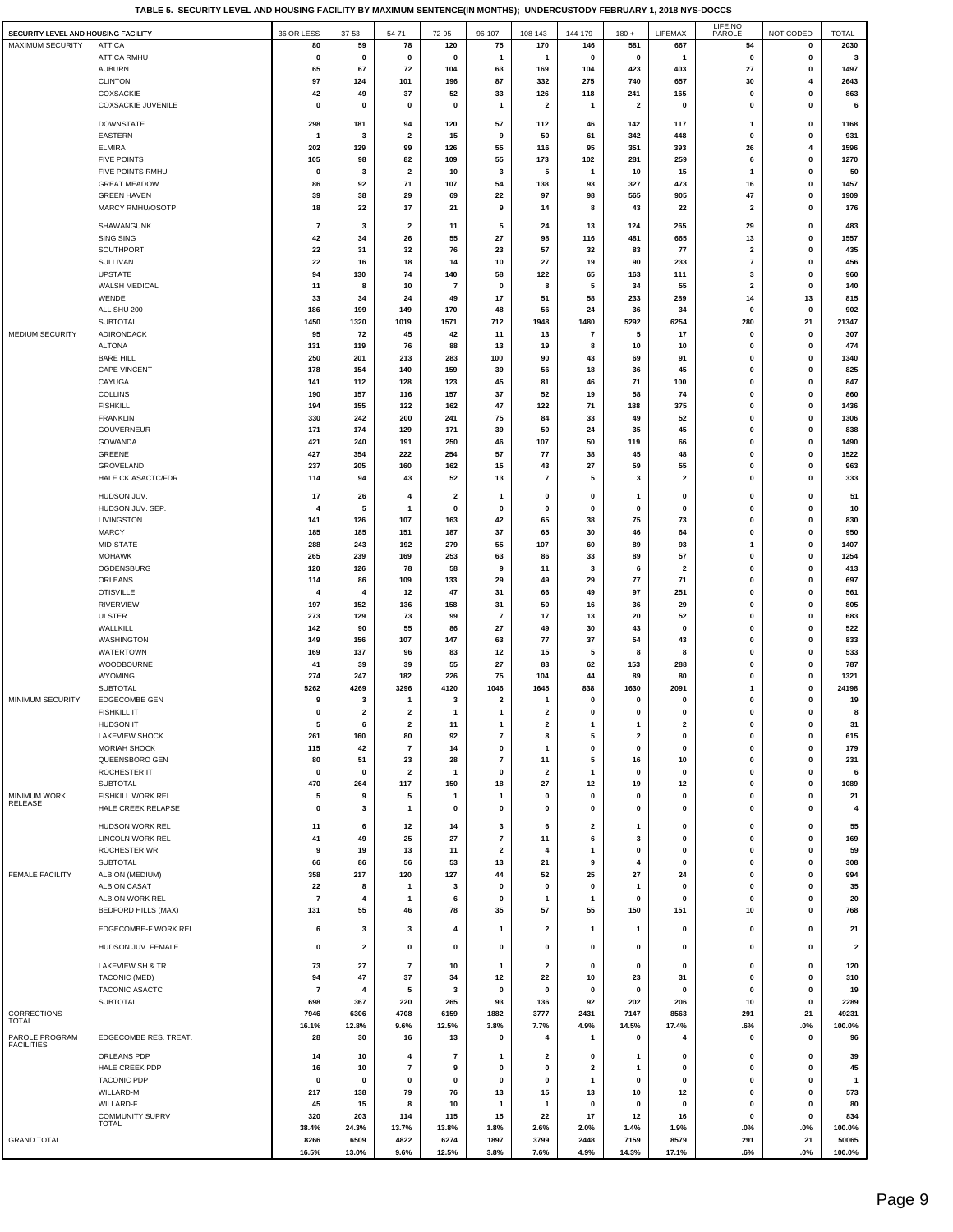| <b>SECURITY LEVEL</b>           |                                               |                     |                         | <b>NEW YORK CITY</b>          |                         |                                 |                      | SUBURBAN N.Y.                    |                         |                              |
|---------------------------------|-----------------------------------------------|---------------------|-------------------------|-------------------------------|-------------------------|---------------------------------|----------------------|----------------------------------|-------------------------|------------------------------|
| AND HOUSING FACILITY<br>MAXIMUM | <b>ATTICA</b>                                 | <b>KINGS</b><br>204 | N.Y.<br>239             | QUEENS<br>121                 | <b>RICHMND</b><br>25    | <b>BRONX</b><br>117             | <b>NASSAU</b><br>61  | <b>ROCKLND</b><br>12             | <b>SUFFOLK</b><br>50    | <b>WSTCHTR</b><br>37         |
| <b>SECURITY</b>                 | <b>ATTICA RMHU</b>                            | 0                   | 2                       | 1                             | 0                       | 0                               | 0                    | 0                                | 0                       | 0                            |
|                                 | <b>AUBURN</b>                                 | 149                 | 176                     | 86                            | 22                      | 85                              | 41                   | 10                               | 38                      | 38                           |
|                                 | <b>CLINTON</b>                                | 334                 | 457                     | 241                           | 44<br>10                | 188                             | 89<br>22             | 23                               | 137                     | 78                           |
|                                 | COXSACKIE<br><b>COXSACKIE JUVENILE</b>        | 111<br>0            | 125<br>0                | 79<br>0                       | $\mathbf 0$             | 53<br>0                         | 0                    | 6<br>0                           | 51<br>$\pmb{0}$         | 27<br>0                      |
|                                 | <b>DOWNSTATE</b>                              | 124                 | 181                     | 97                            | 18                      | 102                             | 65                   | 21                               | 64                      | 59                           |
|                                 | EASTERN                                       | 209                 | 158                     | 130                           | 8                       | 93                              | 39                   | 10                               | 49                      | 32                           |
|                                 | <b>ELMIRA</b>                                 | 149                 | 180                     | 94                            | 10                      | 90                              | 24                   | 4                                | 44                      | 26                           |
|                                 | <b>FIVE POINTS</b>                            | 172                 | 182                     | 92                            | 22                      | 90                              | 45                   | 10                               | 39                      | 34                           |
|                                 | FIVE POINTS RMHU                              | 4                   | 10                      | 5                             | 1                       | 3                               | 4                    | 0                                | 1                       | 0                            |
|                                 | <b>GREAT MEADOW</b><br><b>GREEN HAVEN</b>     | 205<br>385          | 246<br>304              | 127<br>222                    | 17<br>26                | 123<br>211                      | 44<br>69             | 15<br>16                         | 45<br>87                | 38<br>76                     |
|                                 | MARCY RMHU/OSOTP                              | 22                  | 21                      | 10                            | $\mathbf{2}$            | 17                              | 8                    | 0                                | 9                       | $\overline{\mathbf{2}}$      |
|                                 | SHAWANGUNK                                    | 110                 | 86                      | 45                            | 5                       | 48                              | 24                   | 4                                | 31                      | 18                           |
|                                 | <b>SING SING</b>                              | 295                 | 306                     | 173                           | 24                      | 173                             | 69                   | 18                               | 74                      | 73                           |
|                                 | SOUTHPORT                                     | 62                  | 65                      | 34                            | 8                       | 47                              | 15                   | $\mathbf 0$                      | 10                      | 10                           |
|                                 | SULLIVAN<br><b>UPSTATE</b>                    | 89<br>120           | 78<br>160               | 55<br>100                     | 8<br>15                 | 54<br>110                       | 19<br>39             | $\overline{7}$<br>$\overline{7}$ | 15<br>41                | 13<br>20                     |
|                                 | WALSH MEDICAL                                 | 18                  | 25                      | $\overline{\mathbf{2}}$       | $\mathbf{2}$            | 8                               | 1                    | $\mathbf{1}$                     | 4                       | 3                            |
|                                 | WENDE                                         | 80                  | 103                     | 54                            | 7                       | 49                              | 15                   | 3                                | 19                      | 11                           |
|                                 | ALL SHU 200<br><b>SUBTOTAL</b>                | 82<br>2924          | 147<br>3251             | 63<br>1831                    | 15<br>289               | 64<br>1725                      | 35<br>728            | 5<br>172                         | 28<br>836               | 15<br>610                    |
| MEDIUM SECURITY                 | ADIRONDACK                                    | 25                  | 54                      | 18                            | 5                       | 16                              | 13                   | 4                                | 18                      | 19                           |
|                                 | <b>ALTONA</b>                                 | 42                  | 76                      | 27                            | 5                       | 22                              | 26                   | 4                                | 23                      | 24                           |
|                                 | <b>BARE HILL</b><br>CAPE VINCENT              | 113<br>89           | 223<br>173              | 103<br>83                     | 26<br>14                | 85<br>65                        | 76<br>21             | 15<br>6                          | 63<br>38                | 45<br>7                      |
|                                 | CAYUGA                                        | 62                  | 64                      | 30                            | 8                       | 26                              | 13                   | 6                                | 12                      | 10                           |
|                                 | <b>COLLINS</b>                                | 41                  | 51                      | 23                            | $\overline{\mathbf{r}}$ | 29                              | 9                    | $\mathbf 2$                      | 12                      | 6                            |
|                                 | <b>FISHKILL</b><br><b>FRANKLIN</b>            | 238                 | 299<br>195              | 145<br>106                    | 26<br>23                | 113<br>94                       | 52<br>51             | 23<br>10                         | 79<br>78                | 49                           |
|                                 | GOUVERNEUR                                    | 140<br>84           | 148                     | 51                            | 14                      | 53                              | 19                   | 5                                | 36                      | 34<br>12                     |
|                                 | GOWANDA                                       | 88                  | 119                     | 101                           | 21                      | 48                              | 42                   | $\overline{7}$                   | 52                      | 43                           |
|                                 | GREENE                                        | 153                 | 265                     | 126                           | 17                      | 112                             | 46                   | 8                                | 64                      | 27                           |
|                                 | GROVELAND<br><b>HALE CK ASACTC/FDR</b>        | 53<br>19            | 87<br>72                | 36<br>14                      | 6<br>3                  | 30<br>14                        | 20<br>11             | 6<br>$\mathbf{1}$                | 28<br>16                | 12<br>$\overline{7}$         |
|                                 | HUDSON JUV.                                   | 1                   | 4                       | 3                             | 0                       | 3                               | 1                    | 3                                | 0                       | 3                            |
|                                 | HUDSON JUV. SEP.                              | $\mathbf{1}$        | 2                       | 0                             | 3                       | 2                               | 0                    | 0                                | 0                       | 0                            |
|                                 | LIVINGSTON                                    | 57                  | 78                      | 51                            | 3                       | 40                              | 17                   | 6                                | 17                      | 13                           |
|                                 | <b>MARCY</b>                                  | 62                  | 121                     | 37                            | 10                      | 64                              | 26                   | 5<br>$\overline{7}$              | 55                      | 17                           |
|                                 | MID-STATE<br><b>MOHAWK</b>                    | 112<br>102          | 208<br>170              | 91<br>84                      | 13<br>14                | 62<br>57                        | 40<br>32             | 12                               | 38<br>41                | 24<br>17                     |
|                                 | OGDENSBURG                                    | 39                  | 102                     | 44                            | 10                      | 30                              | 17                   | $\overline{\mathbf{2}}$          | 28                      | 9                            |
|                                 | ORLEANS                                       | 57                  | 75                      | 23                            | 10                      | 31                              | 13                   | 5                                | 12                      | $\overline{\mathbf{2}}$      |
|                                 | <b>OTISVILLE</b><br><b>RIVERVIEW</b>          | 107<br>91           | 120<br>143              | 77<br>92                      | 12<br>13                | 64<br>63                        | 25<br>31             | 3<br>4                           | 35<br>39                | 23<br>12                     |
|                                 | <b>ULSTER</b>                                 | 97                  | 198                     | 89                            | 18                      | 67                              | 26                   | $\mathbf{1}$                     | 39                      | 14                           |
|                                 | WALLKILL                                      | 56                  | 148                     | 79                            | 7                       | 46                              | 25                   | 9                                | 32                      | 14                           |
|                                 | WASHINGTON<br><b>WATERTOWN</b>                | 88<br>42            | 103<br>131              | 55<br>55                      | 8<br>7                  | 58<br>40                        | 40<br>21             | 9<br>3                           | 38<br>23                | 14<br>7                      |
|                                 | WOODBOURNE                                    | 134                 | 152                     | 95                            | 10                      | 94                              | 29                   | 10                               | 42                      | 23                           |
|                                 | WYOMING                                       | 104                 | 174                     | 79                            | 13                      | 60                              | 32                   | 5                                | 31                      | 23                           |
| <b>MINIMUM</b>                  | <b>SUBTOTAL</b><br>EDGECOMBE GEN              | 2297<br>3           | 3755<br>10              | 1817<br>$\mathbf 2$           | 326<br>0                | 1488<br>$\overline{\mathbf{2}}$ | 774<br>0             | 181<br>$\mathbf 0$               | 989<br>0                | 510<br>2                     |
| <b>SECURITY</b>                 | <b>FISHKILL IT</b>                            | 0                   | 1                       | $\mathbf 2$                   | $\mathbf 0$             | $\mathbf{0}$                    | $\mathbf{0}$         | 1                                | $\mathbf{1}$            | $\mathbf{1}$                 |
|                                 | HUDSON IT                                     | 0                   | 6                       | 1                             | 0                       | 1                               | 1                    | 0                                | $\mathbf{1}$            | $\overline{\mathbf{2}}$      |
|                                 | <b>LAKEVIEW SHOCK</b><br><b>MORIAH SHOCK</b>  | 29<br>3             | 93<br>23                | 29<br>6                       | 12<br>3                 | 15<br>$\overline{7}$            | 19<br>6              | з<br>$\mathbf{1}$                | 17<br>6                 | э<br>$\overline{\mathbf{2}}$ |
|                                 | QUEENSBORO GEN                                | 42                  | 82                      | 35                            | 8                       | 39                              | 10                   | 1                                | 4                       | 6                            |
|                                 | ROCHESTER IT                                  | 0                   | 0                       | 0                             | 0                       | 0                               | 0                    | 0                                | 0                       | 0                            |
|                                 | <b>SUBTOTAL</b>                               | 77                  | 215                     | 75                            | 23                      | 64                              | 36                   | 6                                | 29                      | 18                           |
| MINIMUM WORK<br>RELEASE         | <b>FISHKILL WORK REL</b>                      | $\mathbf 0$         | $\mathbf{1}$            | $\mathbf 0$                   | 0                       | $\mathbf{0}$                    | 0                    | $\mathbf{1}$                     | $\pmb{0}$               | 2                            |
|                                 | HALE CREEK RELAPSE                            | 0                   | 0                       | $\pmb{0}$                     | 0                       | 0                               | 0                    | 0                                | 1                       | $\mathbf{1}$                 |
|                                 | <b>HUDSON WORK REL</b>                        | 0                   | 0                       | 0                             | 0                       | 0                               | 0                    | 0                                | 0                       | 0                            |
|                                 | <b>LINCOLN WORK REL</b>                       | 22                  | 74                      | 22                            | 6                       | 11                              | 3                    | 0                                | 13                      | 5                            |
|                                 | ROCHESTER WR                                  | 0                   | 0                       | $\pmb{0}$                     | 0                       | 0                               | 0                    | 0                                | 0                       | 0                            |
|                                 | SUBTOTAL                                      | 22                  | 75                      | 22                            | 6                       | 11                              | 3                    | 1                                | 14                      | 8                            |
| <b>FEMALE FACILITY</b>          | ALBION (MEDIUM)                               | 32                  | 107                     | 29                            | 8                       | 18                              | 20                   | 4                                | 32                      | 14                           |
|                                 | <b>ALBION CASAT</b>                           | 1                   | 5<br>$\mathbf{1}$       | 1                             | 0                       | 3                               | $\mathbf{0}$         | $\mathbf 0$                      | 2                       | 0                            |
|                                 | ALBION WORK REL<br><b>BEDFORD HILLS (MAX)</b> | $\mathbf 0$<br>82   | 84                      | 0<br>57                       | 0<br>8                  | 0<br>43                         | 0<br>24              | 0<br>8                           | $\pmb{0}$<br>30         | $\pmb{0}$<br>18              |
|                                 | EDGECOMBE-F WORK REL                          | 1                   | 5                       | $\pmb{0}$                     | 0                       | 0                               | 0                    | 0                                | 4                       | 0                            |
|                                 |                                               |                     |                         |                               |                         |                                 |                      |                                  |                         |                              |
|                                 | HUDSON JUV. FEMALE                            | 0                   | 0                       | 1                             | 1                       | $\mathbf{0}$                    | $\mathbf{0}$         | 0                                | 0                       | 0                            |
|                                 | LAKEVIEW SH & TR                              | 0                   | $\overline{\mathbf{r}}$ | $\mathbf{1}$                  | 1                       | 0                               | 2                    | $\mathbf{1}$                     | $\overline{\mathbf{2}}$ | 0                            |
|                                 | TACONIC (MED)<br>TACONIC ASACTC               | 22<br>1             | 62<br>4                 | 24<br>$\overline{\mathbf{2}}$ | 7<br>1                  | 11<br>0                         | 10<br>0              | 3<br>$\pmb{0}$                   | 19<br>0                 | 11<br>$\pmb{0}$              |
|                                 | SUBTOTAL                                      | 139                 | 275                     | 115                           | 26                      | 75                              | 56                   | 16                               | 89                      | 43                           |
| CORRECTIONS<br><b>TOTAL</b>     |                                               | 5459                | 7571                    | 3860                          | 670                     | 3363                            | 1597                 | 376                              | 1957                    | 1189                         |
| PAROLE                          | EDGECOMBE RES. TREAT.                         | 11.1%<br>17         | 15.4%<br>21             | 7.8%<br>23                    | 1.4%<br>3               | 6.8%<br>25                      | 3.2%<br>3            | .8%<br>1                         | 4.0%<br>2               | 2.4%<br>0                    |
| PROGRAM<br><b>FACILITIES</b>    |                                               |                     |                         |                               |                         |                                 |                      |                                  |                         |                              |
|                                 | ORLEANS PDP<br>HALE CREEK PDP                 | 0<br>1              | 0<br>0                  | $\mathbf 0$<br>$\pmb{0}$      | 0<br>0                  | $\mathbf{0}$<br>0               | $\mathbf 0$<br>0     | 0<br>0                           | $\mathbf 0$<br>0        | $\mathbf 0$<br>$\pmb{0}$     |
|                                 | <b>TACONIC PDP</b>                            | 0                   | 0                       | $\pmb{0}$                     | 0                       | 0                               | 0                    | 0                                | $\pmb{0}$               | $\pmb{0}$                    |
|                                 | WILLARD-M                                     | 19                  | 30                      | 16                            | $\mathbf{2}$            | 11                              | 14                   | 3                                | 36                      | 5                            |
|                                 | WILLARD-F<br>COMMUNITY                        | 0<br>37             | 4<br>55                 | $\pmb{0}$<br>39               | 0<br>5                  | 1<br>37                         | $\overline{2}$<br>19 | 0<br>4                           | -1<br>39                | 0<br>5                       |
|                                 | SUPRV TOTAL                                   | 4.4%                | 6.6%                    | 4.7%                          | .6%                     | 4.4%                            | 2.3%                 | .5%                              | 4.7%                    | .6%                          |
| <b>GRAND TOTAL</b>              |                                               | 5496                | 7626                    | 3899                          | 675                     | 3400                            | 1616                 | 380                              | 1996                    | 1194                         |
|                                 |                                               | 11.0%               | 15.2%                   | 7.8%                          | 1.3%                    | 6.8%                            | 3.2%                 | .8%                              | 4.0%                    | 2.4%                         |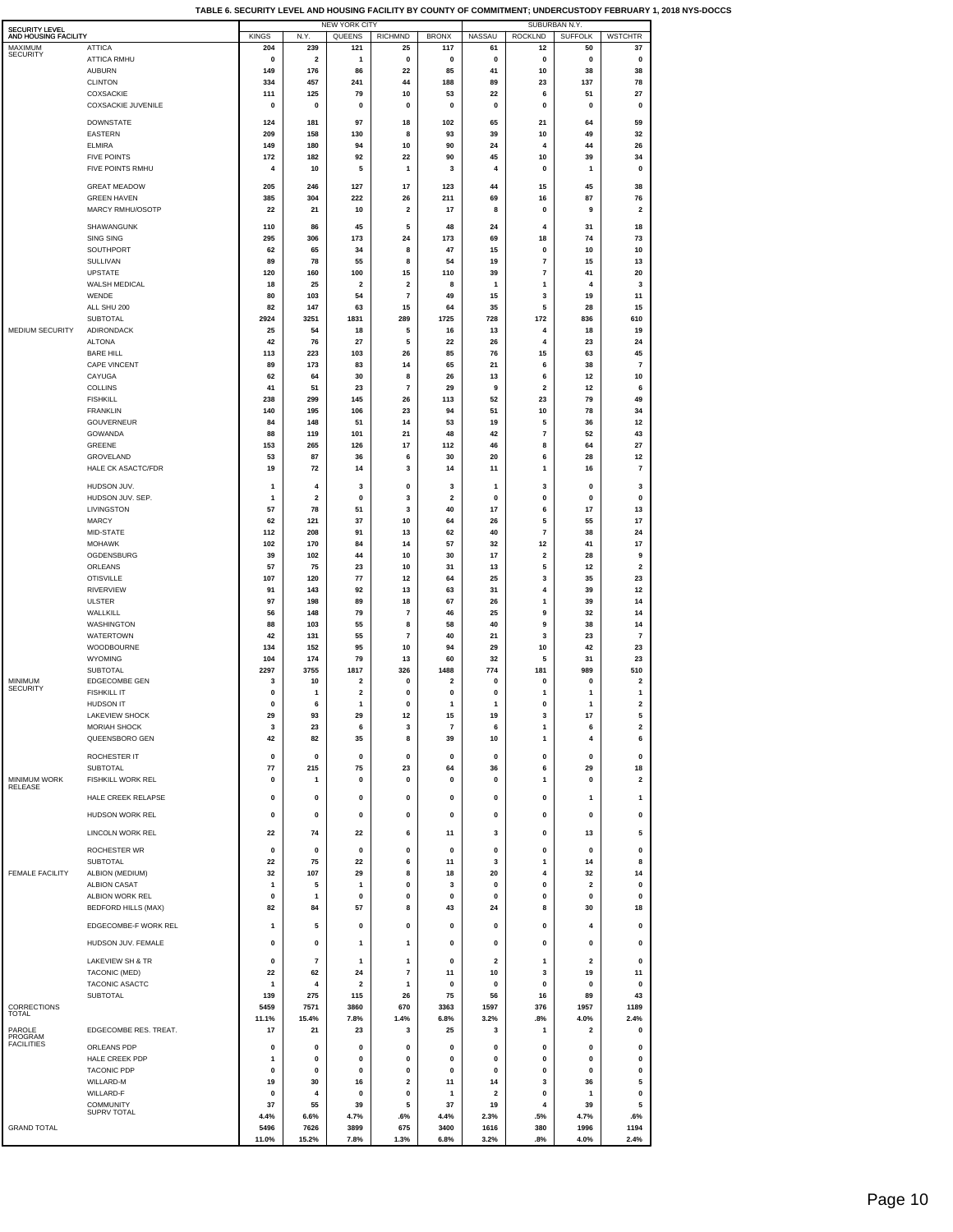| <b>SECURITY LEVEL</b>           |                                        |                     |                               |                               |                         | <b>UPSTATE URBAN</b>          |                               |                |                               |                               |
|---------------------------------|----------------------------------------|---------------------|-------------------------------|-------------------------------|-------------------------|-------------------------------|-------------------------------|----------------|-------------------------------|-------------------------------|
| AND HOUSING FACILITY<br>MAXIMUM | <b>ATTICA</b>                          | ALBANY<br>47        | <b>BROOME</b><br>35           | ERIE<br>215                   | <b>MONROE</b><br>265    | <b>NIAGARA</b><br>45          | ONEIDA<br>57                  | ONONDAG<br>131 | <b>RENSSEL</b><br>14          | <b>SCHENEC</b><br>26          |
| <b>SECURITY</b>                 | <b>ATTICA RMHU</b>                     | $\pmb{0}$           | 0                             | 0                             | 0                       | $\pmb{0}$                     | $\mathbf 0$                   | 0              | 0                             | $\pmb{0}$                     |
|                                 | <b>AUBURN</b><br><b>CLINTON</b>        | 34<br>105           | 34<br>26                      | 112<br>102                    | 193<br>138              | 26<br>37                      | 50<br>52                      | 104<br>74      | 9<br>24                       | 23<br>57                      |
|                                 | COXSACKIE                              | 41                  | 8                             | 28                            | 46                      | 9                             | 19                            | 27             | 4                             | 16                            |
|                                 | <b>COXSACKIE JUVENILE</b>              | $\mathbf 0$         | 0                             | 1                             | $\overline{\mathbf{2}}$ | 0                             | 0                             | 1              | 0                             | 0                             |
|                                 | <b>DOWNSTATE</b>                       | 82                  | 3                             | 3                             | 10                      | $\pmb{0}$                     | $\overline{7}$                | 3              | 17                            | 44                            |
|                                 | <b>EASTERN</b><br><b>ELMIRA</b>        | 30<br>41            | $\overline{\mathbf{2}}$<br>36 | $\overline{7}$<br>109         | 19<br>175               | $\overline{\mathbf{2}}$<br>29 | 9<br>68                       | 13<br>115      | 10<br>12                      | 16<br>22                      |
|                                 | <b>FIVE POINTS</b>                     | 47                  | 12                            | 75                            | 87                      | 13                            | 20                            | 50             | 11                            | 32                            |
|                                 | FIVE POINTS RMHU                       | $\pmb{0}$           | $\mathbf{1}$                  | $\mathbf{1}$                  | 4                       | $\pmb{0}$                     | 4                             | 2              | $\mathbf{1}$                  | 0                             |
|                                 | <b>GREAT MEADOW</b>                    | 68                  | 12                            | 81                            | 99                      | 15                            | 23                            | 49             | 8                             | 41                            |
|                                 | <b>GREEN HAVEN</b><br>MARCY RMHU/OSOTP | 60<br>8             | 10<br>$\mathbf 2$             | 55<br>11                      | 57<br>9                 | 11<br>5                       | 21<br>4                       | 42<br>7        | 6<br>4                        | 31<br>5                       |
|                                 | SHAWANGUNK                             | 14                  | 4                             | 12                            | 18                      | $\overline{\mathbf{2}}$       | 4                             | 5              | 3                             | 6                             |
|                                 | SING SING                              | 40                  | 9                             | 37                            | 42                      | 5                             | 16                            | 27             | 4                             | 16                            |
|                                 | SOUTHPORT<br>SULLIVAN                  | 9<br>11             | 3<br>$\mathbf 2$              | 26<br>13                      | 32<br>13                | 8<br>1                        | 3<br>$\overline{\mathbf{r}}$  | 16<br>6        | 5<br>1                        | 13<br>5                       |
|                                 | <b>UPSTATE</b>                         | 31                  | 10                            | 60                            | 46                      | 6                             | 12                            | 29             | 9                             | 15                            |
|                                 | WALSH MEDICAL<br>WENDE                 | $\overline{2}$      | 5<br>15                       | 7                             | 9                       | 4<br>21                       | 6                             | 7              | $\overline{\mathbf{2}}$<br>4  | $\overline{\mathbf{2}}$<br>13 |
|                                 | ALL SHU 200                            | 14<br>26            | 12                            | 104<br>50                     | 97<br>72                | 15                            | 22<br>23                      | 43<br>44       | 11                            | 10                            |
|                                 | SUBTOTAL                               | 710                 | 241                           | 1109                          | 1433                    | 254                           | 427                           | 795            | 159                           | 393                           |
| MEDIUM SECURITY                 | ADIRONDACK<br><b>ALTONA</b>            | 12<br>43            | -1<br>3                       | 4<br>$\overline{7}$           | 3<br>10                 | $\mathbf{1}$<br>1             | 1<br>$\overline{7}$           | 6<br>5         | 4<br>$\overline{7}$           | 10<br>18                      |
|                                 | <b>BARE HILL</b>                       | 88                  | 12                            | 44                            | 37                      | 8                             | 19                            | 19             | 22                            | 45                            |
|                                 | <b>CAPE VINCENT</b><br>CAYUGA          | 26<br>16            | 9<br>44                       | 40<br>72                      | 38<br>99                | 11<br>16                      | 10<br>34                      | 35<br>112      | 5<br>3                        | 8<br>$\overline{\mathbf{2}}$  |
|                                 | <b>COLLINS</b>                         | 17                  | 30                            | 72                            | 124                     | 29                            | 29                            | 47             | 5                             | 12                            |
|                                 | <b>FISHKILL</b>                        | 54                  | 8                             | 30                            | 30                      | 10                            | 15                            | 19             | 11                            | 18                            |
|                                 | <b>FRANKLIN</b><br><b>GOUVERNEUR</b>   | 56<br>26            | 21<br>18                      | 28<br>49                      | 39<br>60                | 12<br>9                       | 10<br>19                      | 35<br>32       | 14<br>6                       | 42<br>14                      |
|                                 | GOWANDA                                | 48                  | 37                            | 56                            | 141                     | 27                            | 43                            | 76             | 15                            | 27                            |
|                                 | GREENE<br>GROVELAND                    | 66<br>22            | 23<br>26                      | 77<br>74                      | 88<br>118               | 15<br>23                      | 32<br>32                      | 59<br>52       | 11<br>3                       | 38<br>16                      |
|                                 | <b>HALE CK ASACTC/FDR</b>              | 16                  | 8                             | 15                            | 15                      | 6                             | 3                             | 22             | 1                             | 6                             |
|                                 | HUDSON JUV.                            | 4                   | 0                             | 4                             | 7                       | 1                             | 8                             | 2              | 0                             | $\mathbf{1}$                  |
|                                 | HUDSON JUV. SEP.<br>LIVINGSTON         | 0<br>34             | 0<br>20                       | 0<br>86                       | 0<br>83                 | $\pmb{0}$<br>20               | $\overline{\mathbf{2}}$<br>19 | 0<br>45        | 0<br>5                        | $\pmb{0}$<br>14               |
|                                 | <b>MARCY</b>                           | 34                  | 25                            | 54                            | 78                      | 17                            | 28                            | 30             | 9                             | 10                            |
|                                 | MID-STATE                              | 53                  | 34                            | 75                            | 96                      | 22                            | 37                            | 60             | 15                            | 29                            |
|                                 | <b>MOHAWK</b><br>OGDENSBURG            | 33<br>8             | 24<br>$\overline{4}$          | 64<br>11                      | 105<br>12               | 21<br>0                       | 41<br>5                       | 76<br>8        | 4<br>5                        | 15<br>9                       |
|                                 | ORLEANS                                | 19                  | 21                            | 77                            | 109                     | 22                            | 15                            | 37             | $\mathbf 2$                   | 6                             |
|                                 | <b>OTISVILLE</b><br><b>RIVERVIEW</b>   | 12<br>16            | 3<br>19                       | 5<br>25                       | 3<br>50                 | $\overline{\mathbf{2}}$<br>11 | $\mathbf 2$<br>18             | 5<br>22        | 5<br>8                        | 4<br>9                        |
|                                 | <b>ULSTER</b>                          | 21                  | $\mathbf 2$                   | 4                             | 11                      | 0                             | 3                             | 4              | $\mathbf{1}$                  | 8                             |
|                                 | WALLKILL                               | 9                   | 3                             | 3                             | 5                       | 1                             | 3                             | 8              | 5                             | 3                             |
|                                 | WASHINGTON<br><b>WATERTOWN</b>         | 76<br>14            | 9<br>6                        | 21<br>20                      | 22<br>17                | 6<br>10                       | 5<br>6                        | 19<br>19       | 15<br>$\overline{\mathbf{2}}$ | 34<br>10                      |
|                                 | WOODBOURNE                             | 21                  | 5                             | 15                            | 17                      | $\overline{\mathbf{2}}$       | $\overline{\mathbf{r}}$       | 11             | 4                             | 6                             |
|                                 | <b>WYOMING</b><br><b>SUBTOTAL</b>      | 31<br>875           | 33<br>448                     | 145<br>1177                   | 154<br>1571             | 32<br>335                     | 33<br>486                     | 63<br>928      | 8<br>195                      | 8<br>422                      |
| MINIMUM<br><b>SECURITY</b>      | <b>EDGECOMBE GEN</b>                   | 0                   | 0                             | 0                             | 0                       | 0                             | 0                             | 0              | O                             | 0                             |
|                                 | <b>FISHKILL IT</b><br>HUDSON IT        | 0<br>$\overline{2}$ | 0<br>1                        | 0<br>1                        | 0<br>3                  | 0<br>0                        | 0<br>1                        | 0<br>0         | 0<br>$\mathbf 0$              | 0<br>1                        |
|                                 | LAKEVIEW SHOCK                         | 36                  | 16                            | 13                            | 12                      | 12                            | 16                            | 20             |                               | 10                            |
|                                 | <b>MORIAH SHOCK</b>                    | 10                  | 4                             | 6                             | 5                       | $\overline{\mathbf{2}}$       | 4                             | 10             | 5                             | 4                             |
|                                 | QUEENSBORO GEN                         | 1                   | $\pmb{0}$                     | 0                             | 0                       | 0                             | $\pmb{0}$                     | 0              | 1                             | 0                             |
|                                 | ROCHESTER IT<br><b>SUBTOTAL</b>        | $\pmb{0}$<br>49     | $\pmb{0}$<br>21               | $\overline{\mathbf{2}}$<br>22 | $\mathbf{2}$<br>22      | $\pmb{0}$<br>14               | $\pmb{0}$<br>21               | 0<br>30        | $\pmb{0}$<br>17               | $\pmb{0}$<br>15               |
| MINIMUM WORK<br><b>RELEASE</b>  | FISHKILL WORK REL                      | $\pmb{0}$           | 0                             | 0                             | 0                       | 0                             | 0                             | 0              | 0                             | 0                             |
|                                 | HALE CREEK RELAPSE                     | 1                   | $\mathbf 0$                   | 0                             | $\mathbf 0$             | $\mathbf 0$                   | $\mathbf 0$                   | 0              | $\mathbf 0$                   | $\pmb{0}$                     |
|                                 | HUDSON WORK REL                        | 26                  | $\pmb{0}$                     | 0                             | 0                       | 0                             | $\pmb{0}$                     | 0              | 3                             | 8                             |
|                                 | LINCOLN WORK REL                       | 3                   | 2                             | 0                             | 1                       | 0                             | 0                             | 0              | 0                             | 0                             |
|                                 | ROCHESTER WR                           | $\mathbf{0}$        | $\pmb{0}$                     | 9                             | 13                      | 3                             | 5                             | 3              | $\mathbf 0$                   | $\mathbf 0$                   |
|                                 | SUBTOTAL                               | 30                  | $\overline{\mathbf{2}}$       | 9                             | 14                      | 3                             | 5                             | 3              | 3                             | 8                             |
| <b>FEMALE FACILITY</b>          | ALBION (MEDIUM)<br><b>ALBION CASAT</b> | 37<br>1             | 35<br>$\mathbf{1}$            | 50<br>0                       | 79<br>3                 | 21<br>$\overline{\mathbf{2}}$ | 36<br>$\pmb{0}$               | 61<br>3        | 8<br>0                        | 30<br>$\pmb{0}$               |
|                                 | ALBION WORK REL                        | 0                   | $\mathbf 2$                   | 4                             | 1                       | $\pmb{0}$                     | 1                             | 0              | 0                             | 0                             |
|                                 | <b>BEDFORD HILLS (MAX)</b>             | 30                  | 19                            | 38                            | 45                      | 12                            | 26                            | 26             | 9                             | 18                            |
|                                 | EDGECOMBE-F WORK REL                   | $\mathbf 0$         | $\mathbf 0$                   | 0                             | 0                       | $\mathbf 0$                   | $\mathbf 0$                   | 0              | $\mathbf 0$                   | $\mathbf{1}$                  |
|                                 | HUDSON JUV. FEMALE                     | $\pmb{0}$           | $\pmb{0}$                     | 0                             | 0                       | $\pmb{0}$                     | $\pmb{0}$                     | 0              | 0                             | $\pmb{0}$                     |
|                                 | LAKEVIEW SH & TR                       | 6                   | 2                             | 3                             | 2                       | 0                             | 3                             | 7              | $\overline{\mathbf{c}}$       | 3                             |
|                                 | TACONIC (MED)<br>TACONIC ASACTC        | 12<br>0             | $\overline{7}$<br>1           | 8<br>$\mathbf 0$              | 4<br>1                  | 0<br>0                        | 2<br>1                        | 5<br>2         | 6<br>0                        | 6<br>0                        |
|                                 | <b>SUBTOTAL</b>                        | 86                  | 67                            | 103                           | 135                     | 35                            | 69                            | 104            | 25                            | 58                            |
| CORRECTIONS<br>TOTAL            |                                        | 1750                | 779<br>1.6%                   | 2420                          | 3175<br>6.4%            | 641                           | 1008                          | 1860           | 399                           | 896                           |
| PAROLE                          | EDGECOMBE RES. TREAT.                  | 3.6%<br>$\pmb{0}$   | $\pmb{0}$                     | 4.9%<br>0                     | 0                       | 1.3%<br>0                     | 2.0%<br>$\pmb{0}$             | 3.8%<br>0      | .8%<br>$\mathbf 0$            | 1.8%<br>0                     |
| PROGRAM<br><b>FACILITIES</b>    | ORLEANS PDP                            | 0                   | 4                             | 10                            | 13                      | 0                             | 0                             | 0              | 0                             | 0                             |
|                                 | HALE CREEK PDP                         | 13                  | 0                             | 1                             | 0                       | 0                             | 0                             | 15             | 0                             | 2                             |
|                                 | <b>TACONIC PDP</b><br>WILLARD-M        | 0<br>14             | 0<br>19                       | 0<br>36                       | 0<br>53                 | 0<br>10                       | 0<br>26                       | 0<br>37        | 0<br>10                       | 0<br>9                        |
|                                 | WILLARD-F                              | $\overline{2}$      | $\overline{\mathbf{2}}$       | 1                             | 3                       | 0                             | 4                             | 2              | 0                             | 2                             |
|                                 | COMMUNITY<br><b>SUPRV TOTAL</b>        | 29<br>3.5%          | 25<br>3.0%                    | 48<br>5.8%                    | 69<br>8.3%              | 10<br>1.2%                    | 30<br>3.6%                    | 54<br>6.5%     | 10<br>1.2%                    | 13<br>1.6%                    |
| <b>GRAND TOTAL</b>              |                                        | 1779                | 804                           | 2468                          | 3244                    | 651                           | 1038                          | 1914           | 409                           | 909                           |
|                                 |                                        | 3.6%                | 1.6%                          | 4.9%                          | 6.5%                    | 1.3%                          | 2.1%                          | 3.8%           | .8%                           | 1.8%                          |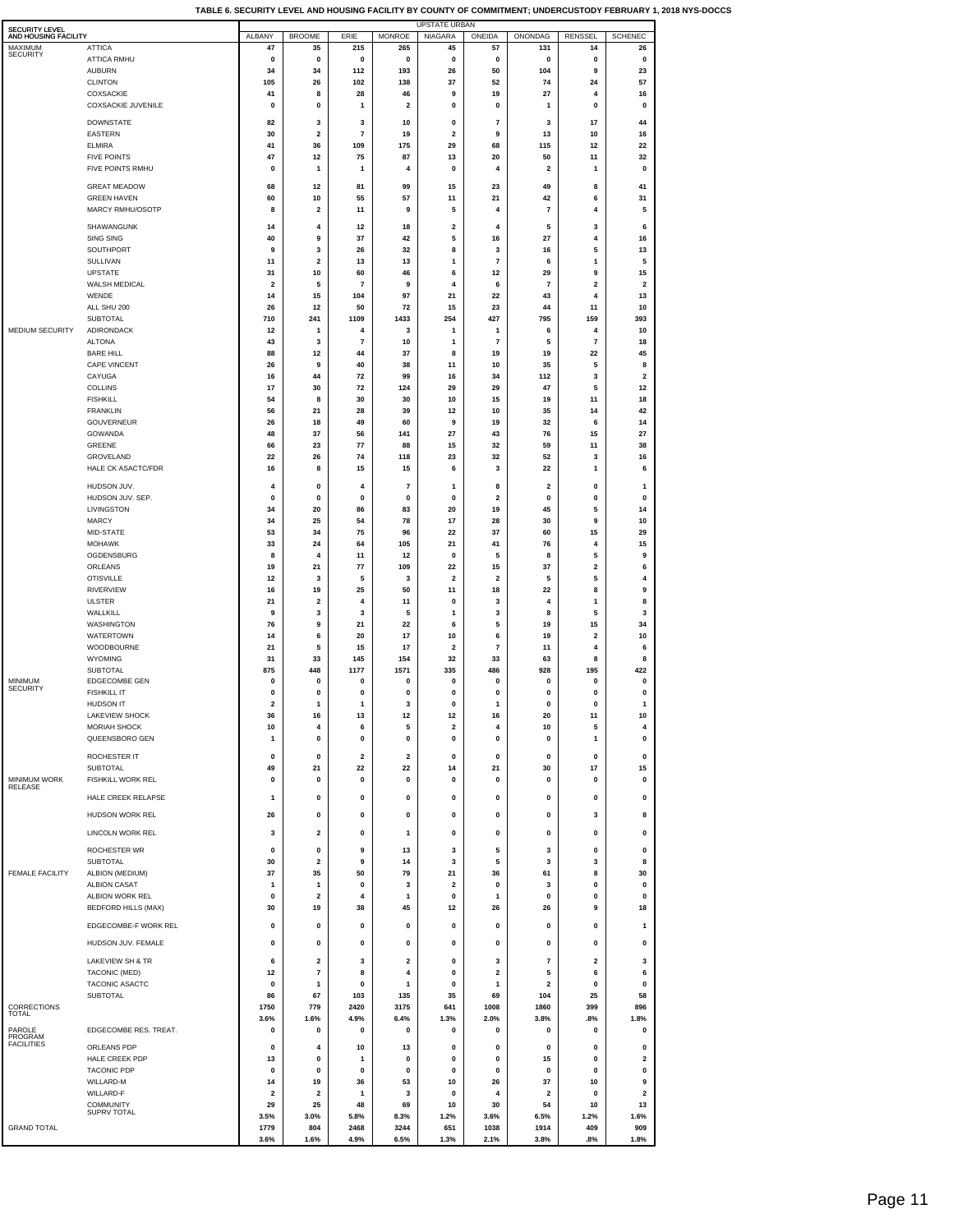| <b>SECURITY LEVEL</b><br>AND HOUSING FACILITY |                                               | ALLGANY                                            | CATTARG                                            | CAYUGA                       | CHAUTAU                                   | CHEMUNG                        | CHENANG                     | <b>UPSTATE OTHER</b><br><b>CLINTON</b>             | <b>COLUMBI</b>                            | CORTLND                                   | DELAWAR                                   | <b>DUTCHES</b>                | ESSEX                                     | FRANKLN                              | <b>FULTON</b>                                      |
|-----------------------------------------------|-----------------------------------------------|----------------------------------------------------|----------------------------------------------------|------------------------------|-------------------------------------------|--------------------------------|-----------------------------|----------------------------------------------------|-------------------------------------------|-------------------------------------------|-------------------------------------------|-------------------------------|-------------------------------------------|--------------------------------------|----------------------------------------------------|
| MAXIMUM                                       | <b>ATTICA</b>                                 | 4                                                  | 12                                                 | 13                           | 13                                        | 15                             | 5                           | 7                                                  | $\overline{\mathbf{2}}$                   | 7                                         | 3                                         | 18                            | 2                                         | 4                                    | $\overline{\mathbf{2}}$                            |
| <b>SECURITY</b>                               | <b>ATTICA RMHU</b>                            | $\pmb{0}$                                          | $\pmb{0}$                                          | $\pmb{0}$                    | $\pmb{0}$                                 | $\pmb{0}$                      | $\pmb{0}$                   | 0                                                  | $\pmb{0}$                                 | 0                                         | $\pmb{0}$                                 | $\mathbf 0$                   | $\pmb{0}$                                 | $\pmb{0}$                            | 0                                                  |
|                                               | <b>AUBURN</b><br><b>CLINTON</b>               | $\mathbf{1}$<br>$\mathbf{1}$                       | $\overline{\mathbf{r}}$<br>9                       | 4<br>13                      | 10<br>8                                   | 14<br>17                       | 3<br>3                      | 9<br>25                                            | 3<br>3                                    | 5<br>6                                    | $\pmb{0}$<br>$\mathbf{1}$                 | 15<br>54                      | $\overline{\mathbf{2}}$<br>$\overline{4}$ | 10<br>$\overline{7}$                 | $\overline{4}$<br>9                                |
|                                               | COXSACKIE                                     | $\mathbf 0$                                        | $\overline{\mathbf{2}}$                            | 3                            | -1                                        | $\overline{7}$                 | $\mathbf{2}$                | 15                                                 | $\overline{\mathbf{2}}$                   | 0                                         | 2                                         | 21                            | 1                                         | 3                                    | 3                                                  |
|                                               | <b>COXSACKIE JUVENILE</b>                     | $\mathbf 0$                                        | $\pmb{0}$                                          | $\pmb{0}$                    | $\mathbf 0$                               | 0                              | 0                           | $\mathbf 0$                                        | $\mathbf 0$                               | $\mathbf 0$                               | 0                                         | 0                             | $\mathbf 0$                               | $\pmb{0}$                            | $\pmb{0}$                                          |
|                                               | <b>DOWNSTATE</b>                              | $\pmb{0}$                                          | 0                                                  | $\pmb{0}$                    | $\pmb{0}$                                 | 3                              | $\pmb{0}$                   | 18                                                 | $\overline{7}$                            | -1                                        | 0                                         | 31                            | -1                                        | 8                                    | $\overline{7}$                                     |
|                                               | <b>EASTERN</b><br><b>ELMIRA</b>               | $\mathbf{1}$<br>5                                  | $\overline{\mathbf{2}}$<br>$\overline{\mathbf{r}}$ | 3<br>14                      | $\overline{1}$<br>9                       | $\overline{\mathbf{2}}$<br>24  | $\overline{1}$<br>10        | $\overline{\mathbf{3}}$<br>6                       | $\mathbf{1}$<br>5                         | 0<br>14                                   | $\mathbf{1}$<br>6                         | 16<br>11                      | $\pmb{0}$<br>$\mathbf{1}$                 | $\pmb{0}$<br>4                       | 0<br>4                                             |
|                                               | <b>FIVE POINTS</b>                            | $\mathbf 0$                                        | $\overline{\mathbf{2}}$                            | 6                            | 3                                         | 6                              | $\overline{\mathbf{2}}$     | 13                                                 | 4                                         | 4                                         | $\overline{\mathbf{2}}$                   | 22                            | $\overline{\mathbf{3}}$                   | $\overline{\mathbf{2}}$              | $\overline{1}$                                     |
|                                               | FIVE POINTS RMHU                              | $\pmb{0}$                                          | $\pmb{0}$                                          | $\pmb{0}$                    | $\pmb{0}$                                 | 0                              | $\pmb{0}$                   | $\mathbf{1}$                                       | $\mathbf 0$                               | 0                                         | $\pmb{0}$                                 | $\mathbf{1}$                  | 0                                         | $\pmb{0}$                            | $\pmb{0}$                                          |
|                                               | <b>GREAT MEADOW</b>                           | $\mathbf{1}$                                       | 3                                                  | 6                            | 6                                         | 5                              | $\overline{\mathbf{2}}$     | $12$                                               | $\overline{7}$<br>$\overline{7}$          | $\overline{\mathbf{2}}$<br>$\overline{2}$ | $\mathbf 0$                               | 17                            | -1                                        | 5                                    | $\overline{4}$<br>6                                |
|                                               | <b>GREEN HAVEN</b><br>MARCY RMHU/OSOTP        | $\mathbf{1}$<br>$\mathbf 0$                        | $\overline{\mathbf{2}}$<br>$\pmb{0}$               | 6<br>$\pmb{0}$               | $\pmb{0}$<br>$\pmb{0}$                    | 4<br>1                         | 3<br>$\pmb{0}$              | $\overline{\mathbf{2}}$<br>$\overline{\mathbf{2}}$ | $\overline{\mathbf{2}}$                   | $\mathbf 0$                               | -1<br>0                                   | 20<br>$\overline{\mathbf{2}}$ | 3<br>$\mathbf 0$                          | $\mathbf 3$<br>$\mathbf{1}$          | 0                                                  |
|                                               | SHAWANGUNK                                    | $\mathbf 0$                                        | $\mathbf{1}$                                       | 3                            | $\pmb{0}$                                 | 0                              | $\pmb{0}$                   | $\mathbf 0$                                        | $\mathbf 0$                               | 0                                         | 0                                         | $\overline{7}$                | -1                                        | $\mathbf{1}$                         | $\mathbf{1}$                                       |
|                                               | <b>SING SING</b>                              | $\mathbf 0$                                        | $\mathbf{1}$                                       | $\mathbf{1}$                 | $\overline{4}$                            | 3                              | 3                           | 8                                                  | 5                                         | 1                                         | $\mathbf{1}$                              | 22                            | $\mathbf{1}$                              | 4                                    | $\overline{\mathbf{2}}$                            |
|                                               | SOUTHPORT<br><b>SULLIVAN</b>                  | 1                                                  | 2<br>$\mathbf{1}$                                  | 3<br>$\overline{\mathbf{1}}$ | $\overline{\mathbf{2}}$<br>$\overline{1}$ | $\overline{\mathbf{2}}$<br>0   | 4<br>$\mathbf{1}$           | 1<br>$\overline{\mathbf{2}}$                       | $\mathbf{1}$<br>3                         | 0<br>0                                    | $\mathbf{1}$<br>$\mathbf 0$               | 9<br>6                        | $\mathbf 0$<br>0                          | $\mathbf{1}$<br>$\mathbf{1}$         | $\overline{1}$<br>$\pmb{0}$                        |
|                                               | <b>UPSTATE</b>                                | $\mathbf 0$                                        | 0                                                  | 8                            | $\overline{4}$                            | 6                              | $\mathbf{1}$                | $\overline{7}$                                     | $\overline{1}$                            | $\overline{2}$                            | $\mathbf 0$                               | $\overline{7}$                | $\mathbf{1}$                              | $\mathbf{1}$                         | 3                                                  |
|                                               | WALSH MEDICAL                                 | $\mathbf 0$                                        | $\mathbf{1}$                                       | $\pmb{0}$                    | -1                                        | 1                              | $\pmb{0}$                   | $\mathbf{1}$                                       | -1                                        | -1                                        | $\mathbf 0$                               | $\mathbf{3}$                  | $\mathbf 0$                               | $\pmb{0}$                            | $\mathbf 0$                                        |
|                                               | WENDE<br>ALL SHU 200                          | $\mathbf{1}$<br>$\Omega$                           | 5<br>$\overline{4}$                                | $\mathbf 2$<br>$\bf 7$       | 6<br>5                                    | 8<br>9                         | $\pmb{0}$<br>$\overline{4}$ | 5<br>11                                            | 3<br>$\overline{\mathbf{2}}$              | $\Omega$<br>$\overline{2}$                | -3<br>$\mathbf{3}$                        | $\overline{7}$<br>10          | 3<br>$\mathbf{1}$                         | $\pmb{0}$<br>5                       | $\overline{\mathbf{3}}$<br>$\overline{\mathbf{2}}$ |
|                                               | <b>SUBTOTAL</b>                               | 17                                                 | 61                                                 | 93                           | 74                                        | 127                            | 44                          | 148                                                | 59                                        | 47                                        | 24                                        | 299                           | 25                                        | 60                                   | 52                                                 |
| MEDIUM SECURITY                               | ADIRONDACK<br><b>ALTONA</b>                   | $\mathbf{0}$<br>$\pmb{0}$                          | 0<br>0                                             | $\mathbf{1}$<br>$\mathbf{1}$ | $\pmb{0}$<br>$\overline{1}$               | $\mathbf{1}$<br>$\mathbf 0$    | $\mathbf{1}$<br>$\pmb{0}$   | 6<br>6                                             | $\overline{1}$<br>$\overline{\mathbf{2}}$ | $\mathbf{1}$<br>0                         | 0<br>0                                    | 9<br>15                       | 3<br>$\overline{2}$                       | $\overline{\mathbf{2}}$<br>$\bf 7$   | $\overline{\mathbf{4}}$<br>5                       |
|                                               | <b>BARE HILL</b>                              | $\mathbf{0}$                                       | 0                                                  | $\overline{1}$               | 3                                         | $\overline{4}$                 | $\overline{1}$              | 24                                                 | 6                                         | 1                                         | 0                                         | 22                            | $\mathbf{1}$                              | $\overline{7}$                       | 9                                                  |
|                                               | <b>CAPE VINCENT</b>                           |                                                    | 3                                                  | 6                            | 3                                         | 4                              | $\mathbf{1}$                | 3                                                  | $\mathbf{1}$                              | 3                                         | $\overline{2}$                            | 10                            | $\overline{\mathbf{2}}$                   | $\overline{\mathbf{4}}$              | $\overline{1}$                                     |
|                                               | CAYUGA<br><b>COLLINS</b>                      | $\mathbf 0$<br>5                                   | 5<br>8                                             | 15<br>15                     | 10<br>18                                  | 20<br>13                       | 6<br>5                      | 4<br>$\overline{1}$                                | $\overline{1}$<br>$\overline{\mathbf{2}}$ | 9<br>$\overline{7}$                       | 5<br>$\overline{\mathbf{2}}$              | $\mathbf 0$<br>4              | $\mathbf{1}$<br>$\overline{\mathbf{3}}$   | $\pmb{0}$<br>$\pmb{0}$               | $\overline{1}$<br>$\overline{4}$                   |
|                                               | <b>FISHKILL</b>                               | $\mathbf 0$                                        | 4                                                  | 3                            | 6                                         | 6                              | 0                           | 11                                                 | 3                                         | $\overline{2}$                            | $\mathbf 0$                               | 25                            | $\overline{1}$                            | $\overline{\mathbf{4}}$              | $\overline{\mathbf{3}}$                            |
|                                               | <b>FRANKLIN</b><br><b>GOUVERNEUR</b>          |                                                    | $\mathbf{1}$<br>3                                  | 4<br>9                       | $\overline{4}$<br>6                       | 4<br>12                        | 5<br>3                      | 19<br>$\Delta$                                     | 12<br>$\mathbf 0$                         | 3<br>$\overline{4}$                       | 1<br>4                                    | 28<br>13                      | $\overline{7}$<br>$\mathbf 0$             | $\pmb{7}$<br>$\mathbf{1}$            | 9<br>$\overline{\mathbf{2}}$                       |
|                                               | GOWANDA                                       | 6                                                  | 8                                                  | 16                           | 14                                        | 14                             | 8                           | 12                                                 | 5                                         | 9                                         | 4                                         | 33                            | 5                                         | 5                                    | 6                                                  |
|                                               | GREENE                                        | $\mathbf{1}$                                       | 3                                                  | 9                            | 9                                         | 12                             | 3                           | 15                                                 | 5                                         | $\overline{4}$                            | -1                                        | 25                            | 3                                         | 5                                    | ${\bf 5}$                                          |
|                                               | GROVELAND<br>HALE CK ASACTC/FDR               | $\overline{\mathbf{2}}$<br>$\overline{\mathbf{2}}$ | 9<br>$\overline{\mathbf{2}}$                       | 11<br>3                      | 11<br>$\overline{\mathbf{3}}$             | $\overline{7}$<br>3            | 8<br>$\pmb{0}$              | 14<br>$\overline{\mathbf{2}}$                      | $\overline{\mathbf{2}}$<br>3              | 4<br>$\overline{2}$                       | 5<br>$\mathbf{1}$                         | 13<br>10                      | $\overline{2}$<br>$\pmb{0}$               | $\overline{\mathbf{4}}$<br>$\pmb{0}$ | 5<br>$\overline{1}$                                |
|                                               | HUDSON JUV.                                   | $\pmb{0}$                                          | 0                                                  | $\pmb{0}$                    | $\pmb{0}$                                 | 0                              | $\pmb{0}$                   | $\mathbf{0}$                                       | $\mathbf 0$                               | 0                                         | 0                                         | $\overline{\mathbf{2}}$       | $\mathbf 0$                               | $\pmb{0}$                            | 0                                                  |
|                                               | HUDSON JUV. SEP.                              | $\mathbf 0$                                        | $\pmb{0}$                                          | $\pmb{0}$                    | $\pmb{0}$                                 | $\mathbf 0$                    | $\pmb{0}$                   | 0                                                  | $\mathbf 0$                               | 0                                         | 0                                         | 0                             | 0                                         | $\pmb{0}$                            | 0                                                  |
|                                               | LIVINGSTON                                    | 6<br>$\overline{4}$                                | 6                                                  | 12                           | $\overline{7}$<br>5                       | 14                             | 4                           | 8<br>9                                             | 0<br>5                                    | 3                                         | $\mathbf 0$                               | 9                             | $\overline{4}$<br>6                       | $\mathbf{1}$                         | $\mathbf{1}$<br>$\overline{\mathbf{2}}$            |
|                                               | <b>MARCY</b><br>MID-STATE                     | $\overline{4}$                                     | $\overline{\mathbf{2}}$<br>10                      | 10<br>14                     | 14                                        | 8<br>5                         | 5<br>6                      | 11                                                 | 5                                         | 3<br>6                                    | 6<br>2                                    | 22<br>16                      | 5                                         | 5<br>9                               | ${\bf 5}$                                          |
|                                               | <b>MOHAWK</b>                                 | 3                                                  | 8                                                  | 10                           | 6                                         | 13                             | $10\,$                      | 10                                                 | $\overline{4}$                            | 3                                         | 5                                         | 16                            | 3                                         | 5                                    | 6                                                  |
|                                               | OGDENSBURG<br>ORLEANS                         | $\mathbf{1}$<br>$\mathbf{1}$                       | $\pmb{0}$<br>4                                     | $\overline{1}$<br>11         | $\overline{\mathbf{4}}$<br>$\mathbf{3}$   | -1<br>10                       | $\mathbf{1}$<br>4           | 3<br>5                                             | -1<br>$\mathbf{1}$                        | -1<br>-1                                  | $\mathbf{1}$<br>$\overline{2}$            | 3<br>8                        | $\pmb{0}$<br>$\mathbf{1}$                 | $\pmb{0}$<br>$\pmb{0}$               | $\overline{\mathbf{3}}$<br>$\overline{1}$          |
|                                               | <b>OTISVILLE</b>                              | $\mathbf 0$                                        | 0                                                  | $\pmb{0}$                    | $\pmb{0}$                                 | $\overline{\mathbf{2}}$        | 0                           | $\mathbf 0$                                        | -1                                        | 0                                         | -1                                        | 18                            | -1                                        | $\pmb{0}$                            | $\overline{1}$                                     |
|                                               | <b>RIVERVIEW</b>                              | $\overline{\mathbf{2}}$                            | $\mathbf{1}$                                       | 8                            | 5                                         | 5                              | $\mathbf{1}$                | 5                                                  | $\overline{\mathbf{2}}$                   | 1                                         | $\overline{\mathbf{2}}$                   | 13                            | $\pmb{0}$                                 | $\overline{4}$                       | $\mathbf 2$                                        |
|                                               | <b>ULSTER</b><br>WALLKILL                     | $\pmb{0}$<br>$\pmb{0}$                             | 0<br>0                                             | $\overline{1}$<br>$\pmb{0}$  | $\overline{1}$<br>$\pmb{0}$               | 0<br>$\mathbf 0$               | $\mathbf{1}$<br>1           | $\mathbf{1}$<br>6                                  | 5<br>$\overline{1}$                       | 0<br>$\overline{2}$                       | 0<br>0                                    | 9<br>8                        | $\mathbf 0$<br>$\pmb{0}$                  | $\mathbf{1}$<br>$\pmb{0}$            | $\overline{1}$<br>$\overline{\mathbf{2}}$          |
|                                               | WASHINGTON                                    | $\mathbf 0$                                        | 3                                                  | $\pmb{0}$                    | $\pmb{0}$                                 | $\overline{\mathbf{2}}$        | $\mathbf{1}$                | 10                                                 | 14                                        | 0                                         |                                           | 31                            | 3                                         | $\overline{4}$                       | $\overline{7}$                                     |
|                                               | WATERTOWN<br>WOODBOURNE                       | $\mathbf 0$                                        | 3<br>$\pmb{0}$                                     | 6<br>$\overline{\mathbf{2}}$ | 5<br>$\pmb{0}$                            | $\overline{4}$<br>$\mathbf{1}$ | 5<br>$\mathbf{1}$           | $\mathbf 0$<br>$\overline{2}$                      | $\overline{\mathbf{2}}$<br>6              | 1<br>0                                    | 0<br>3                                    | 12<br>17                      | $\mathbf{1}$<br>$\overline{\mathbf{2}}$   | $\overline{\mathbf{2}}$<br>$\pmb{0}$ | $\overline{4}$<br>0                                |
|                                               | WYOMING                                       | 5                                                  | $\overline{7}$                                     | 12                           | 13                                        | 15                             | 9                           | $\overline{7}$                                     | $\mathbf 0$                               | $\overline{4}$                            | 5                                         | 12                            | 1                                         | 6                                    | 6                                                  |
|                                               | <b>SUBTOTAL</b>                               | 46                                                 | 90                                                 | 181                          | 151                                       | 180                            | 90                          | 198                                                | 90                                        | 74                                        | 53                                        | 403                           | 57                                        | 83                                   | 96                                                 |
| MINIMUM<br><b>SECURITY</b>                    | EDGECOMBE GEN<br><b>FISHKILL IT</b>           | $\mathbf 0$<br>$\mathbf 0$                         | $\mathbf{0}$<br>0                                  | $\mathbf 0$<br>0             | $\mathbf 0$<br>$\mathbf 0$                | $\mathbf 0$<br>$\mathbf 0$     | 0<br>0                      | 0<br>$\mathbf 0$                                   | $\mathbf 0$<br>$\mathbf 0$                | 0<br>0                                    | $\mathbf 0$<br>0                          | 0<br>1                        | $\mathbf 0$<br>$\mathbf 0$                | 0<br>$\pmb{0}$                       | $\mathbf 0$<br>$\pmb{0}$                           |
|                                               | HUDSON IT                                     | $\pmb{0}$                                          | 0                                                  | $\pmb{0}$                    | $\pmb{0}$                                 | $\mathbf{1}$                   | $\pmb{0}$                   | 1                                                  | $\mathbf 0$                               | $\Omega$                                  | 0                                         | $\mathbf{1}$                  | $\mathbf 0$                               | $\overline{\mathbf{2}}$              | 0                                                  |
|                                               | <b>LAKEVIEW SHOCK</b><br><b>MORIAH SHOCK</b>  | 0<br>0                                             | $\overline{\mathbf{2}}$                            | 5<br>3                       | 14<br>-1                                  | $\overline{\mathbf{2}}$        | 5                           | 5<br>3                                             | -1                                        | 3                                         | 3                                         | 16<br>$\overline{\mathbf{2}}$ | $\overline{\mathbf{2}}$                   | $\mathbf{1}$                         | $\overline{\mathbf{2}}$                            |
|                                               | QUEENSBORO GEN                                | $\pmb{0}$                                          | 0                                                  | $\pmb{0}$                    | $\pmb{0}$                                 | $\mathbf{1}$                   | $\pmb{0}$                   | $\pmb{0}$                                          | $\pmb{0}$                                 | $\mathbf{0}$                              | 0                                         | $\pmb{0}$                     | $\pmb{0}$                                 | $\pmb{0}$                            | $\pmb{\mathsf{o}}$                                 |
|                                               | ROCHESTER IT                                  | $\pmb{0}$                                          | $\pmb{0}$                                          | $\pmb{0}$                    | $\pmb{0}$                                 | $\pmb{0}$                      | $\pmb{0}$                   | $\mathbf 0$                                        | $\pmb{0}$                                 | 0                                         | 0                                         | $\mathbf 0$                   | $\pmb{0}$                                 | $\pmb{0}$                            | $\pmb{0}$                                          |
|                                               | <b>SUBTOTAL</b>                               | 0                                                  | 4                                                  | 8                            | 15                                        | 16                             | 14                          | 9                                                  | $\mathbf{1}$                              | $\overline{7}$                            | 10                                        | 20                            | 3                                         | 6                                    | 6                                                  |
| MINIMUM WORK<br><b>RELEASE</b>                | FISHKILL WORK REL                             | 0                                                  | $\pmb{0}$                                          | $\pmb{0}$                    | 0                                         | 0                              | 0                           | 0                                                  | 0                                         | 0                                         | 0                                         | 6                             | 0                                         | $\pmb{0}$                            | $\pmb{0}$                                          |
|                                               | HALE CREEK RELAPSE                            | $\pmb{0}$                                          | $\pmb{0}$                                          | $\pmb{0}$                    | $\pmb{0}$                                 | 0                              | $\pmb{0}$                   | $\mathbf{1}$                                       | $\pmb{0}$                                 | $\mathbf{0}$                              | 0                                         | $\pmb{0}$                     | $\pmb{0}$                                 | $\pmb{0}$                            | $\mathbf 0$                                        |
|                                               | HUDSON WORK REL                               | $\pmb{0}$                                          | $\pmb{0}$                                          | $\pmb{0}$                    | $\pmb{0}$                                 | 0                              | $\pmb{0}$                   | 5                                                  | $\mathbf{1}$                              | $\pmb{0}$                                 | $\pmb{0}$                                 | $\mathbf{1}$                  | $\pmb{0}$                                 | $\pmb{0}$                            | $\overline{\mathbf{2}}$                            |
|                                               | LINCOLN WORK REL                              | 0                                                  | $\pmb{0}$                                          | $\pmb{0}$                    | $\pmb{0}$                                 | $\pmb{0}$                      | $\pmb{0}$                   | $\mathbf 0$                                        | 0                                         | 1                                         | $\mathbf{1}$                              | $\mathbf{1}$                  | $\mathbf 0$                               | $\pmb{0}$                            | $\mathbf 0$                                        |
|                                               | ROCHESTER WR                                  | $\pmb{0}$                                          | 0                                                  | $\mathbf{1}$                 | $\overline{1}$                            | $\mathbf 0$                    | $\mathbf{2}$                | $\pmb{0}$                                          | $\pmb{0}$                                 | $\overline{\mathbf{3}}$                   | 0                                         | $\pmb{0}$                     | $\pmb{0}$                                 | $\pmb{0}$                            | $\mathbf 0$                                        |
| FEMALE FACILITY                               | <b>SUBTOTAL</b><br>ALBION (MEDIUM)            | $\pmb{0}$<br>3                                     | $\pmb{0}$<br>11                                    | $\mathbf{1}$<br>9            | $\overline{1}$<br>$\overline{\mathbf{4}}$ | 0<br>8                         | $\mathbf{2}$<br>1           | 6<br>15                                            | $\overline{1}$<br>$\overline{\mathbf{2}}$ | 4<br>8                                    | $\mathbf{1}$<br>4                         | 8<br>11                       | 0<br>6                                    | $\pmb{0}$<br>6                       | $\overline{\mathbf{2}}$<br>9                       |
|                                               | <b>ALBION CASAT</b>                           | $\pmb{0}$                                          | $\pmb{0}$                                          | $\mathbf{1}$                 | $\pmb{0}$                                 | 0                              | $\mathbf{1}$                | $\mathbf{1}$                                       | $\mathbf 0$                               | 0                                         | 0                                         | 0                             | $\pmb{0}$                                 | $\mathbf{1}$                         | 0                                                  |
|                                               | ALBION WORK REL<br><b>BEDFORD HILLS (MAX)</b> | $\mathbf 0$<br>3                                   | $\mathbf{1}$<br>4                                  | 0<br>$\mathbf{1}$            | $\overline{\mathbf{2}}$<br>$\mathbf{3}$   | $\mathbf{2}$<br>5              | 0<br>$\mathbf{2}$           | 0<br>10                                            | 0<br>$\mathbf{1}$                         | 0<br>$\mathbf{2}$                         | 0<br>6                                    | 0<br>10                       | 0<br>$\mathbf{3}$                         | 0<br>$\mathbf{3}$                    | $\pmb{0}$<br>$\mathbf{1}$                          |
|                                               | EDGECOMBE-F WORK REL                          |                                                    |                                                    |                              |                                           |                                |                             |                                                    |                                           |                                           |                                           |                               |                                           |                                      | $\mathbf 0$                                        |
|                                               |                                               | $\pmb{0}$                                          | $\pmb{0}$                                          | $\pmb{0}$                    | $\pmb{0}$                                 | 0                              | $\pmb{0}$                   | $\overline{2}$                                     | $\pmb{0}$                                 | 0                                         | 0                                         | $\overline{\mathbf{2}}$       | $\pmb{0}$                                 | $\pmb{0}$                            |                                                    |
|                                               | HUDSON JUV. FEMALE                            | $\pmb{0}$                                          | $\pmb{0}$                                          | $\pmb{0}$                    | $\pmb{0}$                                 | 0                              | $\pmb{0}$                   | $\pmb{0}$                                          | $\pmb{0}$                                 | $\pmb{0}$                                 | $\pmb{0}$                                 | $\pmb{0}$                     | $\pmb{0}$                                 | $\pmb{0}$                            | $\pmb{0}$                                          |
|                                               | LAKEVIEW SH & TR<br>TACONIC (MED)             | $\mathbf 0$<br>$\mathbf 0$                         | $\mathbf{1}$<br>$\pmb{0}$                          | 3<br>$\overline{\mathbf{2}}$ | $\overline{\mathbf{2}}$<br>$\pmb{0}$      | $\mathbf{1}$<br>$\mathbf{1}$   | $\pmb{0}$<br>$\mathbf{1}$   | 9<br>9                                             | 0<br>3                                    | $\mathbf{0}$<br>$\Omega$                  | $\overline{2}$<br>$\overline{\mathbf{2}}$ | 6<br>6                        | 5<br>$\pmb{0}$                            | $\mathbf{1}$<br>$\pmb{0}$            | $\boldsymbol{\mathsf{3}}$<br>$\overline{1}$        |
|                                               | TACONIC ASACTC                                | 0                                                  | $\pmb{0}$                                          | $\mathbf{1}$                 | $\pmb{0}$                                 | $\pmb{0}$                      | $\mathbf{1}$                | $\mathbf{1}$                                       | $\pmb{0}$                                 | $\mathbf 0$                               | 0                                         | $\pmb{0}$                     | $\pmb{0}$                                 | $\pmb{0}$                            | $\mathbf 0$                                        |
|                                               | SUBTOTAL                                      | 6                                                  | 17                                                 | 17                           | 11                                        | 17                             | 6                           | 47                                                 | 6                                         | 10                                        | 14                                        | 35                            | 14                                        | 11                                   | 14                                                 |
| CORRECTIONS<br>TOTAL                          |                                               | 69<br>.1%                                          | 172<br>.3%                                         | 300<br>.6%                   | 252<br>.5%                                | 340<br>.7%                     | 156<br>.3%                  | 408<br>.8%                                         | 157<br>.3%                                | 142<br>.3%                                | 102<br>.2%                                | 765<br>1.6%                   | 99<br>.2%                                 | 160<br>.3%                           | 170<br>.3%                                         |
| PAROLE<br>PROGRAM                             | EDGECOMBE RES. TREAT.                         | $\mathbf 0$                                        | $\pmb{0}$                                          | $\pmb{0}$                    | $\pmb{0}$                                 | $\pmb{0}$                      | $\pmb{0}$                   | $\pmb{0}$                                          | $\pmb{0}$                                 | 0                                         | $\pmb{0}$                                 | $\mathbf 0$                   | 0                                         | $\pmb{0}$                            | $\mathbf 0$                                        |
| <b>FACILITIES</b>                             | ORLEANS PDP                                   | 0                                                  | $\mathbf{1}$                                       | 0                            | 3                                         | $\overline{\mathbf{2}}$        | 0                           | 0                                                  | 0                                         | 0                                         | $\mathbf{1}$                              | 0                             | 0                                         | 0                                    | $\mathbf 0$                                        |
|                                               | HALE CREEK PDP                                | $\mathbf 0$                                        | $\pmb{0}$                                          | $\mathbf{1}$                 | $\pmb{0}$                                 | 0                              | $\pmb{0}$                   | $\mathbf{1}$                                       | $\mathbf 0$                               | -1                                        | $\mathbf 0$                               | $\pmb{0}$                     | $\mathbf 0$                               | $\pmb{0}$                            | $\mathbf 0$                                        |
|                                               | <b>TACONIC PDP</b><br>WILLARD-M               | $\mathbf 0$<br>3                                   | 0<br>5                                             | $\pmb{0}$<br>11              | $\pmb{0}$<br>14                           | $\mathbf 0$<br>6               | $\pmb{0}$<br>$\pmb{0}$      | $\pmb{0}$<br>6                                     | $\pmb{0}$<br>$\overline{\mathbf{2}}$      | $\Omega$<br>4                             | $\mathbf 0$<br>$\mathbf 0$                | $\mathbf{1}$<br>4             | $\pmb{0}$<br>$\mathbf{3}$                 | $\pmb{0}$<br>5                       | $\mathbf 0$<br>$\overline{\mathbf{2}}$             |
|                                               | WILLARD-F                                     | $\mathbf 0$                                        | 3                                                  | $\overline{\mathbf{2}}$      | $\overline{\mathbf{4}}$                   | -1                             | $\pmb{0}$                   | $\overline{4}$                                     | $\overline{2}$                            | $\overline{1}$                            | $\mathbf 0$                               | $\mathbf 0$                   | $\overline{1}$                            | $\pmb{0}$                            | $\pmb{0}$                                          |
|                                               | <b>COMMUNITY</b><br>SUPRV TOTAL               | $\mathbf{3}$<br>.4%                                | 9<br>1.1%                                          | 14<br>1.7%                   | 21<br>2.5%                                | 9<br>1.1%                      | $\pmb{0}$<br>$.0\%$         | 11<br>1.3%                                         | $\overline{\mathbf{4}}$<br>.5%            | 6<br>.7%                                  | $\mathbf{1}$<br>.1%                       | 5<br>.6%                      | $\overline{4}$<br>.5%                     | 5<br>.6%                             | $\overline{2}$<br>.2%                              |
| <b>GRAND TOTAL</b>                            |                                               | 72                                                 | 181                                                | 314                          | 273                                       | 349                            | 156                         | 419                                                | 161                                       | 148                                       | 103                                       | 770                           | 103                                       | 165                                  | 172                                                |
|                                               |                                               | .1%                                                | .4%                                                | .6%                          | .5%                                       | .7%                            | .3%                         | .8%                                                | .3%                                       | .3%                                       | .2%                                       | 1.5%                          | .2%                                       | .3%                                  | .3%                                                |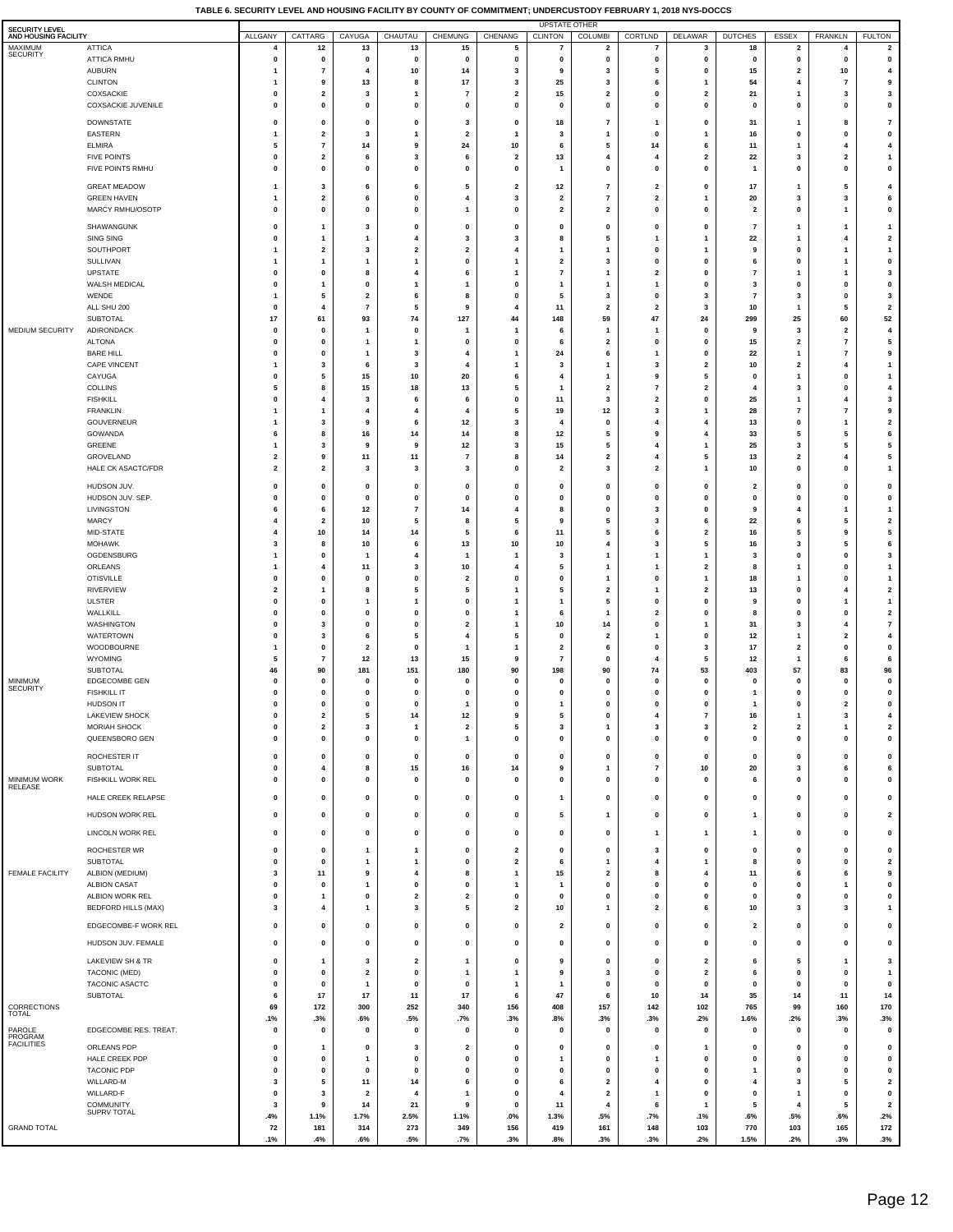| <b>SECURITY LEVEL</b>           |                                           |                                           |                                                    |                        |                                  |                                         |                                      |                              | <b>UPSTATE OTHER</b>          |                                                    |                            |                                |                                           |                               |                               |
|---------------------------------|-------------------------------------------|-------------------------------------------|----------------------------------------------------|------------------------|----------------------------------|-----------------------------------------|--------------------------------------|------------------------------|-------------------------------|----------------------------------------------------|----------------------------|--------------------------------|-------------------------------------------|-------------------------------|-------------------------------|
| AND HOUSING FACILITY<br>MAXIMUM | <b>ATTICA</b>                             | GENESEE<br>10                             | GREENE<br>$\mathbf 0$                              | HAMILTN<br>0           | <b>HERKIMR</b><br>$\overline{7}$ | <b>JFFRSON</b><br>17                    | LEWIS<br>3                           | LVNGSTN<br>9                 | <b>MADISON</b><br>8           | <b>MNTGMRY</b><br>6                                | <b>ONTARIO</b><br>21       | ORANGE<br>21                   | ORLEANS<br>3                              | OSWEGO<br>11                  | <b>OTSEGO</b><br>9            |
| <b>SECURITY</b>                 | ATTICA RMHU                               | $\mathbf 0$                               | $\pmb{0}$                                          | 0                      | $\pmb{0}$                        | $\mathbf 0$                             | $\pmb{0}$                            | 0                            | 0                             | 0                                                  | 0                          | $\pmb{0}$                      | $\pmb{0}$                                 | 0                             | 0                             |
|                                 | <b>AUBURN</b>                             | 15                                        | $\overline{\mathbf{2}}$                            | 0                      | 6                                | 6                                       | $\mathbf{1}$                         | 5                            | $\overline{7}$                | 3                                                  | 20                         | 21                             | $\mathbf 0$                               | 9                             | 6                             |
|                                 | <b>CLINTON</b><br>COXSACKIE               | 8<br>3                                    | 8<br>$\overline{1}$                                | 1<br>0                 | 3<br>4                           | 10<br>$\mathbf{1}$                      | 3<br>0                               | 3<br>$\mathbf{2}$            | 3<br>0                        | $\overline{\mathbf{2}}$<br>8                       | 9<br>1                     | 49<br>23                       | 4<br>1                                    | 5<br>5                        | 4<br>$\pmb{7}$                |
|                                 | COXSACKIE JUVENILE                        | 0                                         | 0                                                  | 0                      | 0                                | 0                                       | 0                                    | 0                            | 0                             | 1                                                  | 1                          | 0                              | $\mathbf 0$                               | 0                             | 0                             |
|                                 | <b>DOWNSTATE</b>                          | $\mathbf 0$                               | 6                                                  | $\mathbf{0}$           | $\overline{1}$                   | $\overline{2}$                          | $\overline{\mathbf{2}}$              | 0                            | $\overline{\mathbf{2}}$       | $\mathbf{1}$                                       | $\mathbf{1}$               | 44                             | $\mathbf{1}$                              | 0                             | 0                             |
|                                 | EASTERN                                   | $\overline{1}$                            | 3                                                  | $\mathbf 0$            | $\overline{2}$                   | 3                                       | 0                                    | 0                            | $\mathbf{1}$                  | $\mathbf 0$                                        | 1                          | 14                             | 0                                         | $\mathbf{1}$                  | 0                             |
|                                 | <b>ELMIRA</b>                             | 14                                        | $\overline{1}$                                     | 0                      | $\overline{\phantom{a}}$         | 12                                      | $\overline{1}$                       | 10                           | 8                             | $\overline{7}$                                     | 32                         | 20                             | $\overline{7}$                            | 18                            | 13                            |
|                                 | <b>FIVE POINTS</b><br>FIVE POINTS RMHU    | 4<br>0                                    | 3<br>$\overline{1}$                                | 0<br>0                 | 4<br>$\pmb{0}$                   | $\overline{\mathbf{2}}$<br>0            | $\overline{\mathbf{2}}$<br>$\pmb{0}$ | 4<br>0                       | 5<br>0                        | $\overline{\mathbf{2}}$<br>$\overline{\mathbf{2}}$ | 12<br>0                    | 23<br>0                        | 6<br>0                                    | 6<br>$\overline{1}$           | $\mathbf{2}$<br>0             |
|                                 |                                           |                                           |                                                    |                        |                                  |                                         |                                      |                              |                               |                                                    |                            |                                |                                           |                               |                               |
|                                 | <b>GREAT MEADOW</b><br><b>GREEN HAVEN</b> | $\overline{4}$<br>4                       | 3<br>6                                             | 0<br>0                 | 0<br>$\overline{\mathbf{2}}$     | 4<br>6                                  | 0<br>$\mathbf{1}$                    | 5<br>$\mathbf 2$             | $\mathbf{1}$<br>$\mathbf{2}$  | 4<br>$\overline{\mathbf{2}}$                       | 6<br>5                     | 21<br>53                       | $\overline{2}$<br>$\mathbf{1}$            | 5<br>5                        | 0<br>$\mathbf 2$              |
|                                 | MARCY RMHU/OSOTP                          | 1                                         | $\mathbf 0$                                        | 0                      | 0                                | $\mathbf 0$                             | 0                                    | 0                            | 0                             | $\mathbf 0$                                        | 1                          | 1                              | $\overline{\mathbf{2}}$                   | $\pmb{0}$                     | $\mathbf{2}$                  |
|                                 | SHAWANGUNK                                | 1                                         | $\pmb{0}$                                          | 0                      | $\pmb{0}$                        | $\overline{\mathbf{2}}$                 | $\mathbf{1}$                         | 0                            | $\mathbf{2}$                  | 3                                                  | $\overline{\mathbf{2}}$    | $\overline{7}$                 | $\mathbf{1}$                              | 0                             | 0                             |
|                                 | SING SING                                 | 1                                         | $\overline{1}$                                     | 0                      | 3                                | 3                                       | $\pmb{0}$                            | $\overline{1}$               | 0                             | 1                                                  | 0                          | 30                             | $\mathbf{1}$                              | 3                             | 0                             |
|                                 | SOUTHPORT                                 | $\overline{2}$                            | $\mathbf{1}$                                       | 0                      | 0                                | $\overline{\mathbf{2}}$                 | 0                                    | 0                            | $\mathbf{1}$                  | 0                                                  | 4                          | 10                             | 3                                         | $\mathbf{2}$                  | 1                             |
|                                 | SULLIVAN<br><b>UPSTATE</b>                | $\overline{\mathbf{2}}$<br>1              | $\overline{\mathbf{2}}$<br>$\overline{\mathbf{4}}$ | 0<br>0                 | $\mathbf{1}$<br>3                | $\mathbf{1}$<br>$\overline{\mathbf{2}}$ | 0<br>0                               | $\mathbf{1}$<br>1            | 2<br>0                        | 1<br>3                                             | 3<br>4                     | 11<br>21                       | $\mathbf 0$<br>$\mathbf{1}$               | 1<br>3                        | 0<br>0                        |
|                                 | WALSH MEDICAL                             | 1                                         | $\mathbf 0$                                        | 0                      | $\mathbf 0$                      | $\mathbf 0$                             | 0                                    | 1                            | 0                             | $\Omega$                                           | $\overline{\mathbf{2}}$    | 3                              | -1                                        | $\mathbf 2$                   | $\mathbf{1}$                  |
|                                 | WENDE                                     | 4                                         | $\overline{\mathbf{2}}$                            | 0                      | $\mathbf{1}$                     | $\mathbf{1}$                            | $\mathbf 2$                          | 1                            | $\mathbf 2$                   | $\mathbf 0$                                        | $12\,$                     | $12\,$                         | 5                                         | $\pmb{7}$                     | $\mathbf{1}$                  |
|                                 | ALL SHU 200<br><b>SUBTOTAL</b>            | $\overline{7}$<br>83                      | $\overline{\mathbf{3}}$<br>47                      | $\mathbf{0}$<br>1      | 4<br>48                          | $\overline{7}$<br>81                    | $\mathbf{1}$<br>$17\,$               | 5<br>50                      | $\overline{\mathbf{2}}$<br>46 | 6<br>52                                            | 8<br>145                   | 15<br>399                      | $\mathbf{1}$<br>40                        | $\overline{7}$<br>91          | $\overline{\mathbf{2}}$<br>50 |
| MEDIUM SECURITY                 | ADIRONDACK                                | $\mathbf 0$                               | $\overline{\mathbf{2}}$                            | $\mathbf 0$            | $\pmb{0}$                        | $\mathbf{1}$                            | $\mathbf{1}$                         | $\overline{\mathbf{2}}$      | 0                             | $\overline{1}$                                     | $\mathbf 0$                | 17                             | 0                                         | $\overline{\mathbf{2}}$       | 0                             |
|                                 | <b>ALTONA</b>                             | $\overline{1}$                            | $\overline{1}$                                     | 0                      | $\overline{1}$                   | $\pmb{0}$                               | $\pmb{0}$                            | $\overline{1}$               | $\overline{1}$                | $\pmb{0}$                                          | 5                          | 22                             | $\mathbf 0$                               | $\mathbf{2}$                  | $\mathbf{1}$                  |
|                                 | <b>BARE HILL</b><br>CAPE VINCENT          | 3<br>5                                    | 8<br>$\overline{1}$                                | $\mathbf 0$<br>1       | 4<br>6                           | 5<br>$\overline{4}$                     | 5<br>$\mathbf{1}$                    | 5<br>$\mathbf{2}$            | 0<br>$\mathbf{1}$             | 1<br>4                                             | 5<br>6                     | 54<br>14                       | 0<br>$\mathbf{1}$                         | 3<br>8                        | $\mathbf{2}$<br>0             |
|                                 | CAYUGA                                    | 5                                         | $\pmb{0}$                                          | 0                      | 3                                | $\overline{7}$                          | $\mathbf{1}$                         | 3                            | 4                             | 3                                                  | 18                         | 8                              | $\mathbf 0$                               | 17                            | 0                             |
|                                 | <b>COLLINS</b>                            | 14                                        | $\overline{1}$                                     | 0                      | 14                               | 11                                      | 3                                    | 8                            | 9                             | 3                                                  | 32                         | $\scriptstyle\rm 7$            | 10                                        | 17                            | 8                             |
|                                 | <b>FISHKILL</b><br><b>FRANKLIN</b>        | 4<br>$\overline{7}$                       | $\overline{\mathbf{4}}$<br>3                       | 0<br>0                 | 0<br>4                           | 6<br>$\overline{\mathbf{2}}$            | $\mathbf{1}$<br>4                    | 2<br>4                       | 5<br>4                        | 4<br>$\mathbf{1}$                                  | 8<br>6                     | 32<br>45                       | $\mathbf 0$<br>$\mathbf 0$                | 0<br>8                        | 1<br>$\mathbf{2}$             |
|                                 | GOUVERNEUR                                | $\overline{\mathbf{2}}$                   | $\mathbf{1}$                                       | 0                      | 3                                | 6                                       | $\mathbf{1}$                         | 3                            | 3                             | $\overline{\phantom{a}}$                           | 8                          | 12                             | $\mathbf 0$                               | 9                             | 1                             |
|                                 | GOWANDA                                   | 16                                        | 5                                                  | 0                      | $\overline{\phantom{a}}$         | 15                                      | 4                                    | 13                           | 8                             | 12                                                 | 28                         | 34                             | 6                                         | 30                            | $\mathbf{2}$                  |
|                                 | GREENE<br>GROVELAND                       | 8<br>18                                   | 6<br>3                                             | 1<br>0                 | 6<br>$\mathbf{1}$                | 8<br>13                                 | $\pmb{0}$<br>0                       | $10\,$<br>9                  | $\mathbf{1}$<br>3             | 5<br>11                                            | 9<br>25                    | 38<br>13                       | $\overline{\mathbf{2}}$<br>$\overline{7}$ | 8<br>16                       | 5<br>6                        |
|                                 | <b>HALE CK ASACTC/FDR</b>                 | $\overline{\mathbf{2}}$                   | $\overline{\mathbf{2}}$                            | 0                      | $\mathbf{1}$                     | $\mathbf{1}$                            | $\pmb{0}$                            | $\overline{\mathbf{2}}$      | 0                             | $\overline{2}$                                     | 1                          | 10                             | $\mathbf 0$                               | -1                            | $\mathbf 3$                   |
|                                 | HUDSON JUV.                               | 0                                         | $\pmb{0}$                                          | 0                      | $\pmb{0}$                        | 0                                       | 0                                    | $\pmb{0}$                    | $\pmb{0}$                     | 0                                                  | 0                          | 3                              | $\mathbf 0$                               | 1                             | 0                             |
|                                 | HUDSON JUV. SEP.                          | 0                                         | $\pmb{0}$                                          | 0                      | $\mathbf{0}$                     | $\mathbf 0$                             | $\pmb{0}$                            | 0                            | 0                             | $\mathbf 0$                                        | $\mathbf 0$                | $\pmb{0}$                      | $\mathbf 0$                               | 0                             | 0                             |
|                                 | LIVINGSTON                                | 15                                        | $\overline{4}$                                     | 0                      | 4                                | 10                                      | 0                                    | 4                            | $\mathbf{1}$                  | 3                                                  | 19                         | 12                             | 3                                         | 8                             | 3                             |
|                                 | <b>MARCY</b><br>MID-STATE                 | 8<br>17                                   | $\overline{\mathbf{4}}$<br>6                       | 0<br>0                 | 5<br>$\overline{7}$              | 6<br>10                                 | $\mathbf{1}$<br>4                    | $\overline{\mathbf{r}}$<br>8 | 5<br>6                        | 4<br>10                                            | 18<br>33                   | 20<br>27                       | $\mathbf{3}$<br>$\overline{7}$            | 11<br>17                      | 3<br>5                        |
|                                 | MOHAWK                                    | 12                                        | 5                                                  | 1                      | 8                                | 10                                      | 3                                    | $\overline{7}$               | $\overline{7}$                | 8                                                  | 22                         | 25                             | 6                                         | 19                            | $\pmb{7}$                     |
|                                 | OGDENSBURG                                | 4                                         | 3                                                  | 0                      | 0                                | $\overline{7}$                          | $\mathbf{1}$                         | $\mathbf{2}$                 | $\mathbf{1}$                  | $\mathbf 0$                                        | 2                          | 6                              | $\pmb{0}$                                 | 3                             | $\overline{1}$                |
|                                 | ORLEANS<br><b>OTISVILLE</b>               | 5<br>0                                    | $\mathbf{1}$<br>$\mathbf{1}$                       | 1<br>0                 | 4<br>0                           | 8<br>$\mathbf 0$                        | $\mathbf{1}$<br>0                    | $\mathbf 3$<br>0             | 4<br>0                        | 4<br>$\mathbf 0$                                   | 11<br>$\mathbf 0$          | $12\,$<br>15                   | $\overline{\mathbf{2}}$<br>$\pmb{0}$      | 6<br>0                        | $\mathbf 2$<br>$\overline{1}$ |
|                                 | <b>RIVERVIEW</b>                          | $\overline{4}$                            | $\mathbf 0$                                        | $\mathbf{0}$           | $\pmb{0}$                        | $\overline{7}$                          | $\overline{\mathbf{2}}$              | 0                            | $\overline{1}$                | 3                                                  | 9                          | 6                              | $\overline{\mathbf{2}}$                   | 9                             | $\mathbf{1}$                  |
|                                 | <b>ULSTER</b>                             | -1                                        | $\overline{4}$                                     | $\mathbf 0$            | $\pmb{0}$                        | $\mathbf 0$                             | 0                                    | 0                            | $\overline{\mathbf{2}}$       | $\pmb{0}$                                          | 0                          | 12                             | 0                                         | 0                             | 0                             |
|                                 | WALLKILL<br>WASHINGTON                    | $\overline{1}$<br>$\overline{\mathbf{2}}$ | $\overline{1}$<br>$\overline{\mathbf{4}}$          | $\mathbf{0}$<br>0      | $\pmb{0}$<br>$\mathbf{1}$        | -1<br>$\pmb{0}$                         | $\pmb{0}$<br>$\mathbf{1}$            | $\overline{1}$<br>0          | $\overline{1}$<br>3           | $\overline{2}$<br>$\overline{\mathbf{2}}$          | 2<br>0                     | 13<br>28                       | 0<br>$\mathbf 0$                          | $\mathbf{2}$<br>3             | 0<br>0                        |
|                                 | WATERTOWN                                 | 0                                         | $\overline{\mathbf{2}}$                            | 0                      | $\overline{\mathbf{2}}$          | 3                                       | $\mathbf{1}$                         | 0                            | $\pmb{0}$                     | $\mathbf{1}$                                       | 5                          | 9                              | $\mathbf{1}$                              | 0                             | 0                             |
|                                 | WOODBOURNE                                | 1                                         | $\mathbf{1}$                                       | 0                      | 4                                | $\mathbf{1}$                            | $\mathbf{1}$                         | $\mathbf{1}$                 | $\mathbf{1}$                  | $\mathbf 0$                                        | 1                          | 12                             | 0                                         | 4                             | $\mathbf{2}$                  |
|                                 | <b>WYOMING</b><br><b>SUBTOTAL</b>         | 10<br>165                                 | 3<br>76                                            | 0<br>4                 | 4<br>89                          | 12<br>154                               | 0<br>36                              | 5<br>102                     | 2<br>73                       | 8<br>99                                            | 29<br>302                  | 17<br>523                      | 8<br>58                                   | 6<br>210                      | 8<br>64                       |
| <b>MINIMUM</b>                  | EDGECOMBE GEN                             | 0                                         | 0                                                  | 0                      | 0                                | $\mathbf 0$                             | 0                                    | 0                            | 0                             | $\mathbf 0$                                        | $\mathbf 0$                | 0                              | $\mathbf 0$                               | 0                             | 0                             |
| <b>SECURITY</b>                 | <b>FISHKILL IT</b>                        | 0                                         | 0                                                  | 0                      | 0                                | $\mathbf 0$                             | 0                                    | 0                            | 0                             | $\mathbf 0$                                        | $\mathbf 0$                | 1                              | $\mathbf 0$                               | 0                             | 0                             |
|                                 | HUDSON IT<br>LAKEVIEW SHOCK               | $\mathbf 0$                               | $\mathbf 0$                                        | 0                      | $\pmb{0}$                        | $\Omega$                                | 0                                    | 0                            | 0                             | $\Omega$                                           | $\bf{0}$                   | $\mathbf{2}$<br>$\overline{2}$ | $\pmb{0}$                                 | 0                             | $\mathbf 0$                   |
|                                 | <b>MORIAH SHOCK</b>                       | $\overline{\mathbf{2}}$                   | $\mathbf{1}$                                       | 0                      | $\mathbf{1}$                     | $\mathbf{1}$                            | $\mathbf{1}$                         | 1                            | $\mathbf 2$                   | 3                                                  | 1                          | 6                              | $\mathbf{1}$                              | 6                             | $\mathbf{1}$                  |
|                                 | QUEENSBORO GEN                            | 0                                         | $\mathbf 0$                                        | 0                      | $\pmb{0}$                        | $\pmb{0}$                               | $\pmb{0}$                            | 0                            | 0                             | $\pmb{0}$                                          | 0                          | 1                              | 0                                         | 0                             | 0                             |
|                                 | ROCHESTER IT                              | 0                                         | $\pmb{0}$                                          | 0                      | $\pmb{0}$                        | $\pmb{0}$                               | $\pmb{0}$                            | 0                            | 0                             | 0                                                  | 1                          | $\pmb{0}$                      | 0                                         | 0                             | 0                             |
| MINIMUM WORK                    | <b>SUBTOTAL</b><br>FISHKILL WORK REL      | 6                                         | 3                                                  | 0<br>0                 | 3                                | 6                                       | 2                                    | 2                            | 5                             | 14                                                 | 14                         | 33                             | 6<br>$\mathbf 0$                          | 21                            | 8                             |
| RELEASE                         |                                           | 0                                         | 0                                                  |                        | 0                                | 0                                       | 0                                    | 0                            | 0                             | 0                                                  | 0                          | 6                              |                                           | 0                             | 0                             |
|                                 | HALE CREEK RELAPSE                        | $\mathbf 0$                               | $\mathbf 0$                                        | 0                      | $\pmb{0}$                        | $\pmb{0}$                               | 0                                    | 0                            | 0                             | $\pmb{0}$                                          | 0                          | $\pmb{0}$                      | 0                                         | 0                             | 0                             |
|                                 | HUDSON WORK REL                           | 0                                         | $\overline{\mathbf{2}}$                            | 0                      | $\pmb{0}$                        | $\pmb{0}$                               | $\pmb{0}$                            | 0                            | 0                             | 3                                                  | 0                          | $\pmb{0}$                      | $\pmb{0}$                                 | 0                             | 0                             |
|                                 | LINCOLN WORK REL                          | 0                                         | $\mathbf{1}$                                       | 0                      | $\pmb{0}$                        | 0                                       | $\pmb{0}$                            | 0                            | 0                             | 0                                                  | 0                          | 1                              | 0                                         | 0                             | 0                             |
|                                 | ROCHESTER WR                              | $\pmb{0}$                                 | $\mathbf 0$                                        | $\mathbf{0}$           | $\pmb{0}$                        | $\mathbf{1}$                            | 0                                    | 1                            | 0                             | $\pmb{0}$                                          | $\overline{\mathbf{4}}$    | $\pmb{0}$                      | $\mathbf{1}$                              | 5                             | $\mathbf{1}$                  |
|                                 | SUBTOTAL                                  | 0                                         | 3                                                  | 0                      | $\mathbf{0}$                     | $\mathbf{1}$                            | $\pmb{0}$                            | $\mathbf{1}$                 | 0                             | 3                                                  | 4                          | $\scriptstyle\rm 7$            | $\mathbf{1}$                              | 5                             | $\mathbf{1}$                  |
| FEMALE FACILITY                 | ALBION (MEDIUM)<br><b>ALBION CASAT</b>    | 15<br>3                                   | 3<br>$\pmb{0}$                                     | 1<br>0                 | 8<br>$\mathbf{1}$                | 13<br>$\pmb{0}$                         | 5<br>$\pmb{0}$                       | 8<br>0                       | 3<br>0                        | $\overline{\mathbf{2}}$<br>$\pmb{0}$               | 30<br>$\mathbf{0}$         | 25<br>$\pmb{0}$                | $\overline{7}$<br>0                       | $\overline{\phantom{a}}$<br>0 | $\mathbf{2}$<br>$\mathbf{1}$  |
|                                 | ALBION WORK REL                           | $\overline{\mathbf{2}}$                   | 0                                                  | 0                      | 0                                | $\mathbf{1}$                            | 0                                    | 0                            | 0                             | 0                                                  | $\mathbf 0$                | 0                              | $\mathbf 0$                               | 0                             | 0                             |
|                                 | <b>BEDFORD HILLS (MAX)</b>                | 6                                         | $\mathbf{1}$                                       | 0                      | 4                                | 8                                       | 2                                    | 4                            | $\mathbf{2}$                  | 1                                                  | 16                         | 13                             | $\overline{\mathbf{2}}$                   | 10                            | 0                             |
|                                 | EDGECOMBE-F WORK REL                      | 0                                         | $\overline{\mathbf{2}}$                            | 0                      | $\pmb{0}$                        | $\pmb{0}$                               | $\pmb{0}$                            | 0                            | 0                             | $\pmb{0}$                                          | 0                          | $\mathbf{1}$                   | 0                                         | 0                             | 0                             |
|                                 | HUDSON JUV. FEMALE                        | 0                                         | $\pmb{0}$                                          | 0                      | $\pmb{0}$                        | $\pmb{0}$                               | $\pmb{0}$                            | 0                            | 0                             | $\pmb{0}$                                          | 0                          | $\pmb{0}$                      | $\pmb{0}$                                 | 0                             | 0                             |
|                                 | LAKEVIEW SH & TR                          | $\overline{\mathbf{2}}$                   | $\mathbf 0$                                        | 0                      | $\overline{2}$                   | $\overline{2}$                          | 0                                    | 0                            | 0                             | $\mathbf{1}$                                       | 1                          | 5                              | -1                                        | $\mathbf{2}$                  | $\overline{\mathbf{2}}$       |
|                                 | TACONIC (MED)                             | $\overline{\mathbf{2}}$                   | $\overline{\mathbf{2}}$                            | 0                      | $\pmb{0}$                        | 3                                       | $\overline{\mathbf{2}}$              | 1                            | 1                             | 4                                                  | $\overline{\mathbf{2}}$    | 13                             | $\mathbf 0$                               | $\mathbf 3$                   | 0                             |
|                                 | TACONIC ASACTC                            | $\mathbf 0$                               | $\pmb{0}$                                          | 0                      | $\mathbf 0$                      | $\Omega$                                | $\pmb{0}$                            | 0                            | 0                             | $\mathbf 0$                                        | $\mathbf 0$                | $\pmb{0}$                      | $\mathbf 0$                               | 0                             | 0                             |
| CORRECTIONS                     | SUBTOTAL                                  | 30<br>284                                 | 8<br>137                                           | $\mathbf{1}$<br>6      | 15<br>155                        | 27<br>269                               | 9<br>64                              | 13<br>168                    | 6<br>130                      | 8<br>176                                           | 49<br>514                  | 57<br>1019                     | 10<br>115                                 | 22<br>349                     | 5<br>128                      |
| <b>TOTAL</b>                    |                                           | .6%                                       | .3%                                                | $.0\%$                 | .3%                              | .5%                                     | .1%                                  | .3%                          | .3%                           | .4%                                                | 1.0%                       | 2.1%                           | .2%                                       | .7%                           | .3%                           |
| PAROLE<br>PROGRAM               | EDGECOMBE RES. TREAT.                     | 0                                         | $\pmb{0}$                                          | 0                      | $\pmb{0}$                        | $\pmb{0}$                               | 0                                    | 0                            | $\pmb{0}$                     | $\pmb{0}$                                          | 0                          | 0                              | 0                                         | 0                             | 0                             |
| <b>FACILITIES</b>               | ORLEANS PDP                               | 0                                         | 0                                                  | 0                      | 0                                | 0                                       | 0                                    | 0                            | 0                             | 0                                                  | 2                          | 0                              | 0                                         | 0                             | 0                             |
|                                 | HALE CREEK PDP<br>TACONIC PDP             | 0<br>0                                    | $\mathbf 0$<br>$\pmb{0}$                           | 0<br>0                 | $\mathbf 0$<br>$\pmb{0}$         | -1<br>$\pmb{0}$                         | $\mathbf{1}$<br>$\pmb{0}$            | 0<br>0                       | $\mathbf{1}$<br>0             | $\Omega$<br>$\mathbf 0$                            | $\mathbf 0$<br>$\mathbf 0$ | $\pmb{0}$<br>$\pmb{0}$         | $\mathbf 0$<br>$\mathbf 0$                | 1<br>0                        | 0<br>0                        |
|                                 | WILLARD-M                                 | 8                                         | $\overline{4}$                                     | 0                      | 5                                | $12$                                    | 8                                    | 6                            | 8                             | $\mathbf 0$                                        | 12                         | 20                             | $\overline{a}$                            | 6                             | 5                             |
|                                 | WILLARD-F                                 | 0                                         | 3                                                  | 0                      | $\pmb{0}$                        | 3                                       | 3                                    | 0                            | 0                             | $\mathbf 0$                                        | 4                          | $\mathbf{1}$                   | $\mathbf 0$                               | $\mathbf{1}$                  | $\pmb{0}$                     |
|                                 | <b>COMMUNITY</b><br>SUPRV TOTAL           | 8<br>1.0%                                 | $\overline{7}$<br>.8%                              | $\mathbf{0}$<br>$.0\%$ | 5<br>.6%                         | 16<br>1.9%                              | 12<br>1.4%                           | 6<br>.7%                     | 9<br>1.1%                     | $\pmb{0}$<br>$.0\%$                                | 18<br>2.2%                 | 21<br>2.5%                     | 4<br>.5%                                  | 8<br>1.0%                     | 5<br>.6%                      |
| <b>GRAND TOTAL</b>              |                                           | 292                                       | 144                                                | 6                      | 160                              | 285                                     | 76                                   | 174                          | 139                           | 176                                                | 532                        | 1040                           | 119                                       | 357                           | 133                           |
|                                 |                                           | .6%                                       | .3%                                                | $.0\%$                 | .3%                              | .6%                                     | .2%                                  | .3%                          | .3%                           | .4%                                                | 1.1%                       | 2.1%                           | .2%                                       | .7%                           | .3%                           |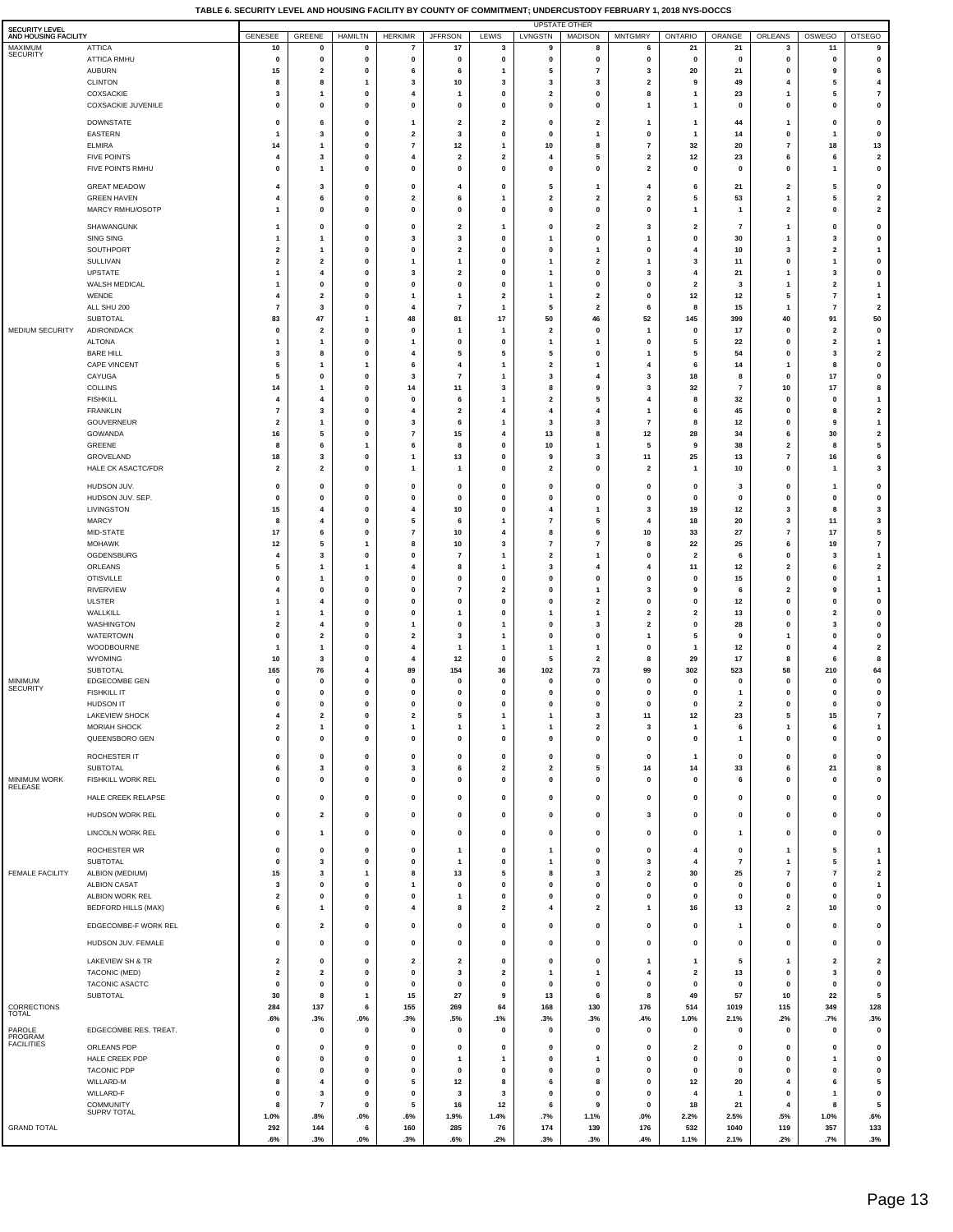| <b>SECURITY LEVEL</b>           |                                           |                                         |                                  |                                |                         |                                           |                                          | <b>UPSTATE OTHER</b>          |                                |                                |                                                    |                                      |                                         |                                                    |                              |
|---------------------------------|-------------------------------------------|-----------------------------------------|----------------------------------|--------------------------------|-------------------------|-------------------------------------------|------------------------------------------|-------------------------------|--------------------------------|--------------------------------|----------------------------------------------------|--------------------------------------|-----------------------------------------|----------------------------------------------------|------------------------------|
| AND HOUSING FACILITY<br>MAXIMUM | <b>ATTICA</b>                             | PUTNAM                                  | ST.LAWR<br>$\overline{7}$        | <b>SARATOG</b><br>5            | <b>SCHOHAR</b><br>-1    | <b>SCHUYLR</b><br>$\overline{\mathbf{2}}$ | <b>SENECA</b><br>$\overline{\mathbf{2}}$ | <b>STEUBEN</b><br>13          | <b>SULLIVN</b><br>9            | <b>TIOGA</b><br>6              | <b>TOMPKNS</b><br>8                                | <b>ULSTER</b><br>13                  | <b>WARREN</b><br>6                      | <b>WSHNGTN</b><br>$\overline{4}$                   | WAYNE<br>19                  |
| <b>SECURITY</b>                 | <b>ATTICA RMHU</b>                        | $\mathbf 0$                             | $\mathbf 0$                      | $\pmb{0}$                      | 0                       | $\pmb{0}$                                 | 0                                        | $\pmb{0}$                     | $\mathbf 0$                    | $\mathbf{0}$                   | $\mathbf 0$                                        | $\pmb{0}$                            | 0                                       | $\pmb{0}$                                          | 0                            |
|                                 | <b>AUBURN</b>                             | $\overline{\mathbf{2}}$                 | 8                                | 4                              | 0                       | $\overline{\mathbf{2}}$                   | $\mathbf{1}$                             | 6                             | 9                              | $\overline{4}$                 | 6                                                  | 12                                   | 4                                       | 5                                                  | $\overline{7}$               |
|                                 | <b>CLINTON</b>                            | 5<br>$\overline{4}$                     | 19                               | 18                             | 3                       | 3                                         | $\mathbf{2}$                             | 5                             | 31<br>8                        | 1<br>1                         | 5                                                  | 30                                   | 18                                      | 10                                                 | 3                            |
|                                 | COXSACKIE<br>COXSACKIE JUVENILE           | 0                                       | 7<br>0                           | 9<br>$\pmb{0}$                 | 1<br>0                  | 0<br>$\pmb{0}$                            | 0<br>0                                   | $\mathbf 2$<br>$\pmb{0}$      | 0                              | 0                              | $\overline{\mathbf{3}}$<br>$\mathbf 0$             | 13<br>$\pmb{0}$                      | 6<br>0                                  | 9<br>$\pmb{0}$                                     | 0<br>0                       |
|                                 | <b>DOWNSTATE</b>                          | 5                                       | 21                               | 25                             | 4                       | 0                                         | 0                                        | 0                             | 16                             | 0                              | 0                                                  | 28                                   | 22                                      | 10                                                 | -1                           |
|                                 | <b>EASTERN</b>                            | $\mathbf{1}$                            | 1                                | -1                             | 1                       | $\mathbf 0$                               | 0                                        | $\mathbf{2}$                  | 13                             | 0                              | $\overline{\mathbf{2}}$                            | 6                                    | $\overline{4}$                          | 3                                                  | $\mathbf{1}$                 |
|                                 | <b>ELMIRA</b>                             | $\mathbf{1}$                            | $\overline{4}$                   | 6                              | $\overline{\mathbf{2}}$ | $\overline{7}$                            | $\overline{4}$                           | 6                             | 3                              | 8                              | 10                                                 | 14                                   | 4                                       | 3                                                  | 12                           |
|                                 | <b>FIVE POINTS</b>                        | $\overline{\mathbf{2}}$<br>$\pmb{0}$    | 9<br>0                           | 5                              | $\mathbf{1}$<br>0       | $\pmb{0}$<br>$\pmb{0}$                    | 3                                        | 6                             | 14<br>$\overline{1}$           | $\overline{4}$<br>$\mathbf{0}$ | $\overline{\mathbf{2}}$<br>$\mathbf 0$             | 14<br>$\pmb{0}$                      | 8<br>0                                  | 12<br>$\pmb{0}$                                    | 3<br>0                       |
|                                 | FIVE POINTS RMHU                          |                                         |                                  | $\overline{\mathbf{2}}$        |                         |                                           | 0                                        | $\pmb{0}$                     |                                |                                |                                                    |                                      |                                         |                                                    |                              |
|                                 | <b>GREAT MEADOW</b><br><b>GREEN HAVEN</b> | 0<br>$\overline{4}$                     | 7<br>1                           | 5<br>$\overline{\mathbf{2}}$   | 0<br>2                  | 1<br>1                                    | 1<br>3                                   | 5<br>4                        | 13<br>14                       | 3<br>1                         | 0<br>$\mathbf{1}$                                  | 20<br>20                             | 6<br>8                                  | 3<br>3                                             | 8<br>1                       |
|                                 | MARCY RMHU/OSOTP                          | $\mathbf{1}$                            | 3                                | 0                              | 0                       | 0                                         | $\mathbf{2}$                             | 5                             | 0                              | 0                              | 0                                                  | $\mathbf{1}$                         | 1                                       | 0                                                  | 1                            |
|                                 | SHAWANGUNK                                | -1                                      | $\overline{\mathbf{2}}$          | $\mathbf{1}$                   | 0                       | $\pmb{0}$                                 | 1                                        | 1                             | 1                              | 1                              | $\mathbf 0$                                        | -1                                   | -1                                      | $\pmb{0}$                                          | 1                            |
|                                 | <b>SING SING</b>                          | 3                                       | 3                                | $\overline{7}$                 | 0                       | $\mathbf{1}$                              | $\mathbf{1}$                             | 3                             | 10                             | $\bf{0}$                       | 3                                                  | 14                                   | 5                                       | $\overline{\mathbf{2}}$                            | 4                            |
|                                 | SOUTHPORT                                 | 0                                       | 1                                | 0                              | 0                       | 1                                         | 0                                        | $\mathbf 2$                   | 2                              | 1                              | $\overline{\mathbf{2}}$                            | 3                                    | 0                                       | $\pmb{0}$                                          | 0                            |
|                                 | SULLIVAN<br><b>UPSTATE</b>                | $\mathbf{1}$<br>$\overline{\mathbf{2}}$ | 1<br>6                           | $\pmb{0}$<br>3                 | 0<br>1                  | 0<br>0                                    | 0<br>0                                   | $\pmb{0}$<br>1                | $\overline{2}$<br>6            | 0<br>1                         | 3<br>$\overline{\mathbf{2}}$                       | 5<br>11                              | 3<br>6                                  | $\overline{\mathbf{2}}$<br>$\overline{\mathbf{2}}$ | 0<br>3                       |
|                                 | WALSH MEDICAL                             | 0                                       | 1                                | $\overline{\mathbf{2}}$        | 0                       | 0                                         | 0                                        | 0                             | $\overline{1}$                 | 1                              | $\overline{\mathbf{2}}$                            | $\overline{\mathbf{2}}$              | 0                                       | 1                                                  | 0                            |
|                                 | WENDE                                     | $\overline{\mathbf{2}}$                 | 5                                | 1                              | 0                       | 0                                         | 0                                        | 3                             | 5                              | 0                              | $\mathbf{1}$                                       | 5                                    | 1                                       | 3                                                  | 4                            |
|                                 | ALL SHU 200                               | $\mathbf{1}$                            | 3                                | 5                              | 0                       | 0                                         | 1                                        | 5                             | 6                              | 1                              | $\overline{\mathbf{2}}$                            | 5                                    | 8                                       | $\overline{4}$                                     | 5                            |
| MEDIUM SECURITY                 | <b>SUBTOTAL</b><br>ADIRONDACK             | 36<br>$\mathbf 0$                       | 109<br>5                         | 101<br>9                       | 16<br>1                 | 18<br>0                                   | 21<br>0                                  | 69<br>1                       | 164<br>5                       | 33<br>$\mathbf 0$              | 52<br>$\mathbf 0$                                  | 217<br>10                            | 111<br>5                                | 76<br>$\overline{\mathbf{2}}$                      | 73<br>$\pmb{0}$              |
|                                 | <b>ALTONA</b>                             | $\mathbf{1}$                            | 8                                | 10                             | 1                       | 0                                         | 0                                        | 1                             | $\overline{7}$                 | 1                              | -1                                                 | 8                                    | $\overline{\mathbf{r}}$                 | $\overline{4}$                                     | 1                            |
|                                 | <b>BARE HILL</b>                          | $\overline{\mathbf{2}}$                 | $12$                             | 17                             | 3                       | $\overline{\mathbf{2}}$                   | 1                                        | 4                             | 15                             | $\overline{2}$                 | 0                                                  | 43                                   | 6                                       | 10                                                 | 3                            |
|                                 | CAPE VINCENT<br>CAYUGA                    | 4<br>$\mathbf 0$                        | 8<br>$\overline{7}$              | 3<br>3                         | 0<br>$\mathbf{1}$       | $\pmb{0}$<br>$\pmb{0}$                    | 3<br>8                                   | $\overline{\mathbf{r}}$<br>11 | $\mathbf{1}$<br>$\overline{2}$ | $\mathbf{1}$<br>$\overline{7}$ | 5<br>14                                            | $\overline{\mathbf{4}}$<br>3         | $\overline{\mathbf{3}}$<br>$\mathbf{2}$ | 3<br>3                                             | $\mathbf{2}$<br>6            |
|                                 | <b>COLLINS</b>                            | $\mathbf{1}$                            | 3                                | 5                              | $\mathbf{2}$            | $\mathbf{1}$                              | 5                                        | 20                            | 5                              | 3                              | 8                                                  | $\overline{7}$                       | 9                                       | $\overline{\mathbf{4}}$                            | 8                            |
|                                 | <b>FISHKILL</b>                           | 4                                       | 6                                | 11                             | 0                       | 1                                         | 1                                        | 3                             | 15                             | 0                              | $\overline{\mathbf{2}}$                            | 22                                   | 8                                       | 5                                                  | $\mathbf{1}$                 |
|                                 | <b>FRANKLIN</b><br>GOUVERNEUR             | $\overline{\mathbf{2}}$<br>0            | 10<br>10                         | 10<br>6                        | 3<br>1                  | 0<br>1                                    | $\mathbf{2}$<br>1                        | 3<br>6                        | 27<br>10                       | 0<br>$\overline{\mathbf{2}}$   | $\mathbf 0$<br>$\overline{4}$                      | 33<br>12                             | 12<br>$\overline{4}$                    | 17<br>$\overline{4}$                               | 0<br>$\mathbf{2}$            |
|                                 | GOWANDA                                   | $\overline{\mathbf{2}}$                 | 23                               | 22                             | 3                       | 3                                         | 5                                        | 20                            | $\overline{7}$                 | 7                              | $\overline{7}$                                     | 27                                   | 14                                      | 13                                                 | 9                            |
|                                 | GREENE                                    | 3                                       | $\overline{7}$                   | 9                              | 2                       | 1                                         | $\mathbf{2}$                             | 13                            | 5                              | 3                              | 5                                                  | 17                                   | 4                                       | 6                                                  | $\pmb{7}$                    |
|                                 | GROVELAND                                 | $\mathbf{1}$<br>$\mathbf{1}$            | 5<br>1                           | 10<br>5                        | 0<br>0                  | 3<br>0                                    | $\pmb{7}$<br>1                           | 13<br>0                       | $\overline{4}$<br>3            | 2<br>3                         | 6<br>0                                             | 9<br>8                               | $\overline{7}$<br>2                     | $\bf 7$<br>$\overline{\mathbf{2}}$                 | 11<br>0                      |
|                                 | HALE CK ASACTC/FDR                        |                                         |                                  |                                |                         |                                           |                                          |                               |                                |                                |                                                    |                                      |                                         |                                                    |                              |
|                                 | HUDSON JUV.<br>HUDSON JUV. SEP.           | $\mathbf 0$<br>$\mathbf 0$              | 0<br>$\mathbf 0$                 | $\pmb{0}$<br>$\pmb{0}$         | $\mathbf 0$<br>0        | $\mathbf 0$<br>$\pmb{0}$                  | 0<br>0                                   | $\pmb{0}$<br>$\pmb{0}$        | $\mathbf 0$<br>$\mathbf 0$     | $\mathbf 0$<br>$\mathbf{0}$    | $\mathbf 0$<br>$\mathbf 0$                         | $\pmb{0}$<br>$\pmb{0}$               | 0<br>0                                  | $\pmb{0}$<br>$\pmb{0}$                             | 0<br>0                       |
|                                 | LIVINGSTON                                | $\overline{\mathbf{2}}$                 | 10                               | 3                              | 1                       | 2                                         | 4                                        | 12                            | 1                              | $\overline{\mathbf{2}}$        | 4                                                  | 5                                    | 7                                       | $\overline{\mathbf{2}}$                            | $\mathbf{2}$                 |
|                                 | <b>MARCY</b>                              | 0                                       | 6                                | 10                             | $\mathbf{2}$            | 1                                         | 3                                        | 8                             | $\overline{\mathbf{2}}$        | 0                              | $\overline{4}$                                     | 10                                   | 12                                      | 11                                                 | $\overline{\phantom{a}}$     |
|                                 | MID-STATE<br><b>MOHAWK</b>                | $\overline{4}$<br>0                     | 5<br>7                           | 16<br>$\overline{\phantom{a}}$ | $\mathbf{2}$<br>1       | 1<br>4                                    | 5<br>$\overline{7}$                      | 12<br>9                       | $\overline{7}$<br>8            | $\overline{\mathbf{2}}$<br>5   | 6<br>6                                             | 23<br>13                             | 8<br>9                                  | 11<br>9                                            | 6<br>8                       |
|                                 | OGDENSBURG                                | $\mathbf{1}$                            | 1                                | $\overline{\mathbf{2}}$        | 0                       | 1                                         | 0                                        | 1                             | 2                              | 1                              | $\overline{\mathbf{2}}$                            | 5                                    | $\overline{\mathbf{2}}$                 | 1                                                  | 0                            |
|                                 | ORLEANS                                   | $\mathbf{1}$                            | 5                                | 5                              | 1                       | 3                                         | 1                                        | $\scriptstyle\rm 7$           | 0                              | 1                              | $\overline{4}$                                     | 6                                    | 1                                       | $\overline{\mathbf{2}}$                            | 5                            |
|                                 | <b>OTISVILLE</b>                          | 0                                       | 0                                | 1                              | 0                       | 0                                         | 0                                        | 0                             | 3                              | 0                              | 0                                                  | 6                                    | $\overline{\mathbf{2}}$                 | 0                                                  | 1                            |
|                                 | <b>RIVERVIEW</b><br><b>ULSTER</b>         | $\mathbf 0$<br>3                        | 1<br>6                           | $\bf 7$<br>6                   | 0<br>$\mathbf 0$        | $\mathbf{1}$<br>0                         | $\overline{\mathbf{2}}$<br>1             | 5<br>2                        | -1<br>2                        | 1<br>$\mathbf 0$               | $\overline{\mathbf{2}}$<br>$\mathbf 0$             | 12<br>9                              | 5<br>$\overline{7}$                     | 3<br>$\overline{4}$                                | 1<br>$\mathbf{1}$            |
|                                 | WALLKILL                                  | $\mathbf 0$                             | 0                                | -1                             | 0                       | $\mathbf{1}$                              | 0                                        | $\pmb{0}$                     | 3                              | 0                              | -1                                                 | 14                                   | 0                                       | $\mathbf{1}$                                       | 1                            |
|                                 | WASHINGTON                                | $\overline{7}$                          | 9                                | 11                             | $\mathbf{1}$            | $\pmb{0}$                                 | $\mathbf{2}$                             | $\mathbf{2}$                  | 8                              | 1                              | $\mathbf 0$                                        | 19                                   | 16                                      | 14                                                 | 1                            |
|                                 | WATERTOWN<br><b>WOODBOURNE</b>            | $\mathbf 0$<br>-1                       | $\overline{4}$<br>$\overline{2}$ | 4<br>$\overline{\mathbf{2}}$   | 0<br>$\mathbf{1}$       | $\mathbf{1}$<br>$\mathbf{1}$              | 0<br>0                                   | $\overline{4}$<br>5           | $\overline{2}$<br>10           | 1<br>$\mathbf{0}$              | $\overline{\mathbf{2}}$<br>$\overline{\mathbf{2}}$ | 5<br>14                              | $\mathbf{1}$<br>5                       | $\overline{4}$<br>$\mathbf{1}$                     | 1<br>$\overline{\mathbf{2}}$ |
|                                 | <b>WYOMING</b>                            | $\overline{\mathbf{2}}$                 | 8                                | 6                              | 0                       | 3                                         | $\mathbf{2}$                             | 8                             | 5                              | 5                              | 8                                                  | 10                                   | 6                                       | $\overline{\mathbf{2}}$                            | 9                            |
|                                 | <b>SUBTOTAL</b>                           | 42                                      | 169                              | 201                            | 26                      | 31                                        | 63                                       | 177                           | 160                            | 50                             | 93                                                 | 354                                  | 164                                     | 145                                                | 95                           |
| MINIMUM<br><b>SECURITY</b>      | EDGECOMBE GEN<br><b>FISHKILL IT</b>       | 0<br>0                                  | 0<br>0                           | 0<br>0                         | 0<br>0                  | 0<br>0                                    | 0<br>0                                   | 0<br>0                        | O<br>0                         | 0<br>0                         | $\mathbf 0$<br>$\mathbf 0$                         | $\mathbf 0$<br>$\pmb{0}$             | $\mathbf 0$<br>0                        | 0<br>0                                             | 0<br>0                       |
|                                 | <b>HUDSON IT</b>                          | 0                                       | 0                                | 1                              | $\mathbf 0$             | 0                                         | 0                                        | 0                             | $\mathbf 0$                    | 0                              | 0                                                  | $\overline{\mathbf{2}}$              | 0                                       | 0                                                  | 0                            |
|                                 | <b>LAKEVIEW SHOCK</b>                     |                                         |                                  |                                |                         |                                           |                                          | 10                            |                                |                                |                                                    | 20                                   |                                         |                                                    | $\mathbf{r}$                 |
|                                 | <b>MORIAH SHOCK</b><br>QUEENSBORO GEN     | 0<br>$\mathbf 0$                        | $\mathbf{2}$<br>0                | 3<br>$\mathbf 0$               | 1<br>0                  | 0<br>$\pmb{0}$                            | 0<br>0                                   | 2<br>$\pmb{0}$                | 0<br>0                         | 1<br>0                         | 0<br>$\mathbf 0$                                   | $\overline{\mathbf{2}}$<br>$\pmb{0}$ | 1<br>0                                  | 1<br>$\pmb{0}$                                     | $\mathbf{1}$<br>$\pmb{0}$    |
|                                 |                                           |                                         |                                  |                                |                         |                                           |                                          |                               |                                |                                |                                                    |                                      |                                         |                                                    |                              |
|                                 | ROCHESTER IT<br><b>SUBTOTAL</b>           | $\pmb{0}$<br>0                          | $\mathbf{0}$<br>9                | $\pmb{0}$<br>12                | $\mathbf 0$<br>1        | $\pmb{0}$<br>$\overline{\mathbf{2}}$      | 0<br>1                                   | $\pmb{0}$<br>12               | 0<br>7                         | $\bf{0}$<br>3                  | $\mathbf 0$<br>5                                   | $\pmb{0}$<br>24                      | 0<br>9                                  | $\pmb{0}$<br>3                                     | 0<br>1                       |
| MINIMUM WORK                    | FISHKILL WORK REL                         | 0                                       | 0                                | 1                              | 0                       | $\pmb{0}$                                 | 0                                        | $\pmb{0}$                     | 3                              | 0                              | $\mathbf 0$                                        | $\mathbf{1}$                         | 0                                       | $\pmb{0}$                                          | 0                            |
| RELEASE                         | HALE CREEK RELAPSE                        | 0                                       | 0                                | 0                              | 0                       | 0                                         | $\pmb{0}$                                | 0                             | 0                              | 0                              | 0                                                  | 0                                    | 0                                       | 0                                                  | 0                            |
|                                 |                                           |                                         |                                  |                                |                         |                                           |                                          |                               |                                | $\bf{0}$                       | $\mathbf 0$                                        |                                      |                                         |                                                    |                              |
|                                 | HUDSON WORK REL                           | $\pmb{0}$                               | 0                                | $\mathbf{1}$                   | 0                       | $\pmb{0}$                                 | $\pmb{0}$                                | $\pmb{0}$                     | 0                              |                                |                                                    | $\mathbf{1}$                         | $\mathbf{1}$                            | $\mathbf{1}$                                       | 0                            |
|                                 | LINCOLN WORK REL                          | 0                                       | 0                                | 1                              | 0                       | 0                                         | 0                                        | 0                             | 0                              | 0                              | 0                                                  | 0                                    | 1                                       | 0                                                  | 0                            |
|                                 | ROCHESTER WR                              | $\mathbf 0$                             | 0                                | $\mathbf 0$                    | $\mathbf 0$             | 0                                         | 0                                        | 3                             | $\mathbf 0$                    | $\mathbf{1}$                   | $\mathbf{1}$                                       | 0                                    | $\mathbf{0}$                            | $\mathbf 0$                                        | 0                            |
| FEMALE FACILITY                 | SUBTOTAL<br>ALBION (MEDIUM)               | $\mathbf 0$<br>$\mathbf{1}$             | $\mathbf 0$<br>9                 | 3<br>14                        | 0<br>3                  | $\pmb{0}$<br>6                            | 0<br>5                                   | 3<br>15                       | 3<br>12                        | 1<br>$\overline{4}$            | $\mathbf{1}$<br>$\overline{2}$                     | $\overline{2}$<br>18                 | $\mathbf{2}$<br>16                      | $\mathbf{1}$<br>20                                 | $\pmb{0}$<br>8               |
|                                 | <b>ALBION CASAT</b>                       | $\mathbf 0$                             | $\mathbf 0$                      | -1                             | 0                       | $\pmb{0}$                                 | 0                                        | $\pmb{0}$                     | 0                              | $\mathbf{0}$                   | $\mathbf 0$                                        | $\pmb{0}$                            | $\mathbf{2}$                            | $\pmb{0}$                                          | 1                            |
|                                 | ALBION WORK REL                           | 0                                       | 0                                | $\pmb{0}$                      | 0                       | 0                                         | 0                                        | 1                             | $\mathbf{0}$                   | 0                              | $\mathbf{1}$                                       | $\pmb{0}$                            | 0                                       | $\pmb{0}$                                          | 0                            |
|                                 | <b>BEDFORD HILLS (MAX)</b>                | $\overline{\mathbf{2}}$                 | 9                                | 13                             | 0                       | 3                                         | 1                                        | $\scriptstyle\rm 7$           | 6                              | 0                              | 0                                                  | 5                                    | 7                                       | 5                                                  | 0                            |
|                                 | EDGECOMBE-F WORK REL                      | 0                                       | $\mathbf 0$                      | $\overline{\mathbf{2}}$        | 0                       | 0                                         | $\mathbf 0$                              | $\mathbf 0$                   | 1                              | 0                              | $\mathbf 0$                                        | $\pmb{0}$                            | 0                                       | $\mathbf 0$                                        | 0                            |
|                                 | HUDSON JUV. FEMALE                        | $\pmb{0}$                               | 0                                | $\pmb{0}$                      | 0                       | $\pmb{0}$                                 | 0                                        | $\pmb{0}$                     | $\pmb{0}$                      | $\bf{0}$                       | $\mathbf 0$                                        | $\pmb{0}$                            | 0                                       | $\pmb{0}$                                          | 0                            |
|                                 | LAKEVIEW SH & TR                          | 0                                       | 2                                | 5                              | 0                       | 0                                         | 1                                        | 2                             | 0                              | 1                              | $\overline{\mathbf{2}}$                            | $\mathbf{1}$                         | 8                                       | $\overline{4}$                                     | 0                            |
|                                 | TACONIC (MED)                             | $\mathbf{1}$                            | 2                                | 6                              | 1                       | 1                                         | 2                                        | 0                             | $\overline{4}$                 | 0                              | $\overline{\mathbf{2}}$                            | 3                                    | $\overline{\mathbf{r}}$                 | 3                                                  | 0                            |
|                                 | TACONIC ASACTC<br>SUBTOTAL                | $\mathbf{1}$<br>5                       | 0<br>22                          | 1<br>42                        | 0<br>4                  | 0<br>10                                   | 0<br>9                                   | 0<br>25                       | $\mathbf 0$<br>23              | 0<br>5                         | 0<br>$\overline{7}$                                | $\mathbf{1}$<br>28                   | 0<br>40                                 | 0<br>32                                            | 0<br>9                       |
| CORRECTIONS                     |                                           | 83                                      | 309                              | 359                            | 47                      | 61                                        | 94                                       | 286                           | 357                            | 92                             | 158                                                | 625                                  | 326                                     | 257                                                | 178                          |
| <b>TOTAL</b>                    |                                           | .2%                                     | .6%                              | .7%                            | .1%                     | .1%                                       | .2%                                      | .6%                           | .7%                            | .2%                            | .3%                                                | 1.3%                                 | .7%                                     | .5%                                                | .4%                          |
| PAROLE<br>PROGRAM               | EDGECOMBE RES. TREAT.                     | $\mathbf 0$                             | $\mathbf{0}$                     | $\mathbf 0$                    | 0                       | $\mathbf 0$                               | 0                                        | $\pmb{0}$                     | 0                              | $\mathbf{0}$                   | $\mathbf{1}$                                       | $\pmb{0}$                            | 0                                       | $\pmb{0}$                                          | 0                            |
| <b>FACILITIES</b>               | ORLEANS PDP                               | 0                                       | 0                                | 0                              | 0                       | 0                                         | 0                                        | 1                             | 0                              | 0                              | $\mathbf 0$                                        | $\pmb{0}$                            | 0                                       | 0                                                  | 1                            |
|                                 | HALE CREEK PDP                            | 0                                       | 1                                | $\overline{\mathbf{2}}$        | 0                       | 0                                         | 0                                        | 0                             | $\overline{1}$                 | 0                              | 0                                                  | $\overline{\mathbf{2}}$              | 0                                       | 0                                                  | 0                            |
|                                 | <b>TACONIC PDP</b><br>WILLARD-M           | 0<br>$\mathbf{1}$                       | 0<br>10                          | 0<br>5                         | 0<br>0                  | 0<br>$\overline{\mathbf{2}}$              | 0<br>$\mathbf{2}$                        | 0<br>11                       | 0<br>3                         | 0<br>3                         | 0<br>$\overline{1}$                                | $\pmb{0}$<br>$\overline{7}$          | 0<br>5                                  | 0<br>1                                             | 0<br>5                       |
|                                 | WILLARD-F                                 | 0                                       | $\overline{\mathbf{2}}$          | 1                              | 0                       | $\overline{\mathbf{2}}$                   | 2                                        | 6                             | $\overline{1}$                 | 1                              | $\overline{\mathbf{1}}$                            | 0                                    | 2                                       | $\overline{\mathbf{2}}$                            | $\mathbf{2}$                 |
|                                 | <b>COMMUNITY</b><br>SUPRV TOTAL           | $\mathbf{1}$                            | 13                               | 8                              | $\mathbf 0$             | 4                                         | 4                                        | 18                            | 5                              | 4                              | $\overline{\mathbf{3}}$                            | 9                                    | $\overline{7}$                          | 3                                                  | 8                            |
| <b>GRAND TOTAL</b>              |                                           | .1%<br>84                               | 1.6%<br>322                      | 1.0%<br>367                    | $.0\%$<br>47            | .5%<br>65                                 | .5%<br>98                                | 2.2%<br>304                   | .6%<br>362                     | .5%<br>96                      | .4%<br>161                                         | 1.1%<br>634                          | .8%<br>333                              | .4%<br>260                                         | 1.0%<br>186                  |
|                                 |                                           | .2%                                     | .6%                              | .7%                            | .1%                     | .1%                                       | .2%                                      | .6%                           | .7%                            | .2%                            | .3%                                                | 1.3%                                 | .7%                                     | .5%                                                | .4%                          |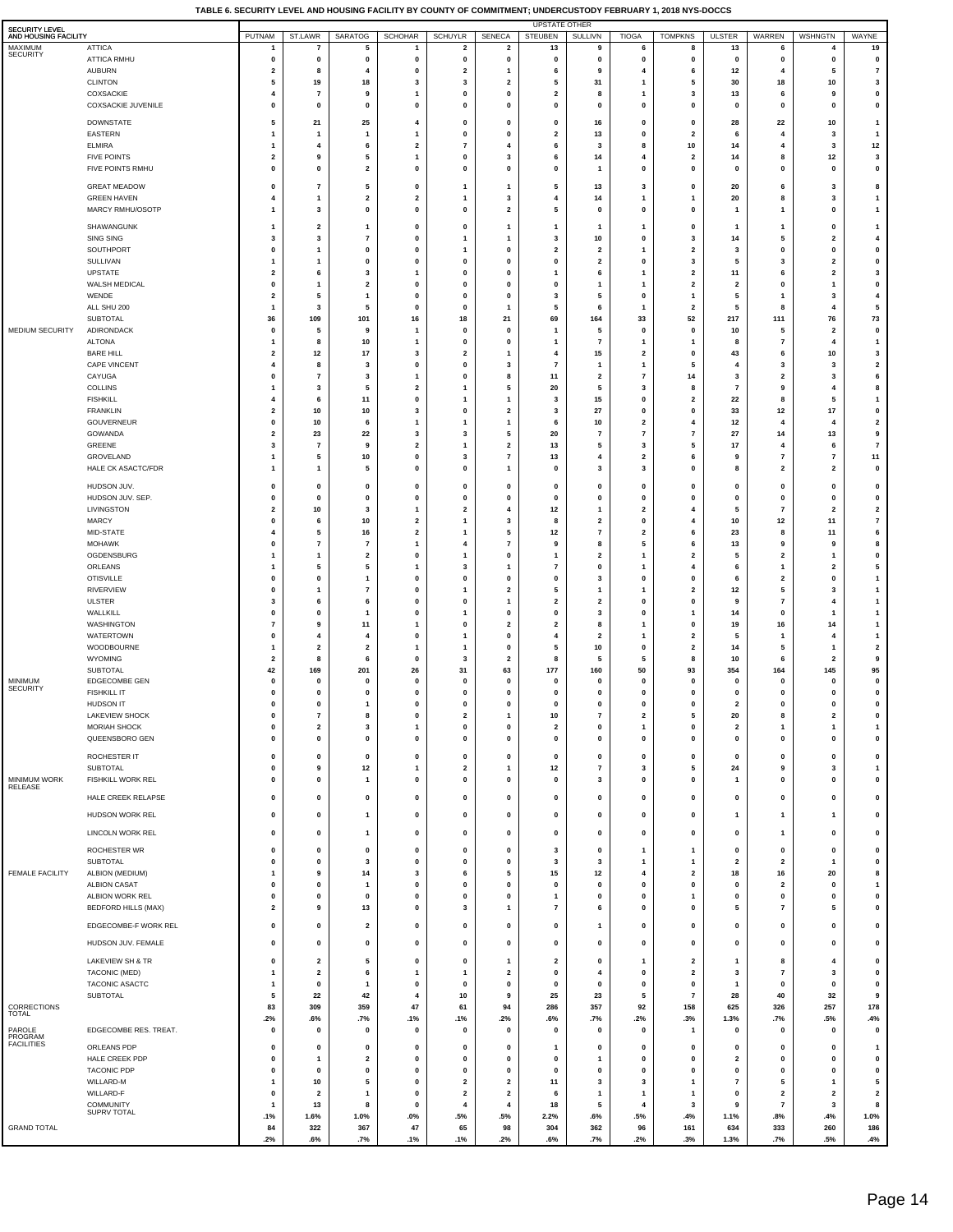| <b>SECURITY LEVEL</b><br>AND HOUSING FACILITY |                                    | <b>UPSTATE OTHER</b><br>WYOMNG | YATES                   | NO CODE<br>NO CODE | <b>TOTAL</b>    |
|-----------------------------------------------|------------------------------------|--------------------------------|-------------------------|--------------------|-----------------|
| MAXIMUM<br><b>SECURITY</b>                    | <b>ATTICA</b>                      | 1                              | 0                       | 0                  | 2030            |
|                                               | <b>ATTICA RMHU</b>                 | 0                              | 0<br>4                  | 0                  | 3               |
|                                               | <b>AUBURN</b><br><b>CLINTON</b>    | 5<br>4                         | 4                       | 0<br>4             | 1497<br>2643    |
|                                               | <b>COXSACKIE</b>                   | 0                              | 0                       | 0                  | 863             |
|                                               | <b>COXSACKIE JUVENILE</b>          | 0                              | 0                       | 0                  | 6               |
|                                               | <b>DOWNSTATE</b>                   | 0                              | 0                       | 0                  | 1168            |
|                                               | <b>EASTERN</b><br><b>ELMIRA</b>    | 2<br>6                         | 0<br>4                  | 1<br>4             | 931<br>1596     |
|                                               | <b>FIVE POINTS</b>                 | 4                              | 5                       | 0                  | 1270            |
|                                               | FIVE POINTS RMHU                   | 0                              | 0                       | 0                  | 50              |
|                                               | <b>GREAT MEADOW</b>                | $\overline{2}$                 | 1                       | 0                  | 1457            |
|                                               | <b>GREEN HAVEN</b>                 | 4                              | $\mathbf{0}$            | $\mathbf{0}$       | 1909            |
|                                               | MARCY RMHU/OSOTP                   | 1                              | 0                       | 0                  | 176             |
|                                               | SHAWANGUNK                         | 0                              | 0                       | 0                  | 483             |
|                                               | SING SING<br>SOUTHPORT             | 0<br>$\overline{\mathbf{2}}$   | 0<br>1                  | 0<br>0             | 1557<br>435     |
|                                               | <b>SULLIVAN</b>                    | 0                              | 0                       | 0                  | 456             |
|                                               | <b>UPSTATE</b>                     | $\overline{\mathbf{2}}$        | 0                       | 0                  | 960             |
|                                               | WALSH MEDICAL<br>WENDE             | 1<br>$\overline{2}$            | 1<br>0                  | 0<br>13            | 140<br>815      |
|                                               | ALL SHU 200                        | 5                              | 1                       | 0                  | 902             |
|                                               | <b>SUBTOTAL</b>                    | 41                             | 21                      | 22                 | 21347           |
| MEDIUM SECURITY                               | <b>ADIRONDACK</b><br><b>ALTONA</b> | 0                              | 0                       | 0                  | 307             |
|                                               | <b>BARE HILL</b>                   | 0<br>3                         | 0<br>0                  | 0<br>0             | 474<br>1340     |
|                                               | CAPE VINCENT                       | 2                              | 2                       | 1                  | 825             |
|                                               | CAYUGA                             | 3                              | 2                       | 0                  | 847             |
|                                               | COLLINS<br><b>FISHKILL</b>         | 8<br>$\overline{\mathbf{2}}$   | 2<br>1                  | 0<br>0             | 860<br>1436     |
|                                               | <b>FRANKLIN</b>                    | $\overline{\mathbf{2}}$        | 2                       | 0                  | 1306            |
|                                               | <b>GOUVERNEUR</b>                  | 1                              | 1                       | 0                  | 838             |
|                                               | GOWANDA<br><b>GREENE</b>           | 6<br>1                         | 6<br>3                  | 0<br>$\mathbf{0}$  | 1490<br>1522    |
|                                               | GROVELAND                          | 7                              | 5                       | 0                  | 963             |
|                                               | <b>HALE CK ASACTC/FDR</b>          | 0                              | 1                       | 0                  | 333             |
|                                               | HUDSON JUV.                        | 0                              | 0                       | 0                  | 51              |
|                                               | HUDSON JUV. SEP.                   | 0                              | 0                       | 0                  | 10              |
|                                               | LIVINGSTON<br>MARCY                | 4<br>3                         | 0<br>2                  | 0<br>0             | 830<br>950      |
|                                               | MID-STATE                          | 10                             | 4                       | 0                  | 1407            |
|                                               | <b>MOHAWK</b>                      | 5                              | $\overline{a}$          | $\mathbf{0}$       | 1254            |
|                                               | OGDENSBURG                         | 1<br>$\overline{2}$            | 0<br>1                  | 0<br>0             | 413<br>697      |
|                                               | ORLEANS<br><b>OTISVILLE</b>        | 0                              | 0                       | 0                  | 561             |
|                                               | RIVERVIEW                          | $\overline{\mathbf{2}}$        | 1                       | 0                  | 805             |
|                                               | <b>ULSTER</b>                      | 0                              | 0                       | 0                  | 683             |
|                                               | WALLKILL<br>WASHINGTON             | 0<br>2                         | 0<br>0                  | 0<br>0             | 522<br>833      |
|                                               | WATERTOWN                          | 1                              | 1                       | 0                  | 533             |
|                                               | WOODBOURNE                         | 0                              | 0                       | 0                  | 787             |
|                                               | <b>WYOMING</b><br>SUBTOTAL         | 1<br>66                        | 4<br>40                 | 0<br>1             | 1321<br>24198   |
| MINIMUM                                       | <b>EDGECOMBE GEN</b>               | 0                              | 0                       | 0                  | 19              |
| SECURITY                                      | <b>FISHKILL IT</b>                 | 0                              | 0                       | 0                  | 8               |
|                                               | HUDSON IT<br><b>LAKEVIEW SHOCK</b> | 0<br>0                         | 0<br>$\overline{a}$     | 0<br>$\mathbf 0$   | 31<br>615       |
|                                               | MORIAH SHOCK                       | 1                              | $\mathbf 0$             | $\mathbf 0$        | 179             |
|                                               | QUEENSBORO GEN                     | 0                              | 0                       | 0                  | 231             |
|                                               | ROCHESTER IT                       | 1                              | 0                       | 0                  | 6               |
|                                               | SUBTOTAL                           | $\overline{\mathbf{2}}$        | $\overline{\mathbf{2}}$ | 0                  | 1089            |
| <b>MINIMUM WORK</b><br>RELEASE                | FISHKILL WORK REL                  | 0                              | 0                       | 0                  | 21              |
|                                               | HALE CREEK RELAPSE                 | 0                              | 0                       | 0                  | 4               |
|                                               | HUDSON WORK REL                    | 0                              | 0                       | 0                  | 55              |
|                                               | LINCOLN WORK REL                   | $\Omega$                       | $\mathbf{0}$            | 0                  | 169             |
|                                               | ROCHESTER WR                       | 0                              | 1                       | 0                  | 59              |
|                                               | SUBTOTAL                           | 0                              | 1                       | 0                  | 308             |
| FEMALE FACILITY                               | ALBION (MEDIUM)<br>ALBION CASAT    | 9<br>0                         | 5<br>0                  | 0<br>0             | 994<br>35       |
|                                               | ALBION WORK REL                    | $\mathbf 0$                    | 1                       | 0                  | 20              |
|                                               | <b>BEDFORD HILLS (MAX)</b>         | 7                              | 2                       | 1                  | 768             |
|                                               | EDGECOMBE-F WORK REL               | 0                              | 0                       | 0                  | 21              |
|                                               | HUDSON JUV. FEMALE                 | 0                              | 0                       | 0                  | 2               |
|                                               | LAKEVIEW SH & TR                   | $\mathbf 0$                    | 1                       | 0                  | 120             |
|                                               | TACONIC (MED)                      | 1                              | $\mathbf{0}$            | $\mathbf{0}$       | 310             |
|                                               | TACONIC ASACTC                     | $\Omega$                       | $\mathbf{0}$            | $\mathbf{0}$       | 19              |
| <b>CORRECTIONS</b>                            | <b>SUBTOTAL</b>                    | 17<br>126                      | 9<br>73                 | 1<br>24            | 2289<br>49231   |
| TOTAL                                         |                                    | .3%                            | .1%                     | .0%                | 100.0%          |
| PAROLE<br>PROGRAM                             | EDGECOMBE RES. TREAT.              | 0                              | 0                       | 0                  | 96              |
| <b>FACILITIES</b>                             | ORLEANS PDP                        | $\mathbf 0$                    | 1                       | 0                  | 39              |
|                                               | HALE CREEK PDP                     | $\Omega$                       | 0                       | 0                  | 45              |
|                                               | <b>TACONIC PDP</b><br>WILLARD-M    | $\mathbf{0}$<br>$\overline{2}$ | $\mathbf{0}$<br>2       | $\mathbf{0}$<br>0  | 1<br>573        |
|                                               | WILLARD-F                          | 1                              | 0                       | $\mathbf{0}$       | 80              |
|                                               | <b>COMMUNITY</b><br>SUPRV TOTAL    | 3                              | 3                       | 0                  | 834             |
| <b>GRAND TOTAL</b>                            |                                    | .4%<br>129                     | .4%<br>76               | .0%<br>24          | 100.0%<br>50065 |
|                                               |                                    | .3%                            | .2%                     | .0%                | 100.0%          |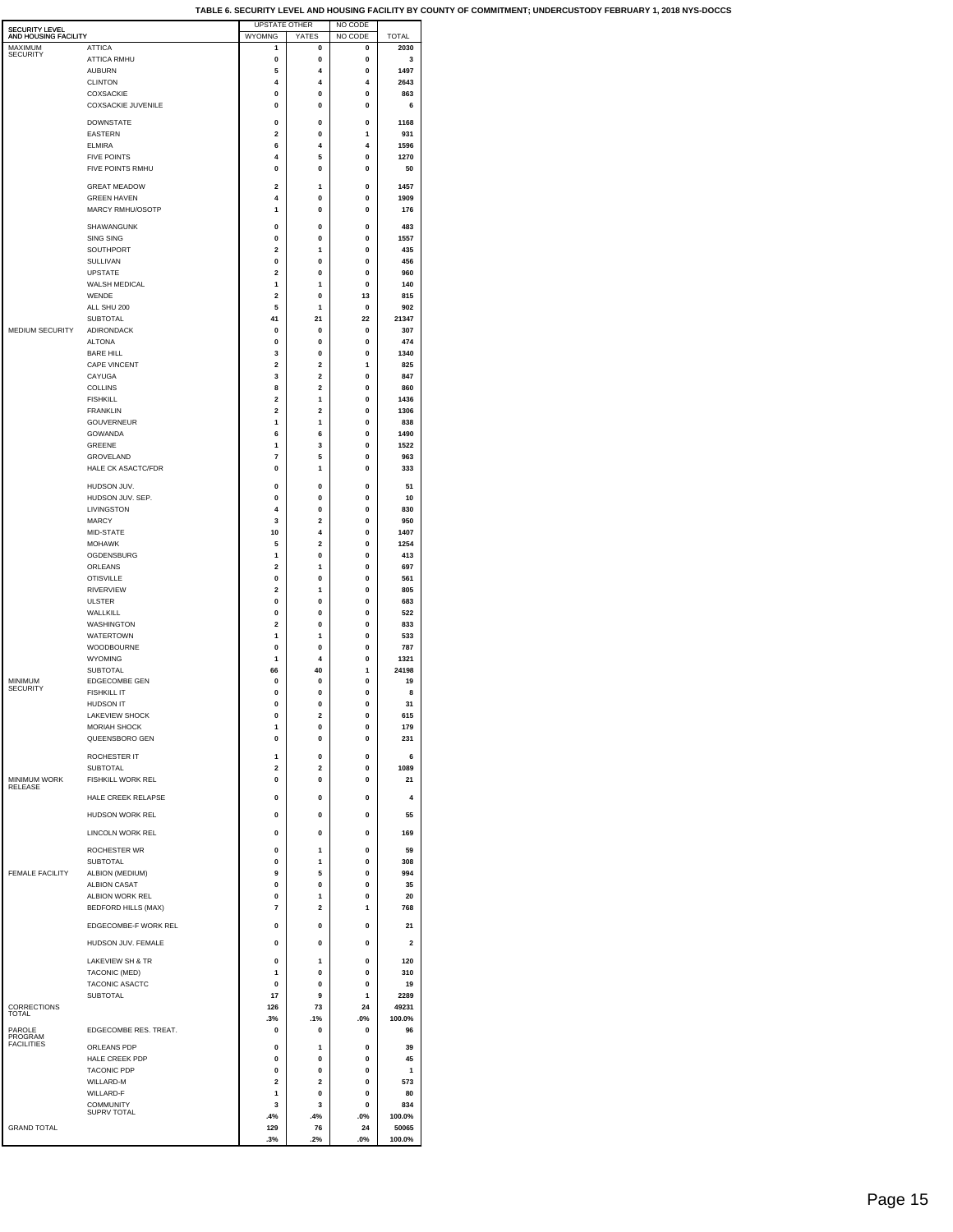**TABLE 7. SECURITY LEVEL AND HOUSING FACILITY BY RELIGIOUS AFFILIATION; UNDERCUSTODY FEBRUARY 1, 2018 NYS-DOCCS**

| <b>SECURITY LEVEL</b>                    |                                           |                               |                         |                         |                                         |                               | <b>NATION OF</b>                        |                                                                                                                                                                                                                                                                                                                                                                                                                         | <b>GREEK</b>                                  | NATIVE                  |                                        |                      |                         |
|------------------------------------------|-------------------------------------------|-------------------------------|-------------------------|-------------------------|-----------------------------------------|-------------------------------|-----------------------------------------|-------------------------------------------------------------------------------------------------------------------------------------------------------------------------------------------------------------------------------------------------------------------------------------------------------------------------------------------------------------------------------------------------------------------------|-----------------------------------------------|-------------------------|----------------------------------------|----------------------|-------------------------|
| AND HOUSING FACILITY<br>MAXIMUM SECURITY | <b>ATTICA</b>                             | CATHOLIC<br>328               | PROTESTANT<br>544       | <b>ISLAM</b><br>245     | <b>JEWISH</b><br>141                    | RASTAFARIAN<br>237            | <b>ISLAM</b><br>161                     | ASIAN RELIGION<br>10                                                                                                                                                                                                                                                                                                                                                                                                    | ORTHODOX<br>3                                 | AMERICAN<br>14          | OTHER<br>109                           | NOT SPECIFID<br>238  | <b>TOTAL</b><br>2030    |
|                                          | ATTICA RMHU                               | $\Omega$                      | $\mathbf{0}$            | $\overline{\mathbf{2}}$ |                                         | $\Omega$                      | $\mathbf{0}$                            | $\mathbf 0$                                                                                                                                                                                                                                                                                                                                                                                                             | $\mathbf{0}$                                  | $\mathbf 0$             | $\mathbf{0}$                           | $\mathbf 0$          | 3                       |
|                                          | <b>AUBURN</b>                             | 235                           | 323                     | 197                     | 117                                     | 198                           | 111                                     | 11                                                                                                                                                                                                                                                                                                                                                                                                                      | $\mathbf{1}$                                  | 17                      | 117                                    | 170                  | 1497                    |
|                                          | <b>CLINTON</b>                            | 514                           | 609                     | 348                     | 199                                     | 405                           | 136                                     | 21                                                                                                                                                                                                                                                                                                                                                                                                                      | $\mathbf{0}$                                  | 23                      | 126                                    | 262                  | 2643                    |
|                                          | COXSACKIE<br>COXSACKIE JUVENILE           | 188<br>$\mathbf 0$            | 193<br>$\mathbf{1}$     | 104<br>$\overline{2}$   | 69<br>$\pmb{0}$                         | 110<br>$\overline{2}$         | 47<br>0                                 | $\overline{\mathbf{2}}$<br>$\pmb{0}$                                                                                                                                                                                                                                                                                                                                                                                    | $\overline{\mathbf{2}}$<br>$\pmb{\mathsf{o}}$ | 11<br>0                 | 63<br>$\mathbf{0}$                     | 74<br>$\mathbf{1}$   | 863<br>6                |
|                                          |                                           |                               |                         |                         |                                         |                               |                                         |                                                                                                                                                                                                                                                                                                                                                                                                                         |                                               |                         |                                        |                      |                         |
|                                          | <b>DOWNSTATE</b><br>EASTERN               | 208<br>157                    | 234<br>268              | 147<br>165              | 59<br>30                                | 189<br>115                    | 21<br>54                                | $\mathbf 0$<br>${\bf 20}$                                                                                                                                                                                                                                                                                                                                                                                               | $\mathbf{0}$<br>$\mathbf{1}$                  | 24<br>$\overline{7}$    | 15<br>56                               | 271<br>58            | 1168<br>931             |
|                                          | <b>ELMIRA</b>                             | 248                           | 320                     | 176                     | 141                                     | 213                           | 109                                     | 8                                                                                                                                                                                                                                                                                                                                                                                                                       | $\mathbf 0$                                   | 10                      | 92                                     | 279                  | 1596                    |
|                                          | <b>FIVE POINTS</b>                        | 217                           | 250                     | 147                     | 106                                     | 228                           | 117                                     | $\overline{\mathbf{4}}$                                                                                                                                                                                                                                                                                                                                                                                                 | $\pmb{0}$                                     | 10                      | 72                                     | 119                  | 1270                    |
|                                          | FIVE POINTS RMHU                          | 3                             | 4                       | 19                      | 10                                      | $\overline{7}$                | $\overline{2}$                          | $\mathbf{0}$                                                                                                                                                                                                                                                                                                                                                                                                            | $\mathbf{1}$                                  | 0                       | $\mathbf{3}$                           | 1                    | 50                      |
|                                          | <b>GREAT MEADOW</b><br><b>GREEN HAVEN</b> | 258<br>354                    | 262<br>541              | 232<br>290              | 112<br>140                              | 225<br>197                    | 103<br>124                              | 15<br>25                                                                                                                                                                                                                                                                                                                                                                                                                | $\mathbf{1}$<br>$\mathbf{1}$                  | 7<br>8                  | 85<br>104                              | 157<br>125           | 1457<br>1909            |
|                                          | MARCY RMHU/OSOTP                          | 31                            | 56                      | 26                      | 22                                      | 8                             | $\overline{7}$                          | $\pmb{0}$                                                                                                                                                                                                                                                                                                                                                                                                               | $\mathbf{0}$                                  | 0                       | 11                                     | 15                   | 176                     |
|                                          | SHAWANGUNK                                | 81                            | 135                     | 75                      | 33                                      | 61                            | 52                                      | 4                                                                                                                                                                                                                                                                                                                                                                                                                       | $\mathbf 0$                                   | 1                       | 20                                     | 21                   | 483                     |
|                                          | SING SING                                 | 281                           | 412                     | 256                     | 105                                     | 197                           | 108                                     | 19                                                                                                                                                                                                                                                                                                                                                                                                                      | $\mathbf{1}$                                  | 6                       | 81                                     | 91                   | 1557                    |
|                                          | SOUTHPORT                                 | 61                            | 74                      | 52                      | 39                                      | 86                            | 45                                      | $\overline{\mathbf{2}}$                                                                                                                                                                                                                                                                                                                                                                                                 | $\mathbf{0}$                                  | $\overline{a}$          | 24                                     | 48                   | 435                     |
|                                          | SULLIVAN                                  | 87                            | 119                     | 70                      | 41                                      | 50                            | 34                                      | $\overline{4}$                                                                                                                                                                                                                                                                                                                                                                                                          | $\mathbf{1}$                                  | 1                       | 24                                     | 25                   | 456                     |
|                                          | UPSTATE<br>WALSH MEDICAL                  | 175<br>32                     | 150<br>46               | 118<br>14               | 93<br>18                                | 198<br>3                      | 65<br>$\overline{\mathbf{2}}$           | 6<br>$\mathbf{1}$                                                                                                                                                                                                                                                                                                                                                                                                       | $\mathbf{0}$<br>$\mathbf{0}$                  | 11<br>$\mathbf{1}$      | 55<br>$\overline{\mathbf{2}}$          | 89<br>21             | 960<br>140              |
|                                          | WENDE                                     | 132                           | 233                     | 104                     | 73                                      | 86                            | 46                                      | 3                                                                                                                                                                                                                                                                                                                                                                                                                       | $\mathbf{1}$                                  | $\overline{7}$          | 42                                     | 88                   | 815                     |
|                                          | ALL SHU 200                               | 178                           | 151                     | 91                      | 67                                      | 150                           | 30                                      | $\overline{1}$                                                                                                                                                                                                                                                                                                                                                                                                          | $\mathbf{1}$                                  | 15                      | 60                                     | 158                  | 902                     |
|                                          | SUBTOTAL                                  | 3768                          | 4925                    | 2880                    | 1616                                    | 2965                          | 1374                                    | 156                                                                                                                                                                                                                                                                                                                                                                                                                     | 14                                            | 177                     | 1161                                   | 2311                 | 21347                   |
| MEDIUM SECURITY                          | ADIRONDACK<br><b>ALTONA</b>               | 92<br>140                     | 75<br>113               | 32<br>53                | 13<br>20                                | 34<br>56                      | 3<br>3                                  | 0<br>$\overline{4}$                                                                                                                                                                                                                                                                                                                                                                                                     | $\mathbf{0}$<br>$\pmb{\mathsf{o}}$            | 4<br>3                  | -5<br>12                               | 49<br>70             | 307<br>474              |
|                                          | <b>BARE HILL</b>                          | 303                           | 322                     | 144                     | 73                                      | 189                           | 40                                      | 9                                                                                                                                                                                                                                                                                                                                                                                                                       | $\overline{2}$                                | 19                      | 58                                     | 181                  | 1340                    |
|                                          | CAPE VINCENT                              | 195                           | 153                     | 88                      | 53                                      | 123                           | 23                                      | 5                                                                                                                                                                                                                                                                                                                                                                                                                       | $\mathbf{0}$                                  | 9                       | 45                                     | 131                  | 825                     |
|                                          | CAYUGA<br>COLLINS                         | 155                           | 181                     | 84                      | 61                                      | 88                            | 21                                      | $\mathbf 2$                                                                                                                                                                                                                                                                                                                                                                                                             | $\overline{2}$                                | 15                      | 39                                     | 199                  | 847                     |
|                                          | <b>FISHKILL</b>                           | 154<br>335                    | 209<br>414              | 97<br>207               | 71<br>78                                | 46<br>130                     | 20<br>40                                | 5<br>10                                                                                                                                                                                                                                                                                                                                                                                                                 | $\mathbf{0}$<br>$\overline{\mathbf{2}}$       | 10<br>12                | 42<br>88                               | 206<br>120           | 860<br>1436             |
|                                          | <b>FRANKLIN</b>                           | 338                           | 263                     | 173                     | 77                                      | 150                           | 31                                      | 6                                                                                                                                                                                                                                                                                                                                                                                                                       | $\pmb{\mathsf{o}}$                            | 16                      | 96                                     | 156                  | 1306                    |
|                                          | GOUVERNEUR                                | 181                           | 164                     | 96                      | 57                                      | 109                           | 13                                      | $\mathbf{1}$                                                                                                                                                                                                                                                                                                                                                                                                            | $\mathbf{1}$                                  | 12                      | 42                                     | 162                  | 838                     |
|                                          | GOWANDA<br>GREENE                         | 360<br>350                    | 369<br>317              | 110<br>184              | 75<br>78                                | 148<br>172                    | 25<br>20                                | $10\,$<br>$\overline{7}$                                                                                                                                                                                                                                                                                                                                                                                                | $\mathbf{0}$<br>3                             | 18<br>22                | 55<br>65                               | 320<br>304           | 1490<br>1522            |
|                                          | GROVELAND                                 | 188                           | 236                     | 86                      | 61                                      | 76                            | 8                                       | 9                                                                                                                                                                                                                                                                                                                                                                                                                       | $\mathbf{1}$                                  | 5                       | 53                                     | 240                  | 963                     |
|                                          | HALE CK ASACTC/FDR                        | 87                            | 81                      | 33                      | 13                                      | 36                            | 6                                       | $\pmb{0}$                                                                                                                                                                                                                                                                                                                                                                                                               | $\mathbf{1}$                                  | 4                       | 11                                     | 61                   | 333                     |
|                                          | HUDSON JUV.                               |                               | $\overline{7}$          | 9                       | $\pmb{0}$                               | $\overline{7}$                | 0                                       | $\mathbf 0$                                                                                                                                                                                                                                                                                                                                                                                                             | $\mathbf{0}$                                  | 0                       | $\mathbf 0$                            | 22                   | 51                      |
|                                          | HUDSON JUV. SEP.                          | $\overline{\mathbf{2}}$       | $\mathbf{0}$            | $\mathbf{2}$            | $\mathbf{0}$                            | $\overline{2}$                | $\mathbf{0}$                            | $\mathbf{0}$                                                                                                                                                                                                                                                                                                                                                                                                            | $\mathbf{0}$                                  | 0                       | $\mathbf 0$                            | $\overline{4}$       | 10                      |
|                                          | LIVINGSTON                                | 176                           | 185                     | 88                      | 34                                      | 107                           | 24                                      | 3                                                                                                                                                                                                                                                                                                                                                                                                                       | $\mathbf{0}$                                  | 4                       | 34                                     | 175                  | 830                     |
|                                          | MARCY                                     | 202<br>299                    | 210<br>338              | 118                     | 83                                      | 85<br>134                     | 16<br>26                                | $\overline{\mathbf{2}}$                                                                                                                                                                                                                                                                                                                                                                                                 | $\mathbf{0}$<br>$\mathbf{0}$                  | 13                      | 44                                     | 177<br>248           | 950<br>1407             |
|                                          | MID-STATE<br><b>MOHAWK</b>                | 296                           | 281                     | 157<br>137              | 111<br>83                               | 110                           | 25                                      | $\pmb{7}$<br>3                                                                                                                                                                                                                                                                                                                                                                                                          | $\mathbf{0}$                                  | 10<br>16                | 77<br>60                               | 243                  | 1254                    |
|                                          | OGDENSBURG                                | 122                           | 80                      | 48                      | 16                                      | 46                            | 9                                       | $\pmb{0}$                                                                                                                                                                                                                                                                                                                                                                                                               | $\mathbf{0}$                                  | $\overline{2}$          | 6                                      | 84                   | 413                     |
|                                          | ORLEANS                                   | 127                           | 185                     | 80                      | 40                                      | 92                            | 16                                      | 0                                                                                                                                                                                                                                                                                                                                                                                                                       | $\mathbf{0}$                                  | 6                       | 28                                     | 123                  | 697                     |
|                                          | <b>OTISVILLE</b><br><b>RIVERVIEW</b>      | 134<br>213                    | 164<br>157              | 71<br>85                | 25<br>42                                | 56<br>109                     | 35<br>13                                | 8<br>$\overline{1}$                                                                                                                                                                                                                                                                                                                                                                                                     | $\overline{\mathbf{3}}$<br>$\mathbf{1}$       | $\overline{4}$<br>6     | $\bf 27$<br>35                         | 34<br>143            | 561<br>805              |
|                                          | <b>ULSTER</b>                             | 206                           | 139                     | 83                      | 28                                      | 77                            | 12                                      | $\mathbf{2}% =\mathbf{2}+\mathbf{2}+\mathbf{3}+\mathbf{5}+\mathbf{5}+\mathbf{5}+\mathbf{6}+\mathbf{6}+\mathbf{5}+\mathbf{5}+\mathbf{6}+\mathbf{6}+\mathbf{5}+\mathbf{6}+\mathbf{6}+\mathbf{5}+\mathbf{5}+\mathbf{6}+\mathbf{6}+\mathbf{6}+\mathbf{5}+\mathbf{6}+\mathbf{6}+\mathbf{6}+\mathbf{6}+\mathbf{6}+\mathbf{6}+\mathbf{6}+\mathbf{6}+\mathbf{6}+\mathbf{6}+\mathbf{6}+\mathbf{6}+\mathbf{6}+\mathbf{6}+\mathbf$ | $\overline{\mathbf{2}}$                       | 9                       | 15                                     | 110                  | 683                     |
|                                          | WALLKILL                                  | 131                           | 114                     | 85                      | 24                                      | 55                            | 17                                      | $\pmb{0}$                                                                                                                                                                                                                                                                                                                                                                                                               | $\mathbf{0}$                                  | 5                       | 24                                     | 67                   | 522                     |
|                                          | WASHINGTON                                | 190                           | 169                     | 101                     | 40                                      | 146                           | 15                                      | $\overline{\mathbf{7}}$                                                                                                                                                                                                                                                                                                                                                                                                 | 3                                             | 9                       | 37                                     | 116                  | 833                     |
|                                          | WATERTOWN<br>WOODBOURNE                   | 157<br>200                    | 93<br>232               | 53<br>100               | 20<br>45                                | 55<br>56                      | 20<br>41                                | $\overline{1}$<br>8                                                                                                                                                                                                                                                                                                                                                                                                     | $\mathbf{1}$<br>$\overline{2}$                | 8<br>6                  | 12<br>33                               | 113<br>64            | 533<br>787              |
|                                          | <b>WYOMING</b>                            | 261                           | 297                     | 133                     | 77                                      | 159                           | 28                                      | $\overline{2}$                                                                                                                                                                                                                                                                                                                                                                                                          | $\mathbf{0}$                                  | 14                      | 65                                     | 285                  | 1321                    |
|                                          | SUBTOTAL                                  | 5600                          | 5548                    | 2737                    | 1398                                    | 2653                          | 550                                     | 112                                                                                                                                                                                                                                                                                                                                                                                                                     | ${\bf 24}$                                    | 261                     | 1108                                   | 4207                 | 24198                   |
| MINIMUM SECURITY                         | EDGECOMBE GEN                             | 5                             | 3                       | 4                       | -1                                      | $\overline{\mathbf{2}}$       | $\mathbf 0$                             | $\mathbf 0$                                                                                                                                                                                                                                                                                                                                                                                                             | $\mathbf 0$                                   | 0                       | $\mathbf 0$                            | 4                    | 19                      |
|                                          | <b>FISHKILL IT</b><br>HUDSON IT           | $\overline{\mathbf{2}}$<br>11 | 1<br>11                 | 1<br>1                  | $\mathbf{1}$<br>$\overline{1}$          | $\overline{\mathbf{2}}$<br>-1 | 0<br>1                                  | $\pmb{0}$<br>$\pmb{0}$                                                                                                                                                                                                                                                                                                                                                                                                  | $\pmb{0}$<br>$\mathbf{0}$                     | 0<br>$\mathbf 0$        | $\mathbf 0$<br>$\overline{\mathbf{2}}$ | 1<br>3               | 8<br>31                 |
|                                          | <b>LAKEVIEW SHOCK</b>                     | 214                           | 108                     | 61                      | 15                                      | 39                            | 4                                       | 5                                                                                                                                                                                                                                                                                                                                                                                                                       | $\Omega$                                      | 8                       | 8                                      | 153                  | 615                     |
|                                          | MORIAH SHOCK                              | 49                            | 30                      | 8                       | 3                                       | 9                             | 0                                       | $\mathbf{1}$                                                                                                                                                                                                                                                                                                                                                                                                            | $\mathbf{1}$                                  | $\overline{a}$          | $\mathbf{1}$                           | 75                   | 179                     |
|                                          | QUEENSBORO GEN                            | 47                            | 52<br>$\overline{2}$    | 46<br>0                 | $\overline{\mathbf{r}}$<br>$\mathbf{0}$ | 34<br>-1                      | 8<br>0                                  | $\overline{4}$<br>0                                                                                                                                                                                                                                                                                                                                                                                                     | $\mathbf 0$<br>$\mathbf{0}$                   | 0<br>$\mathbf 0$        | $\overline{\bf{4}}$<br>$\mathbf 0$     | 29<br>$\overline{2}$ | 231<br>-6               |
|                                          | ROCHESTER IT<br>SUBTOTAL                  | 329                           | 207                     | 121                     | 28                                      | 88                            | 13                                      | 10                                                                                                                                                                                                                                                                                                                                                                                                                      | $\mathbf{1}$                                  | 10                      | 15                                     | 267                  | 1089                    |
| <b>MINIMUM WORK</b>                      | <b>FISHKILL WORK REL</b>                  | 3                             | 8                       | $\mathbf{0}$            | $\Omega$                                | $\overline{\bf{4}}$           | $\mathbf{0}$                            | $\mathbf 0$                                                                                                                                                                                                                                                                                                                                                                                                             | $\mathbf{0}$                                  | $\mathbf 0$             | $\mathbf 0$                            | 6                    | 21                      |
| RELEASE                                  | HALE CREEK RELAPSE                        | 1                             | $\overline{\mathbf{2}}$ | $\mathbf 0$             | $\pmb{0}$                               | $\mathbf 0$                   | 0                                       | $\pmb{0}$                                                                                                                                                                                                                                                                                                                                                                                                               | $\mathbf{0}$                                  | 0                       | $\mathbf{1}$                           | 0                    | $\bf{4}$                |
|                                          | HUDSON WORK REL                           | 13                            | 17                      | $\overline{2}$          | $\overline{\mathbf{3}}$                 | 9                             | $\overline{2}$                          | $\mathbf{0}$                                                                                                                                                                                                                                                                                                                                                                                                            | $\Omega$                                      | $\mathbf{0}$            | $\overline{2}$                         | $\overline{7}$       | 55                      |
|                                          | <b>LINCOLN WORK REL</b>                   | 72                            | 53                      | 15                      | 6                                       | 16                            | $\mathbf 0$                             | $\pmb{0}$                                                                                                                                                                                                                                                                                                                                                                                                               | $\pmb{0}$                                     | 0                       | $\overline{\mathbf{2}}$                | 5                    | 169                     |
|                                          | ROCHESTER WR<br><b>SUBTOTAL</b>           | 17<br>106                     | $\overline{7}$<br>87    | 5<br>22                 | 3<br>$12$                               | 3<br>32                       | $\mathbf{0}$<br>$\overline{\mathbf{2}}$ | $\pmb{\mathsf{o}}$<br>$\pmb{0}$                                                                                                                                                                                                                                                                                                                                                                                         | $\pmb{\mathsf{o}}$<br>$\mathbf{0}$            | $\mathbf{1}$<br>1       | $\overline{2}$<br>$\overline{7}$       | ${\bf 21}$<br>39     | 59<br>308               |
| FEMALE FACILITY                          | ALBION (MEDIUM)                           | 320                           | 350                     | 125                     | 23                                      | 8                             | $\mathbf 3$                             | $\scriptstyle\rm{7}$                                                                                                                                                                                                                                                                                                                                                                                                    | $\mathbf{1}$                                  | $\overline{\mathbf{2}}$ | 8                                      | 147                  | 994                     |
|                                          | ALBION CASAT                              | 15                            | 8                       | 3                       | $\mathbf{0}$                            | $\mathbf{1}$                  | $\pmb{0}$                               | 1                                                                                                                                                                                                                                                                                                                                                                                                                       | $\pmb{0}$                                     | 0                       | $\mathbf{1}$                           | 6                    | 35                      |
|                                          | ALBION WORK REL                           | 8                             | 5                       | 1                       | $\pmb{0}$                               | $\pmb{0}$                     | $\pmb{0}$                               | $\mathbf{1}$                                                                                                                                                                                                                                                                                                                                                                                                            | $\pmb{0}$                                     | 0                       | $\pmb{0}$                              | 5                    | 20                      |
|                                          | <b>BEDFORD HILLS (MAX)</b>                | 187                           | 301                     | 99                      | 17                                      | 8                             | 6                                       | $\overline{4}$                                                                                                                                                                                                                                                                                                                                                                                                          | $\pmb{\mathsf{o}}$                            | $\overline{7}$          | 11                                     | 128                  | 768                     |
|                                          | EDGECOMBE-F WORK REL                      | 8                             | 6                       | 3                       | $\pmb{\mathsf{o}}$                      | $\mathbf{0}$                  | $\mathbf 0$                             | $\pmb{0}$                                                                                                                                                                                                                                                                                                                                                                                                               | $\pmb{0}$                                     | 0                       | $\mathbf{0}$                           | $\overline{4}$       | ${\bf 21}$              |
|                                          | HUDSON JUV. FEMALE                        | 1                             | 1                       | $\mathbf 0$             | $\pmb{0}$                               | $\pmb{0}$                     | $\pmb{0}$                               | $\pmb{0}$                                                                                                                                                                                                                                                                                                                                                                                                               | $\pmb{0}$                                     | 0                       | $\pmb{0}$                              | 0                    | $\overline{\mathbf{2}}$ |
|                                          | LAKEVIEW SH & TR                          | 54                            | 37                      | 8                       | $\overline{1}$                          | $\mathbf{0}$                  | $\mathbf{0}$                            | $\mathbf 0$                                                                                                                                                                                                                                                                                                                                                                                                             | $\mathbf{0}$                                  | $\mathbf{0}$            | $\mathbf{1}$                           | 19                   | 120                     |
|                                          | <b>TACONIC (MED)</b>                      | 89                            | 127                     | 40                      | 8                                       | $\mathbf{1}$                  | $\pmb{0}$                               | $\overline{\mathbf{4}}$                                                                                                                                                                                                                                                                                                                                                                                                 | $\pmb{0}$                                     | 0                       | 3                                      | 38                   | 310                     |
|                                          | TACONIC ASACTC                            | 4                             | 9                       | $\mathbf{1}$            | -1                                      | $\mathbf 0$                   | $\pmb{\mathsf{o}}$                      | $\pmb{\mathsf{o}}$                                                                                                                                                                                                                                                                                                                                                                                                      | $\mathbf{0}$                                  | 0                       | $\mathbf{0}$                           | $\overline{4}$       | 19                      |
| CORRECTIONS                              | SUBTOTAL                                  | 686<br>10489                  | 844<br>11611            | 280<br>6040             | 50<br>3104                              | 18<br>5756                    | 9<br>1948                               | $17\,$<br>295                                                                                                                                                                                                                                                                                                                                                                                                           | $\mathbf{1}$<br>40                            | 9<br>458                | 24<br>2315                             | 351<br>7175          | 2289<br>49231           |
| TOTAL                                    |                                           | 21.3%                         | 23.6%                   | 12.3%                   | 6.3%                                    | 11.7%                         | 4.0%                                    | .6%                                                                                                                                                                                                                                                                                                                                                                                                                     | .1%                                           | .9%                     | 4.7%                                   | 14.6%                | 100.0%                  |
| PAROLE PROGRAM                           | EDGECOMBE RES. TREAT.                     | 21                            | 19                      | 17                      | $\scriptstyle\rm 7$                     | 12                            | $\overline{4}$                          | $\pmb{0}$                                                                                                                                                                                                                                                                                                                                                                                                               | $\pmb{0}$                                     | 0                       | 6                                      | 10                   | 96                      |
| <b>FACILITIES</b>                        | ORLEANS PDP                               | 6                             | 5                       | 4                       | 3                                       | $\overline{4}$                | $\overline{2}$                          | 0                                                                                                                                                                                                                                                                                                                                                                                                                       | $\mathbf 0$                                   | $\mathbf{0}$            | $\mathbf 0$                            | 15                   | 39                      |
|                                          | HALE CREEK PDP                            | 9                             | 6                       | 3                       | 5                                       | 9                             | $\mathbf{1}$                            | $\pmb{0}$                                                                                                                                                                                                                                                                                                                                                                                                               | $\pmb{0}$                                     | 0                       | $\overline{\mathbf{2}}$                | 10                   | 45                      |
|                                          | <b>TACONIC PDP</b>                        | -1                            | $\mathbf{0}$            | $\mathbf{0}$            | $\mathbf{0}$                            | $\mathbf{0}$                  | $\pmb{\mathsf{o}}$                      | $\pmb{\mathsf{o}}$                                                                                                                                                                                                                                                                                                                                                                                                      | $\pmb{\mathsf{o}}$                            | 0                       | $\mathbf 0$                            | $\mathbf{0}$         | $\overline{1}$          |
|                                          | WILLARD-M<br>WILLARD-F                    | 92<br>16                      | 72<br>$17\,$            | 51<br>18                | 119<br>$\overline{7}$                   | 102<br>$\pmb{0}$              | $\scriptstyle\rm 7$<br>$\pmb{0}$        | $\overline{\mathbf{2}}$<br>$\pmb{0}$                                                                                                                                                                                                                                                                                                                                                                                    | $\mathbf{0}$<br>$\pmb{\mathsf{o}}$            | 7<br>0                  | 19<br>$\overline{1}$                   | 102<br>21            | 573<br>80               |
|                                          | COMMUNITY SUPRV                           | 145                           | 119                     | 93                      | 141                                     | 127                           | 14                                      | $\overline{2}$                                                                                                                                                                                                                                                                                                                                                                                                          | $\mathbf{0}$                                  | $\overline{7}$          | 28                                     | 158                  | 834                     |
|                                          | TOTAL                                     | 17.4%                         | 14.3%                   | 11.2%                   | 16.9%                                   | 15.2%                         | 1.7%                                    | .2%                                                                                                                                                                                                                                                                                                                                                                                                                     | $.0\%$                                        | .8%                     | 3.4%                                   | 18.9%                | 100.0%                  |
| <b>GRAND TOTAL</b>                       |                                           | 10634<br>21.2%                | 11730<br>23.4%          | 6133<br>12.3%           | 3245<br>6.5%                            | 5883<br>11.8%                 | 1962<br>3.9%                            | 297<br>.6%                                                                                                                                                                                                                                                                                                                                                                                                              | 40<br>.1%                                     | 465<br>.9%              | 2343<br>4.7%                           | 7333<br>14.6%        | 50065<br>100.0%         |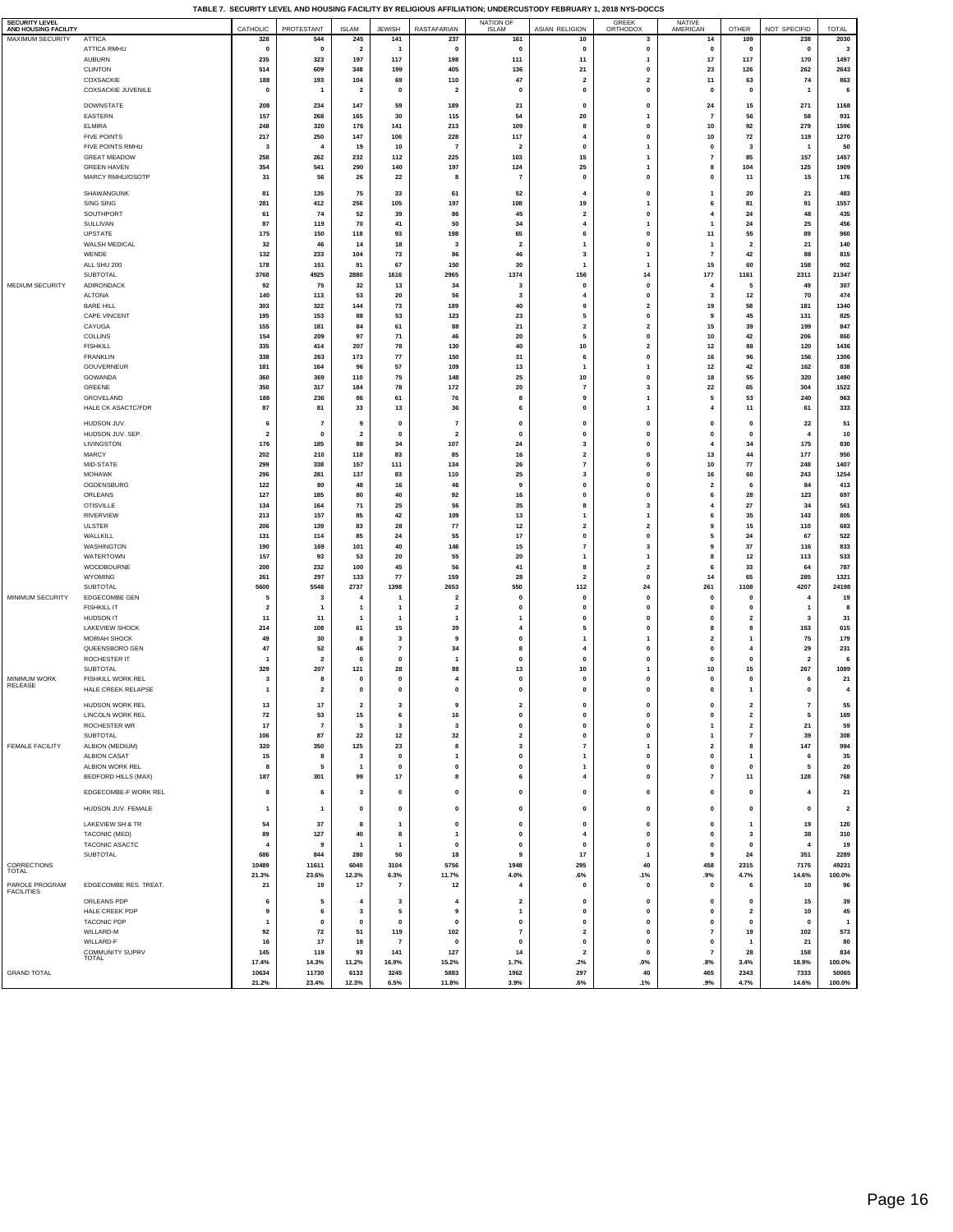| SECURITY LEVEL<br>AND HOUSING FACILITY |                                        | NEVER<br>MARRIED              | MARRIED                        | <b>COMMON LAW</b>              | SEPARATD/DIV<br>ORCD          | WIDOWED                      | NOT CODED                            | <b>TOTAL</b>            |  |
|----------------------------------------|----------------------------------------|-------------------------------|--------------------------------|--------------------------------|-------------------------------|------------------------------|--------------------------------------|-------------------------|--|
| MAXIMUM SECURITY                       | <b>ATTICA</b>                          | 1263                          | 497                            | 20                             | 218                           | 21                           | 11                                   | 2030                    |  |
|                                        | ATTICA RMHU                            | 3<br>941                      | 0                              | 0                              | 0                             | 0                            | 0                                    | 3<br>1497               |  |
|                                        | <b>AUBURN</b><br><b>CLINTON</b>        | 1769                          | 386<br>576                     | 16<br>44                       | 129<br>207                    | 16<br>32                     | 9<br>15                              | 2643                    |  |
|                                        | COXSACKIE                              | 565                           | 188                            | 12                             | 84                            | 6                            | 8                                    | 863                     |  |
|                                        | <b>COXSACKIE JUVENILE</b>              | 6                             | 0                              | $\pmb{0}$                      | 0                             | 0                            | 0                                    | 6                       |  |
|                                        | <b>DOWNSTATE</b>                       | 683                           | 188                            | 12                             | 69                            | 8                            | 208                                  | 1168                    |  |
|                                        | <b>EASTERN</b>                         | 462                           | 339                            | 29                             | 78                            | 14                           | 9                                    | 931                     |  |
|                                        | <b>ELMIRA</b>                          | 1021                          | 367                            | 21                             | 150                           | 20                           | 17                                   | 1596                    |  |
|                                        | <b>FIVE POINTS</b><br>FIVE POINTS RMHU | 884<br>38                     | 251<br>$\overline{\mathbf{r}}$ | 16<br>1                        | 101<br>3                      | 9<br>0                       | 9<br>1                               | 1270<br>50              |  |
|                                        | <b>GREAT MEADOW</b>                    | 996                           | 297                            | 35                             | 97                            | 16                           | 16                                   | 1457                    |  |
|                                        | <b>GREEN HAVEN</b>                     | 1042                          | 615                            | 52                             | 154                           | 35                           | 11                                   | 1909                    |  |
|                                        | MARCY RMHU/OSOTP                       | 123                           | 29                             | 1                              | 16                            | $\overline{\mathbf{2}}$      | 5                                    | 176                     |  |
|                                        | SHAWANGUNK                             | 236                           | 187                            | 15                             | 38                            | 4                            | 3                                    | 483                     |  |
|                                        | SING SING                              | 880                           | 488                            | 44                             | 120                           | 18                           | $\overline{7}$                       | 1557                    |  |
|                                        | SOUTHPORT                              | 288                           | 119                            | 5                              | 20                            | 1                            | $\overline{\mathbf{2}}$              | 435                     |  |
|                                        | SULLIVAN<br><b>UPSTATE</b>             | 263<br>719                    | 130<br>170                     | 15<br>14                       | 36<br>47                      | $\bf 7$<br>5                 | 5<br>5                               | 456<br>960              |  |
|                                        | WALSH MEDICAL                          | 56                            | 31                             | 5                              | 32                            | 12                           | 4                                    | 140                     |  |
|                                        | WENDE                                  | 506                           | 199                            | $\overline{7}$                 | 70                            | 13                           | 20                                   | 815                     |  |
|                                        | ALL SHU 200                            | 693                           | 136                            | 10                             | 53                            | 6                            | 4                                    | 902                     |  |
| MEDIUM SECURITY                        | SUBTOTAL<br>ADIRONDACK                 | 13437<br>222                  | 5200<br>47                     | 374<br>$\overline{\mathbf{A}}$ | 1722<br>32                    | 245<br>1                     | 369<br>$\mathbf{1}$                  | 21347<br>307            |  |
|                                        | <b>ALTONA</b>                          | 340                           | 86                             | 5                              | 41                            | $\overline{\mathbf{2}}$      | 0                                    | 474                     |  |
|                                        | <b>BARE HILL</b>                       | 968                           | 231                            | 32                             | 96                            | $\overline{7}$               | 6                                    | 1340                    |  |
|                                        | <b>CAPE VINCENT</b>                    | 608                           | 129                            | 17                             | 59                            | 6                            | 6                                    | 825                     |  |
|                                        | CAYUGA<br><b>COLLINS</b>               | 579                           | 162                            | $\overline{7}$                 | 84                            | 9                            | 6                                    | 847                     |  |
|                                        | <b>FISHKILL</b>                        | 503<br>885                    | 210<br>358                     | 3<br>25                        | 132<br>138                    | $\overline{7}$<br>20         | 5<br>10                              | 860<br>1436             |  |
|                                        | <b>FRANKLIN</b>                        | 898                           | 247                            | 15                             | 133                           | $\overline{7}$               | 6                                    | 1306                    |  |
|                                        | GOUVERNEUR                             | 567                           | 156                            | 19                             | 82                            | 9                            | 5                                    | 838                     |  |
|                                        | GOWANDA                                | 983                           | 287                            | 21                             | 174                           | 14                           | 11                                   | 1490                    |  |
|                                        | <b>GREENE</b>                          | 1173                          | 183                            | 32                             | 115                           | 8                            | 11                                   | 1522                    |  |
|                                        | GROVELAND<br><b>HALE CK ASACTC/FDR</b> | 590<br>237                    | 192<br>53                      | 11<br>8                        | 149<br>30                     | 13<br>3                      | 8<br>$\overline{\mathbf{2}}$         | 963<br>333              |  |
|                                        |                                        |                               |                                |                                |                               |                              |                                      |                         |  |
|                                        | HUDSON JUV.<br>HUDSON JUV. SEP.        | 48<br>10                      | $\mathbf{1}$<br>0              | 0<br>0                         | 0<br>0                        | 0<br>0                       | $\overline{\mathbf{2}}$<br>0         | 51<br>10                |  |
|                                        | LIVINGSTON                             | 569                           | 161                            | 9                              | 80                            | 6                            | 5                                    | 830                     |  |
|                                        | <b>MARCY</b>                           | 668                           | 157                            | 11                             | 99                            | $\overline{7}$               | 8                                    | 950                     |  |
|                                        | MID-STATE                              | 984                           | 223                            | 17                             | 151                           | 17                           | 15                                   | 1407                    |  |
|                                        | <b>MOHAWK</b>                          | 837                           | 231                            | 16                             | 142                           | 10                           | 18                                   | 1254                    |  |
|                                        | OGDENSBURG<br>ORLEANS                  | 320<br>475                    | 56<br>132                      | 10<br>13                       | 25<br>66                      | 1<br>6                       | 1<br>5                               | 413<br>697              |  |
|                                        | <b>OTISVILLE</b>                       | 302                           | 186                            | 22                             | 38                            | 12                           | $\mathbf{1}$                         | 561                     |  |
|                                        | RIVERVIEW                              | 572                           | 137                            | 22                             | 70                            | 3                            | $\mathbf{1}$                         | 805                     |  |
|                                        | <b>ULSTER</b>                          | 502                           | 109                            | 15                             | 46                            | 6                            | 5                                    | 683                     |  |
|                                        | WALLKILL                               | 358                           | 116                            | 8                              | 35                            | 3                            | $\overline{\mathbf{2}}$              | 522                     |  |
|                                        | WASHINGTON<br>WATERTOWN                | 598<br>382                    | 150<br>95                      | 10<br>11                       | 66<br>40                      | 6<br>1                       | 3<br>4                               | 833<br>533              |  |
|                                        | WOODBOURNE                             | 422                           | 266                            | 17                             | 63                            | 16                           | 3                                    | 787                     |  |
|                                        | <b>WYOMING</b>                         | 936                           | 240                            | 23                             | 100                           | 9                            | 13                                   | 1321                    |  |
|                                        | <b>SUBTOTAL</b>                        | 16536                         | 4601                           | 403                            | 2286                          | 209                          | 163                                  | 24198                   |  |
| MINIMUM SECURITY                       | <b>EDGECOMBE GEN</b>                   | 18<br>$\overline{\mathbf{4}}$ | 0<br>3                         | 0<br>0                         | $\mathbf{1}$                  | $\pmb{0}$<br>$\Omega$        | 0<br>0                               | 19<br>8                 |  |
|                                        | <b>FISHKILL IT</b><br><b>HUDSON IT</b> | 19                            | 8                              | 0                              | 1<br>4                        | 0                            | 0                                    | 31                      |  |
|                                        | <b>LAKEVIEW SHOCK</b>                  | 479                           | 88                             | 7                              | 36                            | 0                            | 5                                    | 615                     |  |
|                                        | <b>MORIAH SHOCK</b>                    | 152                           | 18                             | 1                              | 4                             | 1                            | 3                                    | 179                     |  |
|                                        | QUEENSBORO GEN                         | 179                           | 31                             | 8                              | 11                            | 1                            | 1                                    | 231                     |  |
|                                        | ROCHESTER IT<br>SUBTOTAL               | 4<br>855                      | $\mathbf 0$<br>148             | $\pmb{0}$<br>16                | $\overline{\mathbf{2}}$<br>59 | 0<br>$\overline{\mathbf{2}}$ | 0<br>9                               | 6<br>1089               |  |
| <b>MINIMUM WORK</b>                    | FISHKILL WORK REL                      | 16                            | 4                              | $\pmb{0}$                      | $\mathbf{1}$                  | $\pmb{0}$                    | 0                                    | 21                      |  |
| RELEASE                                | HALE CREEK RELAPSE                     | 4                             | 0                              | 0                              | 0                             | 0                            | 0                                    | 4                       |  |
|                                        | HUDSON WORK REL                        | 31                            | 19                             | 0                              | 5                             | 0                            | 0                                    | 55                      |  |
|                                        | LINCOLN WORK REL                       | 112                           | 34                             | 9                              | 13                            | 1                            | 0                                    | 169                     |  |
|                                        | ROCHESTER WR                           | 34                            | 17                             | 0                              | $\overline{7}$                | 0                            | 1                                    | 59                      |  |
|                                        | SUBTOTAL                               | 197                           | 74                             | 9                              | 26                            | 1                            | 1                                    | 308                     |  |
| FEMALE FACILITY                        | ALBION (MEDIUM)<br><b>ALBION CASAT</b> | 657<br>21                     | 175<br>4                       | 2<br>1                         | 142<br>8                      | 16<br>$\mathbf{1}$           | $\overline{\mathbf{2}}$<br>$\pmb{0}$ | 994<br>35               |  |
|                                        | ALBION WORK REL                        | 10                            | 6                              | 1                              | 3                             | 0                            | 0                                    | 20                      |  |
|                                        | <b>BEDFORD HILLS (MAX)</b>             | 494                           | 146                            | 1                              | 79                            | 31                           | 17                                   | 768                     |  |
|                                        | EDGECOMBE-F WORK REL                   | 12                            | 5                              | 0                              | 3                             | $\mathbf{1}$                 | 0                                    | 21                      |  |
|                                        |                                        |                               |                                |                                |                               |                              |                                      |                         |  |
|                                        | HUDSON JUV. FEMALE                     | $\overline{\mathbf{2}}$       | 0                              | 0                              | 0                             | 0                            | 0                                    | $\overline{\mathbf{2}}$ |  |
|                                        | LAKEVIEW SH & TR                       | 86                            | 20                             | 0                              | 13                            | $\mathbf{1}$                 | 0                                    | 120                     |  |
|                                        | TACONIC (MED)                          | 188                           | 71                             | 1                              | 39                            | 10                           | $\mathbf{1}$                         | 310                     |  |
|                                        | TACONIC ASACTC<br>SUBTOTAL             | 13<br>1483                    | 3<br>430                       | 0<br>6                         | 3<br>290                      | 0<br>60                      | 0<br>20                              | 19<br>2289              |  |
| CORRECTIONS                            |                                        | 32508                         | 10453                          | 808                            | 4383                          | 517                          | 562                                  | 49231                   |  |
| TOTAL                                  |                                        | 66.0%                         | 21.2%                          | 1.6%                           | 8.9%                          | 1.1%                         | 1.1%                                 | 100.0%                  |  |
| PAROLE PROGRAM<br><b>FACILITIES</b>    | EDGECOMBE RES. TREAT.                  | 82                            | 9                              | $\overline{\mathbf{2}}$        | $\mathbf{1}$                  | 1                            | $\mathbf{1}$                         | 96                      |  |
|                                        | ORLEANS PDP                            | 28                            | 7                              | 0                              | 3                             | 0                            | 1                                    | 39                      |  |
|                                        | HALE CREEK PDP                         | 38                            | 3                              | 0                              | 4                             | 0                            | 0                                    | 45                      |  |
|                                        | <b>TACONIC PDP</b>                     | 0                             | $\mathbf{1}$                   | $\pmb{0}$                      | 0                             | 0                            | 0                                    | 1                       |  |
|                                        | WILLARD-M                              | 443                           | 71                             | 4                              | 47                            | 4                            | $\overline{\mathbf{4}}$              | 573                     |  |
|                                        | WILLARD-F<br><b>COMMUNITY SUPRV</b>    | 50<br>641                     | 10<br>101                      | 0<br>6                         | 20<br>75                      | 0<br>5                       | 0<br>6                               | 80<br>834               |  |
|                                        | <b>TOTAL</b>                           | 76.9%                         | 12.1%                          | .7%                            | 9.0%                          | .6%                          | .7%                                  | 100.0%                  |  |
| GRAND TOTAL                            |                                        | 33149                         | 10554                          | 814                            | 4458                          | 522                          | 568                                  | 50065                   |  |
|                                        |                                        | 66.2%                         | 21.1%                          | 1.6%                           | 8.9%                          | 1.0%                         | 1.1%                                 | 100.0%                  |  |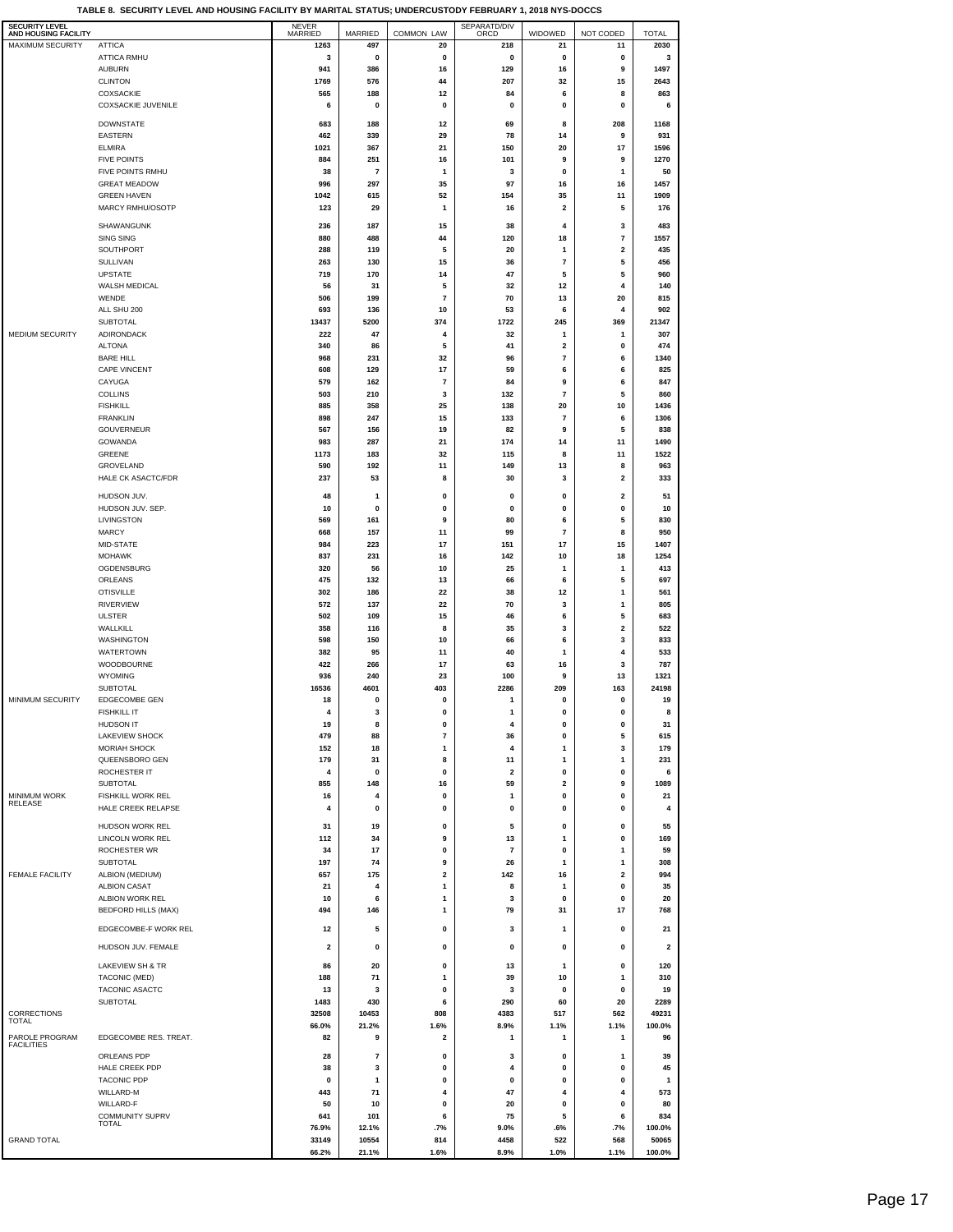**TABLE 9. SECURITY LEVEL AND HOUSING FACILITY BY INMATE REPORTED EDUCATION LEVEL; UNDERCUSTODY FEBRUARY 1, 2018 NYS-DOCCS**

| SECURITY LEVEL<br>AND HOUSING FACILITY |                                           | 6 GRADE OR                             | 7TH GRADE                    | 8TH GRADE                                          | 9TH GRADE                | 10TH GRADE                              | 11TH GRADE                           | 12TH GRADE              | POST<br>SECONDRY              | NOT CODED                 | <b>TOTAL</b>            |
|----------------------------------------|-------------------------------------------|----------------------------------------|------------------------------|----------------------------------------------------|--------------------------|-----------------------------------------|--------------------------------------|-------------------------|-------------------------------|---------------------------|-------------------------|
| MAXIMUM<br><b>SECURITY</b>             | <b>ATTICA</b>                             | 33                                     | 20                           | 85                                                 | 153                      | 227                                     | 159                                  | 685                     | 121                           | 547                       | 2030                    |
|                                        | ATTICA RMHU<br><b>AUBURN</b>              | $\mathbf{1}$<br>25                     | 0<br>16                      | 0<br>68                                            | 0<br>95                  | 0<br>174                                | $\mathbf{1}$<br>118                  | 0<br>517                | 0<br>87                       | $\mathbf{1}$<br>397       | $\mathbf 3$<br>1497     |
|                                        | <b>CLINTON</b>                            | 78                                     | 28                           | 102                                                | 173                      | 302                                     | 249                                  | 858                     | 205                           | 648                       | 2643                    |
|                                        | COXSACKIE<br><b>COXSACKIE JUVENILE</b>    | 16<br>$\mathbf 0$                      | 13<br>$\pmb{0}$              | 42<br>$\mathbf{1}$                                 | 76<br>4                  | 94<br>$\overline{1}$                    | 69<br>$\mathbf 0$                    | 306                     | 56<br>$\mathbf 0$             | 191<br>$\pmb{0}$          | 863                     |
|                                        |                                           |                                        |                              |                                                    |                          |                                         |                                      | 0                       |                               |                           | 6                       |
|                                        | <b>DOWNSTATE</b><br><b>EASTERN</b>        | 18<br>28                               | $\overline{7}$<br>8          | 34<br>27                                           | 53<br>70                 | 106<br>76                               | 105<br>68                            | 353<br>281              | 39<br>62                      | 453<br>311                | 1168<br>931             |
|                                        | <b>ELMIRA</b>                             | 20                                     | 13                           | 72                                                 | 123                      | 185                                     | 142                                  | 573                     | 76                            | 392                       | 1596                    |
|                                        | <b>FIVE POINTS</b><br>FIVE POINTS RMHU    | 9<br>$\mathbf{1}$                      | 9<br>$\pmb{0}$               | 51<br>3                                            | 111<br>$\mathbf 2$       | 158<br>5                                | 109<br>6                             | 428<br>17               | 55<br>$\overline{\mathbf{2}}$ | 340<br>14                 | 1270<br>50              |
|                                        |                                           |                                        |                              |                                                    |                          |                                         |                                      |                         |                               |                           |                         |
|                                        | <b>GREAT MEADOW</b><br><b>GREEN HAVEN</b> | 24<br>42                               | 22<br>35                     | 63<br>76                                           | 127<br>151               | 167<br>180                              | 129<br>136                           | 455<br>544              | 87<br>145                     | 383<br>600                | 1457<br>1909            |
|                                        | MARCY RMHU/OSOTP                          | $\overline{\mathbf{2}}$                | $\overline{\mathbf{2}}$      | 5                                                  | 22                       | 17                                      | 17                                   | 49                      | 17                            | 45                        | 176                     |
|                                        | SHAWANGUNK                                | 12                                     | 8                            | 22                                                 | 38                       | 36                                      | 36                                   | 132                     | 45                            | 154                       | 483                     |
|                                        | SING SING                                 | 39                                     | 13                           | 64                                                 | 104                      | 137                                     | 112                                  | 439                     | 118                           | 531                       | 1557                    |
|                                        | SOUTHPORT<br>SULLIVAN                     | 3<br>13                                | 6<br>11                      | 18<br>14                                           | 39<br>47                 | 59<br>49                                | 38<br>35                             | 158<br>127              | 24<br>36                      | 90<br>124                 | 435<br>456              |
|                                        | <b>UPSTATE</b>                            | 18                                     | $\overline{4}$               | 49                                                 | 116                      | 133                                     | 102                                  | 301                     | 46                            | 191                       | 960                     |
|                                        | WALSH MEDICAL<br>WENDE                    | $\mathbf{1}$<br>15                     | 3<br>11                      | 6<br>45                                            | 12<br>72                 | 11<br>99                                | 6<br>60                              | 47<br>249               | 14<br>46                      | 40<br>218                 | 140<br>815              |
|                                        | ALL SHU 200                               | 14                                     | 12                           | 43                                                 | 103                      | 137                                     | 96                                   | 308                     | 29                            | 160                       | 902                     |
| MEDIUM SECURITY                        | <b>SUBTOTAL</b><br>ADIRONDACK             | 412<br>$\overline{7}$                  | 241<br>3                     | 890<br>14                                          | 1691<br>22               | 2353<br>36                              | 1793<br>29                           | 6827<br>123             | 1310<br>19                    | 5830<br>54                | 21347<br>307            |
|                                        | <b>ALTONA</b>                             | 8                                      | $\overline{4}$               | 18                                                 | 31                       | 45                                      | 42                                   | 210                     | 33                            | 83                        | 474                     |
|                                        | <b>BARE HILL</b>                          | 27                                     | $15\,$                       | 64                                                 | 115                      | 155                                     | 106                                  | 521                     | 73                            | 264                       | 1340                    |
|                                        | <b>CAPE VINCENT</b><br>CAYUGA             | 24<br>10                               | $\overline{7}$<br>6          | 37<br>36                                           | 65<br>86                 | 115<br>95                               | 74<br>57                             | 324<br>349              | 40<br>39                      | 139<br>169                | 825<br>847              |
|                                        | <b>COLLINS</b>                            | 12                                     | 15                           | 42                                                 | 63                       | 74                                      | 54                                   | 376                     | 45                            | 179                       | 860                     |
|                                        | <b>FISHKILL</b><br><b>FRANKLIN</b>        | 32<br>32                               | 16<br>8                      | 63<br>61                                           | 100<br>107               | 125<br>156                              | 110<br>116                           | 430<br>513              | 115<br>83                     | 445<br>230                | 1436<br>1306            |
|                                        | GOUVERNEUR                                | $\overline{7}$                         | 6                            | 21                                                 | 64                       | 73                                      | 77                                   | 381                     | 52                            | 157                       | 838                     |
|                                        | <b>GOWANDA</b>                            | 48                                     | 17                           | 54                                                 | 119                      | 137                                     | 118                                  | 649                     | 91                            | 257                       | 1490                    |
|                                        | GREENE<br>GROVELAND                       | 25<br>11                               | 17<br>6                      | 87<br>43                                           | 147<br>60                | 225<br>88                               | 172<br>72                            | 551<br>407              | 59<br>60                      | 239<br>216                | 1522<br>963             |
|                                        | <b>HALE CK ASACTC/FDR</b>                 | 5                                      | 5                            | 10                                                 | 23                       | 38                                      | 27                                   | 159                     | 19                            | 47                        | 333                     |
|                                        | HUDSON JUV.                               | $\mathbf{1}$                           | $\mathbf{1}$                 | 5                                                  | 21                       | 14                                      | 3                                    | 3                       | $\mathbf 0$                   | 3                         | 51                      |
|                                        | HUDSON JUV. SEP.<br>LIVINGSTON            | $\mathbf 0$<br>16                      | $\pmb{0}$<br>6               | $\overline{\mathbf{2}}$<br>21                      | 5<br>75                  | -1<br>115                               | $\mathbf{1}$<br>84                   | $\mathbf{1}$<br>323     | $\pmb{0}$<br>41               | $\pmb{0}$<br>149          | $10\,$<br>830           |
|                                        | <b>MARCY</b>                              | $\overline{7}$                         | $\boldsymbol{9}$             | 28                                                 | 87                       | 109                                     | 84                                   | 321                     | 60                            | 245                       | 950                     |
|                                        | MID-STATE                                 | 18                                     | 12                           | 52                                                 | 120                      | 145                                     | 100                                  | 555                     | 83                            | 322                       | 1407                    |
|                                        | <b>MOHAWK</b><br>OGDENSBURG               | 28<br>11                               | 13<br>4                      | 48<br>20                                           | 80<br>39                 | 136<br>50                               | 112<br>52                            | 493<br>158              | 60<br>17                      | 284<br>62                 | 1254<br>413             |
|                                        | ORLEANS                                   | 12                                     | 4                            | 27                                                 | 62                       | 78                                      | 78                                   | 270                     | 40                            | 126                       | 697                     |
|                                        | <b>OTISVILLE</b><br><b>RIVERVIEW</b>      | 9<br>18                                | 11<br>10                     | 14<br>30                                           | 32<br>60                 | 57<br>102                               | 38<br>85                             | 202<br>341              | 46<br>32                      | 152<br>127                | 561<br>805              |
|                                        | <b>ULSTER</b>                             | 15                                     | 5                            | 26                                                 | 65                       | 93                                      | 57                                   | 272                     | 34                            | 116                       | 683                     |
|                                        | WALLKILL                                  | 5                                      | $\overline{7}$               | 9                                                  | 31                       | 59                                      | 47                                   | 222                     | 32                            | 110                       | 522                     |
|                                        | WASHINGTON<br><b>WATERTOWN</b>            | 21<br>13                               | $\bf 7$<br>10                | 54<br>19                                           | 63<br>50                 | 101<br>62                               | 78<br>54                             | 277<br>213              | 57<br>29                      | 175<br>83                 | 833<br>533              |
|                                        | WOODBOURNE                                | 38                                     | 13                           | 28                                                 | 59                       | 74                                      | 57                                   | 251                     | 60                            | 207                       | 787                     |
|                                        | WYOMING<br><b>SUBTOTAL</b>                | 19<br>479                              | 18<br>255                    | 57<br>990                                          | 121<br>1972              | 158<br>2716                             | 120<br>2104                          | 524<br>9419             | 52<br>1371                    | 252<br>4892               | 1321<br>24198           |
| <b>MINIMUM</b>                         | <b>EDGECOMBE GEN</b>                      | $\mathbf 0$                            | 1                            | $\overline{\mathbf{2}}$                            | 1                        | $\overline{\mathbf{2}}$                 | $\overline{\mathbf{2}}$              | 5                       | $\mathbf 0$                   | 6                         | 19                      |
| <b>SECURITY</b>                        | <b>FISHKILL IT</b><br><b>HUDSON IT</b>    | $\mathbf 0$                            | $\pmb{0}$                    | $\mathbf 0$                                        | 0                        | $\mathbf{0}$                            | $\mathbf{1}$                         | 5                       | $\overline{\mathbf{2}}$       | $\pmb{0}$                 | 8                       |
|                                        | <b>LAKEVIEW SHOCK</b>                     | $\mathbf 0$<br>5                       | $\pmb{0}$                    | $\mathbf 0$<br>24                                  | 0<br>47                  | $\mathbf{1}$<br>65                      | $\overline{\mathbf{2}}$<br>66        | 20<br>311               | $\overline{\mathbf{4}}$<br>33 | 4<br>60                   | 31<br>615               |
|                                        | MORIAH SHOCK                              | $\mathbf 0$                            | $\pmb{0}$                    | 10                                                 | 13                       | 20                                      | 22                                   | 86                      | 8                             | 20                        | 179                     |
|                                        | QUEENSBORO GEN                            | $\mathbf{3}$                           | $\mathbf{1}$                 | 10                                                 | 23                       | 35                                      | 31                                   | 76                      | 14                            | 38                        | 231                     |
|                                        | ROCHESTER IT<br>SUBTOTAL                  | 0                                      | 0<br>6                       | 0<br>46                                            | 0<br>84                  | 0<br>123                                | 0                                    | 5                       | $\mathbf{1}$                  | 0                         | 6<br>1089               |
| <b>MINIMUM WORK</b>                    | FISHKILL WORK REL                         | 8<br>$\mathbf 0$                       | 0                            | $\overline{\mathbf{2}}$                            | $\overline{\mathbf{2}}$  | 1                                       | 124<br>1                             | 508<br>13               | 62<br>$\mathbf{1}$            | 128<br>1                  | 21                      |
| RELEASE                                | HALE CREEK RELAPSE                        | $\mathbf 0$                            | $\mathbf{0}$                 | $\pmb{0}$                                          | 0                        | $\mathbf{1}$                            | $\mathbf{1}$                         | $\overline{\mathbf{2}}$ | $\mathbf 0$                   | $\pmb{0}$                 | $\overline{4}$          |
|                                        | HUDSON WORK REL                           | $\pmb{0}$                              | 1                            | $\pmb{0}$                                          | 3                        | $\mathbf 2$                             | 6                                    | 26                      | $\overline{\mathbf{2}}$       | 15                        | 55                      |
|                                        | LINCOLN WORK REL                          | $\overline{\mathbf{2}}$                | 1                            | $\overline{7}$                                     | 12                       | 22                                      | 14                                   | 71                      | 20                            | 20                        | 169                     |
|                                        |                                           |                                        |                              |                                                    |                          |                                         |                                      |                         |                               |                           |                         |
|                                        | ROCHESTER WR<br><b>SUBTOTAL</b>           | $\mathbf 0$<br>$\overline{\mathbf{2}}$ | $\overline{\mathbf{2}}$<br>4 | $\pmb{0}$<br>9                                     | 4<br>21                  | 8<br>34                                 | $\overline{4}$<br>26                 | 28<br>140               | $\overline{4}$<br>27          | 9<br>45                   | 59<br>308               |
| <b>FEMALE FACILITY</b>                 | ALBION (MEDIUM)                           | 14                                     | 16                           | 54                                                 | 88                       | 86                                      | 61                                   | 390                     | 249                           | 36                        | 994                     |
|                                        | <b>ALBION CASAT</b><br>ALBION WORK REL    | $\pmb{0}$<br>$\mathbf 0$               | 3<br>$\pmb{0}$               | $\overline{\mathbf{2}}$<br>$\overline{\mathbf{2}}$ | 4<br>0                   | $\overline{\mathbf{2}}$<br>$\mathbf{1}$ | $\overline{\mathbf{2}}$<br>$\pmb{0}$ | 15<br>10                | 6<br>$\overline{7}$           | $\mathbf{1}$<br>$\pmb{0}$ | 35<br>20                |
|                                        | <b>BEDFORD HILLS (MAX)</b>                | 14                                     | 15                           | 39                                                 | 54                       | 72                                      | 50                                   | 297                     | 166                           | 61                        | 768                     |
|                                        | EDGECOMBE-F WORK REL                      | 0                                      | $\mathbf{1}$                 | $\mathbf 0$                                        | $\overline{\mathbf{2}}$  | 1                                       | $\mathbf{1}$                         | 12                      | 4                             | 0                         | 21                      |
|                                        | HUDSON JUV. FEMALE                        | $\pmb{0}$                              | $\pmb{0}$                    | $\mathbf{1}$                                       | 0                        | $\mathbf{1}$                            | 0                                    | 0                       | $\pmb{0}$                     | $\mathbf 0$               | $\overline{\mathbf{2}}$ |
|                                        | LAKEVIEW SH & TR                          | $\mathbf{1}$                           | 0                            | $\overline{4}$                                     | $\overline{\phantom{a}}$ | 12                                      | $\overline{4}$                       | 48                      | 42                            | 2                         | 120                     |
|                                        | TACONIC (MED)                             | 6                                      | 5                            | 16                                                 | 24                       | 30                                      | 25                                   | 114                     | 73                            | 17                        | 310                     |
|                                        | TACONIC ASACTC                            | $\mathbf 0$                            | 0<br>40                      | -1                                                 | $\mathbf{1}$             | -1                                      | $\overline{2}$<br>145                | 10                      | $\overline{\bf{4}}$           | 0<br>117                  | 19<br>2289              |
| CORRECTIONS                            | SUBTOTAL                                  | 35<br>936                              | 546                          | 119<br>2054                                        | 180<br>3948              | 206<br>5432                             | 4192                                 | 896<br>17790            | 551<br>3321                   | 11012                     | 49231                   |
| TOTAL                                  |                                           | 1.9%                                   | 1.1%                         | 4.2%                                               | 8.0%                     | 11.0%                                   | 8.5%                                 | 36.1%                   | 6.7%                          | 22.4%                     | 100.0%                  |
| PAROLE<br>PROGRAM<br><b>FACILITIES</b> | EDGECOMBE RES. TREAT.                     | $\mathbf{1}$                           | $\pmb{0}$                    | 6                                                  | 14                       | 14                                      | 13                                   | 28                      | 3                             | 17                        | 96                      |
|                                        | ORLEANS PDP<br>HALE CREEK PDP             | $\pmb{0}$<br>$\pmb{0}$                 | $\pmb{0}$<br>0               | $\overline{\mathbf{2}}$<br>$\mathbf 2$             | 3<br>5                   | $\overline{\phantom{a}}$<br>12          | $\overline{4}$<br>3                  | 17<br>14                | 1<br>$\mathbf{1}$             | 5<br>8                    | 39<br>45                |
|                                        | <b>TACONIC PDP</b>                        | 0                                      | 0                            | 0                                                  | 0                        | 0                                       | 0                                    | $\mathbf{1}$            | 0                             | 0                         | $\mathbf{1}$            |
|                                        | WILLARD-M                                 | 3                                      | 3                            | 19                                                 | 47                       | 54                                      | 56                                   | 262                     | 32                            | 97                        | 573                     |
|                                        | WILLARD-F<br>COMMUNITY                    | 0<br>$\overline{4}$                    | 0<br>3                       | 6<br>35                                            | 6<br>75                  | 9<br>96                                 | 5<br>81                              | 34<br>356               | 17<br>54                      | 3<br>130                  | 80<br>834               |
|                                        | SUPRV TOTAL                               | .5%                                    | .4%                          | 4.2%                                               | 9.0%                     | 11.5%                                   | 9.7%                                 | 42.7%                   | 6.5%                          | 15.6%                     | 100.0%                  |
| <b>GRAND TOTAL</b>                     |                                           | 940<br>1.9%                            | 549<br>1.1%                  | 2089<br>4.2%                                       | 4023<br>8.0%             | 5528<br>11.0%                           | 4273<br>8.5%                         | 18146<br>36.2%          | 3375<br>6.7%                  | 11142<br>22.3%            | 50065<br>100.0%         |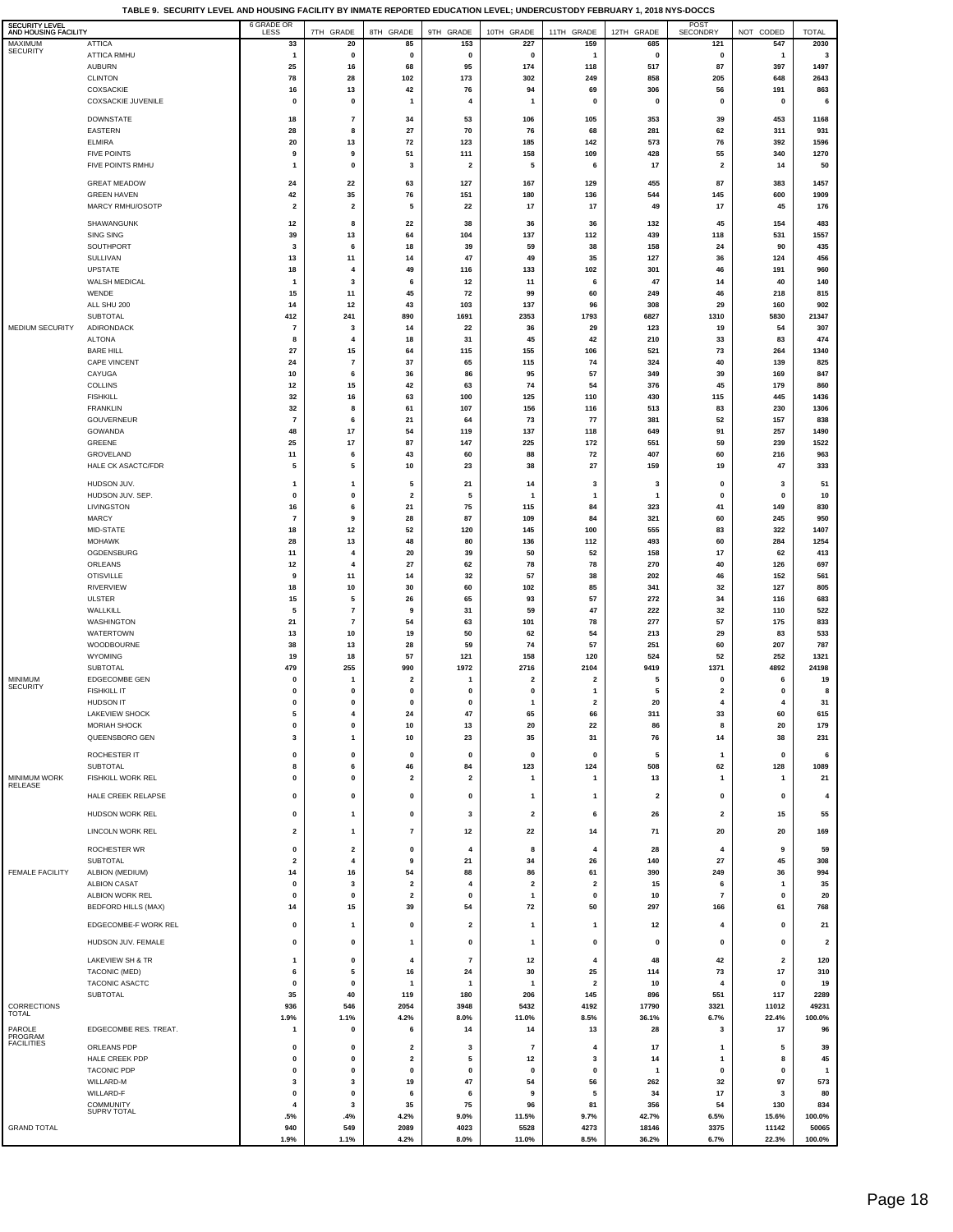**TABLE 10. SECURITY LEVEL AND HOUSING FACILITY BY LENGTH OF STAY AT CURRENT FACILITY (IN MONTHS); UNDERCUSTODY FEBRUARY 1, 2018 NYS-DOCCS**

| <b>SECURITY LEVEL</b><br>AND HOUSING FACILITY |                                   | 0-2 MONTHS              | 3-5 MONTHS              | 6-8 MONTHS                  | 9-11 MONTHS               | 12-17 MONTHS                   | 18-23 MONTHS             | 24-35 MONTHS                | 36-47 MONTHS                | 48-71 MONTHS                 | 72 + MONTHS                      | NOT CODED                   | TOTAL                   | AVERAGE TIME<br>IN MONTHS |
|-----------------------------------------------|-----------------------------------|-------------------------|-------------------------|-----------------------------|---------------------------|--------------------------------|--------------------------|-----------------------------|-----------------------------|------------------------------|----------------------------------|-----------------------------|-------------------------|---------------------------|
| MAXIMUM SECURITY                              | <b>ATTICA</b>                     | 347                     | 267                     | 233                         | 165                       | 245                            | 165                      | 153                         | 83                          | 134                          | 238                              | $\mathbf 0$                 | 2030                    | 29.0                      |
|                                               | ATTICA RMHU                       | $\overline{\mathbf{2}}$ | 1                       | $\mathbf{0}$                | $\mathbf{0}$              | $\mathbf 0$                    | 0                        | $\mathbf{0}$                | $\mathbf 0$                 | $\mathbf 0$                  | $\mathbf{0}$                     | $\mathbf 0$                 | 3                       | 2.5                       |
|                                               | AUBURN                            | 343                     | 228                     | 165                         | 153                       | 156                            | 84                       | 105                         | 62                          | 101                          | 100                              | $\mathbf 0$                 | 1497                    | 21.0                      |
|                                               | <b>CLINTON</b><br>COXSACKIE       | 469<br>174              | 362<br>134              | 295<br>104                  | 194<br>72                 | 351<br>102                     | 214<br>77                | 274<br>87                   | 141<br>44                   | 145<br>34                    | 198<br>35                        | $\mathbf{0}$<br>0           | 2643<br>863             | 23.9<br>17.3              |
|                                               | COXSACKIE                         | $\overline{2}$          | 3                       | -1                          | $\mathbf 0$               | $\mathbf 0$                    | $\mathbf 0$              | $\mathbf{0}$                | $\mathbf 0$                 | $\mathbf 0$                  | $\mathbf 0$                      | $\mathbf{0}$                | 6                       | 4.2                       |
|                                               | JUVENILE<br><b>DOWNSTATE</b>      | 891                     | 57                      | 26                          |                           | 32                             |                          | 50                          |                             |                              | 29                               | $\mathbf 0$                 |                         |                           |
|                                               | EASTERN                           | 73                      | 67                      | 70                          | 21<br>69                  | 80                             | 22<br>79                 | 138                         | 18<br>81                    | 22<br>127                    | 147                              | $\mathbf{0}$                | 1168<br>931             | 7.6<br>38.1               |
|                                               | <b>ELMIRA</b>                     | 576                     | 220                     | 151                         | 88                        | 120                            | 73                       | 121                         | 78                          | 56                           | 113                              | $\mathbf 0$                 | 1596                    | 18.6                      |
|                                               | <b>FIVE POINTS</b>                | 350                     | 156                     | 118                         | 98                        | 162                            | 101                      | 107                         | 46                          | 59                           | 73                               | $\mathbf{0}$                | 1270                    | 20.5                      |
|                                               | FIVE POINTS RMHU                  | 21                      | 13                      |                             | 5                         | $\overline{2}$                 | $\mathbf{3}$             | $\Omega$                    | $\mathbf 0$                 | $\Omega$                     | $\mathbf{0}$                     | 0                           | 50                      | 5.5                       |
|                                               | <b>GREAT MEADOW</b>               | 327                     | 248                     | 150                         | 150                       | 170                            | 108                      | 95                          | 71                          | 40                           | 98                               | $\mathbf 0$                 | 1457                    | 19.3                      |
|                                               | <b>GREEN HAVEN</b><br>MARCY       | 202<br>72               | 155<br>25               | 159<br>23                   | 120<br>13                 | 210<br>12                      | 149<br>10                | 244<br>20                   | 132<br>$\mathbf{1}$         | 136<br>$\mathbf{0}$          | 402<br>$\pmb{0}$                 | $\mathbf 0$<br>$\pmb{0}$    | 1909<br>176             | 46.5<br>8.9               |
|                                               | RMHU/OSOTP                        |                         |                         |                             |                           |                                |                          |                             |                             |                              |                                  |                             |                         |                           |
|                                               | SHAWANGUNK                        | 44                      | 43<br>126               | 45                          | 36<br>87                  | 38                             | 47<br>120                | 41<br>126                   | 35<br>170                   | 42<br>202                    | 112<br>292                       | $\mathbf 0$<br>$\mathbf 0$  | 483<br>1557             | 47.0<br>41.7              |
|                                               | SING SING<br>SOUTHPORT            | 221<br>217              | 86                      | 103<br>35                   | 25                        | 110<br>29                      | 18                       | 14                          |                             | $\mathbf{3}$                 | $\overline{\bf{4}}$              | 0                           | 435                     | 7.9                       |
|                                               | SULLIVAN                          | 111                     | 50                      | 37                          | 30                        | 22                             | 25                       | 32                          | 32                          | 37                           | 80                               | 0                           | 456                     | 39.8                      |
|                                               | <b>UPSTATE</b>                    | 538                     | 151                     | 41                          | 39                        | 57                             | 34                       | 26                          | 23                          | 19                           | 32                               | $\pmb{0}$                   | 960                     | 10.6                      |
|                                               | WALSH MEDICAL                     | 29                      | 19                      | 11                          | 22                        | 10                             | $12$                     | 12                          | 5                           | $\overline{7}$               | 13                               | $\mathbf 0$                 | 140                     | 23.6                      |
|                                               | WENDE                             | 168                     | 97                      | 73                          | 57                        | 66                             | 60                       | 93                          | 40                          | ${\bf 71}$                   | 90                               | $\mathbf 0$                 | 815                     | 29.4                      |
|                                               | ALL SHU 200<br>SUBTOTAL           | 828<br>6005             | 49<br>2557              | 11<br>1857                  | 1448                      | 5<br>1979                      | 3<br>1404                | 1739                        | $\mathbf 0$<br>1066         | 1236                         | $\Omega$<br>2056                 | $\mathbf 0$<br>$\mathbf 0$  | 902<br>21347            | 1.4<br>25.1               |
| MEDIUM SECURITY                               | ADIRONDACK                        | 41                      | 72                      | 55                          | 36                        | 54                             | 21                       | 21                          | -6                          |                              | $\mathbf 0$                      | $\mathbf{0}$                | 307                     | 10.9                      |
|                                               | <b>ALTONA</b>                     | 114                     | 104                     | 83                          | 53                        | 68                             | 28                       | 17                          |                             | $\overline{\mathbf{2}}$      | 0                                | 0                           | 474                     | 8.9                       |
|                                               | <b>BARE HILL</b>                  | 335                     | 231                     | 189                         | 120                       | 183                            | 119                      | 101                         | 35                          | 21                           | 6                                | $\mathbf 0$                 | 1340                    | 11.7                      |
|                                               | <b>CAPE VINCENT</b>               | 174                     | 192                     | 130                         | 78                        | 90                             | 69                       | 59                          | 23                          | $\overline{7}$               | 3                                | $\mathbf 0$                 | 825                     | 10.9                      |
|                                               | CAYUGA<br>COLLINS                 | 173<br>156              | 160<br>175              | 92<br>123                   | 101<br>82                 | 104<br>112                     | 67<br>59                 | 96<br>72                    | 31<br>27                    | 14<br>27                     | 9<br>27                          | $\mathbf 0$                 | 847<br>860              | 13.5                      |
|                                               | <b>FISHKILL</b>                   | 306                     | 188                     | 180                         | 117                       | 196                            | 115                      | 175                         | 56                          | 65                           | 38                               | $\pmb{0}$<br>$\pmb{0}$      | 1436                    | 16.5<br>16.8              |
|                                               | <b>FRANKLIN</b>                   | 336                     | 278                     | 188                         | 130                       | 142                            | 80                       | 102                         | 29                          | 14                           | $\overline{7}$                   | $\mathbf{0}$                | 1306                    | 10.7                      |
|                                               | <b>GOUVERNEUR</b>                 | 197                     | 153                     | 129                         | 100                       | 102                            | 73                       | 42                          | 21                          | 17                           | $\overline{\bf{4}}$              | $\mathbf 0$                 | 838                     | 11.4                      |
|                                               | GOWANDA                           | 391                     | 344                     | 262                         | 147                       | 162                            | 85                       | 80                          | 13                          | $\overline{4}$               | $\overline{\mathbf{2}}$          | $\mathbf 0$                 | 1490                    | 8.8                       |
|                                               | GREENE                            | 345                     | 282                     | 242                         | 187                       | 187                            | 116                      | 106                         | 38                          | 13                           | 6                                | $\pmb{0}$                   | 1522                    | 10.9                      |
|                                               | GROVELAND<br><b>HALE CK</b>       | 284<br>138              | 115<br>128              | 173                         | 88<br>-6                  | 117<br>$\mathbf{0}$            | 73<br>$\mathbf 0$        | 75<br>$\mathbf{0}$          | 21<br>$\mathbf 0$           | 8<br>$\mathbf{0}$            | 9<br>$\mathbf{0}$                | $\mathbf 0$<br>$\mathbf{0}$ | 963<br>333              | 11.6<br>3.8               |
|                                               | ASACTC/FDR                        |                         |                         | 61                          |                           |                                |                          |                             |                             |                              |                                  |                             |                         |                           |
|                                               | HUDSON JUV.                       | 28                      | 13                      | $\overline{7}$              | $\mathbf{1}$              | $\overline{2}$                 | $\mathbf{0}$             | $\mathbf{0}$                | $\mathbf{0}$                | $\mathbf{0}$                 | $\pmb{0}$                        | $\mathbf 0$                 | 51                      | 3.3                       |
|                                               | HUDSON JUV. SEP.                  | 10                      | $\mathbf 0$             | $\mathbf{0}$                | $\mathbf{0}$              | $\mathbf 0$                    | $\mathbf 0$              | $\Omega$                    | $\mathbf 0$                 | $\mathbf{0}$                 | $\mathbf{0}$                     | 0                           | 10                      | .7                        |
|                                               | LIVINGSTON<br>MARCY               | 192<br>254              | 191<br>187              | 86<br>130                   | 75<br>85                  | 90<br>124                      | 66<br>76                 | 79<br>55                    | 31<br>27                    | 14<br>$\overline{7}$         | 6<br>5                           | $\mathbf 0$<br>$\mathbf{0}$ | 830<br>950              | 12.2<br>10.7              |
|                                               | MID-STATE                         | 326                     | 280                     | 217                         | 141                       | 160                            | 118                      | 102                         | 29                          | 29                           | 5                                | $\mathbf 0$                 | 1407                    | 11.3                      |
|                                               | <b>MOHAWK</b>                     | 303                     | 232                     | 197                         | 132                       | 159                            | 86                       | 74                          | 34                          | 20                           | $17\,$                           | $\mathbf 0$                 | 1254                    | 11.8                      |
|                                               | OGDENSBURG                        | 100                     | 76                      | 74                          | 55                        | 57                             | 31                       | 17                          |                             | $\overline{2}$               | $\mathbf{0}$                     | $\mathbf 0$                 | 413                     | 9.1                       |
|                                               | ORLEANS                           | 187                     | 128                     | 85                          | 63                        | 75                             | 58                       | 51                          | 21                          | 18                           | 11                               | $\mathbf 0$                 | 697                     | 13.2                      |
|                                               | <b>OTISVILLE</b>                  | 61                      | 68                      | 64                          | 35                        | 86                             | 60                       | 82<br>45                    | 31                          | 44                           | 30<br>$\pmb{0}$                  | $\mathbf{0}$<br>0           | 561                     | 23.4                      |
|                                               | <b>RIVERVIEW</b><br><b>ULSTER</b> | 208<br>570              | 185<br>41               | 108<br>31                   | 88<br>$\overline{7}$      | 90<br>9                        | 56<br>14                 | 10                          | 15<br>$\mathbf{0}$          | 10                           | $\mathbf{0}$                     | 0                           | 805<br>683              | 9.7<br>2.4                |
|                                               | WALLKILL                          | 104                     | 104                     | 50                          | 74                        | 98                             | 58                       | 32                          | $\overline{\mathbf{2}}$     | $\mathbf{0}$                 | $\mathbf{0}$                     | $\mathbf 0$                 | 522                     | 10.2                      |
|                                               | WASHINGTON                        | 231                     | 161                     | 121                         | 66                        | 110                            | 57                       | 61                          | 24                          | $\mathbf{1}$                 | $\mathbf{1}$                     | 0                           | 833                     | 10.0                      |
|                                               | <b>WATERTOWN</b>                  | 155                     | 99                      | 72                          | 63                        | 67                             | 49                       | 22                          | 4                           | $\mathbf 0$                  | $\overline{2}$                   | $\mathbf{0}$                | 533                     | 8.9                       |
|                                               | WOODBOURNE                        | 109                     | 87                      | 102                         | 64                        | 103                            | 112                      | 96                          | 49                          | 38                           | 27                               | 0                           | 787                     | 20.1                      |
|                                               | WYOMING<br><b>SUBTOTAL</b>        | 292<br>6120             | 247<br>4521             | 187<br>3438                 | 127<br>2321               | 187<br>2934                    | 121<br>1867              | 98<br>1770                  | 31<br>604                   | 21<br>398                    | 10<br>225                        | $\mathbf 0$<br>$\mathbf 0$  | 1321<br>24198           | 11.9<br>11.8              |
| MINIMUM SECURITY                              | EDGECOMBE GEN                     | 15                      | 4                       | $\mathbf{0}$                | $\mathbf{0}$              | $\mathbf{0}$                   | $\mathbf{0}$             | $\mathbf{0}$                | $\mathbf{0}$                | $\mathbf{0}$                 | $\mathbf{0}$                     | $\mathbf 0$                 | 19                      | 1.7                       |
|                                               | <b>FISHKILL IT</b>                | 5                       | c                       | $\mathbf{0}$                | 3                         | $\mathbf 0$                    | $\mathbf 0$              | $\mathbf 0$                 | $\mathbf 0$                 | $\mathbf 0$                  | $\mathbf{0}$                     | $\mathbf{0}$                | 8                       | 4.6                       |
|                                               | HUDSON IT                         | 12                      | 10                      | $\overline{7}$              | $\mathbf{1}$              | $\mathbf{1}$                   | $\mathbf{0}$             | $\mathbf{0}$                | $\pmb{0}$                   | $\mathbf{0}$                 | $\pmb{0}$                        | 0                           | 31                      | 4.4                       |
|                                               | <b>LAKEVIEW SHOCK</b>             | 357                     | 207                     | 41                          | $\overline{\mathbf{z}}$   | $\overline{2}$                 | -1                       | $\mathbf 0$                 | $\mathbf{0}$                | $\mathbf{0}$                 | $\mathbf{0}$                     | $\mathbf{0}$                | 615                     | 2.8                       |
|                                               | MORIAH SHOCK<br>QUEENSBORO GEN    | 92<br>216               | 87<br>10                | $\mathbf 0$<br>$\mathbf{0}$ | $\mathbf 0$<br>$\pmb{0}$  | $\mathbf{0}$<br>$\overline{2}$ | 0<br>$\mathbf 0$         | $\mathbf 0$                 | $\mathbf 0$<br>$\mathbf{1}$ | $\mathbf{0}$                 | $\mathbf 0$<br>$\pmb{0}$         | $\mathbf 0$<br>$\mathbf 0$  | 179<br>231              | 3.1<br>$2.0\,$            |
|                                               | ROCHESTER IT                      | $\mathbf{3}$            |                         |                             | $\overline{1}$            | $\mathbf{0}$                   | $\mathbf 0$              | $\mathbf 0$                 | $\mathbf{0}$                | $\mathbf{0}$                 | $\mathbf{0}$                     | 0                           |                         | 4.9                       |
|                                               | SUBTOTAL                          | 700                     | 319                     | 49                          | 12                        | 5                              | 1                        | 1                           | $\mathbf{1}$                | $\mathbf{1}$                 | $\pmb{0}$                        | 0                           | 1089                    | 2.7                       |
| MINIMUM WORK<br>RELEASE                       | FISHKILL WORK REL                 | 11                      | 4                       | -1                          | $\overline{2}$            | 3                              | $\mathbf 0$              | $\mathbf 0$                 | $\mathbf{0}$                | $\mathbf{0}$                 | $\mathbf{0}$                     | $\mathbf{0}$                | 21                      | 5.6                       |
|                                               | HALE CREEK<br><b>RELAPSE</b>      | 4                       | $\mathbf 0$             | $\mathbf 0$                 | $\pmb{0}$                 | $\mathbf{0}$                   | 0                        | $\mathbf 0$                 | 0                           | $\mathbf{0}$                 | $\mathbf{0}$                     | 0                           | 4                       | 1.3                       |
|                                               | HUDSON WORK REL                   | 20                      | 14                      | 10                          | $\overline{\mathbf{c}}$   | 9                              | $\Omega$                 | $\Omega$                    | 0                           | $\Omega$                     | $\Omega$                         | 0                           | 55                      | 5.5                       |
|                                               | LINCOLN WORK REL                  | 60                      | 36                      | 30                          | 11                        | 29                             | 3                        | $\pmb{0}$                   | $\pmb{0}$                   | $\pmb{0}$                    | $\pmb{0}$                        | $\mathbf 0$                 | 169                     | 6.4                       |
|                                               | ROCHESTER WR                      | 27                      | 17                      | 5                           | 5                         | 5                              | $\mathbf 0$              | $\pmb{\mathsf{o}}$          | $\pmb{0}$                   | $\pmb{0}$                    | $\mathbf 0$                      | $\pmb{0}$                   | 59                      | 4.6                       |
| FEMALE FACILITY                               | SUBTOTAL<br>ALBION (MEDIUM)       | 122<br>214              | 71<br>155               | 46<br>121                   | 20<br>107                 | 46<br>157                      | $\mathbf{3}$<br>87       | $\pmb{0}$<br>84             | $\pmb{0}$<br>40             | $\pmb{0}$<br>22              | $\pmb{0}$<br>$\scriptstyle\rm 7$ | $\pmb{0}$<br>$\mathbf 0$    | 308<br>994              | 5.8<br>13.1               |
|                                               | ALBION CASAT                      | $12$                    | 21                      | $\overline{\mathbf{2}}$     | $\mathbf{0}$              | $\mathbf{0}$                   | $\mathbf 0$              | $\Omega$                    | $\mathbf 0$                 | $\mathbf{0}$                 | $\mathbf{0}$                     | 0                           | 35                      | 3.4                       |
|                                               | ALBION WORK REL                   | 11                      | $\overline{\mathbf{3}}$ | $\overline{4}$              | $\mathbf{1}$              | $\pmb{0}$                      | $\pmb{0}$                | $\overline{1}$              | $\pmb{0}$                   | $\mathbf{0}$                 | $\pmb{0}$                        | 0                           | 20                      | 4.7                       |
|                                               | <b>BEDFORD HILLS</b>              | 217                     | 70                      | 51                          | 51                        | 49                             | 38                       | 52                          | 34                          | 64                           | 142                              | $\pmb{0}$                   | 768                     | 39.5                      |
|                                               | (MAX)<br>EDGECOMBE-F              | 11                      | 5                       | $\overline{\mathbf{2}}$     | $\pmb{0}$                 | $\overline{\mathbf{2}}$        | 1                        | $\pmb{0}$                   | $\pmb{0}$                   | $\mathbf{0}$                 | $\pmb{0}$                        | $\mathbf 0$                 | 21                      | 5.2                       |
|                                               | WORK REL                          |                         |                         |                             |                           |                                |                          |                             |                             |                              |                                  |                             |                         |                           |
|                                               | HUDSON JUV.<br>FEMALE             | $\mathbf{1}$            | 0                       | $\pmb{0}$                   | $\mathbf{1}$              | $\pmb{0}$                      | $\pmb{0}$                | $\pmb{0}$                   | $\pmb{0}$                   | $\pmb{0}$                    | $\pmb{0}$                        | 0                           | $\overline{\mathbf{2}}$ | 4.8                       |
|                                               | LAKEVIEW SH & TR                  | 47                      | 66                      | $\overline{7}$              | $\mathbf{0}$              | $\mathbf{0}$                   | $\mathbf 0$              | $\mathbf 0$                 | $\pmb{0}$                   | $\pmb{0}$                    | $\pmb{0}$                        | 0                           | 120                     | 3.2                       |
|                                               | TACONIC (MED)                     | 86                      | 49                      | 39                          | 29                        | 32                             | 27                       | 29                          | 8                           | $\overline{4}$               | $\scriptstyle\rm 7$              | 0                           | 310                     | 12.7                      |
|                                               | TACONIC ASACTC<br>SUBTOTAL        | $\overline{2}$<br>601   | 15<br>384               | $\overline{2}$<br>228       | $\mathbf{0}$<br>189       | $\mathbf{0}$<br>240            | $\mathbf 0$<br>153       | $\mathbf{0}$<br>166         | $\mathbf{0}$<br>82          | $\mathbf{0}$<br>90           | $\mathbf{0}$<br>156              | 0<br>$\pmb{0}$              | 19                      | 3.8<br>21.0               |
| CORRECTIONS TOTAL                             |                                   | 13548                   | 7852                    | 5618                        | 3990                      | 5204                           | 3428                     | 3676                        | 1753                        | 1725                         | 2437                             | $\pmb{0}$                   | 2289<br>49231           | 17.7                      |
|                                               |                                   |                         |                         |                             |                           |                                |                          |                             |                             |                              |                                  |                             |                         |                           |
| PAROLE PROGRAM<br><b>FACILITIES</b>           | EDGECOMBE RES.<br>TREAT.          | 96                      | 0                       | $\pmb{0}$                   | $\pmb{0}$                 | $\pmb{0}$                      | $\pmb{0}$                | $\pmb{0}$                   | $\pmb{0}$                   | $\pmb{0}$                    | $\pmb{0}$                        | $\mathbf 0$                 | 96                      | $\overline{\mathbf{6}}$   |
|                                               | ORLEANS PDP                       | $\pmb{0}$               | $\mathbf 0$             | $\mathbf{0}$                | $\pmb{0}$                 | $\mathbf{0}$                   | $\pmb{0}$                | $\mathbf{0}$                | $\pmb{0}$                   | $\mathbf{0}$                 | $\pmb{0}$                        | 39                          | 39                      |                           |
|                                               | HALE CREEK PDP                    | $\mathbf{0}$            | $\mathbf 0$             | $\mathbf 0$                 | $\pmb{0}$                 | $\mathbf{0}$                   | $\mathbf 0$              | $\mathbf 0$                 | $\mathbf{0}$                | $\mathbf{0}$                 | $\mathbf{0}$                     | 45                          | 45                      |                           |
|                                               | <b>TACONIC PDP</b>                | $\pmb{0}$               | 0                       | $\pmb{0}$                   | $\pmb{0}$                 | $\pmb{0}$                      | $\pmb{0}$                | $\pmb{0}$                   | $\pmb{0}$                   | $\pmb{0}$                    | $\pmb{0}$                        | $\overline{1}$              | $\mathbf{1}$            |                           |
|                                               | WILLARD-M<br>WILLARD-F            | 246<br>20               | 15<br>$\mathbf{1}$      | $\mathbf 0$<br>$\mathbf{0}$ | $\pmb{0}$<br>$\mathbf{0}$ | $\mathbf{1}$<br>$\mathbf{0}$   | $\pmb{0}$<br>$\mathbf 0$ | $\mathbf{0}$<br>$\mathbf 0$ | $\pmb{0}$<br>$\mathbf{0}$   | $\mathbf{0}$<br>$\mathbf{0}$ | $\pmb{0}$<br>$\mathbf{0}$        | 311<br>59                   | 573<br>80               | $1.6$<br>1.4              |
|                                               | COMMUNITY SUPRV                   | 362                     | 16                      | $\pmb{\mathsf{o}}$          | $\pmb{0}$                 | $\mathbf{1}$                   | $\pmb{0}$                | $\mathbf 0$                 | $\pmb{0}$                   | $\mathbf{0}$                 | $\pmb{0}$                        | 455                         | 834                     | 1.3                       |
|                                               | TOTAL                             |                         |                         |                             |                           |                                |                          |                             |                             |                              |                                  |                             |                         |                           |
| <b>GRAND TOTAL</b>                            |                                   | 13910                   | 7868                    | 5618                        | 3990                      | 5205                           | 3428                     | 3676                        | 1753                        | 1725                         | 2437                             | 455                         | 50065                   | 17.6                      |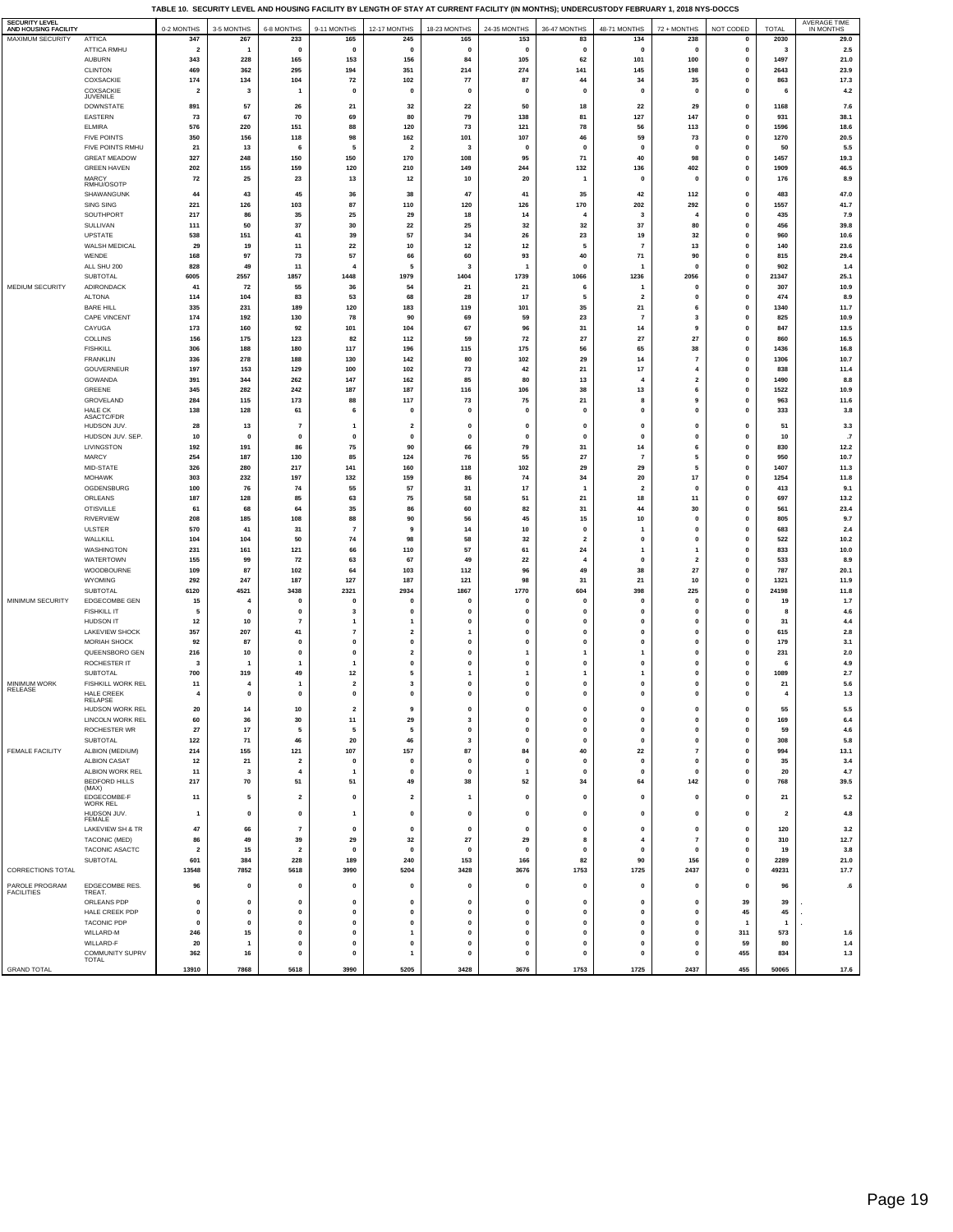| SECURITY LEVEL AND HOUSING FACILITY |                                   | <b>MALE</b>  | <b>FEMALE</b> | <b>TOTAL</b> |
|-------------------------------------|-----------------------------------|--------------|---------------|--------------|
| <b>MAXIMUM SECURITY</b>             | <b>ATTICA GENERAL</b>             | 1961         | 0             | 1961         |
|                                     | ATTICA ICP                        | 69           | 0             | 69           |
|                                     | <b>ATTICA RMHU</b>                | 3            | 0             | 3            |
|                                     | AUBURN GENERAL                    | 1416         | 0             | 1416         |
|                                     | AUBURN DEPOT                      | 46           | 0             | 46           |
|                                     | <b>AUBURN ICP</b>                 | 35           | 0             | 35           |
|                                     | CAYUGA SHU200                     | 27           | 0             | 27           |
|                                     | <b>CLINTON GENERAL</b>            | 1593         | 0             | 1593         |
|                                     | <b>CLINTON RECEPTION</b>          | 3            | 0             | 3            |
|                                     | <b>CLINTON ANNEX</b>              | 745          | 0             | 745          |
|                                     | <b>CLINTON SOP</b>                | 29           | 0             | 29           |
|                                     | <b>CLINTON ICP</b>                | 54           | 0             | 54           |
|                                     | <b>CLINTON APPU</b>               | 193          | 0             | 193          |
|                                     | <b>CLINTON SNU</b>                | 26           | 0             | 26           |
|                                     | COLLINS SHU200                    | 122          | 0             | 122          |
|                                     | <b>COXSACKIE</b>                  | 806          | 0             | 806          |
|                                     | <b>COXSACKIE REG.MEDICAL UNIT</b> | 57           | 0             | 57           |
|                                     | <b>COXSACKIE JUVENILE</b>         | 6            | 0             | 6            |
|                                     | DOWNSTATE GENERAL                 | 265          | 0             | 265          |
|                                     | DOWNSTATE RECEPTION               | 903          | 0             | 903          |
|                                     | <b>EASTERN GENERAL</b>            | 902          | 0             | 902          |
|                                     | <b>EASTERN SDU</b>                | 29           | 0             | 29           |
|                                     | <b>ELMIRA GENERAL</b>             | 1202         | 0             | 1202         |
|                                     | <b>ELMIRA RECEPTION</b>           | 350          | 0             | 350          |
|                                     |                                   | 44           |               |              |
|                                     | <b>ELMIRA ICP</b>                 |              | 0             | 44           |
|                                     | FISHKILL SHU200                   | 150          | 0             | 150          |
|                                     | <b>FIVE POINTS</b>                | 1160         | 0             | 1160         |
|                                     | <b>FIVE POINTS KEEPLOCK</b>       | 72           | 0             | 72           |
|                                     | FIVE POINTS ICP                   | 21           | 0             | 21           |
|                                     | <b>FIVE POINTS RMHU</b>           | 50           | 0             | 50           |
|                                     | <b>FIVE POINTS SOP</b>            | 17           | 0             | 17           |
|                                     | GOUVERNEUR SHU200                 | 122          | 0             | 122          |
|                                     | <b>GREAT MEADOW GENERAL</b>       | 1303         | 0             | 1303         |
|                                     | <b>GREAT MEADOW ICP</b>           | 124          | 0             | 124          |
|                                     | <b>GREAT MEADOW BHU</b>           | 30           | 0             | 30           |
|                                     | <b>GREEN HAVEN GENERAL</b>        | 1776         | 0             | 1776         |
|                                     | <b>GREEN HAVEN ICP</b>            | 122          | 0             | 122          |
|                                     | <b>GREEN HAVEN STP DN</b>         | 11           | 0             | 11           |
|                                     | <b>GREENE SHU200</b>              | 158          | 0             | 158          |
|                                     | LAKEVIEW SHU200                   | 145          | 0             | 145          |
|                                     | <b>MARCY RMHU</b>                 | 94           | 0             | 94           |
|                                     | <b>MARCY OSOTP</b>                | 82           | 0             | 82           |
|                                     | MID-STATE SHU200                  | 59           | 0             | 59           |
|                                     | MOHAWK WALSH MEDICAL              | 140          | 0             | 140          |
|                                     | ORLEANS SHU200                    | 119          | 0             | 119          |
|                                     | <b>SHAWANGUNK</b>                 | 429          | 0             | 429          |
|                                     | SHAWANGUNK SOP                    | 54           | 0             | 54           |
|                                     | SING SING                         | 1245         | 0             | 1245         |
|                                     | <b>SING SING TRANSIT</b>          | 233          | 0             | 233          |
|                                     | SING SING ABS UNIT                | $\mathbf{2}$ | 0             | 2            |
|                                     | SING SING CORP                    | 30           | 0             | 30           |
|                                     | SING SING ICP                     | 47           | 0             | 47           |
|                                     | <b>SOUTHPORT</b>                  | 324          | 0             | 324          |
|                                     | SOUTHPORT CADRE                   | 111          | 0             | 111          |
|                                     | <b>SULLIVAN</b>                   | 318          | 0             | 318          |
|                                     | <b>SUL SPECIAL NEED</b>           | 49           | 0             | 49           |
|                                     | SULLIVAN ICP                      | 56           | 0             | 56           |
|                                     | <b>SULLIVAN CARP</b>              | 33           | 0             | 33           |
|                                     | <b>UPSTATE GENERAL</b>            | 278          | 0             | 278          |
|                                     | UPSTATE SHU                       | 604          | 0             | 604          |
|                                     |                                   |              |               |              |
|                                     | UPSTATE SINGLE CELL               | 78           | 0             | 78           |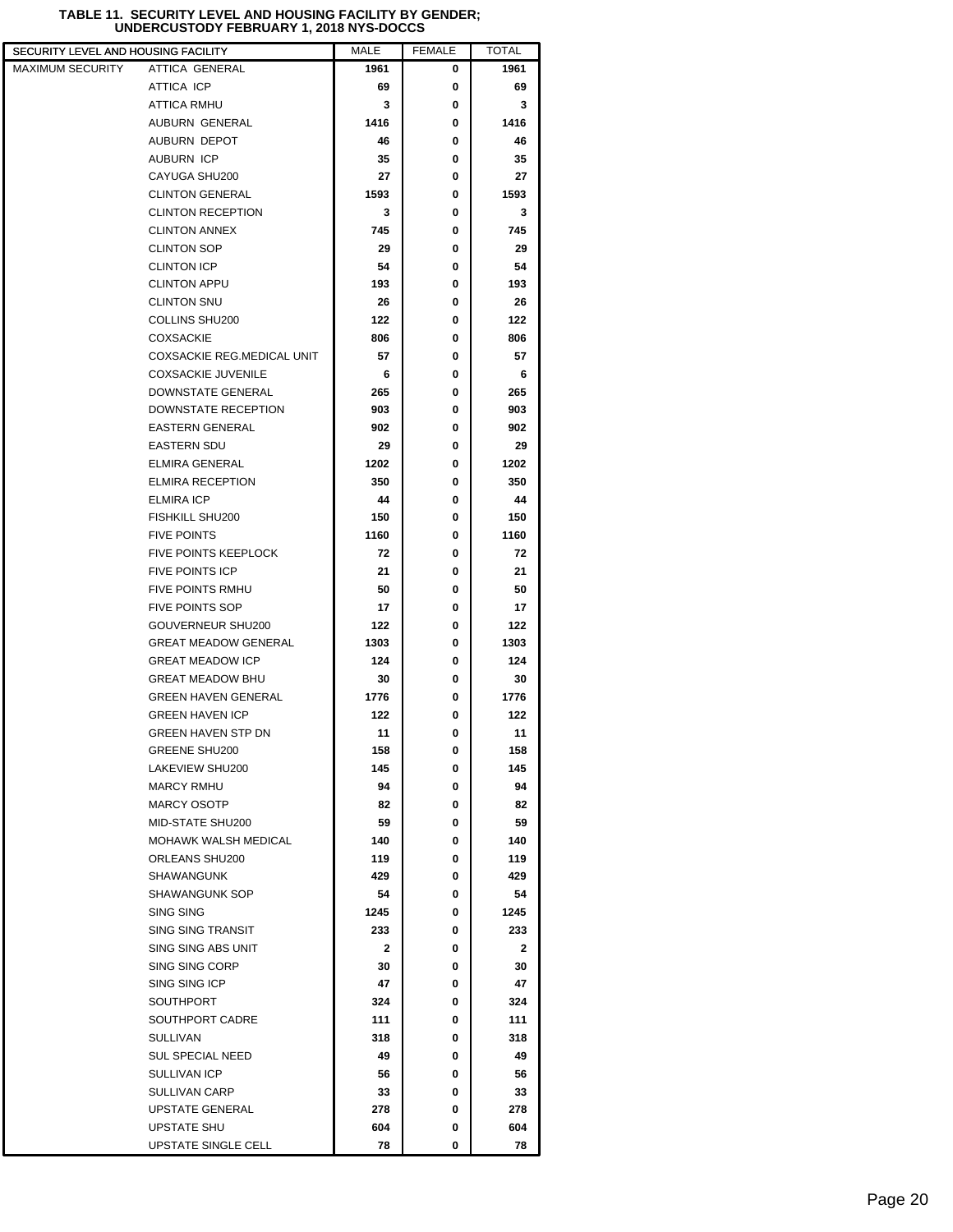| SECURITY LEVEL AND HOUSING FACILITY |                                 | MALE  | <b>FEMALE</b> | TOTAL |  |
|-------------------------------------|---------------------------------|-------|---------------|-------|--|
| MAXIMUM SECURITY                    | <b>WENDE</b>                    | 635   | 0             | 635   |  |
|                                     | <b>WENDE RECEPTION</b>          | 24    | 0             | 24    |  |
|                                     | <b>WENDE RMU</b>                | 78    | 0             | 78    |  |
|                                     | WENDE SPECIAL NEEDS             | 45    | 0             | 45    |  |
|                                     | <b>WENDE ICP</b>                | 29    | 0             | 29    |  |
|                                     | <b>WENDE STP DN</b>             | 4     | 0             | 4     |  |
|                                     | <b>SUBTOTAL</b>                 | 21347 | 0             | 21347 |  |
| MEDIUM SECURITY                     | <b>ADIRONDACK</b>               | 307   | 0             | 307   |  |
|                                     | <b>ALTONA</b>                   | 474   | 0             | 474   |  |
|                                     | BARE HILL                       | 1340  | 0             | 1340  |  |
|                                     | <b>CAPE VINCENT GENERAL</b>     | 825   | 0             | 825   |  |
|                                     | CAYUGA                          | 847   | 0             | 847   |  |
|                                     | <b>COLLINS</b>                  | 860   | 0             | 860   |  |
|                                     | <b>FISHKILL GENERAL</b>         | 1302  | 0             | 1302  |  |
|                                     | <b>FISHKILL ICP</b>             | 20    | 0             | 20    |  |
|                                     | <b>FISHKILL KEEPLOCK</b>        | 60    | 0             | 60    |  |
|                                     | <b>FISHKILL PROCESSING UNIT</b> | 1     | 0             | 1     |  |
|                                     | <b>FISHKILL RMU</b>             | 27    | 0             | 27    |  |
|                                     | <b>FISHKILL UCI</b>             | 26    | 0             | 26    |  |
|                                     | <b>FRANKLIN</b>                 | 1306  | 0             | 1306  |  |
|                                     | <b>GOUVERNEUR</b>               | 838   | 0             | 838   |  |
|                                     | <b>GOWANDA</b>                  | 1069  | 0             | 1069  |  |
|                                     | <b>GOWANDA SOP</b>              | 421   | 0             | 421   |  |
|                                     | <b>GREENE</b>                   | 1522  | 0             | 1522  |  |
|                                     | <b>GROVELAND</b>                | 963   | 0             | 963   |  |
|                                     | HUDSON GENERAL                  | 47    | 0             | 47    |  |
|                                     | HUDSON JUV SEP UNIT             | 10    | 0             | 10    |  |
|                                     | <b>HUDSON RECEPTION</b>         | 4     | 0             | 4     |  |
|                                     | <b>HALE CREEK ASACTC</b>        | 229   | 0             | 229   |  |
|                                     | <b>HALE CREEK FEEDER</b>        | 104   | 0             | 104   |  |
|                                     | LIVINGSTON                      | 830   | 0             | 830   |  |
|                                     | <b>MARCY</b>                    | 892   | 0             | 892   |  |
|                                     | MARCY ASACTC                    | 57    | 0             | 57    |  |
|                                     | <b>MARCY RELAPSE</b>            | 1     | 0             | 1     |  |
|                                     | MID-STATE                       | 1147  | 0             | 1147  |  |
|                                     | <b>MID-STATE PC</b>             | 18    | 0             | 18    |  |
|                                     | <b>MID-STATE ICP</b>            | 18    | 0             | 18    |  |
|                                     | MID-STATE SOP                   | 167   | 0             | 167   |  |
|                                     | MID-STATE STP DN                | 57    | 0             | 57    |  |
|                                     | <b>MOHAWK</b>                   | 1254  | 0             | 1254  |  |
|                                     | <b>OGDENSBURG</b>               | 413   | 0             | 413   |  |
|                                     | <b>ORLEANS</b>                  | 697   | 0             | 697   |  |
|                                     | <b>OTISVILLE</b>                | 561   | 0             | 561   |  |
|                                     | <b>RIVERVIEW</b>                | 805   | 0             | 805   |  |
|                                     | <b>ULSTER</b>                   | 165   | 0             | 165   |  |
|                                     | ULSTER RECEPTION                | 518   | 0             | 518   |  |
|                                     | <b>WALLKILL</b>                 | 522   | 0             | 522   |  |
|                                     | <b>WASHINGTON</b>               | 833   | 0             | 833   |  |
|                                     | WATERTOWN                       | 533   | 0             | 533   |  |
|                                     | <b>WOODBOURNE</b>               | 726   | 0             | 726   |  |
|                                     | WOODBOURNE SNU                  | 42    | 0             | 42    |  |
|                                     | WOODBOURNE PC                   | 19    | 0             | 19    |  |
|                                     | <b>WYOMING</b>                  | 1321  | 0             | 1321  |  |
|                                     | <b>SUBTOTAL</b>                 | 24198 | 0             | 24198 |  |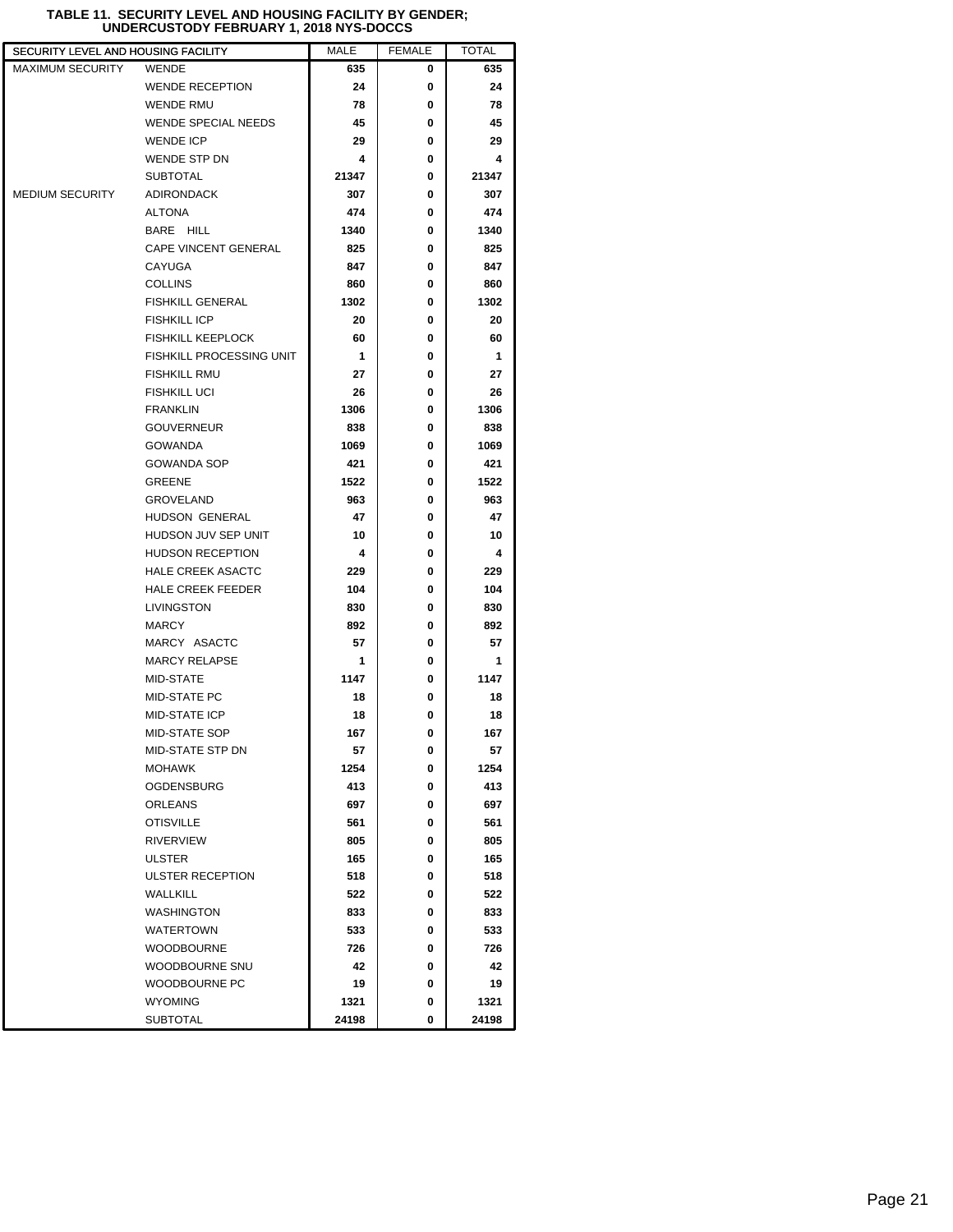| SECURITY LEVEL AND HOUSING FACILITY |                                | MALE  | <b>FEMALE</b> | <b>TOTAL</b>   |
|-------------------------------------|--------------------------------|-------|---------------|----------------|
| <b>MINIMUM SECURITY</b>             | <b>EDGECOMBE GENERAL</b>       | 19    | 0             | 19             |
|                                     | <b>FISHKILL IT</b>             | 8     | 0             | 8              |
|                                     | HUDSON IND TRAINING            | 31    | 0             | 31             |
|                                     | <b>LAKEVIEW SHOCK</b>          | 475   | 0             | 475            |
|                                     | <b>LAKEVIEW RECEPTION</b>      | 140   | 0             | 140            |
|                                     | MORIAH SHOCK                   | 179   | 0             | 179            |
|                                     | QUEENSBORO GENERAL             | 231   | 0             | 231            |
|                                     | ROCHESTER INDUS TRAINING       | 6     | 0             | 6              |
|                                     | <b>SUBTOTAL</b>                | 1089  | 0             | 1089           |
| MINIMUM WORK RELEASE                | <b>FISHKILL WORK RELEASE</b>   | 21    | 0             | 21             |
|                                     | HUDSON WORK RELEASE            | 55    | 0             | 55             |
|                                     | <b>HALE CREEK RELAPSE</b>      | 4     | 0             | 4              |
|                                     | <b>LINCOLN</b>                 | 169   | 0             | 169            |
|                                     | <b>ROCHESTER</b>               | 59    | 0             | 59             |
|                                     | <b>SUBTOTAL</b>                | 308   | 0             | 308            |
| <b>FEMALE FACILITY</b>              | <b>ALBION FEMALE</b>           | 0     | 968           | 968            |
|                                     | <b>ALBION ICP</b>              | 0     | 26            | 26             |
|                                     | ALBION WORK RELEASE            | 0     | 20            | 20             |
|                                     | ALBION ASACTC                  | 0     | 35            | 35             |
|                                     | <b>BEDFORD HLS GENERAL</b>     | 0     | 605           | 605            |
|                                     | BEDFORD HLS RECEPTION          | 0     | 113           | 113            |
|                                     | BEDFORD HLS RMU                | 0     | 11            | 11             |
|                                     | <b>BEDFORD HLS ICP</b>         | 0     | 29            | 29             |
|                                     | BEDFORD HILLS TBU              | 0     | 7             | $\overline{7}$ |
|                                     | BEDFORD HILLS SNU              | 0     | 3             | 3              |
|                                     | EDGECOMBE FEM WORK RELEASE     | 0     | 21            | 21             |
|                                     | HUDSON FEM RECEP               | 0     | 1             | 1              |
|                                     | <b>HUDSON FEMALE</b>           | 0     | 1             | 1              |
|                                     | LAKEVIEW SHOCK FEM             | 0     | 114           | 114            |
|                                     | <b>LAKEVIEW FEM TRANSIT</b>    | 0     | 6             | 6              |
|                                     | <b>TACONIC FEMALE</b>          | 0     | 295           | 295            |
|                                     | <b>TACONIC RELAPSE</b>         | 0     | 1             | 1              |
|                                     | TACONIC TRANSITIONAL           | 0     | 15            | 15             |
|                                     | <b>TACONIC ASAT</b>            | 0     | 18            | 18             |
|                                     | <b>SUBTOTAL</b>                | 0     | 2289          | 2289           |
| <b>CORRECTIONS TOTAL</b>            |                                | 46942 | 2289          | 49231          |
| PAROLE PROGRAM FACILITIES           | <b>EDGECOMBE RES TREATMENT</b> | 96    | 0             | 96             |
|                                     | HALE CREEK PDP                 | 45    | 0             | 45             |
|                                     | ORLEANS PDP                    | 39    | 0             | 39             |
|                                     | TACONIC FEMALE PDP             | 0     | 1             | 1              |
|                                     | <b>WILLARD MALE</b>            | 573   | 0             | 573            |
|                                     | <b>WILLARD FEMALE</b>          | 0     | 80            | 80             |
|                                     | COMM SUPRV TOTAL               | 753   | 81            | 834            |
| <b>GRAND TOTAL</b>                  |                                | 47695 | 2370          | 50065          |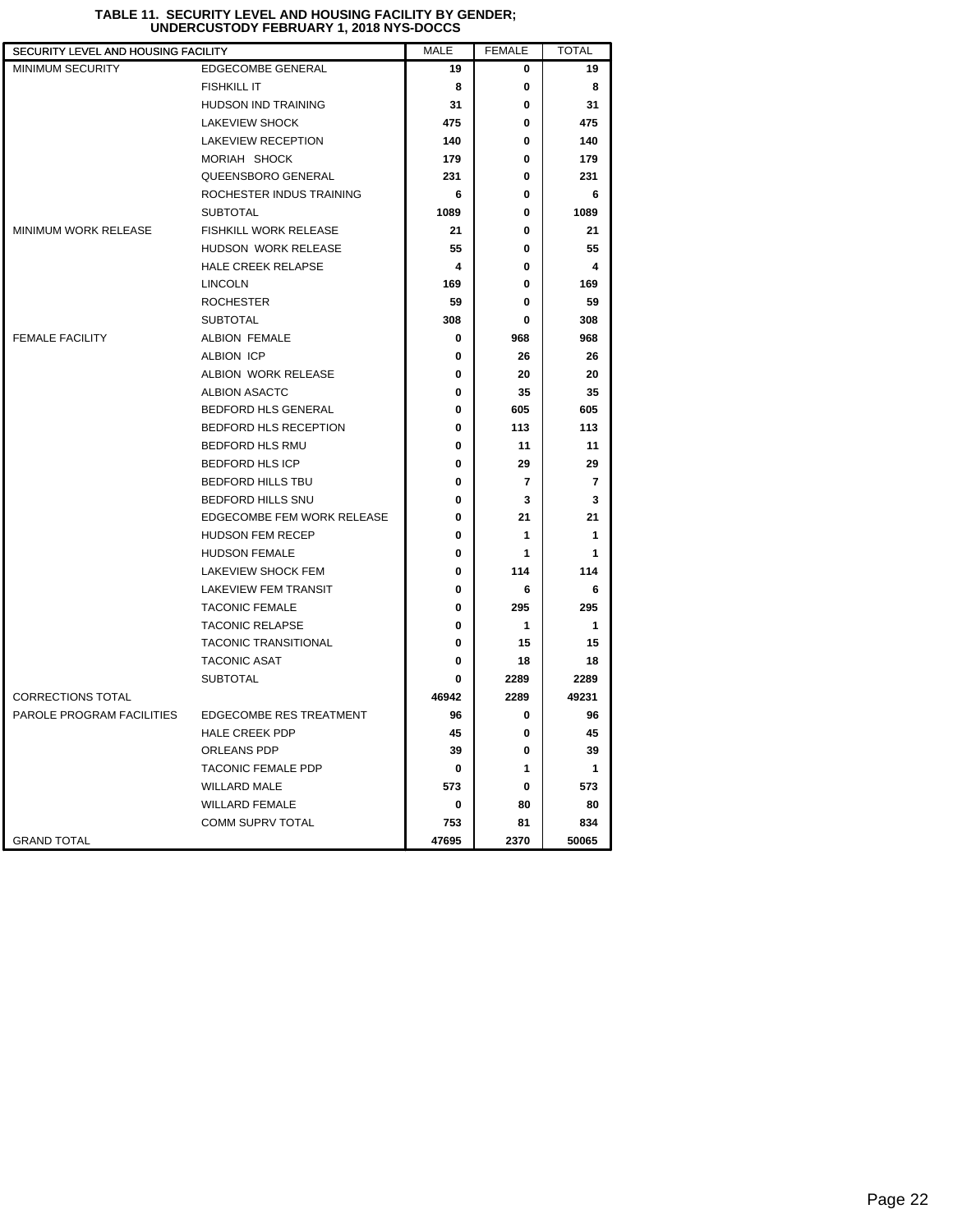## **TABLE 12. SECURITY LEVEL AND HOUSING FACILITY BY OFFENDER STATUS; UNDERCUSTODY FEBRUARY 1, 2018 NYS-DOCCS**

| SECURITY LEVEL AND HOUSING FACILITY |                                   | <b>INMATE</b> | <b>PAROLEE</b> | <b>TOTAL</b> |
|-------------------------------------|-----------------------------------|---------------|----------------|--------------|
| <b>MAXIMUM SECURITY</b>             | ATTICA GENERAL                    | 1961          | 0              | 1961         |
|                                     | ATTICA ICP                        | 69            | 0              | 69           |
|                                     | <b>ATTICA RMHU</b>                | 3             | 0              | 3            |
|                                     | AUBURN GENERAL                    | 1416          | 0              | 1416         |
|                                     | AUBURN DEPOT                      | 46            | 0              | 46           |
|                                     | AUBURN ICP                        | 35            | 0              | 35           |
|                                     | CAYUGA SHU200                     | 27            | 0              | 27           |
|                                     | <b>CLINTON GENERAL</b>            | 1593          | 0              | 1593         |
|                                     | <b>CLINTON RECEPTION</b>          | 3             | 0              | 3            |
|                                     | <b>CLINTON ANNEX</b>              | 745           | 0              | 745          |
|                                     | <b>CLINTON SOP</b>                | 29            | 0              | 29           |
|                                     | <b>CLINTON ICP</b>                | 54            | 0              | 54           |
|                                     | <b>CLINTON APPU</b>               | 193           | 0              | 193          |
|                                     | <b>CLINTON SNU</b>                | 26            | 0              | 26           |
|                                     | COLLINS SHU200                    | 122           | 0              | 122          |
|                                     | <b>COXSACKIE</b>                  | 806           | 0              | 806          |
|                                     | <b>COXSACKIE REG.MEDICAL UNIT</b> | 57            | 0              | 57           |
|                                     | <b>COXSACKIE JUVENILE</b>         | 6             | 0              | 6            |
|                                     | DOWNSTATE GENERAL                 | 265           | 0              | 265          |
|                                     | DOWNSTATE RECEPTION               | 880           | 23             | 903          |
|                                     | <b>EASTERN GENERAL</b>            | 902           | 0              | 902          |
|                                     | <b>EASTERN SDU</b>                | 29            | 0              | 29           |
|                                     | ELMIRA GENERAL                    | 1201          | 1              | 1202         |
|                                     | <b>ELMIRA RECEPTION</b>           | 333           | 17             | 350          |
|                                     | <b>ELMIRA ICP</b>                 | 44            | 0              | 44           |
|                                     | <b>FISHKILL SHU200</b>            | 143           | 7              | 150          |
|                                     | <b>FIVE POINTS</b>                | 1140          | 20             | 1160         |
|                                     | <b>FIVE POINTS KEEPLOCK</b>       | 72            | 0              | 72           |
|                                     | <b>FIVE POINTS ICP</b>            | 21            | 0              | 21           |
|                                     | <b>FIVE POINTS RMHU</b>           | 50            | 0              | 50           |
|                                     | <b>FIVE POINTS SOP</b>            | 17            | 0              | 17           |
|                                     | GOUVERNEUR SHU200                 | 122           | 0              | 122          |
|                                     | <b>GREAT MEADOW GENERAL</b>       | 1303          | 0              | 1303         |
|                                     | <b>GREAT MEADOW ICP</b>           | 124           | 0              | 124          |
|                                     | <b>GREAT MEADOW BHU</b>           | 30            | 0              | 30           |
|                                     | <b>GREEN HAVEN GENERAL</b>        | 1759          | 17             | 1776         |
|                                     | <b>GREEN HAVEN ICP</b>            | 118           | 4              | 122          |
|                                     | <b>GREEN HAVEN STP DN</b>         | 11            | 0              | 11           |
|                                     | <b>GREENE SHU200</b>              | 158           | 0              | 158          |
|                                     | LAKEVIEW SHU200                   | 145           | 0              | 145          |
|                                     | <b>MARCY RMHU</b>                 | 93            | 1              | 94           |
|                                     | <b>MARCY OSOTP</b>                | 82            | 0              | 82           |
|                                     | MID-STATE SHU200                  | 59            | 0              | 59           |
|                                     | MOHAWK WALSH MEDICAL              | 139           | 1              | 140          |
|                                     | ORLEANS SHU200                    | 119           | 0              | 119          |
|                                     | SHAWANGUNK                        | 429           | 0              | 429          |
|                                     | SHAWANGUNK SOP                    | 54            | 0              | 54           |
|                                     | <b>SING SING</b>                  | 1245          | 0              | 1245         |
|                                     | SING SING TRANSIT                 | 233           | 0              | 233          |
|                                     | SING SING ABS UNIT                | 2             | 0              | 2            |
|                                     | SING SING CORP                    | 30            | 0              | 30           |
|                                     | SING SING ICP                     | 47            | 0              | 47           |
|                                     | <b>SOUTHPORT</b>                  | 324           | 0              | 324          |
|                                     | SOUTHPORT CADRE                   | 111           | 0              | 111          |
|                                     | SULLIVAN                          | 317           | 1              | 318          |
|                                     | <b>SUL SPECIAL NEED</b>           | 46            | 3              | 49           |
|                                     | SULLIVAN ICP                      | 55            | 1              | 56           |
|                                     | SULLIVAN CARP                     | 33            | 0              | 33           |
|                                     | UPSTATE GENERAL                   | 278           | 0              |              |
|                                     | UPSTATE SHU                       | 604           | 0              | 278<br>604   |
|                                     |                                   |               | 0              |              |
|                                     | UPSTATE SINGLE CELL               | 78            |                | 78           |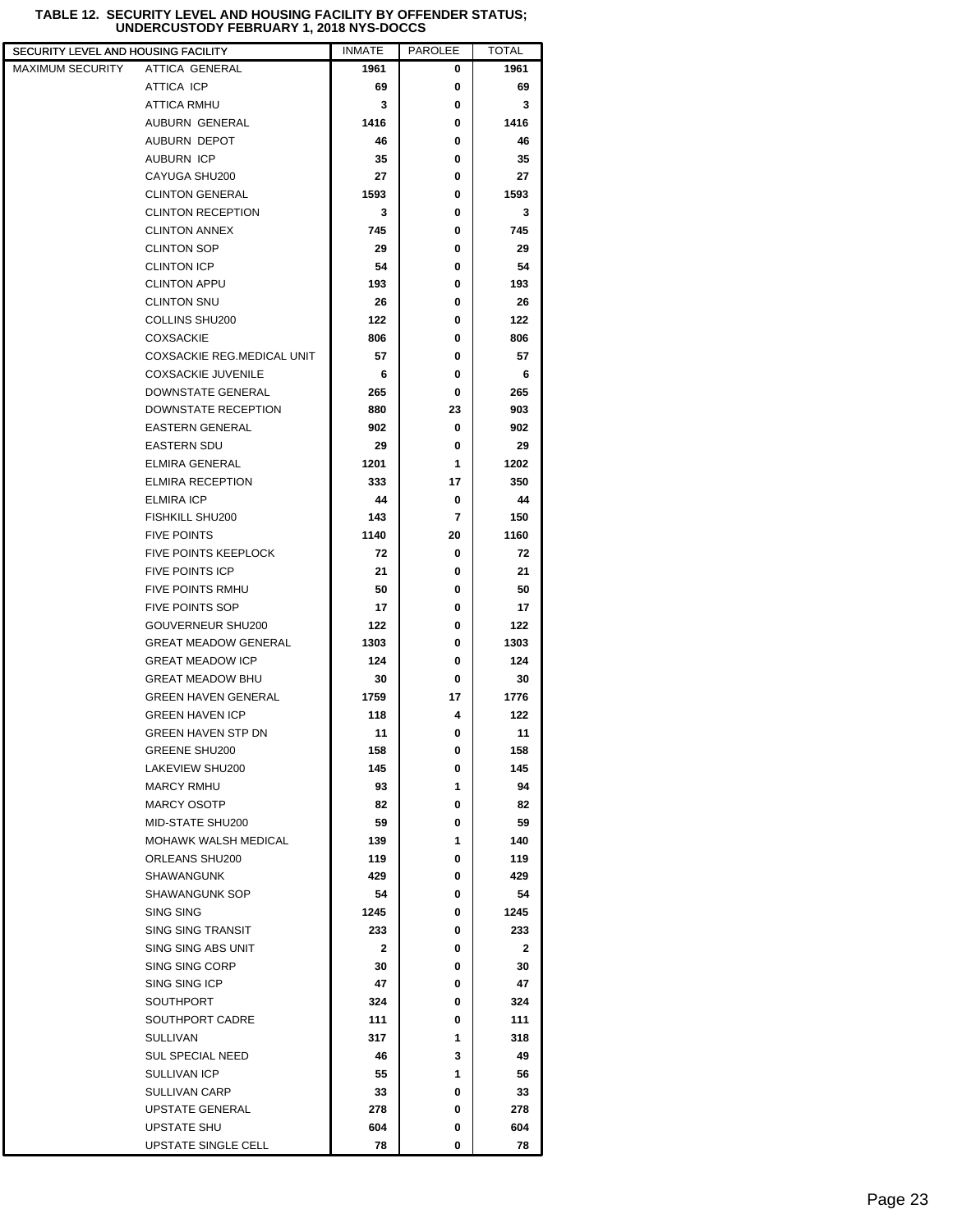| SECURITY LEVEL AND HOUSING FACILITY |                            | <b>INMATE</b> | <b>PAROLEE</b> | <b>TOTAL</b> |  |
|-------------------------------------|----------------------------|---------------|----------------|--------------|--|
| <b>MAXIMUM SECURITY</b>             | <b>WENDE</b>               | 635           | 0              | 635          |  |
|                                     | <b>WENDE RECEPTION</b>     | 24            | 0              | 24           |  |
|                                     | WENDE RMU                  | 76            | $\overline{2}$ | 78           |  |
|                                     | <b>WENDE SPECIAL NEEDS</b> | 44            | 1              | 45           |  |
|                                     | <b>WENDE ICP</b>           | 29            | 0              | 29           |  |
|                                     | WENDE STP DN               | 4             | 0              | 4            |  |
|                                     | <b>SUBTOTAL</b>            | 21248         | 99             | 21347        |  |
| <b>MEDIUM SECURITY</b>              | <b>ADIRONDACK</b>          | 307           | 0              | 307          |  |
|                                     | <b>ALTONA</b>              | 474           | 0              | 474          |  |
|                                     | BARE HILL                  | 1340          | 0              | 1340         |  |
|                                     | CAPE VINCENT GENERAL       | 825           | 0              | 825          |  |
|                                     | CAYUGA                     | 845           | $\mathbf{2}$   | 847          |  |
|                                     | <b>COLLINS</b>             | 860           | 0              | 860          |  |
|                                     | <b>FISHKILL GENERAL</b>    | 1229          | 73             | 1302         |  |
|                                     | <b>FISHKILL ICP</b>        | 18            | 2              | 20           |  |
|                                     | <b>FISHKILL KEEPLOCK</b>   | 59            | 1              | 60           |  |
|                                     | FISHKILL PROCESSING UNIT   | 1             | 0              | 1            |  |
|                                     | <b>FISHKILL RMU</b>        | 20            | 7              | 27           |  |
|                                     | <b>FISHKILL UCI</b>        | 25            | 1              | 26           |  |
|                                     | <b>FRANKLIN</b>            | 1306          | 0              | 1306         |  |
|                                     | <b>GOUVERNEUR</b>          | 838           | 0              | 838          |  |
|                                     | <b>GOWANDA</b>             | 1069          | 0              | 1069         |  |
|                                     | <b>GOWANDA SOP</b>         | 421           | 0              | 421          |  |
|                                     | <b>GREENE</b>              | 1522          | 0              | 1522         |  |
|                                     | <b>GROVELAND</b>           | 963           | 0              | 963          |  |
|                                     | HUDSON GENERAL             | 47            | 0              | 47           |  |
|                                     | HUDSON JUV SEP UNIT        | 10            | 0              | 10           |  |
|                                     | <b>HUDSON RECEPTION</b>    | 4             | 0              | 4            |  |
|                                     | <b>HALE CREEK ASACTC</b>   | 229           | 0              | 229          |  |
|                                     | <b>HALE CREEK FEEDER</b>   | 103           | 1              | 104          |  |
|                                     | LIVINGSTON                 | 830           | 0              | 830          |  |
|                                     | <b>MARCY</b>               | 891           | 1              | 892          |  |
|                                     | MARCY ASACTC               | 57            | 0              | 57           |  |
|                                     | <b>MARCY RELAPSE</b>       | 1             | 0              | 1            |  |
|                                     | MID-STATE                  | 1142          | 5              | 1147         |  |
|                                     | MID-STATE PC               | 18            | 0              | 18           |  |
|                                     | MID-STATE ICP              | 18            | 0              | 18           |  |
|                                     | <b>MID-STATE SOP</b>       | 167           | $\bf{0}$       | 167          |  |
|                                     | MID-STATE STP DN           | 57            | 0              | 57           |  |
|                                     | MOHAWK                     | 1254          | 0              | 1254         |  |
|                                     | <b>OGDENSBURG</b>          | 413           | 0              | 413          |  |
|                                     | <b>ORLEANS</b>             | 697           | 0              | 697          |  |
|                                     | <b>OTISVILLE</b>           | 561           | 0              | 561          |  |
|                                     | RIVERVIEW                  | 805           | 0              | 805          |  |
|                                     | ULSTER                     | 165           | 0              | 165          |  |
|                                     | ULSTER RECEPTION           | 511           | 7              | 518          |  |
|                                     | <b>WALLKILL</b>            | 522           | 0              | 522          |  |
|                                     | WASHINGTON                 | 833           | 0              | 833          |  |
|                                     | <b>WATERTOWN</b>           | 533           | 0              | 533          |  |
|                                     | <b>WOODBOURNE</b>          | 720           | 6              | 726          |  |
|                                     | WOODBOURNE SNU             | 40            | $\mathbf{2}$   | 42           |  |
|                                     | WOODBOURNE PC              | 18            | 1              | 19           |  |
|                                     | <b>WYOMING</b>             | 1321          | 0              | 1321         |  |
|                                     | <b>SUBTOTAL</b>            | 24089         | 109            | 24198        |  |

#### **TABLE 12. SECURITY LEVEL AND HOUSING FACILITY BY OFFENDER STATUS; UNDERCUSTODY FEBRUARY 1, 2018 NYS-DOCCS**